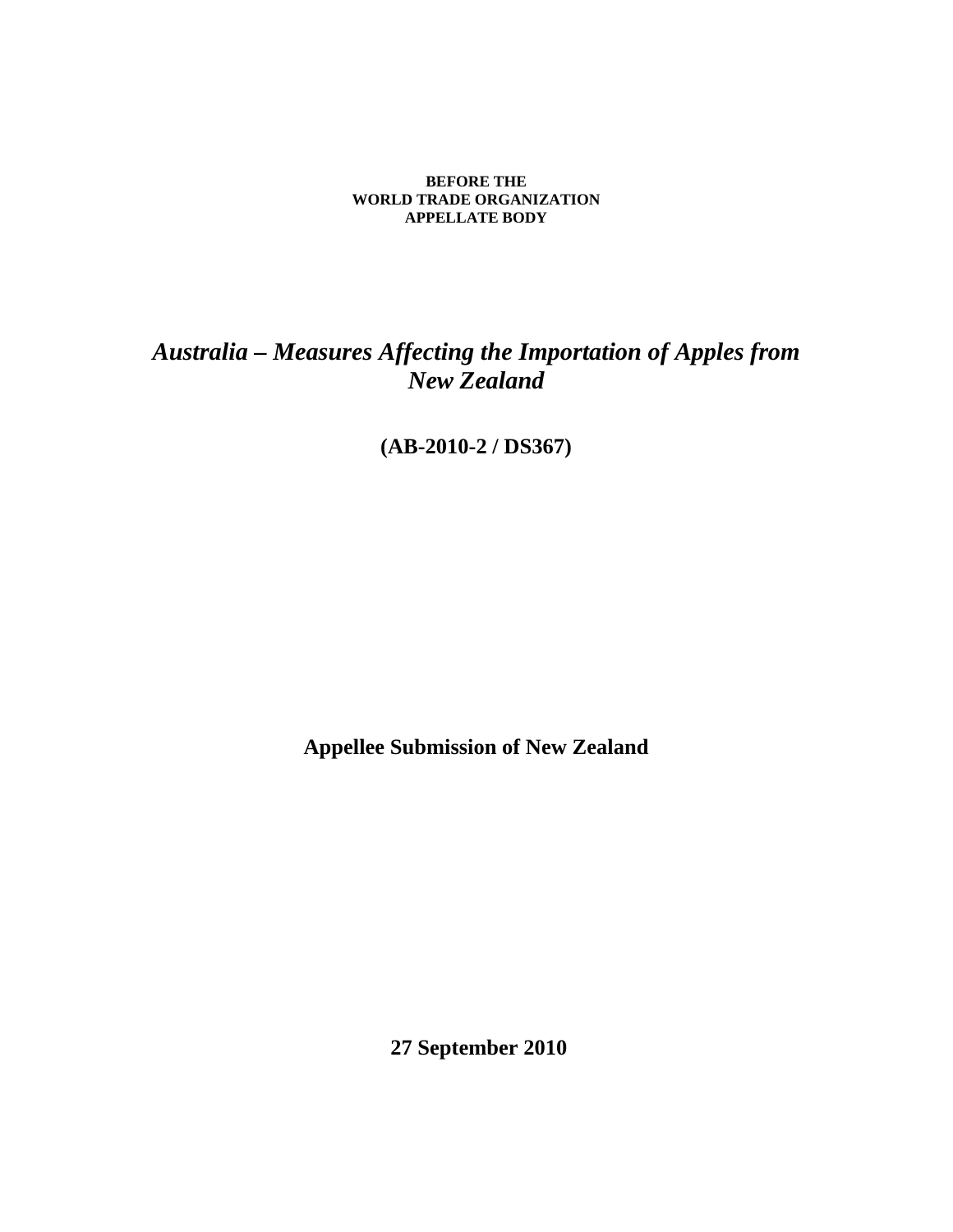| I. |           |    |     |                                                                                                                                                                                                                                                             |  |  |
|----|-----------|----|-----|-------------------------------------------------------------------------------------------------------------------------------------------------------------------------------------------------------------------------------------------------------------|--|--|
|    | Α.        |    |     |                                                                                                                                                                                                                                                             |  |  |
|    | <b>B.</b> |    |     |                                                                                                                                                                                                                                                             |  |  |
| П. |           |    |     | <b>DETAILED REBUTTAL OF AUSTRALIA'S ARGUMENTS ON APPEAL 11</b>                                                                                                                                                                                              |  |  |
|    | A.        | 1. | (a) | MISINTERPRETATION OF ANNEX A(1) TO THE SPS AGREEMENT: GROUND A  11<br>The Panel did not misinterpret Annex A(1) of the SPS Agreement 11<br>Australia's proposed "applicable legal principles" are flawed and should be rejected                             |  |  |
|    |           |    |     |                                                                                                                                                                                                                                                             |  |  |
|    |           |    | (b) | The Panel properly addressed the requirements of the first paragraph of the<br>(i)                                                                                                                                                                          |  |  |
|    |           |    |     | The Panel was correct to consider the elements in the second paragraph of<br>(i)                                                                                                                                                                            |  |  |
|    |           |    |     | B: MISINTERPRETATION AND MISAPPLICATION OF ARTICLES 2.2, 5.1, AND 5.2: GROUND B 23                                                                                                                                                                          |  |  |
|    |           | 1. |     | The Panel properly applied the guidance of the Appellate Body in US/Canada -                                                                                                                                                                                |  |  |
|    |           | 2. |     |                                                                                                                                                                                                                                                             |  |  |
|    |           | 3. |     | Australia's discussion of Articles 2.2, 5.1, 5.2, 5.3 and 5.7, and ISPM No. 11 and<br>ISPM No. 2, does not justify a departure from the Appellate Body's guidance in                                                                                        |  |  |
|    |           | 4. |     | Australia's proposition that the third criterion in US/Canada - Continued Suspension<br>applies only to conclusions "ultimately reached" and not "intermediate conclusions"                                                                                 |  |  |
|    |           | 5. |     | Australia's proposition that the third criterion in US/Canada - Continued Suspension<br>should be rewritten to ask whether the expert judgement "was within a range that<br>could be considered legitimate by the standards of the scientific community" is |  |  |
|    |           | 6. |     | Australia's propositions regarding "materiality" both misstate the requirement and                                                                                                                                                                          |  |  |
|    |           | 7. |     | Australia's assertion that the Panel imposed a free-standing transparency                                                                                                                                                                                   |  |  |
|    |           | 8. |     |                                                                                                                                                                                                                                                             |  |  |
|    |           |    | (a) | Australia does not show any failure to assess materiality or to engage with                                                                                                                                                                                 |  |  |
|    |           |    |     | Dr Deckers' views on "exaggeration" of the estimation of the probability of<br>(i)<br>importation in the IRA have been taken out of context by Australia  46                                                                                                |  |  |
|    |           |    |     | The Panel did not ignore Dr Deckers' views on consequences  50<br>(ii)                                                                                                                                                                                      |  |  |
|    |           |    |     | (iii) Dr Deckers' testimony on limiting apple exports to mature symptomless apples                                                                                                                                                                          |  |  |
|    |           |    | (b) | Australia's claim that the Panel erred in relation to its intermediate conclusions is                                                                                                                                                                       |  |  |
|    |           |    |     | Importation step $1$ – likelihood <i>E. amylovora</i> is present in a source orchard in<br>(i)                                                                                                                                                              |  |  |
|    |           |    |     | Importation step $2$ – likelihood that picked fruit is infested/infected with<br>(i)                                                                                                                                                                        |  |  |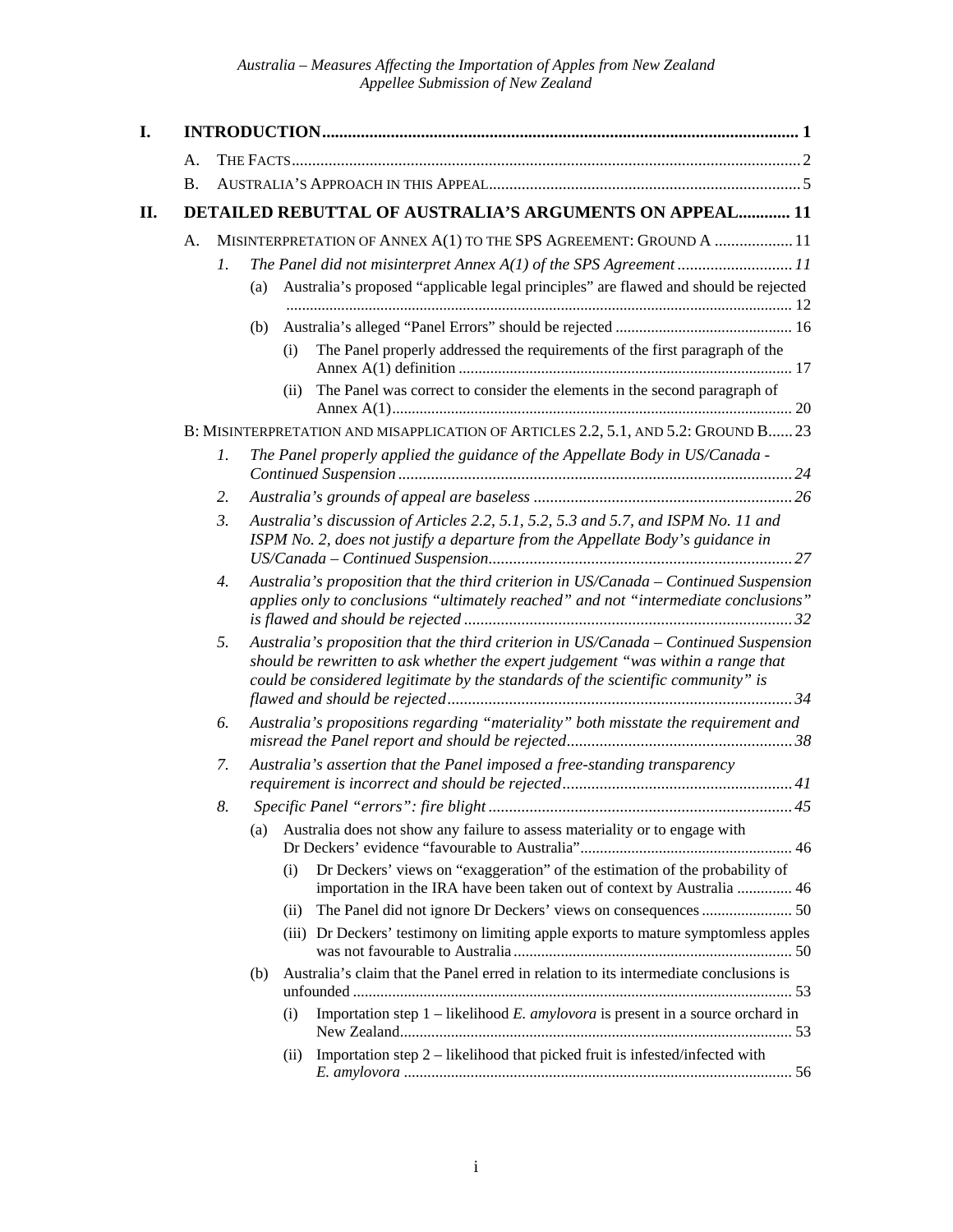#### *Australia – Measures Affecting the Importation of Apples from New Zealand Appellee Submission of New Zealand*

|    |    |     | (iii) Importation step $3$ – likelihood that clean fruit is contaminated by E.                                                                                                   |  |  |  |
|----|----|-----|----------------------------------------------------------------------------------------------------------------------------------------------------------------------------------|--|--|--|
|    |    |     | a. The Panel did not overlook the practical necessity for a risk assessor to make a                                                                                              |  |  |  |
|    |    |     | b. Australia's 'legitimate range' test is not the law and in any event does not assist it 61                                                                                     |  |  |  |
|    |    |     | The Panel was not required to conduct its own risk assessment, but was clearly<br>$\mathbf{c}$ .                                                                                 |  |  |  |
|    |    |     | (iv) Importation step $5$ – likelihood that clean fruit is contaminated by E.                                                                                                    |  |  |  |
|    |    |     | Importation step $7$ – likelihood that clean fruit is contaminated by $E$ .<br>(v)<br>amylovora during palletisation, quality inspection, containerisation and                   |  |  |  |
|    |    |     |                                                                                                                                                                                  |  |  |  |
|    |    |     | The Panel was not required to apply Australia's 'legitimate range' test in reviewing<br>a.                                                                                       |  |  |  |
|    |    |     | The Panel did not displace the IRA's judgement in favour of its own assessment of a<br>b.                                                                                        |  |  |  |
|    |    |     |                                                                                                                                                                                  |  |  |  |
|    |    |     |                                                                                                                                                                                  |  |  |  |
|    |    |     |                                                                                                                                                                                  |  |  |  |
|    |    |     |                                                                                                                                                                                  |  |  |  |
|    |    |     | (x)                                                                                                                                                                              |  |  |  |
|    |    |     | The Panel did not fail to have regard to any relevant economic evidence 77<br>a.                                                                                                 |  |  |  |
|    |    |     | The Panel did not overlook relevant expert testimony on consequences  79<br>$\mathbf{b}$ .                                                                                       |  |  |  |
|    | 9. |     |                                                                                                                                                                                  |  |  |  |
|    |    | (a) |                                                                                                                                                                                  |  |  |  |
|    |    | (b) |                                                                                                                                                                                  |  |  |  |
|    |    | (c) |                                                                                                                                                                                  |  |  |  |
| C. |    |     |                                                                                                                                                                                  |  |  |  |
|    | 1. |     |                                                                                                                                                                                  |  |  |  |
|    | 2. |     | The Panel did not disregard or fail to engage with evidence relating to fire blight90                                                                                            |  |  |  |
|    |    | (a) | The Panel did not overlook Dr Deckers' views on the overall probability of<br>importation; nor did Dr Deckers' views support the conclusions in the IRA  92                      |  |  |  |
|    |    |     | (b) Australia has taken Dr Deckers' testimony on exposure out of context  93                                                                                                     |  |  |  |
|    |    | (c) | Dr Paulin's and Dr Deckers' testimony on consequences was not favourable to                                                                                                      |  |  |  |
|    |    | (d) | Dr Deckers did not consider measures were necessary in respect of fruit exports 97                                                                                               |  |  |  |
|    |    | (e) | The Panel assessed Dr Schrader's testimony on use of the uniform distribution,                                                                                                   |  |  |  |
|    | 3. |     | The Panel did not disregard or fail to engage with important evidence of Dr Cross                                                                                                |  |  |  |
|    | 3. |     |                                                                                                                                                                                  |  |  |  |
|    |    | (a) | The Panel was correct to consider that the interval and distribution used to model<br>negligible events should correlate to the IRA's definition of negligible as an event       |  |  |  |
|    |    | (b) | The Panel understood how the model worked and did not believe that the interval 0<br>to $10^{-6}$ necessarily predicted an event happening "relatively frequently each year" 109 |  |  |  |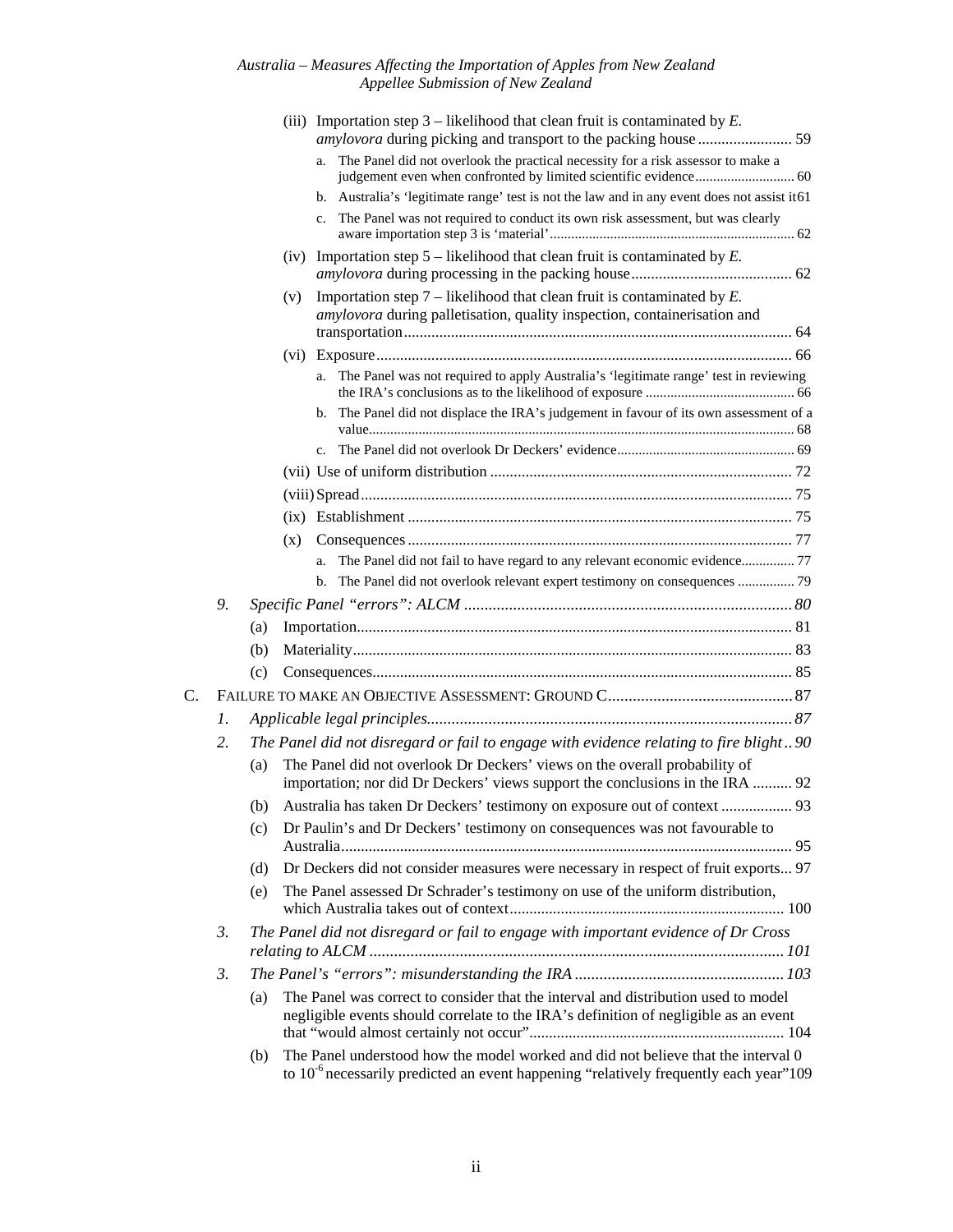#### *Australia – Measures Affecting the Importation of Apples from New Zealand Appellee Submission of New Zealand*

| HЕ. |   |                                                                                       |  |
|-----|---|---------------------------------------------------------------------------------------|--|
|     |   | (b)                                                                                   |  |
|     |   | (a)                                                                                   |  |
|     |   |                                                                                       |  |
|     |   |                                                                                       |  |
|     |   | The Panel correctly applied the rules relating to burden of proof in its treatment of |  |
|     |   | 14 <i>I.</i> Australia's request for "consequential reversal" should be rejected114   |  |
|     | D | MISINTERPRETATION OR MISAPPLICATION OF ARTICLE 5.6: GROUND D  114                     |  |
|     |   | The Panel was correct to conclude that the methodological flaws were serious<br>(c)   |  |
|     |   |                                                                                       |  |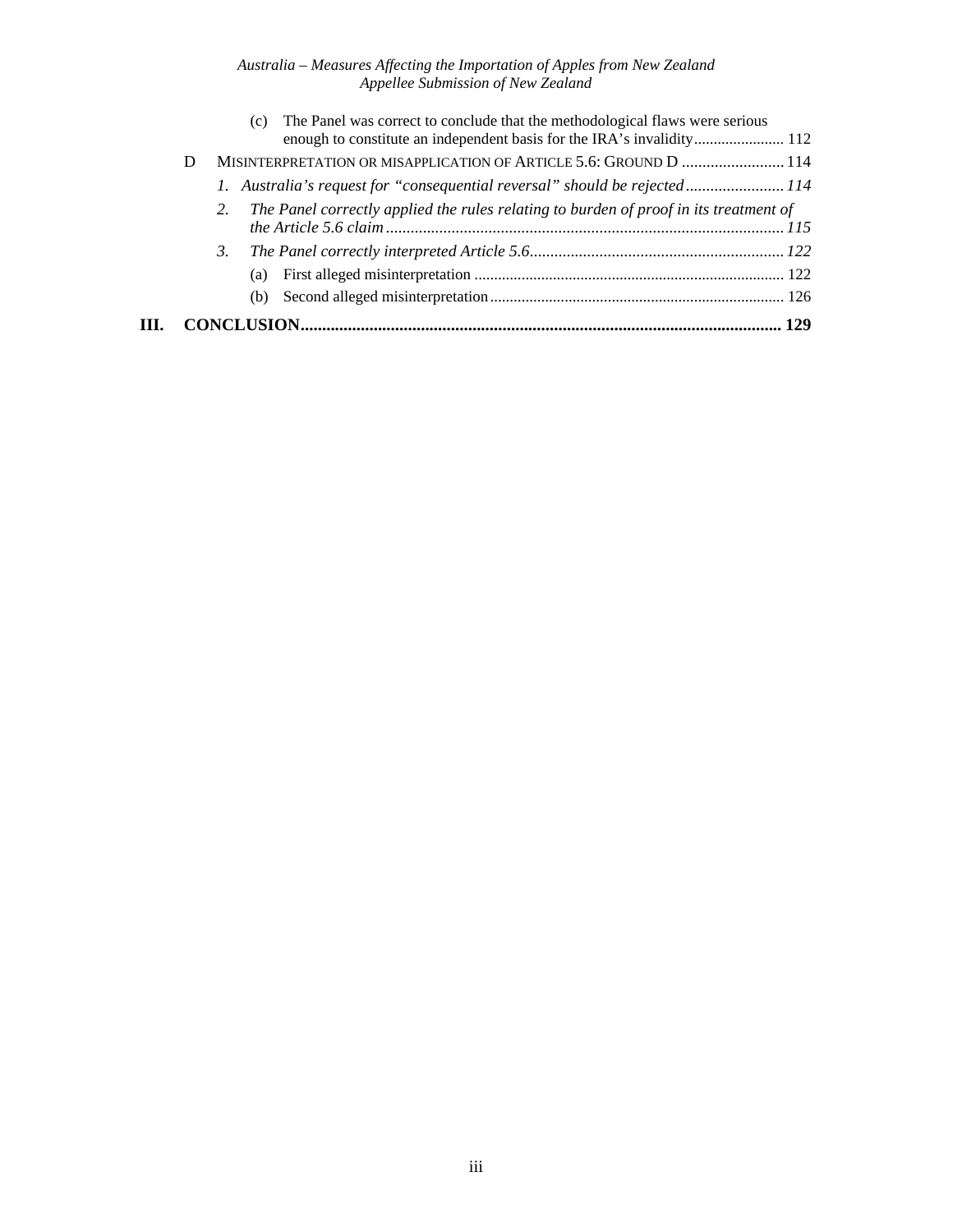## **CASES CITED**

| <b>Short Title</b>                                                      | <b>Full Case Title and Citation</b>                                                                                                                                                                                                      |
|-------------------------------------------------------------------------|------------------------------------------------------------------------------------------------------------------------------------------------------------------------------------------------------------------------------------------|
| Australia – Salmon                                                      | Appellate Body Report, Australia - Measures Affecting<br>Importation of Salmon, WT/DS18/AB/R,<br>adopted<br>-6<br>November 1998, DSR 1998: VIII, 3327.                                                                                   |
| Australia – Salmon                                                      | Panel Report, Australia – Measures Affecting Importation of<br>Salmon, WT/DS18/R and Corr.1, adopted 6 November<br>1998, as modified by Appellate Body Report<br>WT/DS18/AB/R, DSR 1998: VIII, 3407.                                     |
| Australia – Salmon (Article 21.5 –<br>Canada)                           | Panel Report, Australia - Measures Affecting Importation of<br>Salmon – Recourse to Article 21.5 of the DSU by Canada,<br>WT/DS/18/RW, adopted 20 March 2000, DSR 2000:IV,<br>2031.                                                      |
| <b>Brazil</b> – Measures Affecting<br><b>Imports of Retreated Tyres</b> | Appellate Body Report, Brazil - Measures Affecting Imports<br>of Retreaded Tyres, WT/DS332/AB/R, adopted 17<br>December 2007, DSR 2007:IV, 1527.                                                                                         |
| Canada - Continued Suspension                                           | Appellate Body Report, Canada - Continued Suspension of<br>Obligations in the EC - Hormones Dispute,<br>WT/DS321/AB/R, adopted 14 November 2008 Canada -<br><b>Continued Suspension</b>                                                  |
| Canada – Continued Suspension                                           | Panel Report, Canada – Continued Suspension of<br>Obligations in the $EC-Hormones$ Dispute, WT/DS321/R,<br>adopted 14 November 2008, as modified by Appellate Body<br>ReportWT/DS321/AB/R                                                |
| Canada - Periodicals                                                    | Appellate Body Report, Certain Measures Concerning<br>Periodicals, WT/DS31/AB/R, adopted 30 July 1997, DSR:I,<br>449.                                                                                                                    |
| $EC$ – Approval and Marketing of<br><b>Biotech Products</b>             | Panel Report, European Communities - Measures Affecting<br>the Approval and Marketing of Biotech Products,<br>WT/DS291/R, WT/DS292/R, WT/DS293/R, Add. 1 to Add.<br>9, and Corr.1, adopted 21 November 2006, DSR 2006:III-<br>VIII, 847. |
| $EC - Asbestos$                                                         | Appellate Body Report, EC - Measures Affecting Asbestos<br>and Asbestos-Containing Products, WT/DS135/AB/R,<br>adopted 5 April 2001, DSR 2001:VII, 324                                                                                   |
| $EC-Hormones$                                                           | Appellate Body Report, <i>EC</i> – <i>Measures Concerning Meat</i><br>and Meat Products (Hormones), WT/DS26/AB/R,<br>WT/DS48/AB/R, adopted 13 February 1998, DSR 1998:I,<br>135.                                                         |
| Japan – Apples                                                          | Panel Report, Japan - Measures Affecting the Importation of<br>Apples, WT/DS245/R, adopted 10 December 2003, upheld<br>by Appellate Body Report WT/DS245/AB/R, DSR 2003:IX,<br>4481.                                                     |
| US - Carbon Steel                                                       | Appellate Body Report, United States - Countervailing<br>Duties on Certain Corrosion-Resistant Carbon Steel Flat<br>Products from Germany, WT/DS213/AB/R and Corr.1,<br>adopted 19 December 2002, DSR 2002:IX, 3779                      |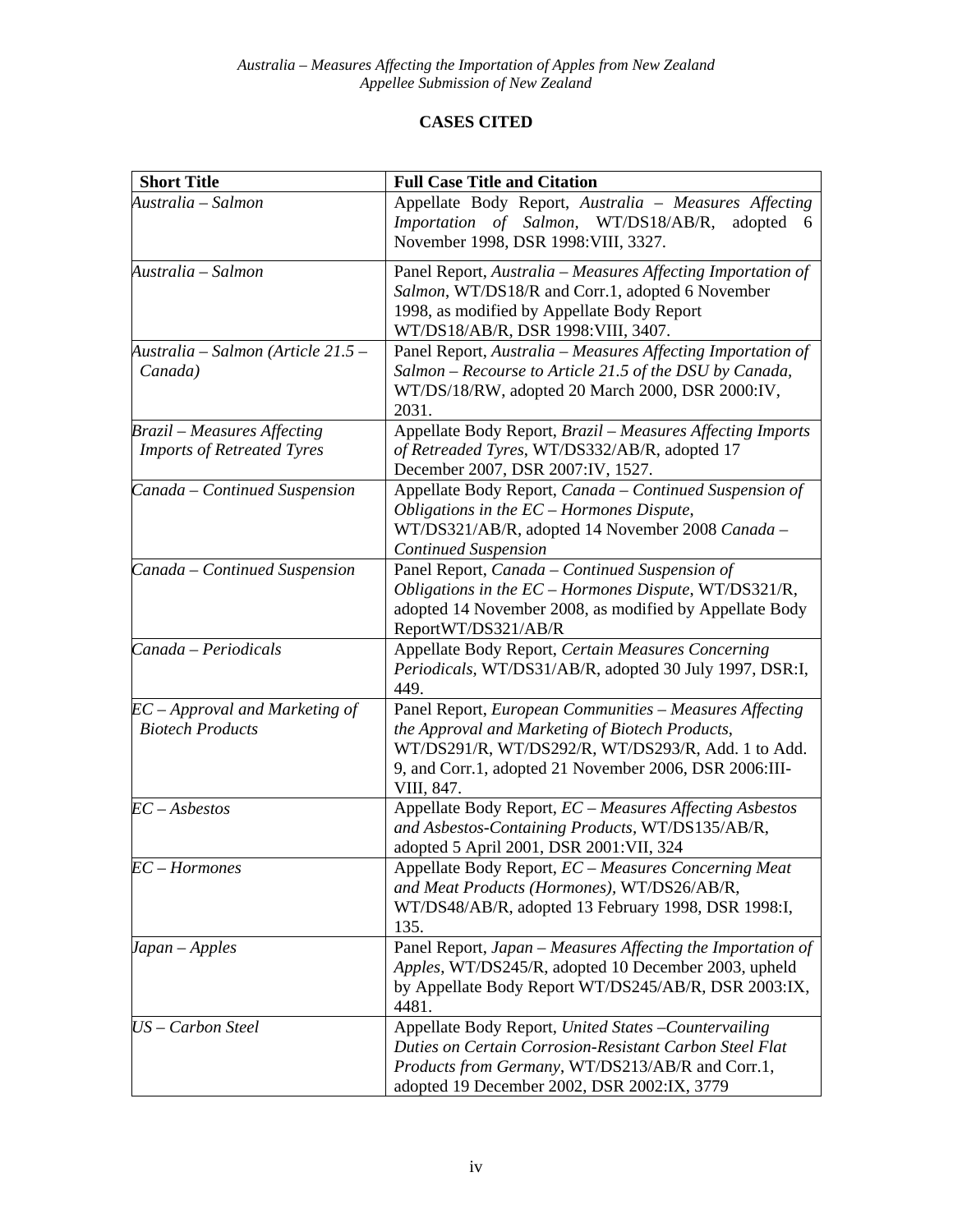| $US$ – Continued Suspension  | Appellate Body Report, United States - Continued            |
|------------------------------|-------------------------------------------------------------|
|                              | Suspension of Obligations in                                |
|                              | the EC - Hormones Dispute, WT/DS320/AB/R, adopted 14        |
|                              | November 2008                                               |
| $US$ – Export Restraints     | Panel Report, United States - Measures Treating Exports     |
|                              | Restraints as Subsidies, WT/DS194/R and Corr.2, adopted     |
|                              | 23 August 2001, DSR 2001:XI, 5767.                          |
| $US - Gasoline$              | Appellate Body Report, United States - Standards for        |
|                              | Reformulated Gasoline and Conventional Gasoline,            |
|                              | WT/DS2/AB/R, adopted 20 May 1996, DSR 1996:I, 3.            |
| $US - Wh$ eat Gluten,        | Appellate Body Report, United States - Definitive Safeguard |
|                              | Measures on Imports of Wheat Gluten from the European       |
|                              | Communities, WT/DS/166/AB/R, adopted 19 January 2001,       |
|                              | DSR 2001:II, 717.                                           |
| US – Wool Shirts and Blouses | Appellate Body Report, United States - Measure Affecting    |
|                              | Imports of Woven Wool Shirts and Blouses from India,        |
|                              | WT/DS33/AB/R, adopted 23 May 1997, and Corr.1, DSR          |
|                              | 1997:I, 323.                                                |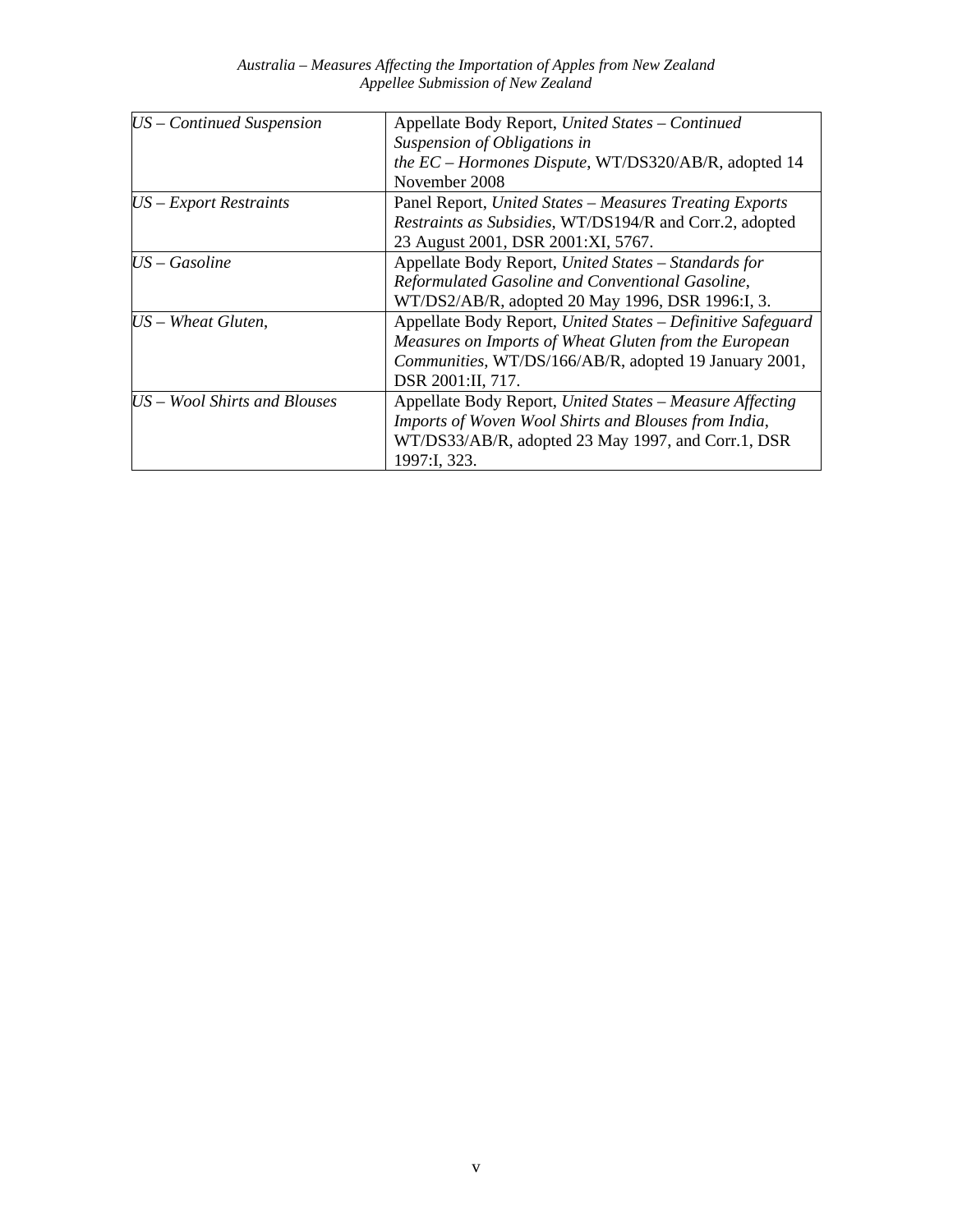## **ABBREVIATIONS**

| <b>ALCM</b>          | Apple leafcurling midge                                                                                         |
|----------------------|-----------------------------------------------------------------------------------------------------------------|
| <b>ALOP</b>          | Appropriate level of protection                                                                                 |
| APAL                 | Apple and Pear Australia Ltd                                                                                    |
| <b>AQIS</b>          | Australian Quarantine and Inspection Service                                                                    |
| <b>DSU</b>           | <b>Dispute Settlement Understanding</b>                                                                         |
| EA                   | Erwinia amylovora                                                                                               |
| E. amylovora         | Erwinia amylovora                                                                                               |
| <b>IPPC</b>          | <b>International Plant Protection Convention</b>                                                                |
| <b>IRA</b>           | Final Import Risk Analysis Report for Apples from New Zealand,<br>November 2006                                 |
| <b>ISPM</b>          | <b>International Standards for Phytosanitary Measures (International</b><br><b>Plant Protection Convention)</b> |
| N. galligena         | Neonectria galligena                                                                                            |
| <b>PEES</b>          | Probability of entry, establishment and spread                                                                  |
| <b>SPS</b>           | Sanitary and phytosanitary                                                                                      |
| <b>SPS</b> Agreement | WTO Agreement on the Application of Sanitary and<br><b>Phytosanitary Measures</b>                               |
| <b>VCLT</b>          | Vienna Convention on the Law of Treaties                                                                        |
| <b>WTO</b>           | World Trade Organization                                                                                        |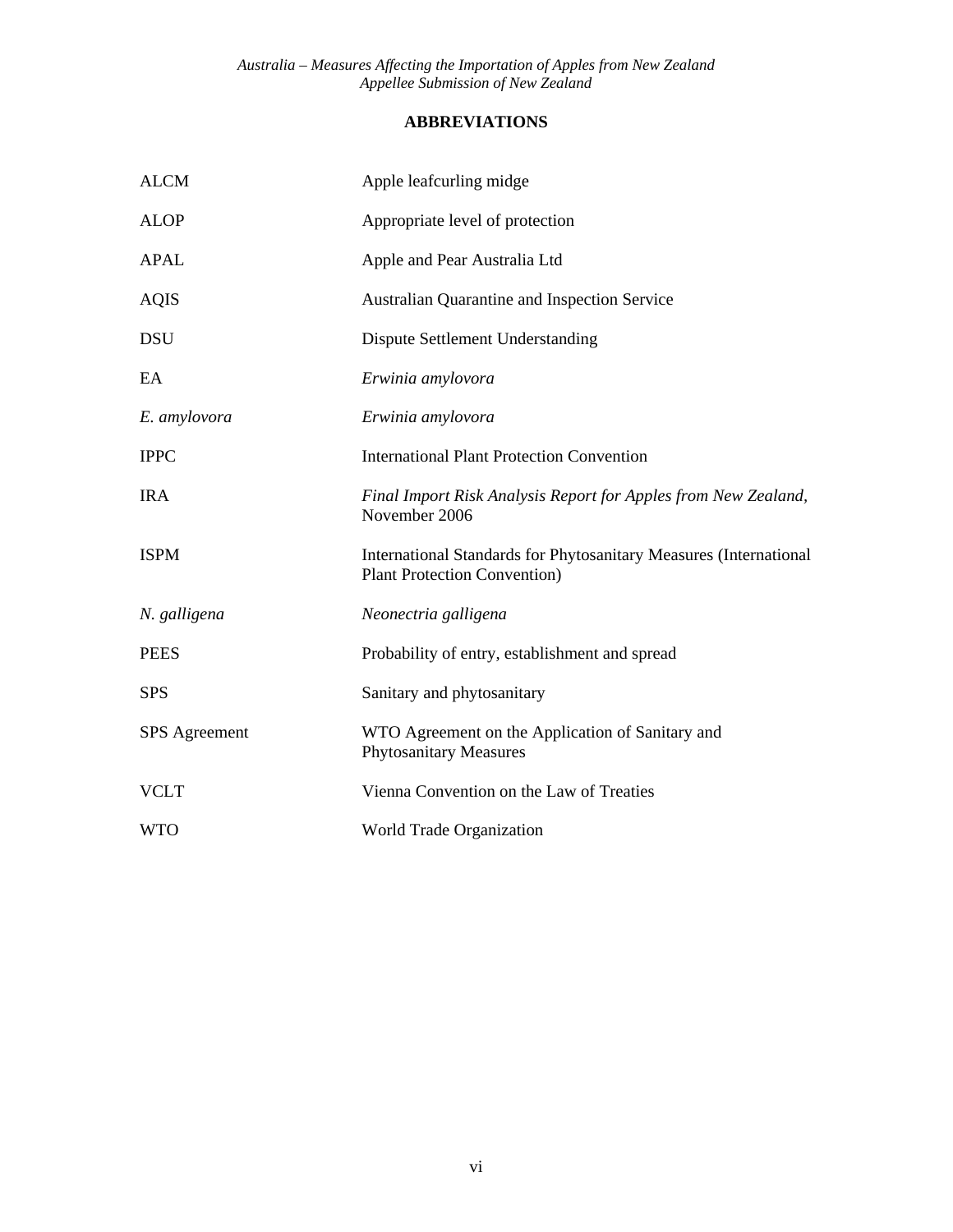## <span id="page-7-0"></span>**I. INTRODUCTION**

1.1 This appellee submission is filed in accordance with Rule 22 of the *Working*  Procedures for Appellate Review.<sup>[1](#page-7-1)</sup> It responds to the appellant submission of Australia appealing the decision of the Panel in *Australia – Measures Affecting the Importation of Apples from New Zealand*. [2](#page-7-2)

- 1.2 In its appellant submission Australia claims that the Panel:
	- a) erred in its interpretation and application of the definition of "sanitary or phytosanitary measure" and thus its finding that the measures identified by New Zealand were individual measures is in error;
	- b) erred in its finding of what constitutes a risk assessment and hence in its conclusions that there had been an infringement of Articles 2.2, 5.1 and 5.2 of the SPS Agreement in respect of fire blight and apple leaf-curling midge (ALCM);
	- c) failed in the performance of its duty under Article 11 of the DSU to make an "objective assessment of the matter" and hence was in error in its finding that the measures in relation to fire blight and ACLM are inconsistent with the requirements of Articles 2.2, 5.1 and 5.2; and
	- d) erred in its finding that the measures imposed by Australia infringed the requirements of Article 5.6 because it misinterpreted and misapplied that provision and misapplied the rules relating to burden of proof, and failed to make an "objective assessment of the matter" as required by Article 11 of the DSU.

1.3 As New Zealand will demonstrate, Australia's arguments in this appeal have no merit. The Panel's findings and recommendations on the issues raised in this appeal were correct and were based on sound legal interpretations of the SPS Agreement.

<span id="page-7-2"></span><span id="page-7-1"></span>1

 $1$  WT/AB/WP/5.

<sup>&</sup>lt;sup>2</sup> Referred to, hereafter, as "Panel Report".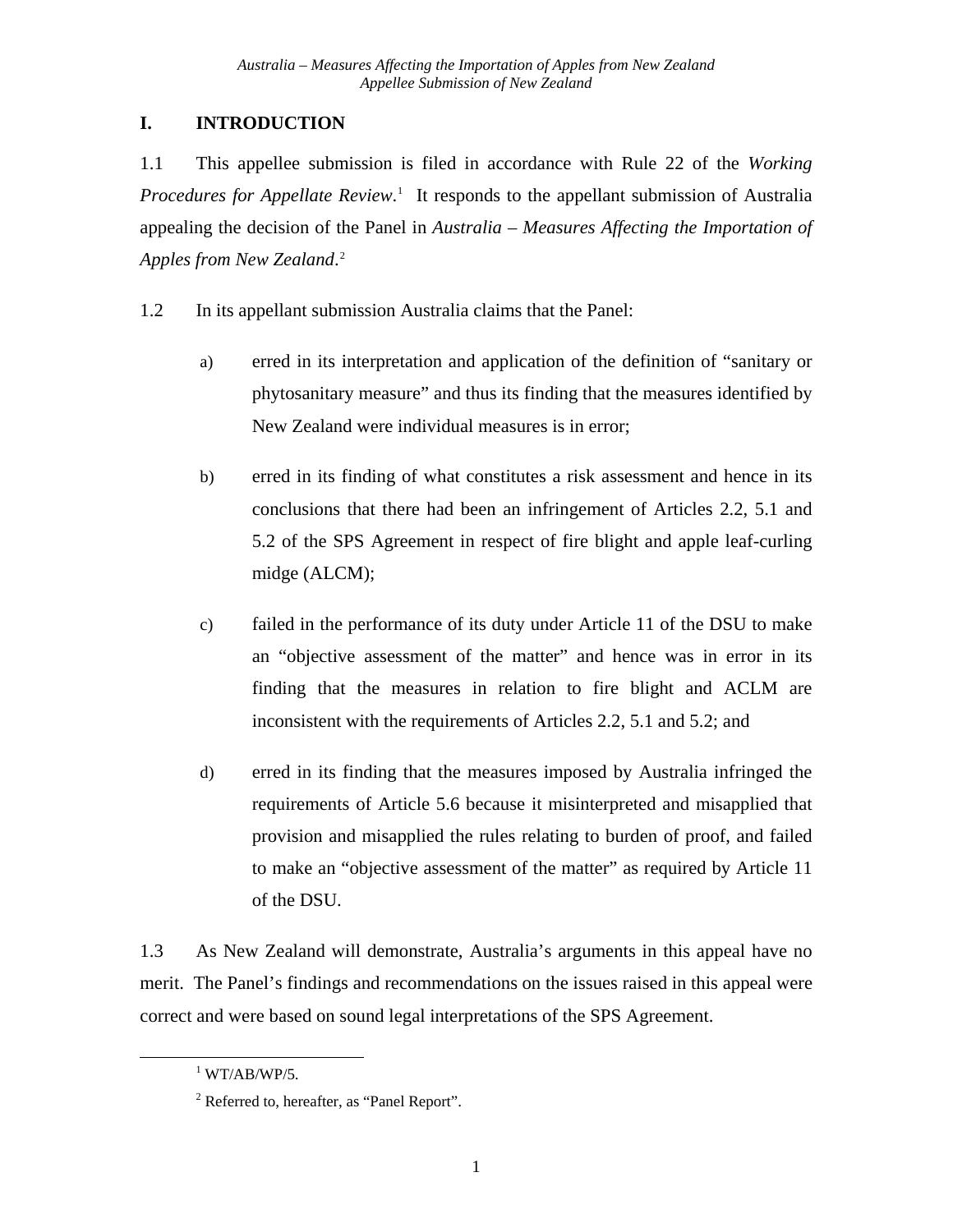### <span id="page-8-0"></span>A. THE FACTS

1.4 In its appellant submission, Australia sets out some of the facts that are relevant to this dispute, including a description of the Australian Biosecurity Regime, the process relating to the import risk assessment in dispute ("the IRA") and the methodology allegedly used in that process. While some of the matters mentioned under the heading "Facts" are undisputed facts, others are assertions and claims, and at times what is significant is omitted from Australia's account of the facts. New Zealand therefore takes this opportunity to place this appeal within the broader context of the dispute over the importation into Australia of apples from New Zealand and to draw attention to some of the matters that Australia now claims to be "facts" in this dispute.

1.5 Australia notes that the determination of the Director of Animal and Plant Quarantine that established the measures that are the subject of this dispute was made on 27 March 2007. What Australia did not mention is that the import risk analysis that ultimately resulted in the IRA was initiated in January 1999, some eight years before the March 2007 determination was finally made, and that several versions of an import risk analysis were produced and then revised.<sup>[3](#page-8-1)</sup> The appellant submission describes the IRA process as one of "technical pest risk assessment" and "pest risk management".<sup>[4](#page-8-2)</sup> What it fails to describe is the highly politicised context in which the IRA process occurred, including two Senate inquiries and public statements by political leaders, including the then Prime Minister of Australia, opposing the entry of New Zealand apples into Australia.<sup>[5](#page-8-3)</sup>

1.6 The political process and the risk assessment process were interlinked. The "semi-quantitative analysis" adopted for the first time in the 2004 draft version of the IRA was, as the Panel points out, a result of the IRA Team "responding to issues raised

 $\overline{a}$ 

<span id="page-8-3"></span><span id="page-8-2"></span><span id="page-8-1"></span><sup>&</sup>lt;sup>3</sup> Panel Report, paras. 2.31-2.32. The Panel also noted, at para. 2.30 of its Report, that, "Australia banned the importation of New Zealand apples in 1921 following the entry and establishment of fire blight in Auckland in 1919. In 1986, 1989, and 1995 New Zealand applied for access to the Australian market. In each case its application was rejected."

<sup>4</sup> Appellant submission of Australia, para. 23.

 $<sup>5</sup>$  New Zealand's first written submission, paras. 4.554-4.558 and 3.12-3.19 and 3.27-3.30.</sup>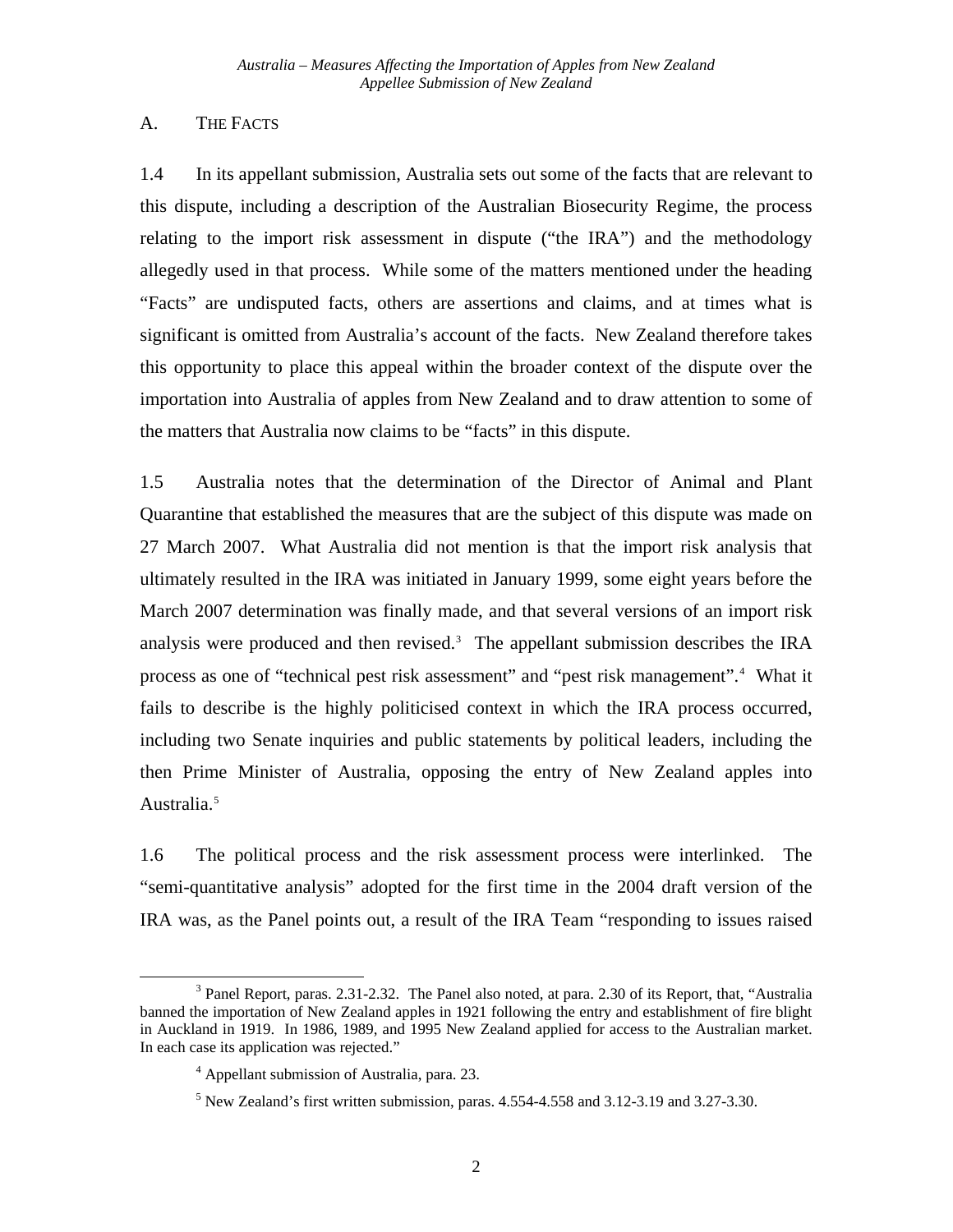by some stakeholders".<sup>[6](#page-9-0)</sup> While Australia states in its appellant submission that a semiquantitative methodology was chosen in preference to a qualitative one "to reinforce the transparency and objectivity of the analysis wherever possible", $\frac{7}{7}$  $\frac{7}{7}$  $\frac{7}{7}$  in fact, the recommendation to adopt a quantitative approach came from the first Senate inquiry into the apples risk assessment process in July 2001.<sup>8</sup>

1.7 The notion that the IRA process was a "technical pest risk assessment" is also belied by the fact that one of the members of the "IRA Team" was "an owner and manager of an apple production business in Australia."<sup>[9](#page-9-3)</sup> Since the IRA Team operated by consensus, $10$  significant influence on the question of the level of risk posed by apples from New Zealand was vested in a prominent member of the Australian apple industry and former Chairman of Apple and Pear Australia Ltd (APAL), an industry group that opposed the importation into Australia of apples from New Zealand and filed an amicus brief in this case to that effect.<sup>[11](#page-9-5)</sup> The inclusion of an industry representative on the IRA Team was again the result of a recommendation by an Australian Senate Committee, this time calling for more direct involvement by domestic stakeholders.<sup>[12](#page-9-6)</sup> All of this demonstrates that the IRA process was far from an objective "technical pest risk assessment" as Australia's appellant submission seeks to imply.

1.8 The delay and the political intermixing in what Australia claims was a "process of technical pest assessment" was at the heart of New Zealand's claim under Article 8 and Annex  $C(1)(a)$  of the SPS Agreement which the Panel found to be beyond its terms of reference. The systemic importance for Members to be able to ensure that risk assessment processes are objective and are conducted without delay led New Zealand to

- <sup>9</sup> Panel Report, para. 2.28.
- 10 Panel Report, para. 2.67.

<sup>6</sup> Panel Report, para. 2.61-2.62.

 $<sup>7</sup>$  Appellant submission of Australia, para. 41.</sup>

<sup>&</sup>lt;sup>8</sup> New Zealand's first written submission, para. 3.19-3.21.

<span id="page-9-6"></span><span id="page-9-5"></span><span id="page-9-4"></span><span id="page-9-3"></span><span id="page-9-2"></span><span id="page-9-1"></span><span id="page-9-0"></span><sup>&</sup>lt;sup>11</sup> See, Communication from *Apple and Pear Australia Ltd* to the Panel, 26 August 2008, p. 4, "By reason of the expert analysis undertaken by its expert technical working group the Australian pome fruit industry maintains that New Zealand, due to the unacceptable level of risk, should not have access to the Australian market for apples."

 $12$  New Zealand's first written submission, paras. 3.18-3.22.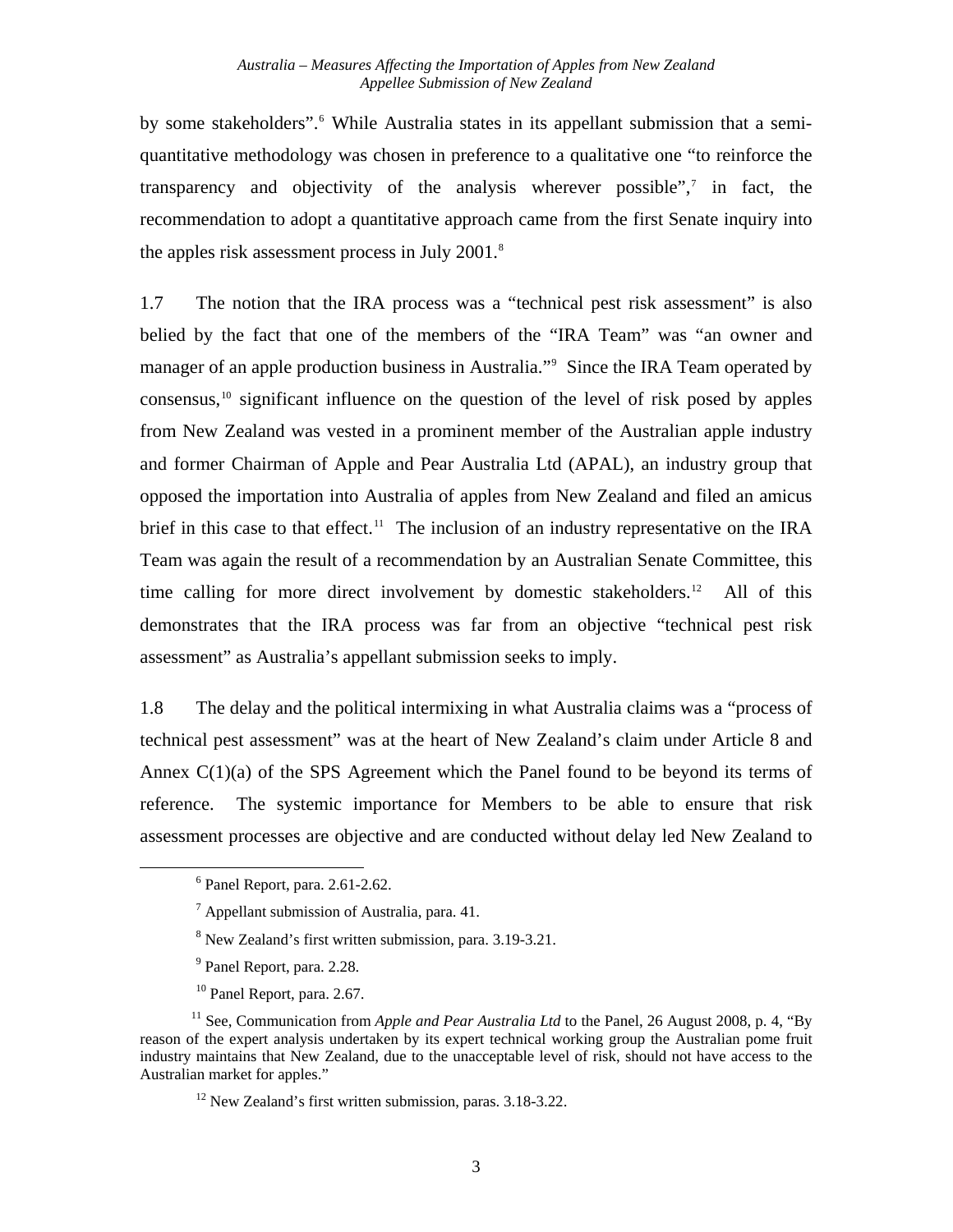challenge the determination of the Panel with respect to Article 8 and Annex  $C(1)(a)$ . This is dealt with in New Zealand's other appellant submission of 15 September 2010.

1.9 Australia's section on "Facts" also contains matters that are not facts; rather they are arguments of Australia presented as if they were facts. In paragraph 24 of its appellant submission, Australia identifies the "principal measures" for both fire blight and apple leaf curling midge (ALCM). The point is repeated in paragraph 52 where the measures are not even identified as "principal". They become simply "two measures" for fire blight and "one measure" for ALCM. Of course, this is not fact at all. New Zealand challenged 16 measures, and the Panel upheld New Zealand's claim.<sup>[13](#page-10-0)</sup> It is no more than historical revisionism for Australia to assert as fact what the Panel decided was not fact at all, but rather a discredited Australian argument.

1.10 Likewise, in describing fire blight Australia states as if it were a fact that the disease "can be carried by insects, wind, rain and pruning tools or, as an epiphytic infestation on the surface of apple fruit and enters a susceptible host through natural openings or wounds."[14](#page-10-1) Yet the Panel found no scientific evidence to support Australia's view that mature, symptomless apples could provide a pathway for the introduction of the disease. Australia also overstates or mis-states a number of matters relating to ALCM.<sup>[15](#page-10-2)</sup>

1.11 A further example of Australia citing as facts things that are not so, is found in the statement in its appellant submission that the IRA had recommended "the least trade–

<span id="page-10-0"></span>l  $13$  As recorded by the Panel, during the Panel proceedings the Parties advised the Panel that they had reached agreement with respect to one of the 17 requirements originally identified in New Zealand's Panel request, following Australia's confirmation that it does not impose such a requirement. The Panel went on to consider the remaining 16 measures at issue. See Panel Report, para. 2.96. Accordingly, New Zealand will refer to the 16 remaining measures in this appellee submission.

<sup>&</sup>lt;sup>14</sup> Appellant submission of Australia, para. 31.

<span id="page-10-2"></span><span id="page-10-1"></span> $15$  For example, Australia asserts that leaf damage caused by ALCM "can sometimes facilitate infections by pathogens such as fire blight" (appellant submission of Australia, para. 32). This statement implies a causal relationship between ALCM and fire blight infections but, as the IRA states: "…there is currently no evidence to implicate the adult midge as a vector for dissemination of *E. amylovora*" (IRA, Part B, p. 158). Australia asserts at para. 32 of its appellant submission that "ALCM may also cause distortions on the surface of fruit." However, in his expert testimony, Dr Cross described such effects as "rare" and "extraordinary" (compilation of expert replies, para. 560). Australia also asserts that "larvae can become caught on the apple fruit, where they will pupate" (appellant submission of Australia, para. 32), when in fact the principal pupation site for ALCM is, as set out in the Panel Report at para. 2.22, below the surface of the ground.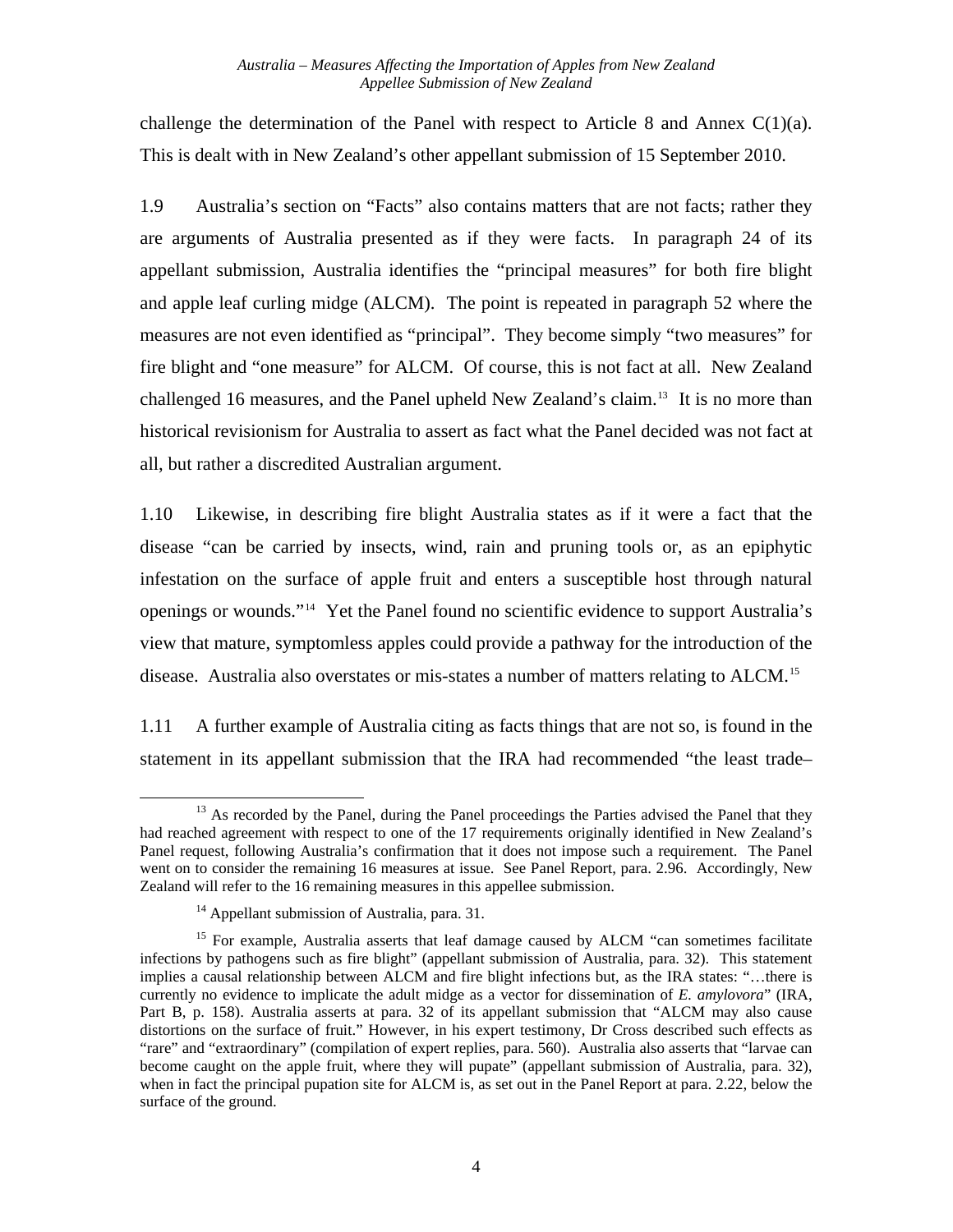<span id="page-11-0"></span>restrictive measures, or combination of measures, found to reduce the risk to "very low risk".[16](#page-11-1) But, that is precisely what the Panel found in its analysis of Article 5.6 that the IRA had not done.<sup>[17](#page-11-2)</sup> Again, Australia seeks to present its arguments in this appeal as facts.

1.12 As New Zealand has pointed out, Australia's treatment of the "facts" in this dispute is frequently partial and often in dispute. Some of these matters have been mentioned here; others will be referred to later in this appellee submission. The Panel rehearsed the relevant facts in its Report and it is the facts as found by the Panel that govern in this case. This includes the broader context in which this dispute has taken place, which is omitted from Australia's appellant submission. The Appellate Body should therefore ignore Australia's attempt to pass by critical elements in this case or to refashion the facts to suit its argument in this appeal.

B. AUSTRALIA'S APPROACH IN THIS APPEAL

1.13 Before turning to the specific claims made by Australia and providing a rebuttal of them, New Zealand wishes to place the arguments Australia has made in this appeal in perspective.

1.14 Australia's attempts to defend the IRA in this dispute have been characterised by its shifting efforts to find a way to avoid the central requirement in the SPS Agreement that risk assessments must be based on sufficient scientific evidence, and to shield the IRA from review. Before the Panel, this was manifested in a number of ways. Instead of having to justify the 16 measures imposed by the IRA on the importation of apples from New Zealand, Australia invented a distinction between "principal" and "ancillary" measures. The former were to be treated as SPS measures and therefore subject to the disciplines of the SPS Agreement; the latter were not to be tested individually against the

<sup>&</sup>lt;sup>16</sup> Appellant submission of Australia, para. 51.

<span id="page-11-2"></span><span id="page-11-1"></span> $17$  Panel Report, para. 7.1265.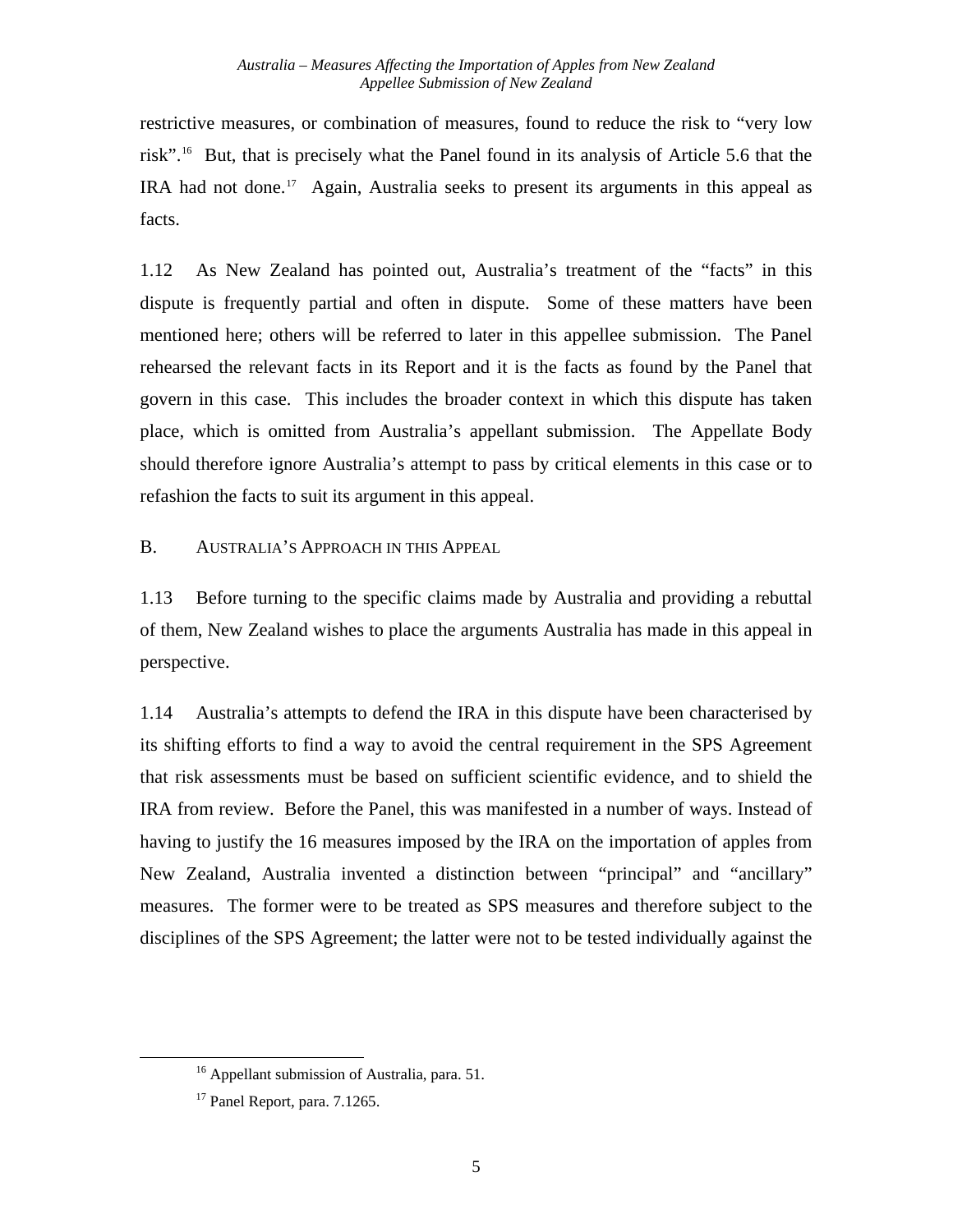standards required by the SPS Agreement.<sup>[18](#page-12-0)</sup> This meant that Australia wanted the Panel to review only two measures relating to fire blight and one measure relating to ALCM.

1.15 But even in respect of the measures that Australia considered should be subject to the disciplines of the SPS Agreement, the scope of that review was to be limited. In Australia's view, the Panel had to give "considerable deference" to the IRA in its assessment of the scientific basis of the measures that were being imposed.<sup>[19](#page-12-1)</sup> Although in the course of the proceedings before the Panel Australia drew back from its use of the term "considerable deference"[20](#page-12-2) it sought to interpret *US/Canada - Continued Suspension* as a new departure in the law justifying a deferential approach to reviewing risk assessments. $^{21}$  $^{21}$  $^{21}$ 

1.16 The Panel referred to the standard of review set out in Article 11 of the DSU and found enough guidance in *US/Canada - Continued Suspension* to avoid any need to articulate a particular standard of review that would depart from that guidance.<sup>[22](#page-12-4)</sup> The Panel then applied this standard of review in its assessment of the IRA. Just as the Panel had rejected Australia's attempt to limit review by distinguishing between principal and ancillary measures, so too did the Panel reject any notion that considerable or particular deference should be accorded to the IRA.<sup>[23](#page-12-5)</sup>

1.17 In this appeal, Australia has changed the language it uses to express its position, but the ultimate objective of shielding the IRA as far as possible from panel review remains intact. With regard to Australia's arguments concerning the definition of "SPS measures", while the language of principal and ancillary measures has been modified, and Australia's unwarranted reliance on *US - Export Restraints* has completely disappeared, the substance of the argument remains the same.

<span id="page-12-0"></span><sup>&</sup>lt;sup>18</sup> Panel Report, paras. 7.105-7.107 and Australia's first written submission para. 141.

<span id="page-12-1"></span> $19$  Panel Report, para. 7.217 and Australia's first written submission, para. 191.

<span id="page-12-2"></span> $20$  Panel Report, paras. 7.218 and 7.226.

<span id="page-12-3"></span> $21$  See New Zealand's opening statement for second substantive meeting, paras. 18 to 24.

<span id="page-12-4"></span> $22$  Panel Report, paras.  $7.223 - 7.226$ .

<span id="page-12-5"></span><sup>23</sup> Panel Report, para. 7.226.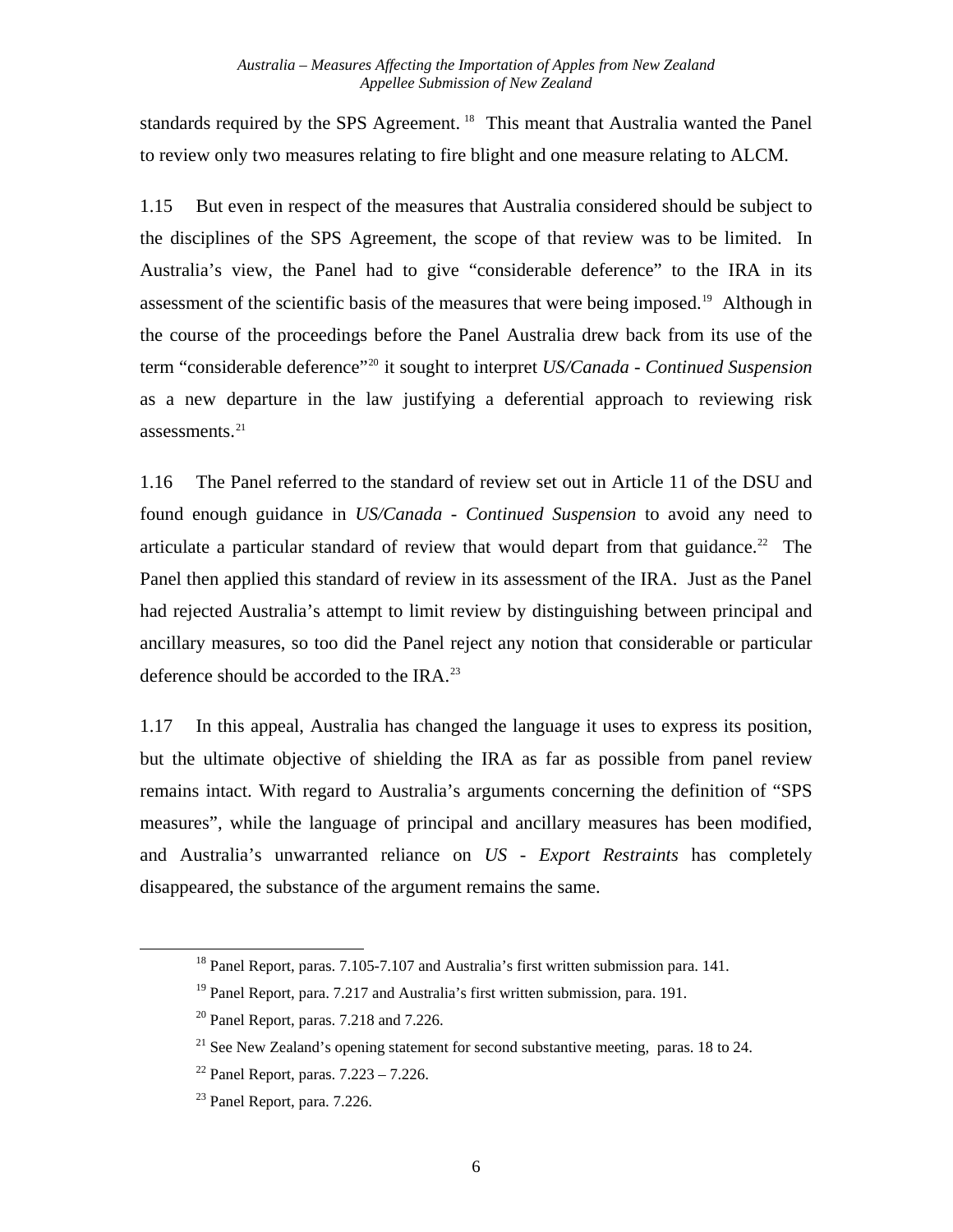1.18 With respect to Article 5.1, Australia asserts that the Panel should have ignored the guidance provided in *US/Canada - Continued Suspension* and asked itself a different set of questions from those set out by the Appellate Body in that case.<sup>[24](#page-13-0)</sup> The questions Australia now proposes do not appear in the SPS Agreement or in any jurisprudence. Australia seeks to replace the third criterion set out in *US/Canada - Continued Suspension* – whether the reasoning articulated on the basis of the scientific evidence is objective and coherent – with a new test, whether the "expert judgement" of the risk assessor is "within a range that could be considered legitimate by the standards of the scientific community".<sup>[25](#page-13-1)</sup> Moreover, Australia wishes to qualify this third criterion further by providing that even where a risk assessment is based on expert judgement that falls outside the range of what could be considered legitimate by the standards of the scientific community, it must also "be such as to undermine confidence in the risk assessment as a whole."<sup>[26](#page-13-2)</sup> Once again, the objective is patent: as far as possible, risk assessments are to be shielded from panel review.

1.19 In fact, the Panel did no more in this case than ask itself the correct questions, based on the guidance provided by the Appellate Body in *US/Canada - Continued Suspension*. In particular, under the third criterion, the Panel assessed whether the reasoning articulated on the basis of the scientific evidence is objective and coherent.<sup>[27](#page-13-3)</sup> In other words, it reviewed whether the particular conclusions drawn by the Member assessing the risk found sufficient support in the scientific evidence relied upon. The third criterion in *US/Canada - Continued Suspension* is designed to ensure that there is a sufficient relationship between the scientific evidence and the reasoning and conclusions in a risk assessment, such that a risk assessment may be considered "objectively justifiable".<sup>[28](#page-13-4)</sup> Australia's alternative test, which focuses on whether "expert judgement" is "within a range that could be considered legitimate by the standards of the scientific

 $24$  Appellant submission of Australia, para. 78.

 $25$  See for example, appellant submission of Australia, para. 78.

 $26$  Appellant submission of Australia, para. 78.

<span id="page-13-4"></span><span id="page-13-3"></span><span id="page-13-2"></span><span id="page-13-1"></span><span id="page-13-0"></span><sup>&</sup>lt;sup>27</sup> See, for example, Panel Report, paras. 7.259, 7.275, 7.290, 7.320, 7.342, 7.357, 7.403, 7.413, 7.417, 7.420, 7.447-7.470, 7.508, 7.805-7.806, 7.811-7.812, 7.840-7.841, 7.854-7.855, 7.866-7.867, 7.871.

<sup>28</sup> Appellate Body Report, *US/Canada - Continued Suspension*, paras. 590 and 591.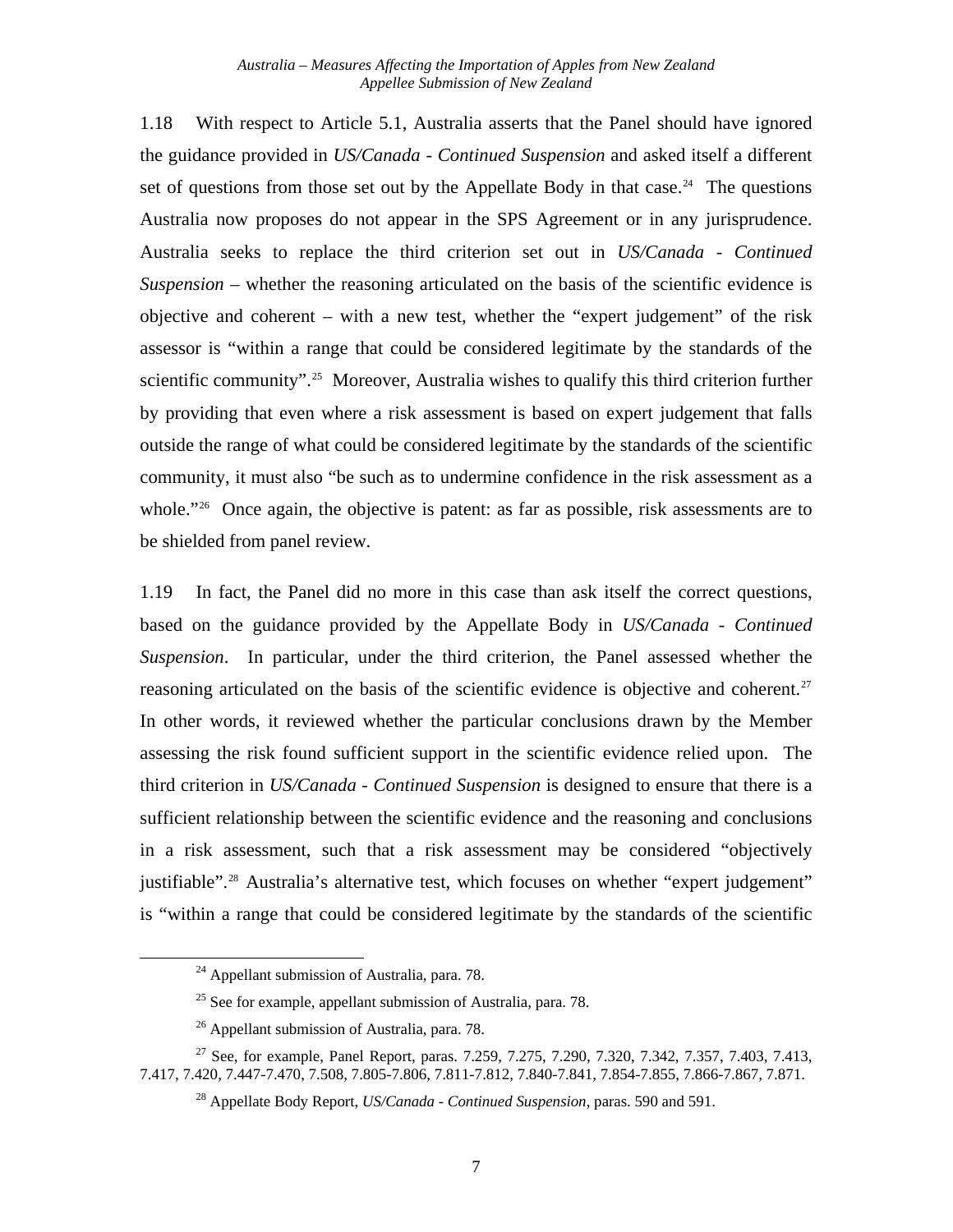community", does not address this relationship. Australia provides no convincing explanation of why this alternative test should be used in place of that set out by the Appellate Body, or how it ensures that the crucial linkage between the scientific evidence relied upon and the conclusions reached is maintained.

1.20 Australia revives two other arguments in respect of Article 5.1 – arguments that were considered and rightly rejected by the Panel. The first is that only "conclusions ultimately reached" in a risk assessment can be reviewed by a panel, $^{29}$  $^{29}$  $^{29}$  with the effect that the vast majority of the IRA would be shielded from the obligations of the SPS Agreement. Moreover, this overlooks the fact that there is no independent scientific justification in the IRA for the "conclusions ultimately reached"; under the Australian methodology "conclusions ultimately reached" are nothing more than an aggregation of all of the "intermediate steps" of the analysis.

1.21 The second argument, somewhat at odds with the first, is that the Panel should have assessed the materiality of each error at each intermediate step, in order to determine whether that error was in itself such "as to undermine 'reasonable confidence' in the assessment as a whole."[30](#page-14-1) Apart from the fact that this argument overlooks the cumulative effect of the numerous flaws in the IRA, it is not clear how a Panel is to make the assessments now requested by Australia without conducting a *de novo* review.

1.22 Before the Panel, Australia initially sought to justify the IRA on the basis that it was relying on divergent scientific evidence.<sup>[31](#page-14-2)</sup> Following confirmation by the experts advising the Panel that there is no credible divergent scientific evidence with which to defend the IRA, Australia then sought to find shelter for the IRA in the assertion that "expert judgement" had been applied. However, uncertainty and expert judgement are inherent in conducting risk assessments. This was well known to the framers of the SPS Agreement, which provides a framework for dealing with these matters. Simply asserting

<span id="page-14-2"></span><span id="page-14-1"></span><span id="page-14-0"></span> $\overline{a}$ 

<sup>&</sup>lt;sup>29</sup> Appellant submission of Australia, para. 76.

<sup>&</sup>lt;sup>30</sup> Appellant submission of Australia, para. 77.

<sup>31</sup> Panel Report, paras. 4.349-4.350, 4.350, 4.377, 4.379 and 4.431.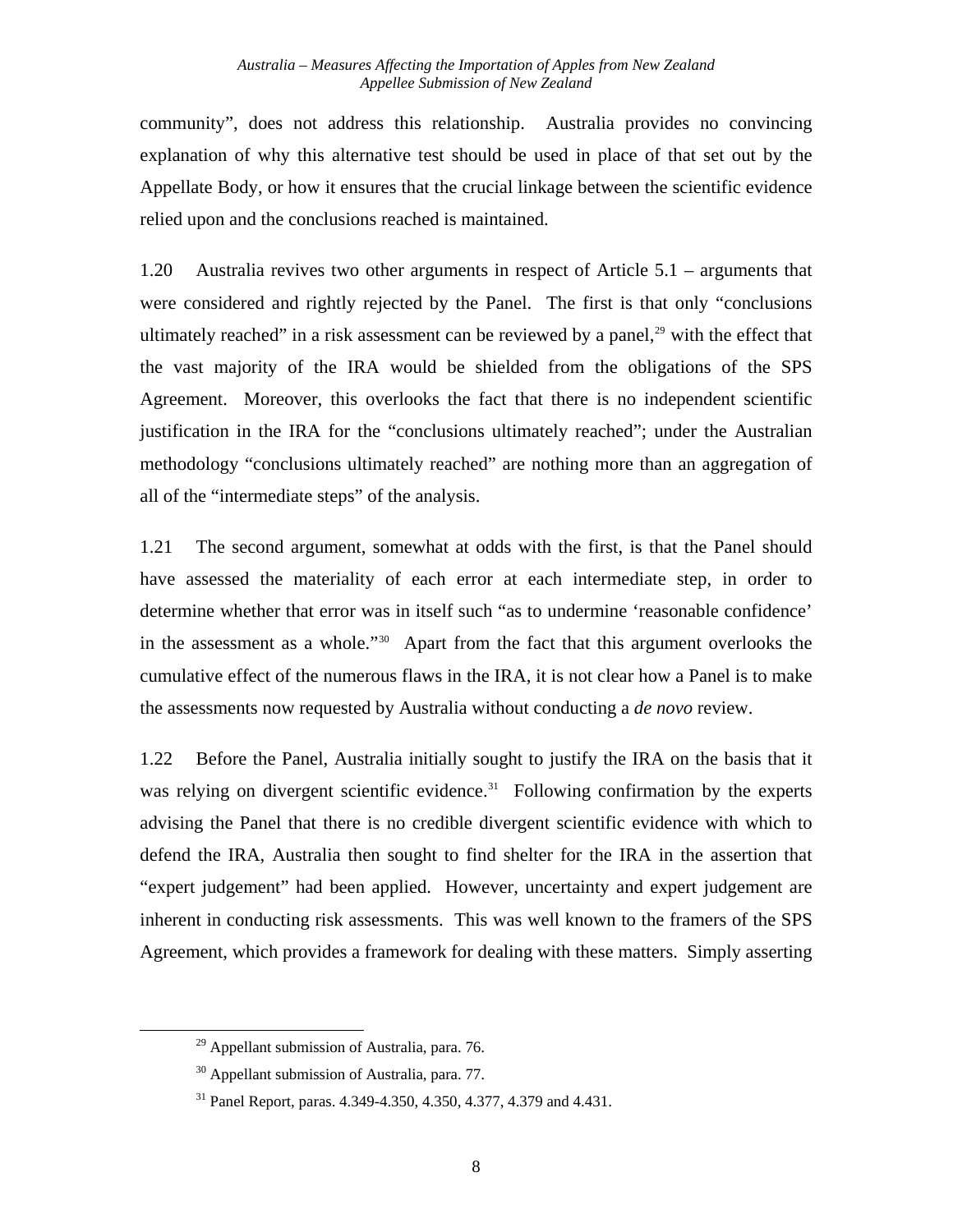"scientific uncertainty" and "expert judgement" does not free WTO Members from their obligations under the SPS Agreement or diminish the force of those obligations.

1.23 Moreover, Australia overstates the degree of scientific uncertainty present in the current case (and therefore the degree to which "expert judgement" was required), and understates the obligations that apply to the exercise of that "expert judgement". As is evident from New Zealand's submissions before the Panel, the statements of the experts assisting the Panel, and the Panel Report itself, the situation is clear. The IRA overstates the risk and is not objectively justifiable. In this last ditch effort to defend the IRA, Australia is forced at times to interpret *US/Canada - Continued Suspension* in a way that would require nothing more than proof that expert judgement has been exercised.

1.24 It is also important to consider the reality of the "expert judgement" that, Australia now claims, is the basis of the IRA. The "IRA Team", which functioned on the basis of consensus, included a prominent member of Australia's apple industry<sup>[32](#page-15-0)</sup> and thus someone with a direct interest in the outcome of the process. The IRA did not describe any recognised processes for the elicitation and combination of expert opinion. The IRA Team made its assessment on the basis of probability intervals that were imported from the generic Biosecurity Australia *2001 Draft Guidelines for Import Risk Analysis* with no consideration as to whether such intervals were appropriate in the context of an IRA dealing with a commodity (apples) traded in the tens of millions. And these probability intervals were then applied in the vast majority of instances, without variation. The IRA employed a probability distribution to model events of the lowest ("negligible") likelihood that included and heavily favoured values that significantly overestimated the  $risk<sup>33</sup>$  $risk<sup>33</sup>$  $risk<sup>33</sup>$ 

1.25 And, more fundamentally, what was lacking was any indication of a relationship between the result of the application of this "expert judgement" and the scientific evidence on which that judgement was allegedly based. And that is what the Panel said

<sup>&</sup>lt;sup>32</sup> Panel Report, paras. 2.28 and 2.67.

<span id="page-15-1"></span><span id="page-15-0"></span><sup>&</sup>lt;sup>33</sup> Panel Report, paras. 7.496 and 7.508.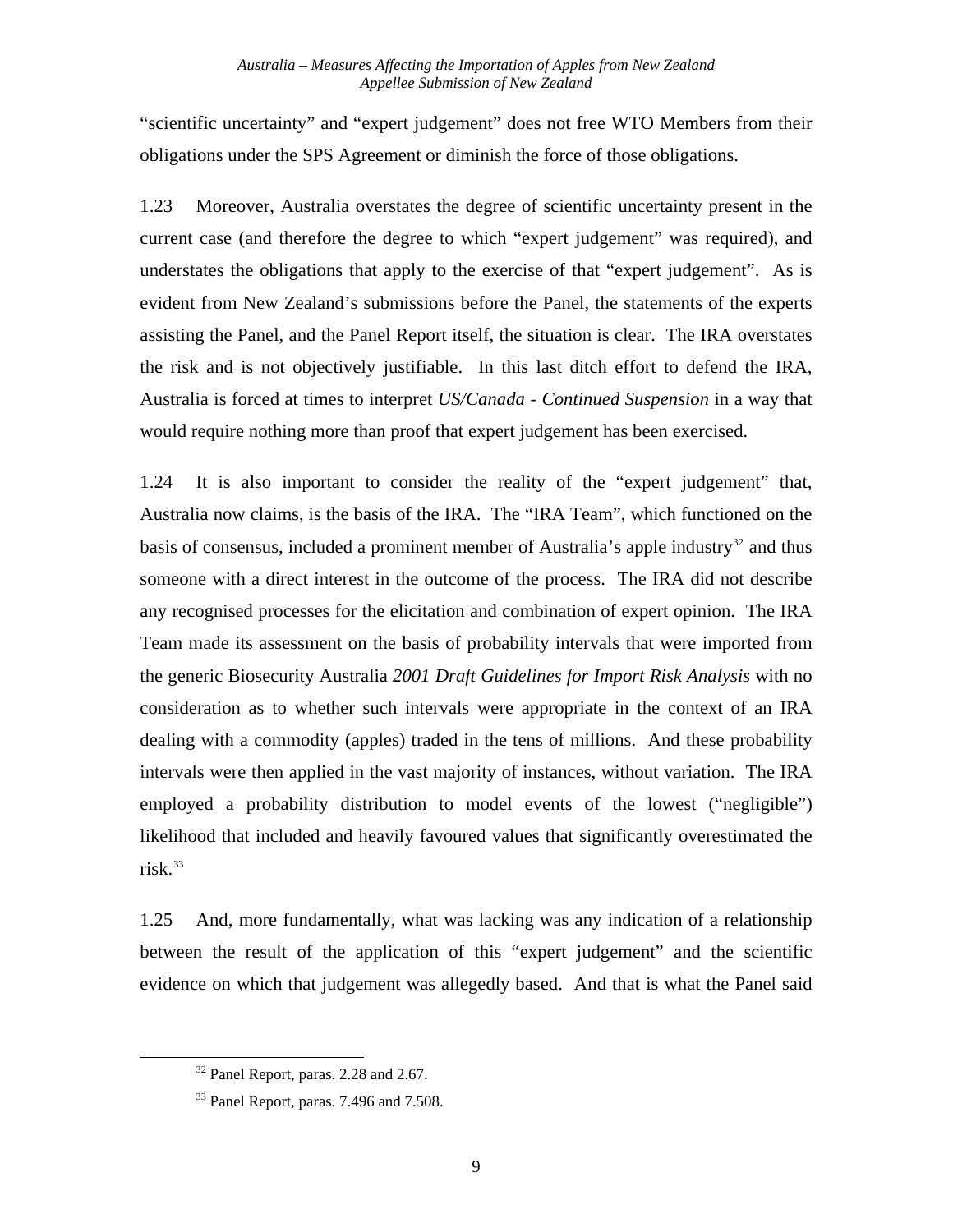had to be shown.<sup>[34](#page-16-0)</sup> It is not sufficient to simply claim "expert judgement". In accordance with the third criterion of *US/Canada – Continued Suspension*, that expert judgement must be shown to be objective and coherent and exhibit a sufficient relationship with the evidence on which it was based.

1.26 It is of course, not surprising that the IRA was unable to show such a link. The scientific evidence in support of the IRA's conclusions either did not exist or went in the opposite direction from the conclusions that the IRA reached. Indeed, in respect of fire blight, the scientific evidence was essentially unchanged from that considered in *Japan – Apples*. There was no new scientific evidence which might have suggested a different result. And thus Australia is forced to take refuge in the invocation of "expert judgement" and in rewriting the third criterion in *US/Canada - Continued Suspension* in order to shield that judgement from any assessment of whether it was objective and coherent.

1.27 Australia's rather fraught interpretation of the notion of objective assessment is also illustrated by its invocation of ISPM No. 11 and ISPM No. 2. When it suits the position of Australia, these principles are cited in support.<sup>35</sup> Where they pose difficulties for the Australian position, they are dismissed as a "counsel of perfection".<sup>36</sup> Yet it is hardly a counsel of perfection to suggest that a risk assessment provide some basis for determining how expert judgement was exercised and for reviewing whether there is a sufficient relationship between the judgement reached and the scientific evidence on which it was allegedly based.

1.28 Under its claim that the Panel did not conduct "an objective assessment of the matter" under Article 11 of the DSU, Australia is reduced to relying on a few statements by the experts assisting the Panel taken out of context. Australia is forced to misinterpret and isolate these statements, and ignore the fact (as confirmed by the Panel) that the

<span id="page-16-2"></span><span id="page-16-1"></span><span id="page-16-0"></span> $\overline{a}$ 

<sup>&</sup>lt;sup>34</sup> Panel Report, para. 7.440.

 $35$  See, for example, appellant submission of Australia, paras. 74, 77, 96 and 97.

<sup>36</sup> See, for example, appellant submission of Australia, para. 97.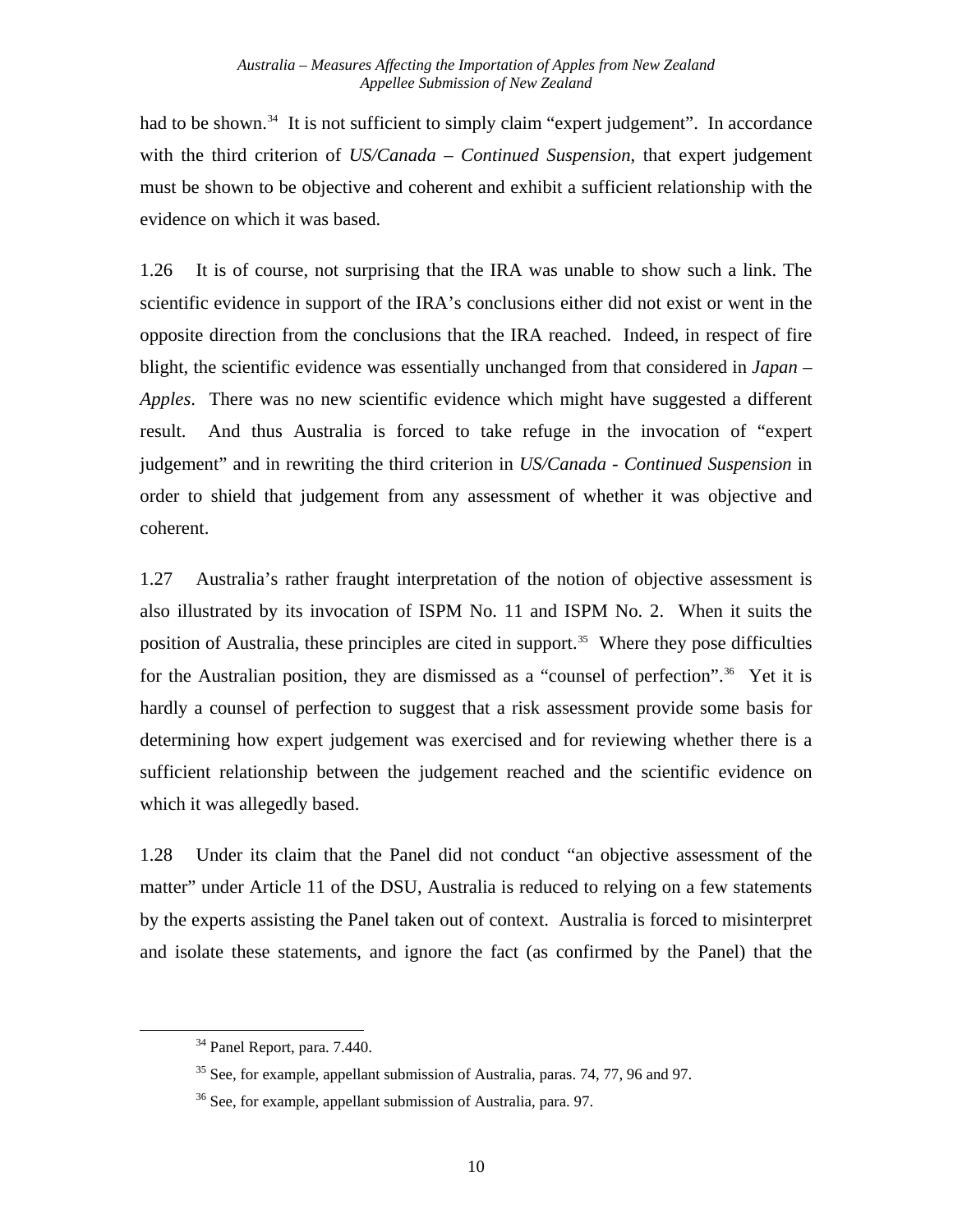<span id="page-17-0"></span>totality of the experts' statements, including those by the experts now relied on by Australia, overwhelmingly support New Zealand's claims.

1.29 Likewise, under Australia's claims in relation to Article 5.6, Australia ignores large parts of the Panel's reasoning, mischaracterises those sections of the Panel Report that it does refer to, and proposes an approach that would effectively require panels assessing claims under Article 5.6 to conduct a *de novo* assessment of the risk.

1.30 In short, Australia's arguments in this appeal constitute little more than old wine in new bottles. The rhetoric has changed, but the underlying fallacies in the Australian position remain.

### **II. DETAILED REBUTTAL OF AUSTRALIA'S ARGUMENTS ON APPEAL**

A. MISINTERPRETATION OF ANNEX A(1) TO THE SPS AGREEMENT: GROUND A

### **1. The Panel did not misinterpret Annex A(1) of the SPS Agreement**

2.1 Australia argues that the Panel erred in reaching the conclusion that the 16 measures at issue, both as a whole and individually, constitute SPS measures within the meaning of the definition in Annex A(1).

2.2 In its submission, Australia revives its flawed distinction between "ancillary" and "principal" measures, and its argument that ancillary measures are not in themselves "SPS measures". Although Australia has jettisoned its reliance on *US – Export Restraints*, modified its terminology (to refer to "principal and operative mechanisms" and "ancillary administrative processes or procedures"), and proposed new tests and requirements not argued before the Panel, its underlying point remains the same: ancillary measures are not in themselves SPS measures, and do not need to individually comply with the SPS Agreement. The Panel did not "see the relevance or validity" of Australia's argument, and rejected it as an attempt to "carve out ancillary measures from the definition of SPS measures, and to limit their review under the SPS Agreement to a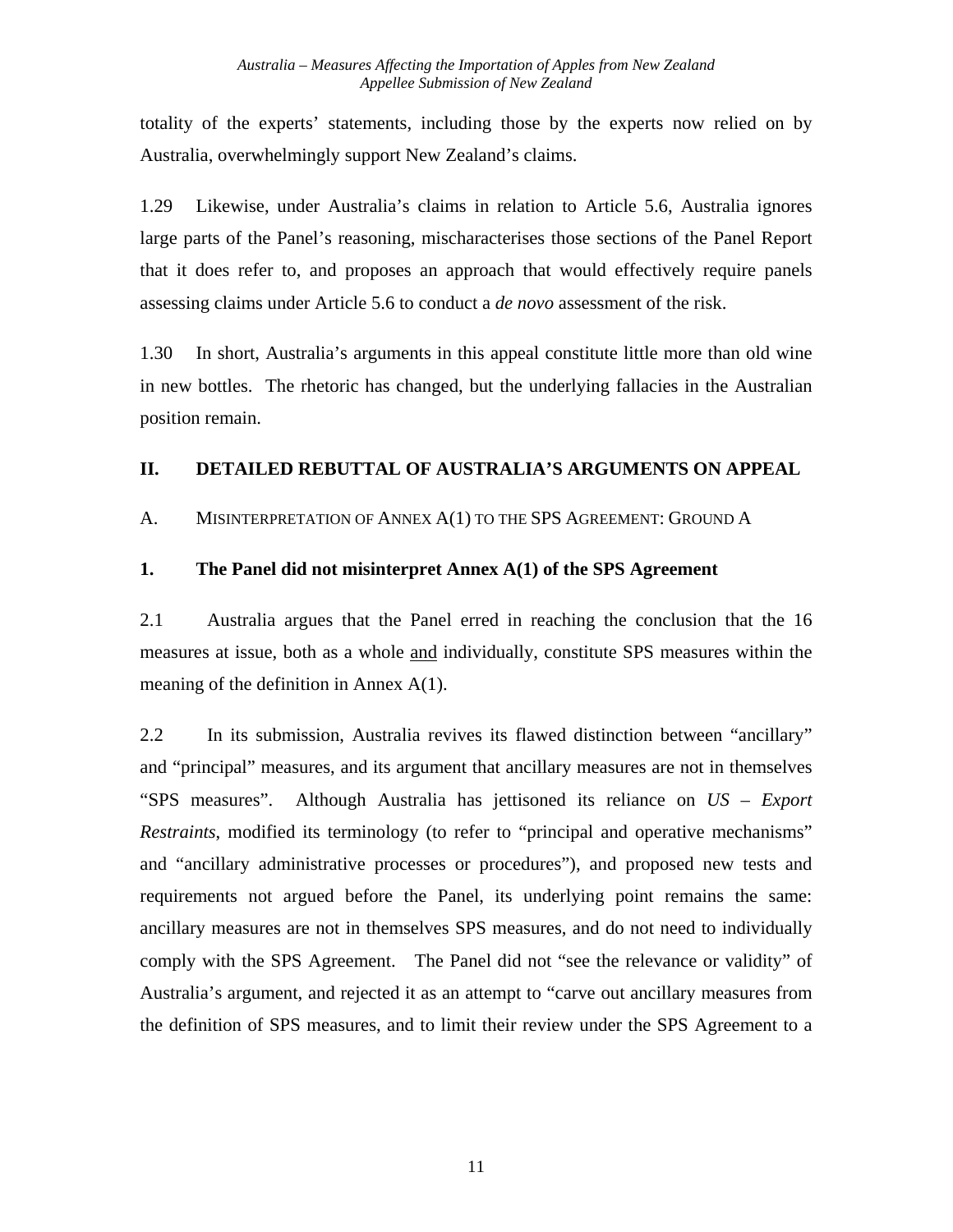<span id="page-18-0"></span>joint review with other measures."<sup>[37](#page-18-1)</sup> New Zealand submits that Australia's arguments on appeal should be similarly rejected.

*(a) Australia's proposed "applicable legal principles" are flawed and should be rejected* 

2.3 In setting out what it considers are the "applicable legal principles" under the definition of "SPS measure" in Annex A(1), Australia makes four points:

- a) to fall within the first paragraph of Annex  $A(1)$  a "thing" being examined must have three characteristics. It must: be a "measure"; be "applied"; and "protect" against certain risks;<sup>[38](#page-18-2)</sup>
- b) the second paragraph of the definition in Annex  $A(1)$  "does nothing to undermine" the first paragraph of the definition; $39$
- c) the identification of SPS measures requires a "practical and purposive" evaluation, and such evaluation will exclude from the scope of SPS measures "administrative processes or procedures" of an "ancillary nature";<sup>[40](#page-18-4)</sup> and
- d) a "practical and purposive" approach is consistent with ISPM  $No.5<sup>41</sup>$  $No.5<sup>41</sup>$  $No.5<sup>41</sup>$

2.4 Points (a) and (b) relate closely to Australia's allegations of "Panel error" and will be addressed in that context below. New Zealand will respond here to points (c) and (d).

<span id="page-18-1"></span>2.5 Australia argues that the "ultimate question", which results from a "practical and purposive" interpretation under Annex  $A(1)$ , is to identify actions that "a Member may

<sup>37</sup> Panel Report, para. 7.175.

<span id="page-18-2"></span><sup>38</sup> Appellant submission of Australia, paras. 56 and 62-64.

<span id="page-18-3"></span> $39$  Appellant submission of Australia, paras. 57 and 65.

<sup>&</sup>lt;sup>40</sup> Appellant submission of Australia, para. 58.

<span id="page-18-5"></span><span id="page-18-4"></span><sup>41</sup> Appellant submission of Australia, para. 59.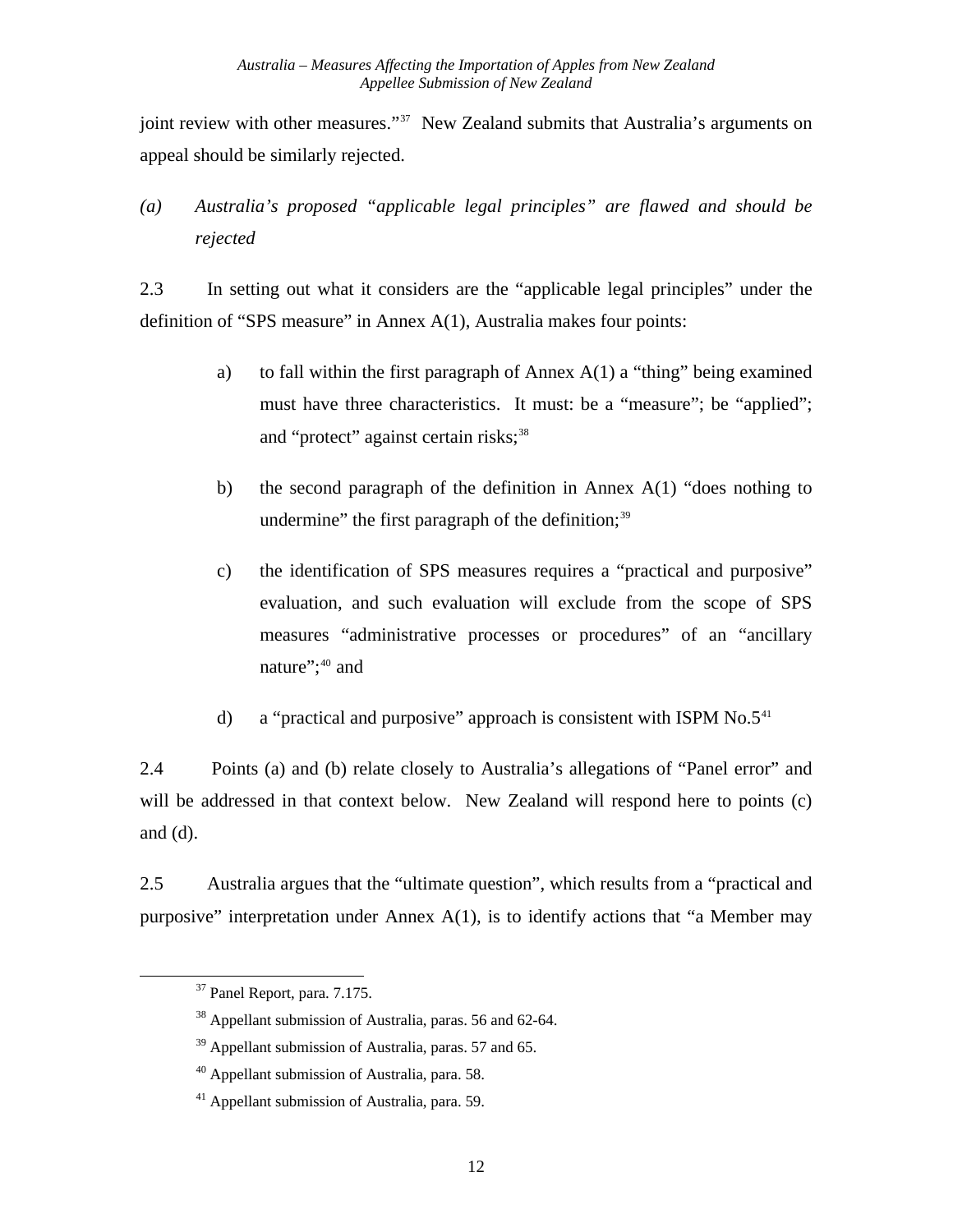put into practical operation for the purpose of protecting against some relevant risk".<sup>[42](#page-19-0)</sup> With no reasoning or argumentation, Australia asserts that "[a]ctivities or requirements, such as administrative processes or procedures, which have no operation other than to enhance the efficacy of some active mechanism for protecting animal or plant life or health…should not be identified as separate and discrete SPS measures."<sup>[43](#page-19-1)</sup> According to Australia, this means that "[a]dministrative processes or procedures of that ancillary nature and the mechanisms to which they relate should be identified collectively as amounting to a single composite, or enhanced, SPS measure".<sup>[44](#page-19-2)</sup>

2.6 This "applicable legal principle" put forward by Australia is a mere assertion and has no basis in the SPS Agreement or the jurisprudence. During the Panel proceedings, Australia relied on *US – Export Restraints* to support its claim that ancillary measures cannot, in themselves, constitute SPS measures. The Panel correctly found that such reliance was misguided, and Australia has wisely refrained from making the same argument on appeal. However, Australia fails to provide any new interpretive basis for its claim.

2.7 Australia's new approach is not justified under the rules of treaty interpretation as reflected in the Vienna Convention on the Law of Treaties (VCLT). Article 31(1) of the VCLT requires that the terms of a treaty be interpreted in accordance with their ordinary meaning in their context and in light of the object and purpose of the treaty. The ordinary meaning of "measure" in the SPS Agreement is broad enough to cover procedures and other so-called "ancillary measures" and this interpretation is consistent with the SPS Agreement's object and purpose which includes ensuring that measures necessary to protect human, animal or plant life or health are not applied so as to constitute a disguised restriction on trade.

<span id="page-19-1"></span><span id="page-19-0"></span>2.8 Further, there is nothing in the words of the SPS Agreement to suggest that the term "measure" be narrowed to exclude "activities or requirements, such as

<sup>42</sup> Appellant submission of Australia, para. 58.

<sup>&</sup>lt;sup>43</sup> Appellant submission of Australia, para. 58.

<span id="page-19-2"></span><sup>44</sup> Appellant submission of Australia, para. 58.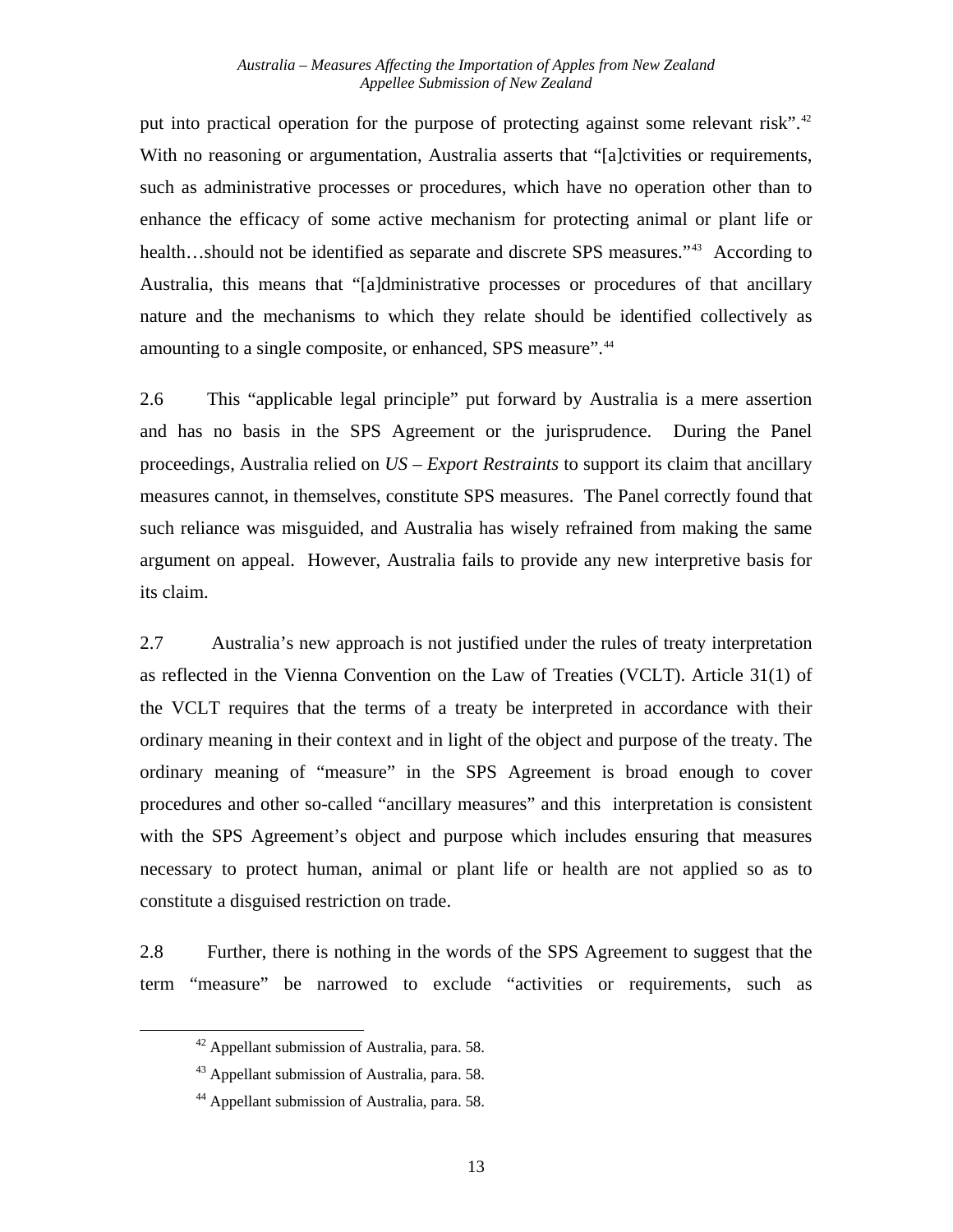administrative processes or procedures, which have no operation other than to enhance the efficacy of some active mechanism for protecting animal or plant life or health".<sup>[45](#page-20-0)</sup> Rather, the definition clearly provides that SPS measures are "any" measures applied to protect against SPS risks. Even where measures can be characterised as "enhancing the efficacy of some active mechanism", such measures are aimed at protecting against alleged SPS risks because their purpose is to ensure more effective protection.

2.9 In addressing these issues, and Australia's "principal/ancillary measure" distinction in particular, the Panel noted:

Annex A(1) does not refer to ancillary measures or spell out any such carve-out. The criteria advanced by Australia for assessing whether the 16 measures are ancillary have not been identified specifically in previous rulings by panels or the Appellate Body on Annex  $A(1)$  of the SPS Agreement.<sup>[46](#page-20-1)</sup>

2.10 Australia's entire justification for such a radical departure from the text of the SPS Agreement appears to consist of two arguments. The first is that a "different approach" to that suggested by Australia would place an unreasonable burden on risk assessors.<sup>[47](#page-20-2)</sup> The second is that ISPM No. 5 supports its interpretation.<sup>48</sup> Both arguments should be rejected.

2.11 Australia argues that to *not* distinguish between principal and ancillary measures "would be potentially to open up every detail of an administrative regime to separate evaluation for compliance, relevantly, with Arts 2.2, 5.1, 5.2 and 5.6 of the SPS Agreement".<sup>[49](#page-20-4)</sup> This argument overlooks two points. First, only SPS measures that "directly or indirectly, affect international trade"[50](#page-20-5) are subject to scrutiny under the SPS Agreement, and thus not "every detail" is open "to evaluation". Where an SPS measure

<span id="page-20-0"></span> <sup>45</sup> Appellant submission of Australia, para. 58.

<span id="page-20-1"></span><sup>46</sup> Panel Report, para. 7.175.

<span id="page-20-2"></span><sup>47</sup> Appellant submission of Australia, para. 58.

<span id="page-20-3"></span><sup>48</sup> Appellant submission of Australia, para. 59.

<span id="page-20-4"></span><sup>&</sup>lt;sup>49</sup> Appellant submission of Australia, para. 58.

<span id="page-20-5"></span><sup>&</sup>lt;sup>50</sup> Article 1 of the SPS Agreement.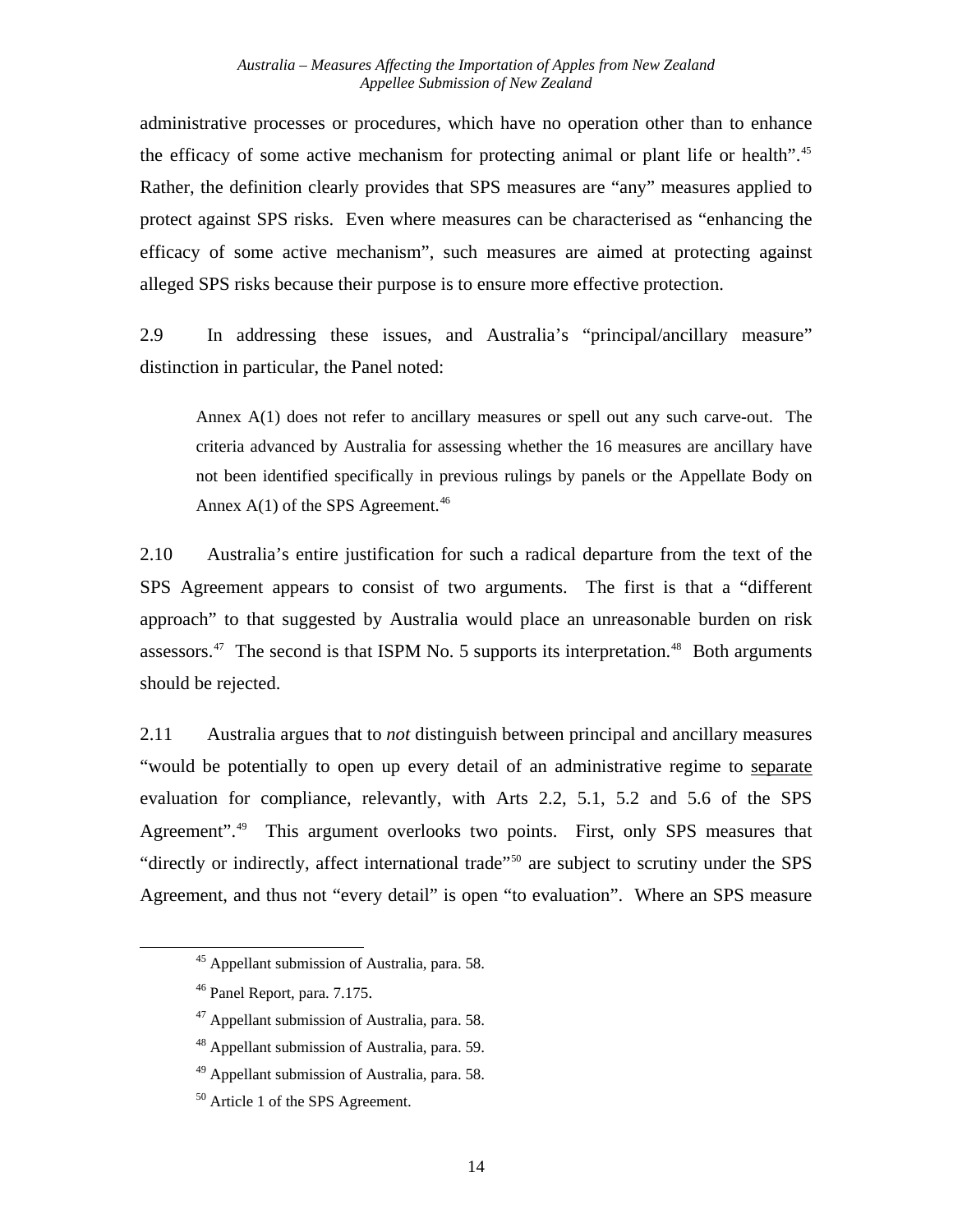does affect trade, it is appropriate that it be evaluated. Second, what is required to "comply" with the SPS Agreement's obligations will depend on the particular circumstances and the nature of the measures at issue. Where measures are closely related to each other, and rely to a significant degree on the same underlying science, this would be relevant in determining whether measures comply with applicable obligations.<sup>[51](#page-21-0)</sup>

2.12 Simply because an SPS measure is "related to" or "supports" another SPS measure does not mean that it cannot impose restrictive and burdensome requirements in its own right. According to Australia, the following requirements should *not* be subject to separate evaluation for compliance under the SPS Agreement: the requirement to disinfect all grading and packing equipment before each packing run; the requirement that all planting stock be intensively examined and treated; and the requirement that AQIS officers be involved in orchard inspections. Yet, as the Panel found, all these measures set out a specific procedure: "each of them prescribes a particular way of doing something, which needs to be followed if New Zealand apples are to be imported into Australia".<sup>[52](#page-21-1)</sup> They are therefore all restrictive and burdensome in their own right and are not simply "details" of an "administrative regime". Australia's attempt to shield such measures from review has important systemic implications and should be rejected.

2.13 Australia also claims that the exclusion of "ancillary" measures from the definition of "SPS measure" is supported by ISPM No. 5 which distinguishes between "phytosanitary measures", and "phytosanitary procedures" which implement phytosanitary measures. The Panel responded directly to this argument, stating that:

Australia coined these terms ["ancillary" and ""principal"], allegedly based on various ISPMs. Australia refers in particular to the definitions of "phytosanitary measure", "phytosanitary action" and "phytosanitary procedure" in ISPM No. 5. According to Australia, "[w]hile the phytosanitary measure has the purpose to 'prevent' or 'limit', the phytosanitary action and phytosanitary procedure simply *implement* the phytosanitary measure; inspections, tests and surveillance do not 'prevent' or 'limit' the impact of

1

<span id="page-21-1"></span><span id="page-21-0"></span><sup>&</sup>lt;sup>51</sup> Indeed, in the current case, the Panel reserved the right "to assess various related measures" jointly under specific provisions of the SPS Agreement" (para. 7.187).

<sup>52</sup> Panel Report, para. 7.162.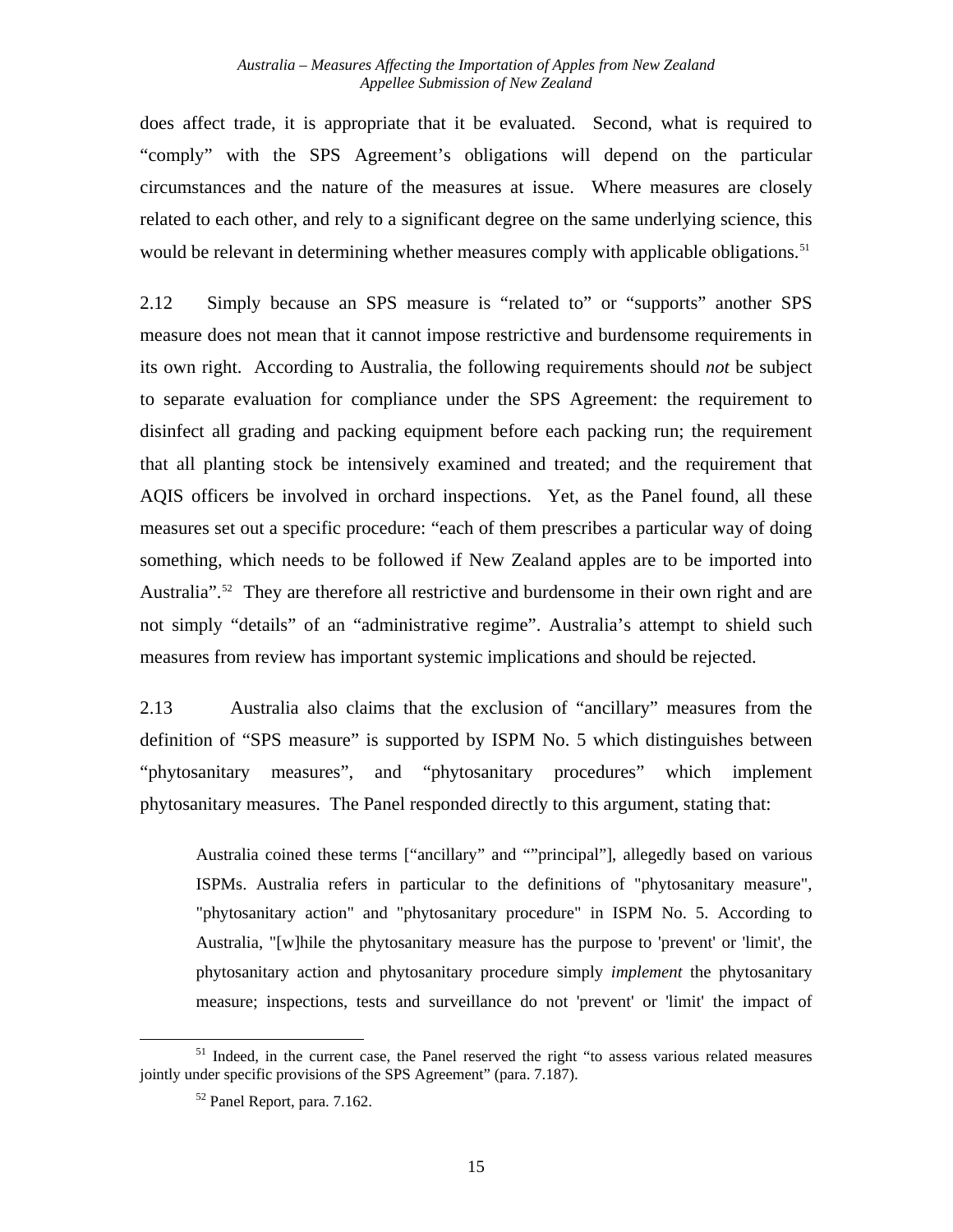<span id="page-22-0"></span>quarantine pests unless there are consequences attached to their results." The Panel notes that the SPS Agreement contains no such distinction between phytosanitary measures, actions and procedures. Also, some of the actions and procedures included as examples in the ISPM definitions invoked by Australia, e.g. inspection, testing, quarantine treatments, also appear as examples in the definition of an SPS measure contained in Annex  $A(1)$ . Further, the Panel notes that the experts have given diverging responses on which of the 16 measures might qualify as ancillary and principal in the light of the SPS Agreement and the ISPM definitions referenced by Australia.<sup>[53](#page-22-1)</sup>

2.14 Australia has not referred to this statement by the Panel in its appellant submission, or pointed to any errors in the Panel's analysis in this regard. New Zealand submits that the Panel has correctly articulated why the definitions in ISPM No. 5 cannot be used to narrow the SPS Agreement's definition of "SPS measure". The SPS Agreement's definition of SPS measure is clear and unambiguous, and does not exclude SPS measures simply because they "support", "enhance" or "implement" other SPS measures.

### *(b) Australia's alleged "Panel Errors" should be rejected*

- 2.15 New Zealand will address the following specific allegations of error:
	- a) That the Panel was required, and failed, to ask whether the measures met the three "essential characteristics required by the first paragraph of the definition in Annex  $A(1)$ "; and
	- b) That the Panel incorrectly applied the second part of the definition in Annex A(1) (*nature* and *form*), which does not add anything to the first part of the definition.

<span id="page-22-1"></span><sup>53</sup> Panel Report, para. 7.182.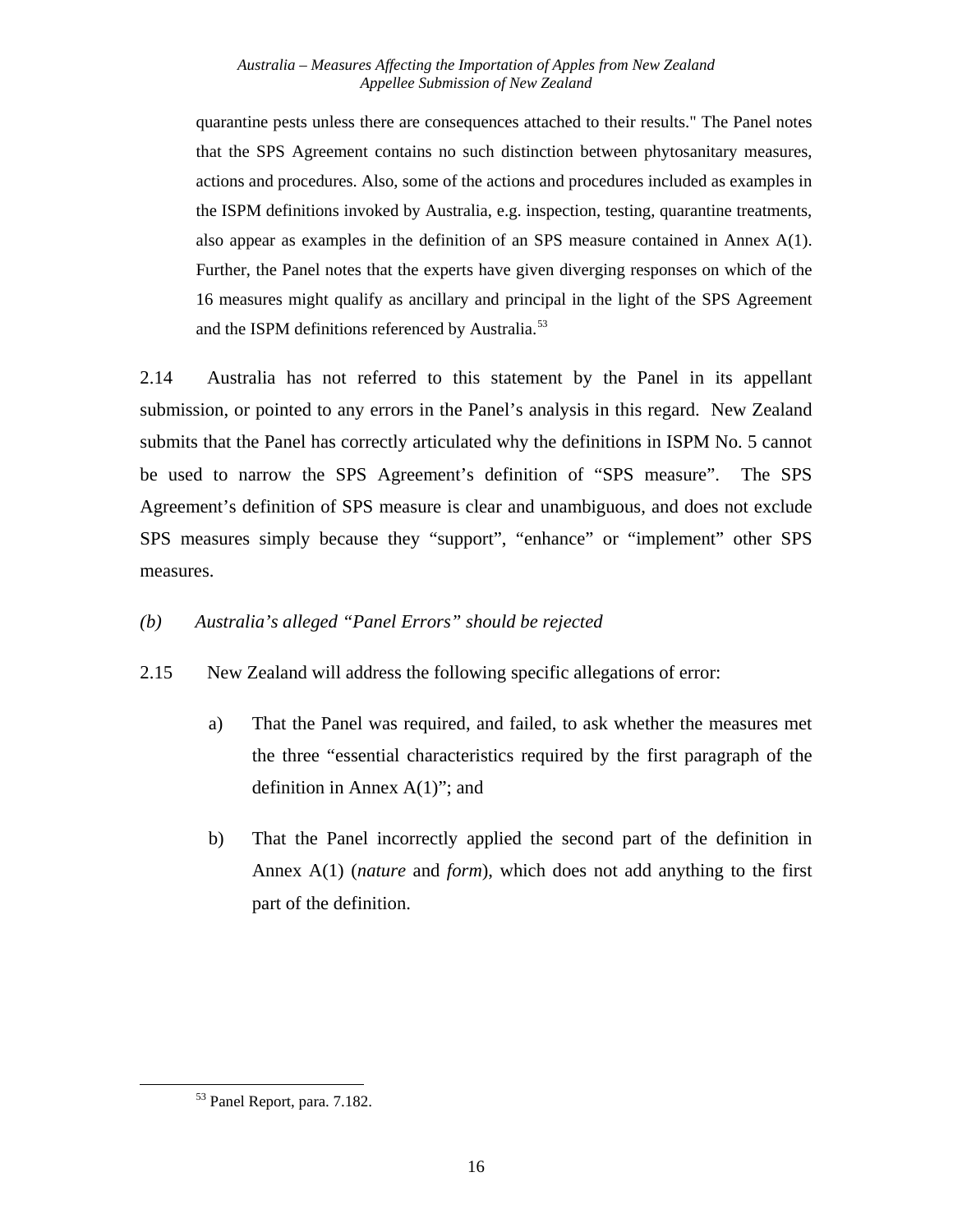# <span id="page-23-0"></span> (i) The Panel properly addressed the requirements of the first paragraph of the Annex A(1) definition

2.16 Australia argues that the Panel failed to ask whether the "putative measures" met the "three essential characteristics" required by the first paragraph of the Annex  $A(1)$ definition. According to Australia, to fall within the Annex A(1) definition, "a thing" must have three relevant characteristics: (1) it must be an identifiable measure; (2) the measure must be applied; and (3) the measure must be applied to protect against a specified category of risk.<sup>[54](#page-23-1)</sup> Australia then argues that, in determining whether the measures met these three essential characteristics, the Panel should have asked whether each measure amounted to: (1) a discrete and recognisable action or course of action; (2) that was deployed or put into practical operation; (3) for the purpose of protecting against a specified category of risk.<sup>[55](#page-23-2)</sup>

2.17 However, the Panel approached the issue in accordance with the text of the SPS Agreement and the relevant jurisprudence.<sup>[56](#page-23-3)</sup> Specifically, it considered: first, whether the purposes of the 16 measures correspond with the purposes in subparagraphs (a) to (d) of Annex A(1); and, second, whether the measures correspond to the "form and nature" elements in the second paragraph of Annex  $A(1)$ .<sup>[57](#page-23-4)</sup> After examining these questions, the Panel answered both in the affirmative. In undertaking this analysis the Panel in fact responded to all of the points that Australia now suggests the Panel should have considered under the first paragraph of Annex A(1). In short, Australia's test not only has no basis in law; it is also unnecessary.

2.18 During the Panel proceedings, Australia did not argue that there were "three characteristics" under the first paragraph of Annex A(1) with the associated requirements that it now puts forth. In fact, Australia accepted before the Panel that all 16 measures at

<span id="page-23-1"></span><sup>54</sup> Appellant submission of Australia, para. 56.

<span id="page-23-2"></span><sup>55</sup> Appellant submission of Australia, para. 63.

<span id="page-23-3"></span><sup>56</sup> Panel Report, paras. 7.116 and 7.117

<span id="page-23-4"></span><sup>57</sup> Panel Report, paras. 7.118 and 7.119. Australia's second written submission, paras. 75-76.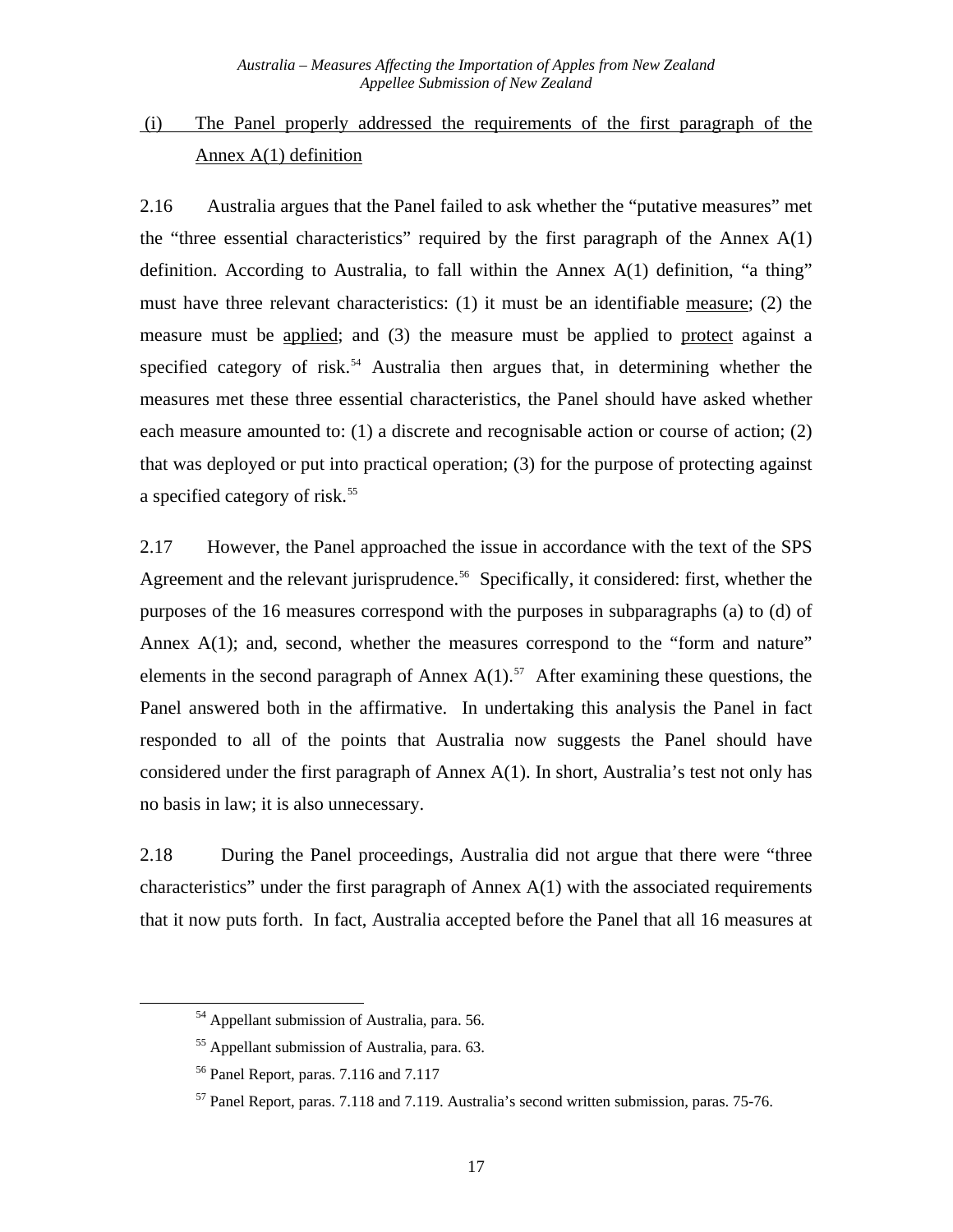issue were "measures reviewable in dispute settlement."[58](#page-24-0) In addition, in its appellant submission, Australia concedes that all 16 measures have an "ultimate purpose that correspond[s] to sub-paragraph (a)" of the SPS Agreement".<sup>[59](#page-24-1)</sup> Based on its own arguments, Australia therefore seems to have accepted that the first and third characteristics have been satisfied. This would seem to reduce Australia's argument on appeal to suggesting that the measures at issue were not "applied" (according to Australia's requirement that they be "deployed or put into practical operation"). Australia did not argue that the measures were not "applied" before the Panel. In any event, as noted below, the Panel's findings clearly confirm not only the existence of "measures" to "protect against a specified category of risk", but also that the measures were "applied".

2.19 While Australia has changed the language of its argument on appeal, the substance of the argument remains essentially the same. Before the Panel, Australia relied on *US – Export Restraints* as a basis for distinguishing "ancillary" and "principal" measures, where the former allegedly did not have a "functional life of their own" or "do something concrete" in their own right.<sup>[60](#page-24-2)</sup> The Panel correctly rejected Australia's reliance on *US – Export Restraints,* finding that it did not address the meaning of SPS measure in the SPS Agreement. The Panel additionally found that:

[e]ven applying the criteria laid down by the *US – Export Restraints* panel to the 16 measures at issue in this dispute could not result in finding that some of those individual measures do not constitute an instrument with a functional life of their own. In fact, it is clear that each of the 16 measures "do[es] something concrete". As analysed above, each of the 16 measures establishes a requirement for specific action to be followed by New Zealand if it intends to export apples into Australia…a distinct and specific requirement for New Zealand to do something, with a distinct burden specific to compliance with each measure.<sup>[61](#page-24-3)</sup>

1

<span id="page-24-3"></span><span id="page-24-2"></span><span id="page-24-1"></span><span id="page-24-0"></span><sup>&</sup>lt;sup>58</sup> Panel Report, para. 7.114: "As shown by the summary of the Parties' arguments, neither Party contests that the 16 measures at issue in this dispute…constitute measures reviewable in WTO dispute settlement."

<sup>59</sup> Appellant submission of Australia, para. 64.

<sup>60</sup> Panel Report*,* paras. 7.177 - 7.181.

<sup>61</sup> Panel Report*,* paras. 7.179 and 7.181.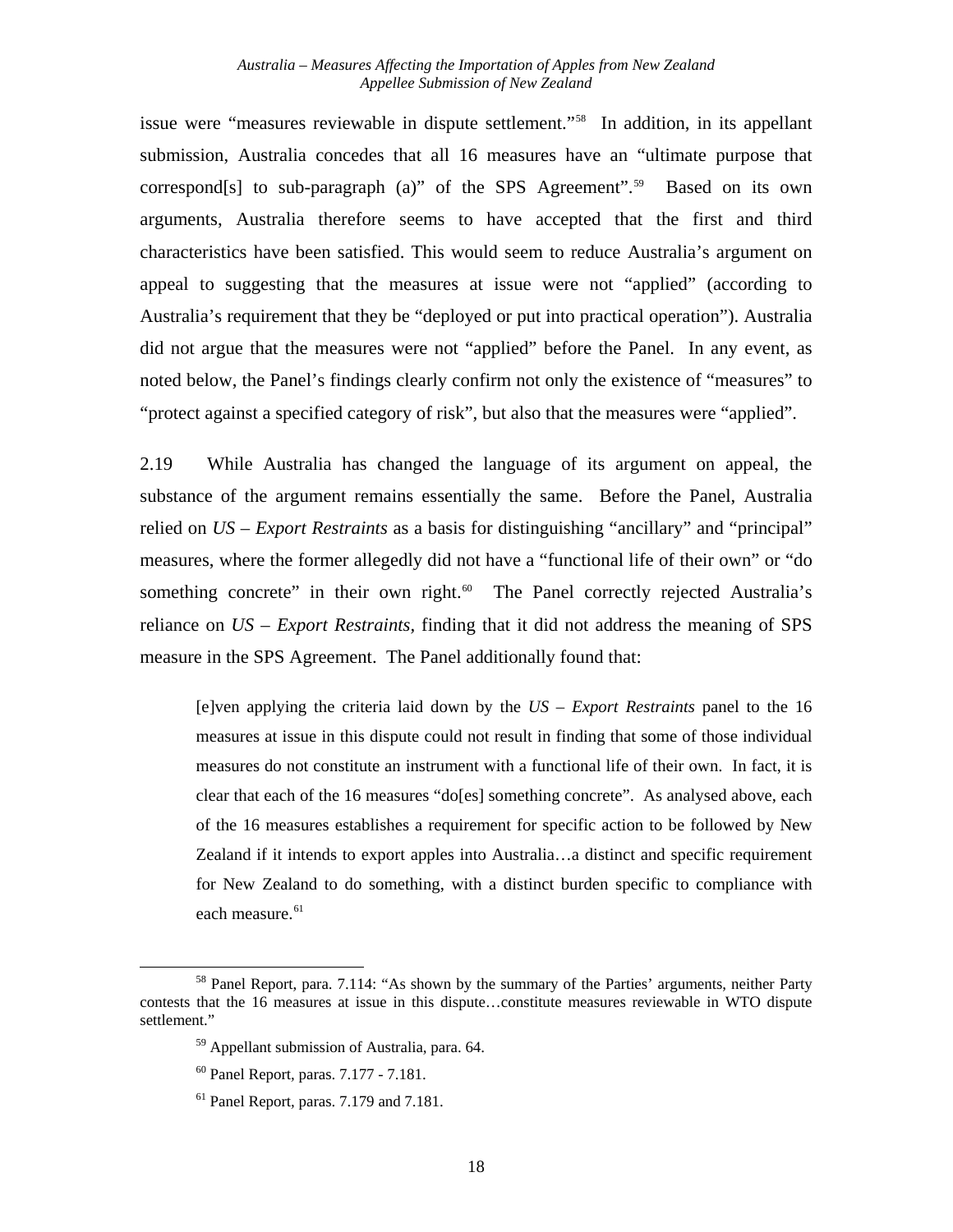2.20 This statement illustrates that the three characteristics and their associated requirements now identified by Australia on appeal (that is, whether measures involve "some discrete or recognisable course of action" that are "deployed or put into practical operation") which Australia claims the Panel did not address were in fact dealt with by the Panel, partly in the context of rejecting Australia's reliance on US – Export Restraints, and partly in the course of its general analysis of Annex A(1), where it proceeded from considering the purpose of the measures, to considering their nature and form.

2.21 With regard to the term "measure" (or, in Australia's new lexicon, "discrete and recognisable action or course of action"), the Panel confirmed that "each of the 16 measures requires New Zealand or its apple producers, packing houses and traders to do something as a condition for New Zealand apples to have access to the Australian market" (emphasis added).<sup>[62](#page-25-0)</sup> The Panel also found that each of the measures "prescribes a particular way of doing something, which needs to be followed".<sup>[63](#page-25-1)</sup> This "something" and "particular way" constitutes a "discrete and recognizable action or course of action". In addition, the Panel correctly recognised that the term "measure" in the first paragraph of Annex A(1) should be read in light of the second paragraph which identifies measures as including "relevant laws, decrees, regulations, requirements and procedures". The Panel found that the measures at issue may qualify as regulations<sup> $64$ </sup> and that even if they should not be considered "regulations", they "qualify as requirements and procedures".<sup>[65](#page-25-3)</sup>

2.22 Australia's second question, whether the measure was "deployed or put into practical operation"[66](#page-25-4) is, in essence, no more than another way of asking whether the measures were "applied". However, as noted above, whether or not the measures were "applied" was not contested by Australia before the Panel, and in any event, the Panel dealt with this issue through its discussion of the status of the measures at issue. In this

<span id="page-25-0"></span>62 Panel Report, para. 7.161.

- <span id="page-25-1"></span>63 Panel Report, para. 7.163.
- <span id="page-25-2"></span>64 Panel Report, para. 7.158.
- <span id="page-25-3"></span>65 Panel Report, para. 7.159.
- <span id="page-25-4"></span>66 Appellant submission of Australia, para. 63.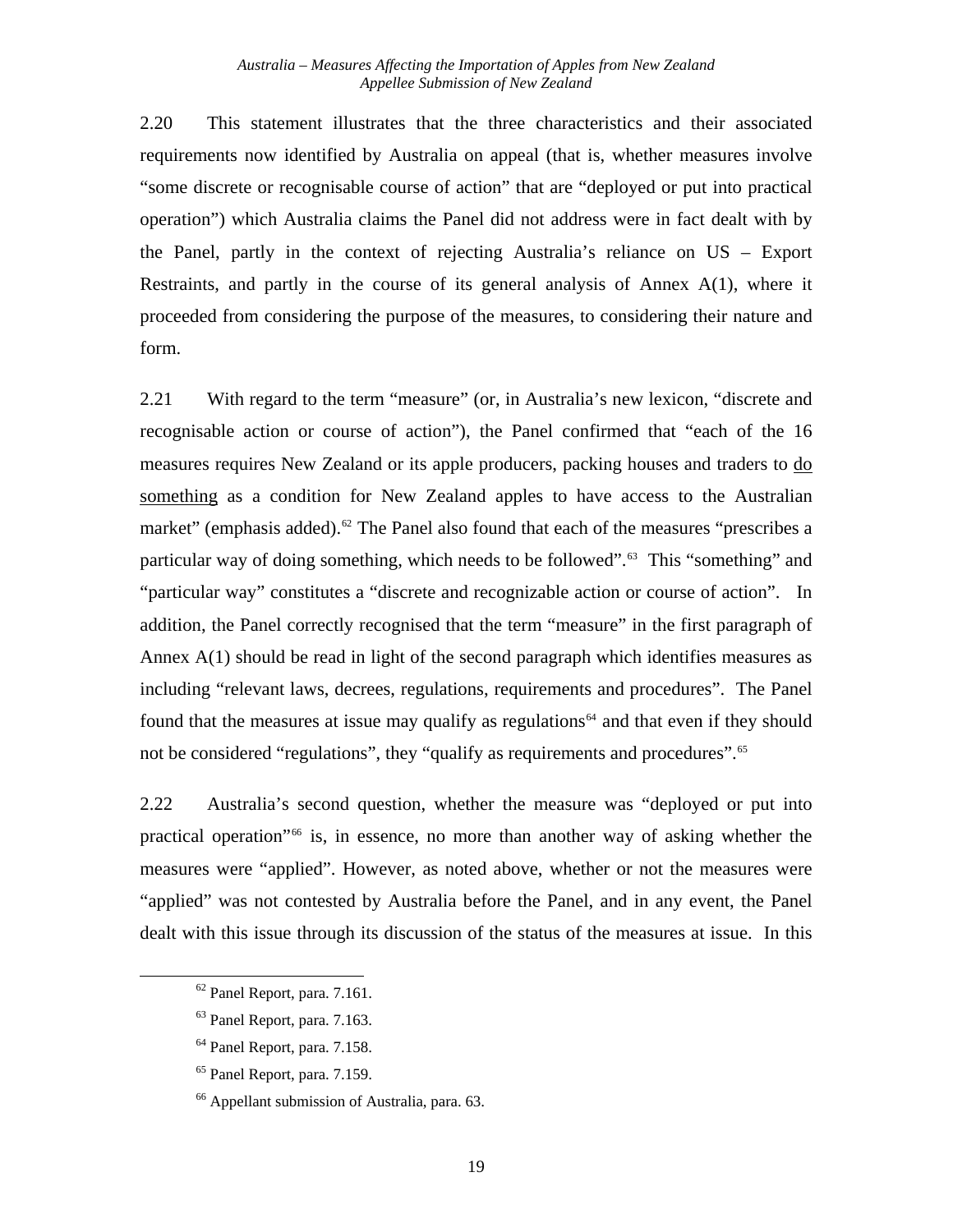<span id="page-26-0"></span>context the Panel concluded that "the measures recommended in the IRA have become part of Australia's applicable and enforceable legal policy for the importation of apples from New Zealand"[67](#page-26-1) and that "New Zealand needs to comply with each of the measures in order to export apples to Australia."[68](#page-26-2) The measures, therefore, are clearly "deployed or put into practical operation".

2.23 The Panel equally dealt with Australia's third question, relating to the purpose of the measures. The Panel identified the purpose of the 16 measures by assessing whether they correspond to subparagraph (a) of the first paragraph of Annex A(1). The Panel thoroughly analysed the elements in subparagraph (a), looking at the subject ("animal or plant life or health"), geography ("within the territory of the Member"), and risk ("arising from the entry, establishment or spread of pests, diseases, disease-carrying organisms or disease-causing organisms"). The Panel correctly concluded that the 16 measures were "applied to protect against a specified category of risk".<sup>69</sup> Indeed, Australia now appears to concede that all 16 measures have an ultimate purpose that falls within sub-paragraph (a) of the SPS Agreement.<sup>[70](#page-26-4)</sup>

2.24 Therefore, it is clear that the Panel has, in fact, addressed the three issues that Australia claims that it did not address. Australia's appeal in this regard should be rejected.

# (ii) The Panel was correct to consider the elements in the second paragraph of Annex  $A(1)$

2.25 Australia alleges two alternative Panel "errors" in its consideration of the second paragraph of Annex A(1). Australia argues that:

If the Panel was saying in the second step that it was sufficient for a putative "measure" to be an SPS measure that it fall within a category described in the second paragraph of

<span id="page-26-4"></span><span id="page-26-3"></span><span id="page-26-2"></span><span id="page-26-1"></span>1

<sup>67</sup> Panel Report, para. 7.158.

<sup>68</sup> Panel Report, para. 7.161.

<sup>69</sup> Panel Report, para. 7.139.

 $70$  Appellant submission of Australia, para. 64.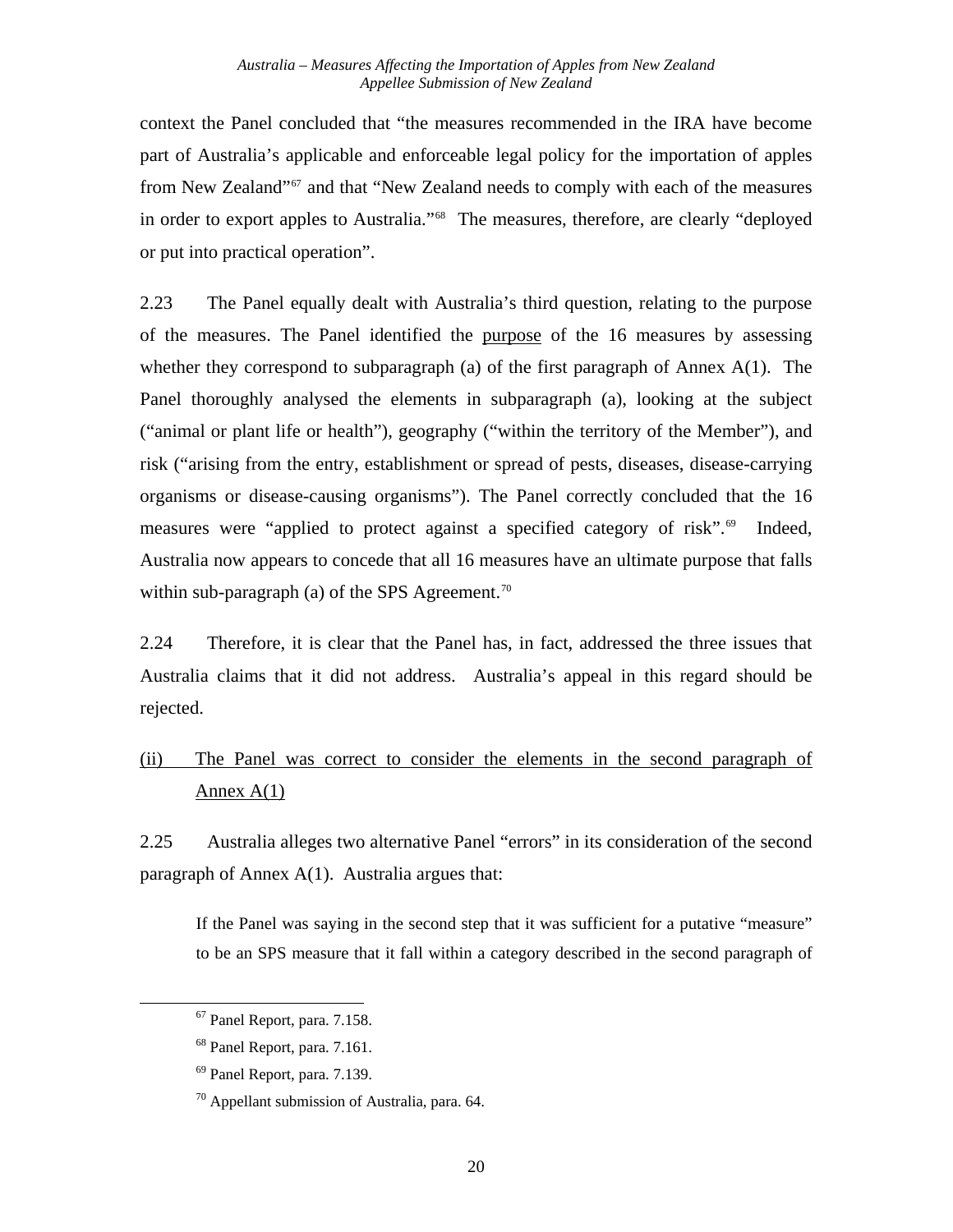the definition, then the Panel was clearly wrong: an SPS measure must always meet a description in the first paragraph. If the Panel was not saying that it was sufficient that [sic] a putative "measure" to be an SPS measure that it fall within a category described in the second paragraph of the definition, then the second step in the Panel's reasoning adds nothing to the first.  $71$ 

2.26 Australia's argument is flawed. First, it is clear that the Panel did not treat the second paragraph as setting out elements that in themselves are "sufficient" for determining whether a measure is an SPS measure. At the outset of its analysis, the Panel stated that "purpose, as set out in subparagraphs (a)-(d), *is an essential criterion* for assessing whether a measure amounts to an SPS measure under Annex  $A(1)$ ".<sup>[72](#page-27-1)</sup> The Panel went on to assess this matter in some detail. The Panel stated that "the form and nature of alleged SPS measures" set out in the second paragraph of Annex A(1) "are relevant" for assessing whether the measures fall within the definition of "SPS measures".[73](#page-27-2) The Panel noted that this assessment is "*in addition* to purpose" (emphasis added).<sup>[74](#page-27-3)</sup> Australia's confusion notwithstanding, it is clear that the Panel did not treat the second paragraph as setting out "sufficient" definitional requirements.

2.27 Second, Australia is incorrect to suggest that the Panel's analysis "adds nothing" to its assessment of "purpose". The Panel's analysis confirms that each of the 16 measures at issue corresponds to the "form and nature" elements set out in the second paragraph. In particular, the Panel concluded that the measures are "regulations" or "requirements and procedures",<sup>[75](#page-27-4)</sup> and fall within the examples provided in the last part of the second paragraph of Annex  $A(1)$ <sup>[76](#page-27-5)</sup> Australia's claim that the Panel's analysis "adds" nothing" is simply incorrect.

<span id="page-27-0"></span> $71$  Appellant submission of Australia, para. 65.

<span id="page-27-1"></span><sup>72</sup> Panel Report, para. 7.118 (emphasis added).

<span id="page-27-2"></span><sup>73</sup> Panel Report, para. 7.119.

<span id="page-27-3"></span><sup>74</sup> Panel Report, para. 7.143.

<span id="page-27-4"></span><sup>75</sup> Panel Report, para. 7.153-7.163.

<span id="page-27-5"></span><sup>76</sup> Panel Report, para. 7.164-7.169.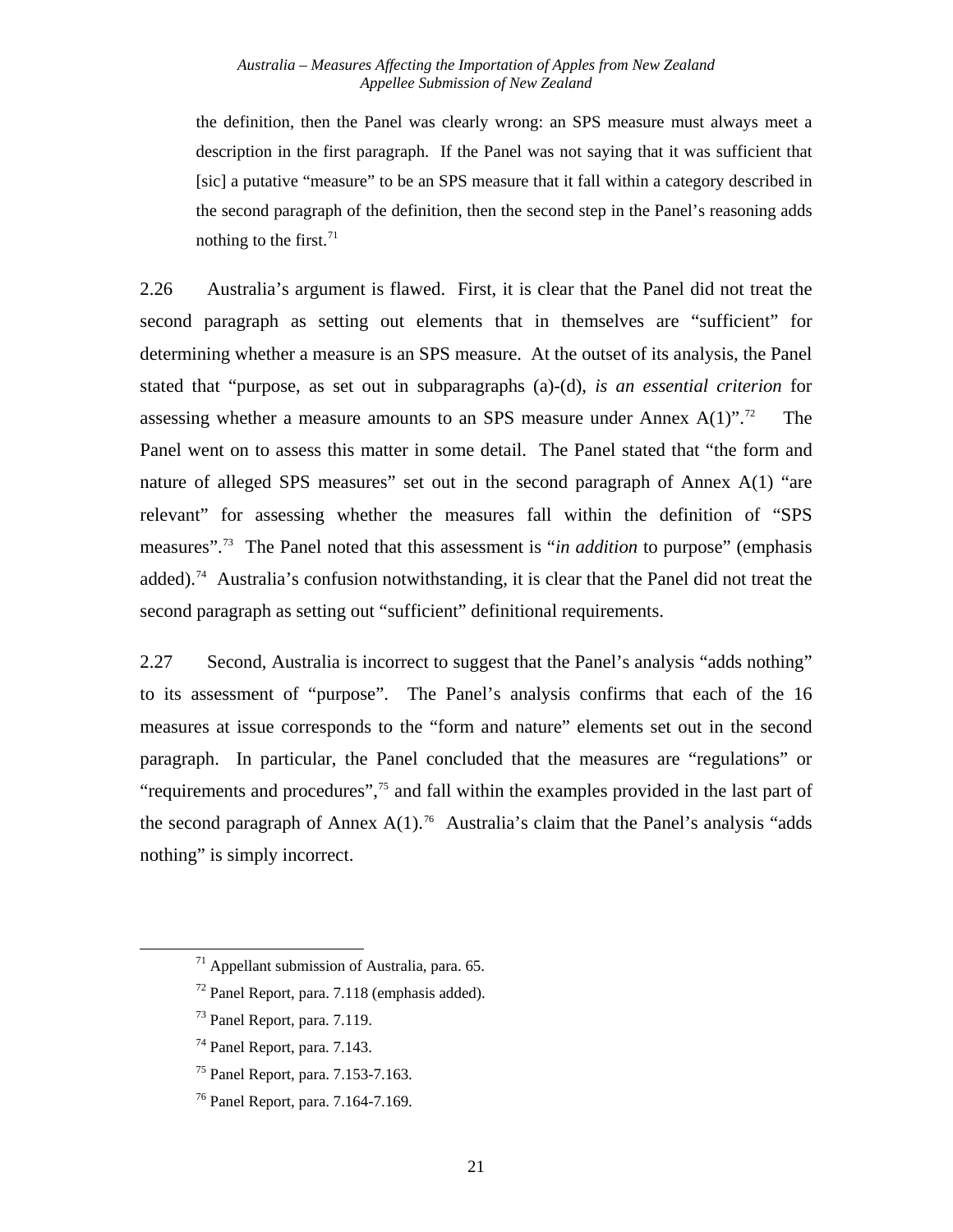2.28 Effectively, Australia is seeking to read the second paragraph of Annex A(1) out of the SPS Agreement.<sup>[77](#page-28-0)</sup> This is not surprising. The second paragraph of Annex  $A(1)$ lists, as examples of SPS measures, the very types of measures that Australia argues are "ancillary" and therefore not in themselves SPS measures. It thus directly contradicts Australia's attempts to carve "ancillary measures" out of the definition of "SPS measure".<sup>[78](#page-28-1)</sup>

2.29 Australia seeks to illustrate its argument by referring to the requirement "that an orchard/block inspection methodology be developed and approved that addresses issues such as…the number of trees to be inspected to meet the efficacy level, and training and certification of inspectors."[79](#page-28-2) Australia suggests that "taken alone" this requirement is "meaningless and ineffective to achieve any protection from risk" and that it only has meaning and efficacy in so far as it is ancillary to the measure identified by New Zealand that apples be sourced from areas free from fire blight disease symptoms.<sup>[80](#page-28-3)</sup>

2.30 But Australia's argument is beside the point. An SPS regime may well be made up of many interlinked measures. The fact that a measure is linked to another measure does not disqualify it from being an SPS measure in its own right. As the Panel correctly noted, a measure is an "SPS measure" if it has one of the purposes set out in subparagraphs (a)-(d), and a "form and nature" consistent with the second paragraph of Annex  $A(1)$ . The issue of whether the measure is "effective" in reducing risk may arise in the context of applying the substantive disciplines of the SPS Agreement, but does not moderate what qualifies as an "SPS measure".

2.31 For the reasons outlined above, Australia's request to reverse the Panel's finding that the 16 measures at issue "both as a whole and individually, constitute SPS

<span id="page-28-1"></span><span id="page-28-0"></span><sup>&</sup>lt;sup>77</sup> This is inconsistent with the principles of treaty interpretation. The Appellate Body in  $US -$ *Reformulated Gasoline* noted at p. 23 that, under the general rule of interpretation contained in the Vienna Convention on the Law of Treaties, "interpretation must give meaning and effect to all the terms of a treaty" and "[a]n interpreter is not free to adopt a reading that would result in reducing whole clauses or paragraphs of a treaty to redundancy or inutility". The Panel in the present dispute cited this jurisprudence at para. 7.214 in relation to the link between Articles 2.2, 5.1 and 5.2 of the SPS Agreement.

 $^{78}$  Panel Report, para. 7.182.

<span id="page-28-2"></span> $79$  Appellant submission of Australia, para. 66.

<span id="page-28-3"></span> $80$  Ibid.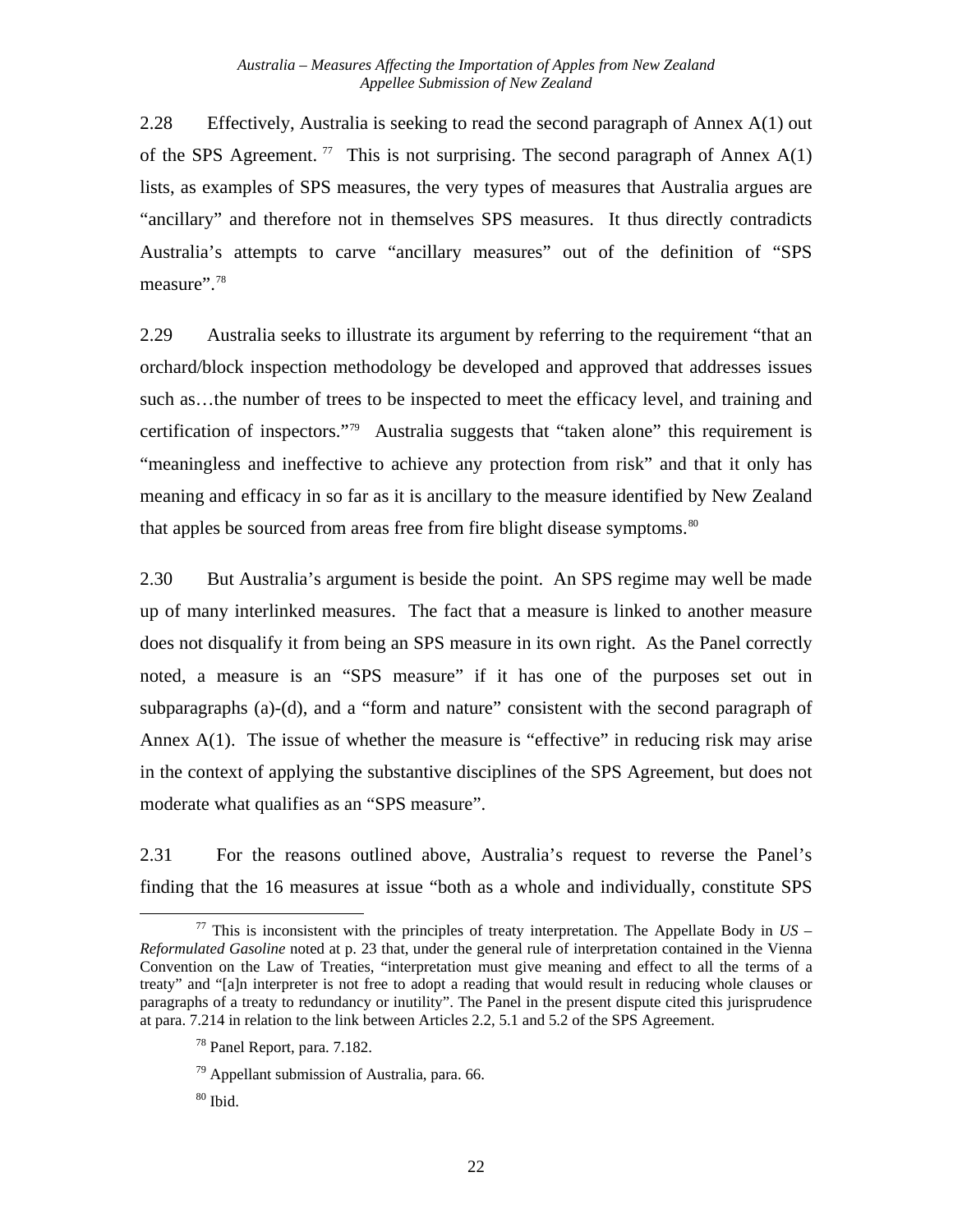<span id="page-29-0"></span>measures within the meaning of Annex  $A(1)$  and are covered by the SPS Agreement<sup>"[81](#page-29-1)</sup> should be rejected.

#### B: MISINTERPRETATION AND MISAPPLICATION OF ARTICLES 2.2, 5.1, AND 5.2: GROUND B

2.32 Australia appeals the Panel's finding that the measures imposed by Australia for fire blight and ALCM, as well as for general measures, are inconsistent with the requirements of Articles 5.1, 5.2 and 2.2. In particular, Australia claims that "the Panel erred in its interpretation and application of what constitutes a proper 'risk assessment".<sup>[82](#page-29-2)</sup>

2.33 Australia's essential claim is that the Panel misapplied the guidance provided by the Appellate Body in *US/Canada - Continued Suspension.* Australia claims that, instead of following the clear guidance of the Appellate Body to assess whether reasoning in the IRA is objective and coherent and that particular conclusions find sufficient support in the scientific evidence relied upon (as the Panel did), the Panel should have applied a completely different test devised by Australia. At times Australia argues that this new test requires nothing more than recording the expert judgements actually made. $83$  At other times Australia concedes that such expert judgement should at least be "within a range that could be considered legitimate by the standards of the scientific community".<sup>[84](#page-29-4)</sup>

2.34 As will be demonstrated below, Australia provides no convincing reason for jettisoning a significant aspect of the Appellate Body's guidance in *US/Canada – Continued Suspension* and replacing it with a test of Australia's own design. Moreover, the test suggested by Australia does not appear to address the relationship between the scientific evidence relied upon on the one hand and the reasoning and conclusions in a risk assessment on the other. In this sense, the new test proposed by Australia is simply the latest incarnation of Australia's efforts to circumvent this key requirement and shield the IRA from effective review.

 $81$  Panel Report, para.  $8.1(b)$ .

<span id="page-29-2"></span><span id="page-29-1"></span> $82$  Australia's notification of appeal, para. 2(b).

<span id="page-29-3"></span><sup>&</sup>lt;sup>83</sup> Appellant submission of Australia, paras. 11, 77, 97.

<span id="page-29-4"></span><sup>84</sup> Appellant submission of Australia, para. 78.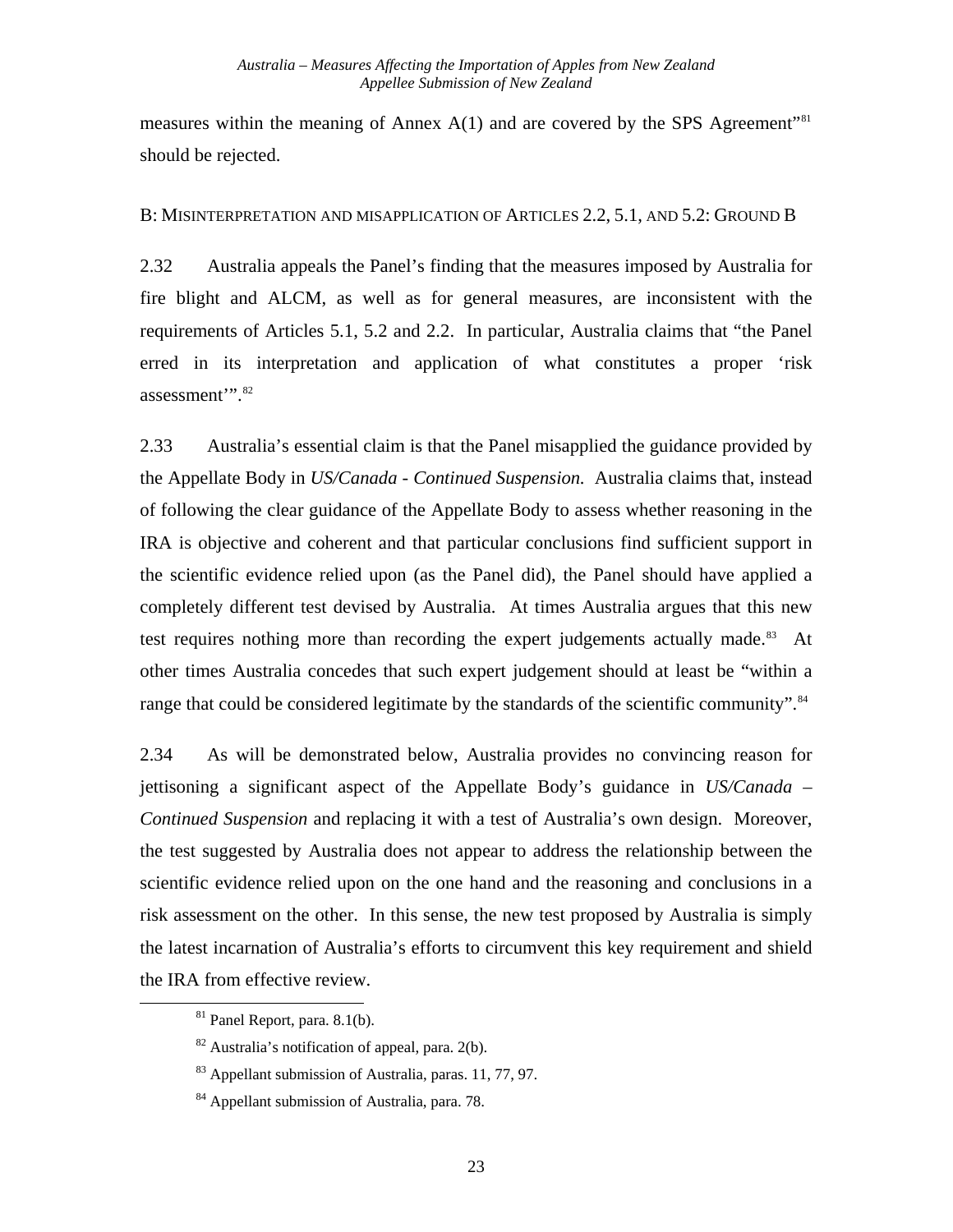## <span id="page-30-0"></span>**1. The Panel properly applied the guidance of the Appellate Body in** *US/Canada - Continued Suspension*

2.35 In the context of elaborating the appropriate standard of review under Article 5.1, the Appellate Body in *US/Canada – Continued Suspension* set out what is required of a panel reviewing a risk assessment. The Appellate Body recalled its previous rejection of a "deferential reasonableness standard", and reiterated that Article 11 of the DSU "articulates with great succinctness but with sufficient clarity the appropriate standard of review for panels."[85](#page-30-1) The Appellate Body further recalled that "so far as fact-finding by panels is concerned, the applicable standard is 'neither *de novo* review as such, nor 'total deference', but rather the 'objective assessment of the facts''.["86](#page-30-2)

2.36 The Appellate Body then set out in more detail what a panel "must determine" in assessing whether SPS measures are based on a risk assessment. The Appellate Body stated that "the review power of a panel is not to determine whether the risk assessment undertaken by a WTO Member is correct, but rather to determine whether the risk assessment is supported by coherent reasoning and respectable scientific evidence and is, in this sense, objectively justifiable."[87](#page-30-3) Taking into account that WTO Members may properly base an SPS measure on divergent views, as long as they are from qualified and respected sources, the Appellate Body set out four elements that a panel "*must"* apply in reviewing the consistency of an SPS measure with Article 5.1 of the SPS Agreement:

 [F]irst, identify the scientific basis upon which the SPS measure was adopted. This scientific basis need not reflect the majority view within the scientific community but may reflect divergent or minority views. Having identified the scientific basis underlying the SPS measure, the panel must then verify that the scientific basis comes from a respected and qualified source. Although the scientific basis need not represent the majority view within the scientific community, it must nevertheless have the necessary scientific and methodological rigour to be considered reputable science. In other words,

<span id="page-30-3"></span><span id="page-30-2"></span><span id="page-30-1"></span>1

<sup>85</sup> Appellate Body Report, *US/Canada – Continued Suspension,* para. 587.

<sup>86</sup> Appellate Body Report, *US/Canada – Continued Suspension*, para. 589.

<sup>87</sup> Appellate Body Report, *US/Canada – Continued Suspension*, para. 590.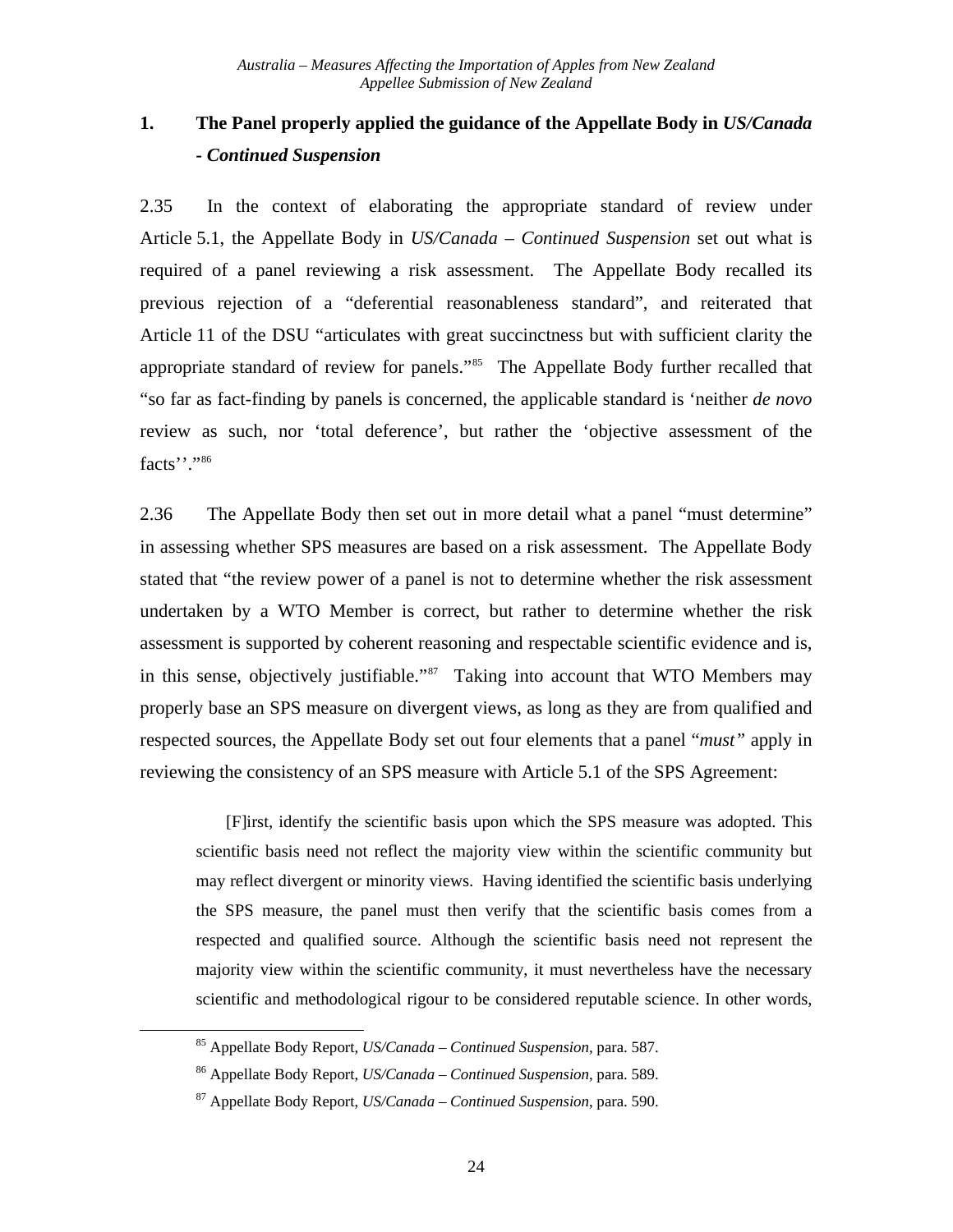#### *Australia – Measures Affecting the Importation of Apples from New Zealand Appellee Submission of New Zealand*

while the correctness of the views need not have been accepted by the broader scientific community, the views must be considered to be legitimate science according to the standards of the relevant scientific community. A panel should also assess whether the reasoning articulated on the basis of the scientific evidence is objective and coherent. In other words, a panel should review whether the particular conclusions drawn by the Member assessing the risk find sufficient support in the scientific evidence relied upon. Finally, the panel must determine whether the results of the risk assessment "sufficiently warrant" the SPS measure at issue. Here, again, the scientific basis cited as warranting the SPS measure need not reflect the majority view of the scientific community provided that it comes from a qualified and respected source.<sup>[88](#page-31-0)</sup>

2.37 The Panel in this case explicitly addressed the standard of review that it would apply under Article 5.1. In quoting the relevant parts of the Appellate Body Report in *US/Canada* – *Continued Suspension* noted above, the Panel stated that in these passages it:

…finds enough guidance on how to review Australia's SPS measures. The Panel finds no reason to articulate a standard of review that departs from such guidance. In any event, the Panel notes that, in its second written submission, Australia indicated that it would no longer insist on its earlier suggestion that, in its analysis of Australia's SPS measures under Article 5.1, the Panel should accord "considerable deference" to Australia's IRA.[89](#page-31-1)

2.38 In light of this standard of review, the Panel turned to "reviewing Australia's IRA, considering its scientific basis and reasoning in light of the alleged flaws that have been identified by New Zealand, in order to determine whether New Zealand has articulated a *prima facie* case that the IRA is not a proper risk assessment within the meaning of Article 5.1 of the SPS Agreement."<sup>[90](#page-31-2)</sup> The Panel then applied the guidance provided by the Appellate Body in the context of reviewing the IRA. The Panel's adherence to the Appellate Body's guidance is evident both from the questions posed by

<span id="page-31-0"></span><sup>88</sup> Appellate Body Report, *US/Canada – Continued Suspension,* para. 591.

<span id="page-31-1"></span><sup>89</sup> Panel Report, para. 7.226.

<span id="page-31-2"></span><sup>90</sup> Panel Report, para. 7.229.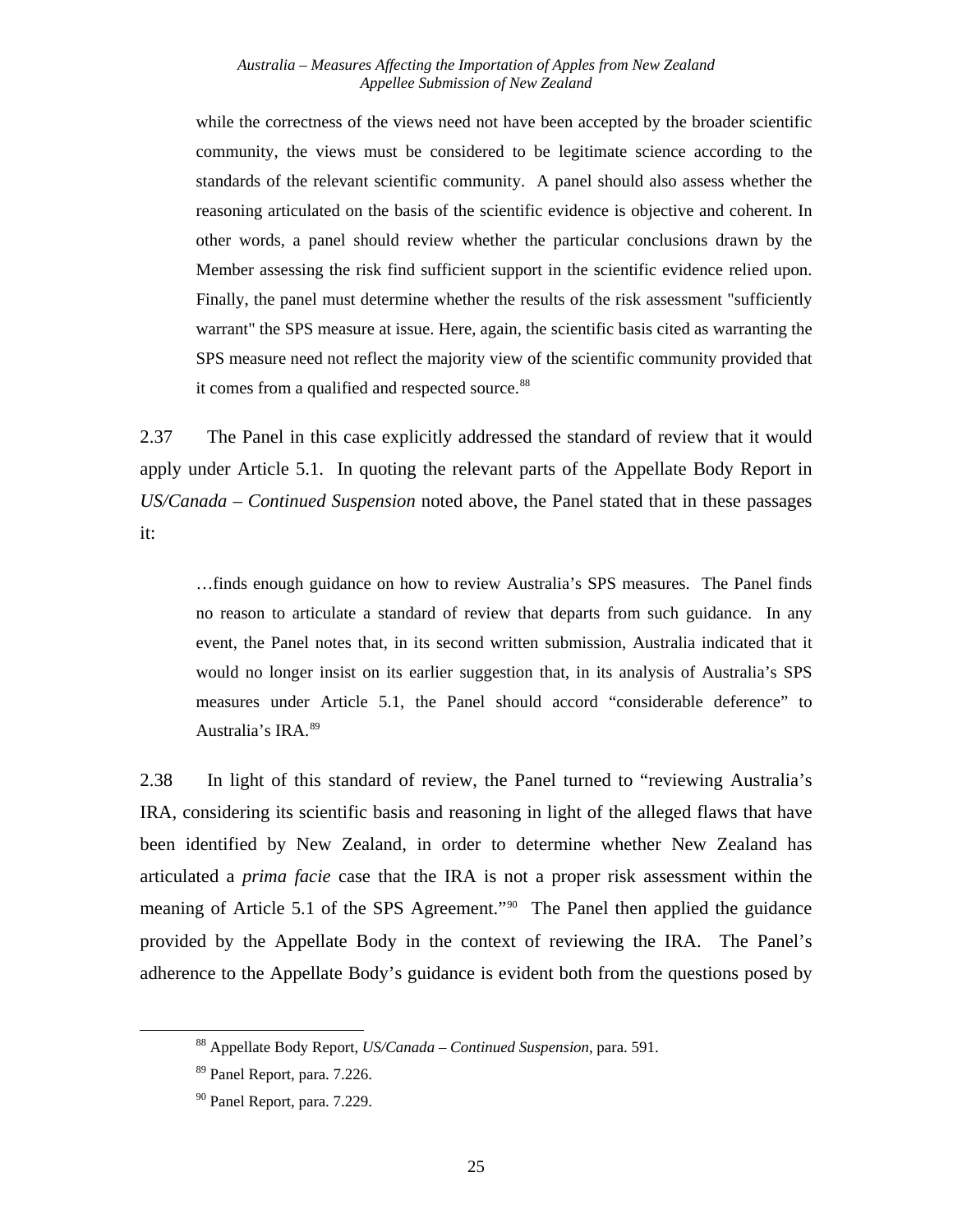<span id="page-32-0"></span>the Panel to the experts, $91$  and in the Panel's approach to its review of the relevant parts of the IRA.<sup>[92](#page-32-2)</sup> It is clear that the Panel focused on the evidence contained in the risk assessment, asked itself and the experts appropriate questions, and in the process properly interpreted and applied Article 5.1 according to the appropriate standard of review and the guidance provided by the Appellate Body in *US/Canada – Continued Suspension*.

## **2. Australia's grounds of appeal are baseless**

2.39 Australia challenges the Panel's application of the guidance contained in *US/Canada – Continued Suspension*. Australia's criticism of the Panel's interpretation and application of Article 5.1 turns primarily on four propositions:

- a) that the third criterion in *US/Canada – Continued Suspension* should be applied only to "conclusions ultimately reached" and not "intermediate conclusions": [93](#page-32-3)
- b) that the third criterion in *US/Canada – Continued Suspension* should be rewritten to require only that expert judgement falls within "a range that could be considered legitimate by the standards of the scientific community"; $94$
- c) that the Panel failed to assess the materiality of the flaws in the IRA, both collectively and (somewhat contrary to the first two propositions) of the "intermediate conclusions" individually; $95$  and

<span id="page-32-1"></span> $91$  See, for example, Guideline (g) of the list of questions posed to experts by the Panel, 16 January 2009.

<span id="page-32-2"></span> $92$  See, for example, Panel Report, paras. 7.255-7.510 and 7.797-7.887. This topic will be addressed in detail in rebutting Australia's claims of specific Panel error in relation to Article 5.1, below.

<span id="page-32-3"></span> $93$  See, for example, appellant submission of Australia, paras. 76 and 77. Although initially arguing that this requirement is limited to "conclusions ultimately reached", Australia later concedes that the third criterion, albeit in its altered form, should also be applied to intermediate steps (see, for example, para. 93(4) of the appellant submission of Australia).

 $94$  See, for example, appellant submission of Australia, para. 78.

<span id="page-32-5"></span><span id="page-32-4"></span> $95$  See, for example, appellant submission of Australia, paras. 78, 84-90, 101, 103, 105, 106, 108 and 122.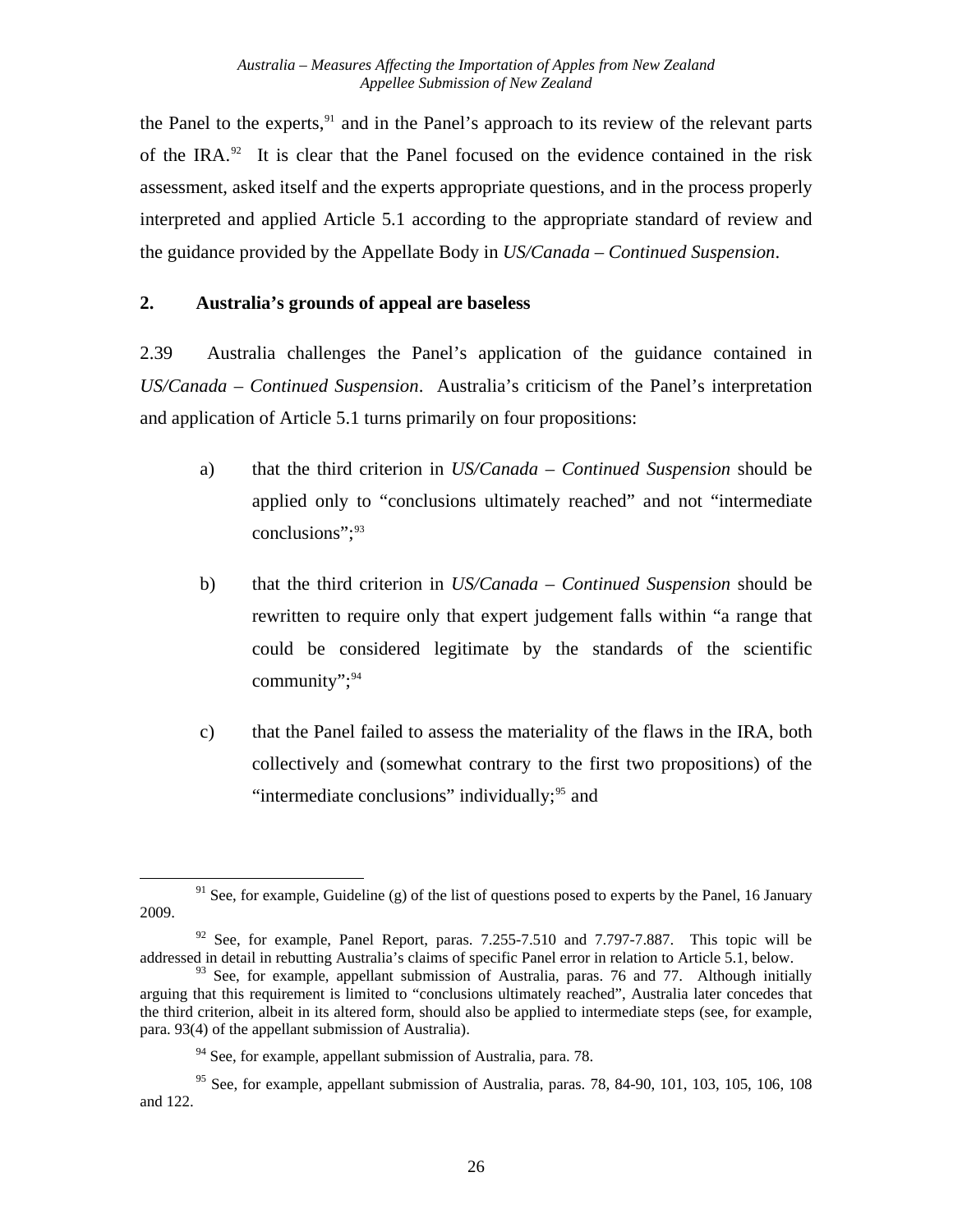<span id="page-33-0"></span>d) that the Panel relied on ISPMs to impose a "free-standing obligation to explain precisely how [the IRA] got to the expert judgements it made and recorded at intermediate steps in the IRA."[96](#page-33-1)

2.40 The first two propositions are designed to shelter the IRA from effective review; the second two propositions are based on a misreading of the Panel Report; all four are based on a misapplication of the Appellate Body guidance in *US/Canada – Continued Suspension;* and none find any basis in the SPS Agreement or the jurisprudence. Indeed, Australia's approach amounts to a significant departure from the Appellate Body's guidance in *US/Canada – Continued Suspension*, that, if accepted, would seriously erode the disciplines contained in the SPS Agreement.<sup>[97](#page-33-2)</sup>

# **3. Australia's discussion of Articles 2.2, 5.1, 5.2, 5.3 and 5.7, and ISPM No. 11 and ISPM No. 2, does not justify a departure from the Appellate Body's guidance in** *US/Canada – Continued Suspension*

2.41 In building up to these propositions, Australia engages in a discussion of the concepts of "sufficient scientific evidence", "scientific uncertainty", and "expert judgement" that is presumably supposed to help explain or justify why Australia considers that the recent guidance by the Appellate Body in *US/Canada – Continued Suspension* should be rewritten. However, the relevance of this discussion to Australia's proposed reformulation of *US/Canada – Continued Suspension* is difficult to discern.

2.42 Although Australia starts by setting out the guidance provided by the Appellate Body in *US/Canada - Continued Suspension*, it goes on to state that "a proper legal

<sup>96</sup> Appellant submission of Australia, paras. 96-97, and Annex II, p. 71.

<span id="page-33-2"></span><span id="page-33-1"></span><sup>&</sup>lt;sup>97</sup> New Zealand notes that in its section on "Applicable legal principles", Australia also proposes a reformulation of the first criterion in *US/Canada – Continued Suspension* – see para. 78(1) of appellant submission of Australia. In identifying the Panel's errors for fire blight, Australia claims that the Panel invoked "the first and third of the criteria" in coming to various conclusions, which it cites in para. 82(1) of its appellant submission. However, Australia appears to be confusing the Panel's application of the third criterion (that "particular conclusions find sufficient support in the scientific evidence") with the first criterion ("identifying the scientific basis" relied on by the IRA). It is clear from the paragraphs in the Panel Report referred to by Australia that the Panel was applying the third criterion of *US/Canada – Continued Suspension*. In any event, the substance of Australia's argument, that the Panel misapplied the guidance provided in *US/Canada – Continued Suspension*, should be rejected for the reasons elaborated in this submission.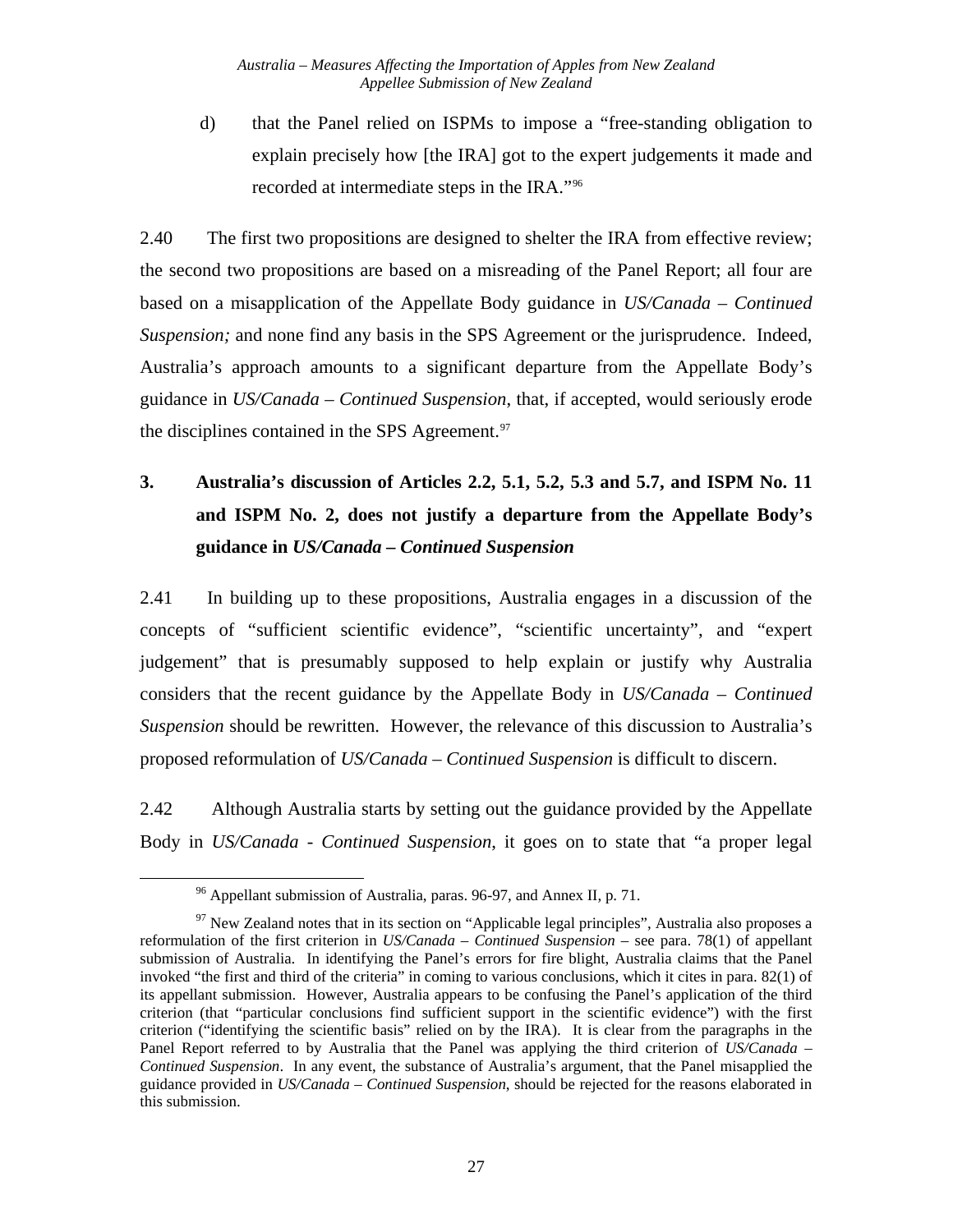interpretation" of Article 5.1 must be "informed" by a number of additional factors, namely, Article 2.2, the references in Article 5.1 to risk assessments being "as appropriate to the circumstances" and "taking into account the risk assessment techniques developed by the relevant international organizations",<sup>[98](#page-34-0)</sup> and Articles 5.2 and 5.3. Australia appears to be suggesting that once these additional factors are properly taken into account, they justify revising the Appellate Body's guidance in *US/Canada – Continued Suspension.* For the reasons set out below, this belief is unfounded.

2.43 As an initial point, in providing its guidance in *US/Canada – Continued Suspension*, the Appellate Body was clearly aware of Article 2.2, and the requirements of Articles 5.1, 5.2 and 5.3. Indeed, the Appellate Body in that case dealt expressly with many of the provisions that Australia now suggests justify a departure from that Appellate Body jurisprudence. Contrary to Australia's suggestion, there is no reason to believe that the Appellate Body overlooked these matters in providing guidance on what Article 5.1 requires.

2.44 Moreover, the relevance of Australia's discussion of the concepts of "sufficient scientific evidence" in Articles 2.2 and 5.7, and of "appropriate to the circumstances" and "risk assessment techniques developed by international organizations" under Article 5.1, to its ultimate reformulation of the guidance in *US/Canada – Suspension of Concessions* is not clear. To the extent that Australia is simply highlighting that risk assessments often involve scientific uncertainty and that expert judgement may be used in such circumstances, New Zealand does not disagree. This is true of almost all risk assessments and Australia's IRA would not be exceptional in this regard. Moreover, there seems to be no logical connection between this and Australia's alternative formulation of the third criterion, its claim that intermediate conclusions are sheltered from review, and its views on materiality.

<span id="page-34-0"></span>2.45 To the extent, however, that Australia is proposing that the requirement of "sufficient scientific evidence" should be modified or "watered down" in circumstances of scientific uncertainty, New Zealand disagrees. The requirement under the third

<sup>&</sup>lt;sup>98</sup> Appellant submission of Australia, para. 69.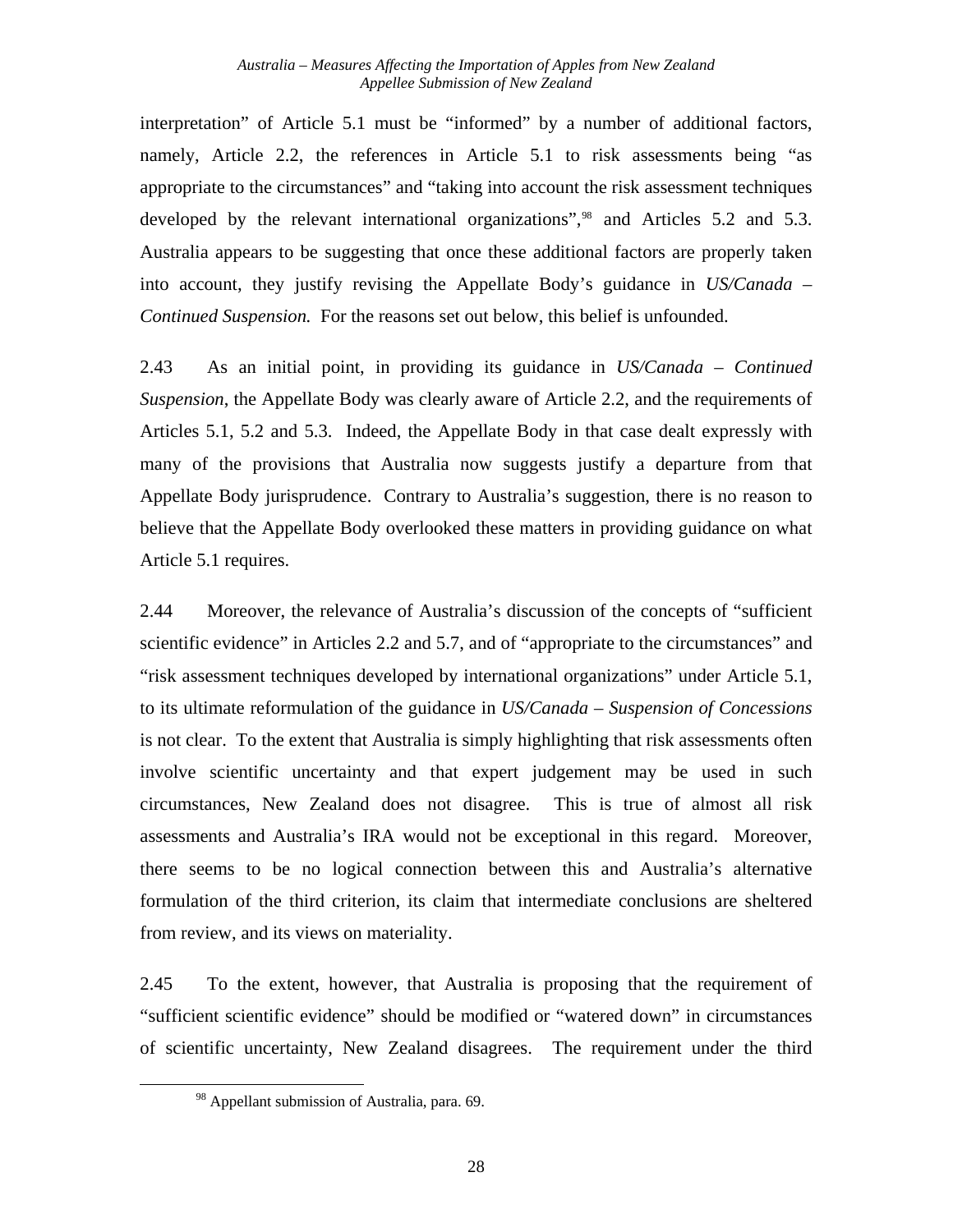criterion in *US/Canada – Continued Suspension* (that reasoning in an IRA is "objective and coherent" and conclusions drawn "find sufficient support in the scientific evidence") applies equally to reasoning and conclusions that are based in part on the application of expert judgement. As recognised by the Panel in this case, a claim to have relied on expert judgement cannot shelter an IRA from review.<sup>[99](#page-35-0)</sup>

2.46 Likewise, Australia has created a misleading impression of existing jurisprudence regarding the phrase "as appropriate to the circumstances" by providing only partial quotes from the two cases that it has cited. The key point made in those cases (as the full quotations make clear) is that while the phrase "as appropriate to the circumstances" provides some flexibility in terms of the nature of the risk assessment undertaken, it does not justify a deviation from the substantive obligations in Article  $5.1.^{100}$  $5.1.^{100}$  $5.1.^{100}$  But, in any event, it is not clear how this jurisprudence relates to (let alone justifies) rewriting the guidance provided in *US/Canada – Continued Suspension,*  especially as one of the cases quoted by Australia in this regard is, itself, the Appellate

<span id="page-35-1"></span><span id="page-35-0"></span> $\overline{\phantom{a}}$ 

<sup>&</sup>lt;sup>99</sup> See, for example, Panel Report, para. 7.440.

<sup>100</sup> The paragraph cited by Australia from the Panel Report in *EC – Biotech* provides as follows*:* 

<sup>7.3053</sup> We need not determine whether relevant scientific evidence was or is insufficient for Austria, and if so, whether this would be a relevant circumstance. Even if this were the case, the flexibility which the phrase "as appropriate to the circumstances" may in some situations provide does not relieve Austria from the requirement in Article 5.1 to base its safeguard measure on a risk assessment which meets the definition of Annex A(4). All of the Annex A(4) definition of the term "risk assessment" which are applicable to Austria's safeguard measure, must, in our view, be met. It is useful to recall in this respect that the Appellate Body in *Australia – Salmon* observed that an evaluation of the likelihood of entry, establishment or spread of a pest could be done both quantitatively and qualitatively. Moreover, in circumstances where there is little available scientific evidence, the phrase "as appropriate to the circumstances" may provide a measure of flexibility in terms of how (but not whether) the applicable elements of the Annex A(4) definition, including the likelihood evaluation, are satisfied. In the case at hand, we have answered in the negative the question of whether the documents which Austria relied on satisfy the applicable elements of the Annex A(4) definition of the term "risk assessment". Therefore, we see no need to examine further the European Communities' argument in relation to the phrase "as appropriate to the circumstances". (Footnotes omitted.)

The paragraph cited by Australia from the Appellate Body Report in *US/Canada – Continued Suspension* (para. 562) goes on to state: "However, that does not excuse the risk assessor from evaluating whether there is a connection between the particular substance being evaluated and the possibility that adverse health effects may arise." See also the Panel Report in *Australia – Salmon* at para. 8.57, which states that the phrase "as appropriate to the circumstances" cannot "annul or supersede the substantive obligation resting on Australia to base the sanitary measure in dispute (irrespective of the products that measure may cover) on a risk assessment. We consider that the reference 'as appropriate to the circumstances' relates, rather, to the way in which such risk assessment has to be carried out."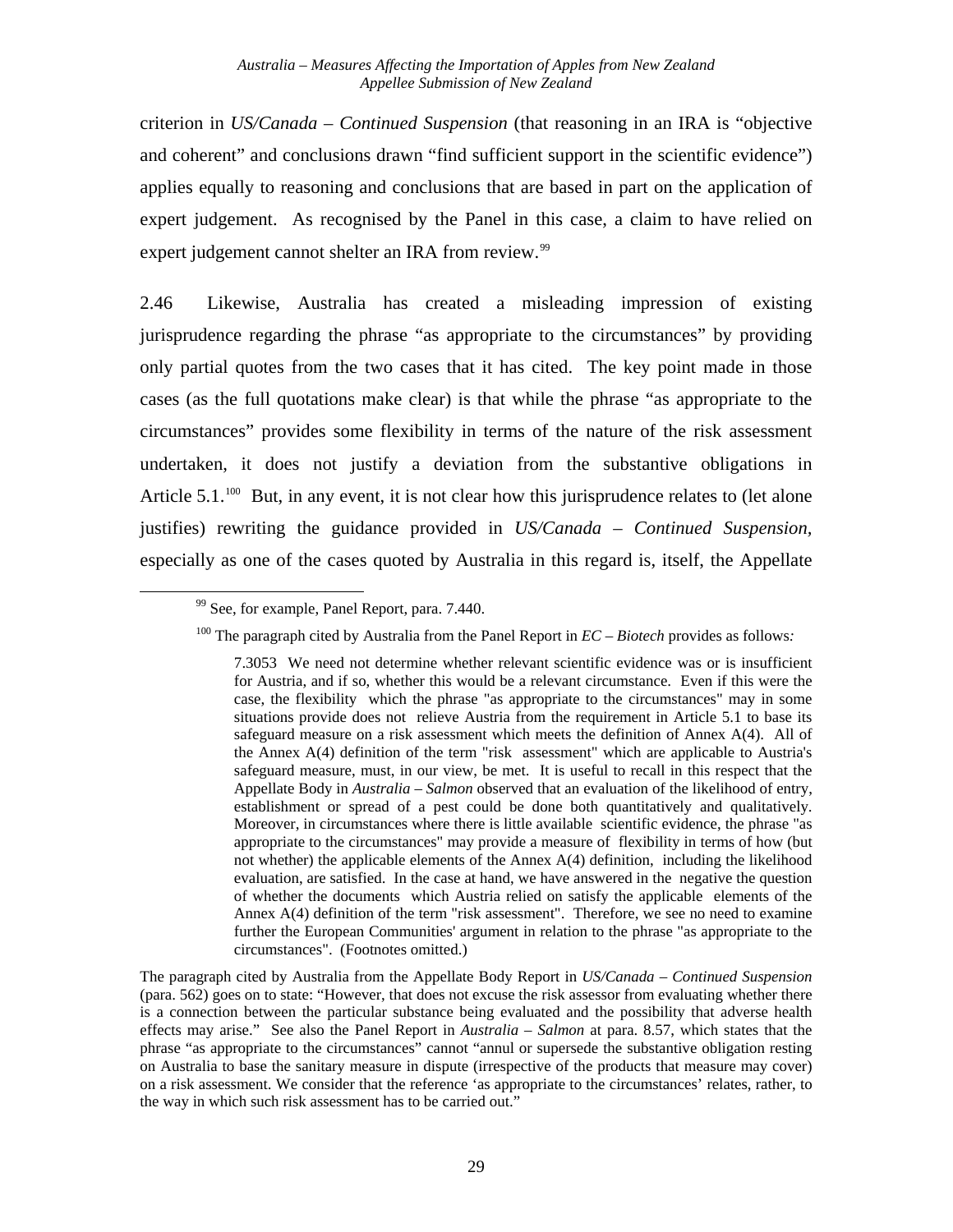Body Report in *US/Canada – Continued Suspension.*[101](#page-36-0) Australia concludes its discussion of the phrase "as appropriate to the circumstances" by stating that:

If the body of scientific data from respected and qualified sources is sufficient to foreclose the availability of precautionary measures pursuant to Art 5.7, but uncertain, incomplete or inconclusive in its import, that too presents particular circumstances, and "particular methodological difficulties", to which the Member conducting a risk assessment under Article 5.1 is entitled to adapt its methodologies.<sup>[102](#page-36-1)</sup>

2.47 But, once again, this does not explain or justify a departure from *US/Canada – Continued Suspension*. In addition, New Zealand recalls in this context that part way through the eight year risk assessment process for New Zealand apples, Australia decided to deviate from its usual "qualitative" approach to assessing risk, and adopted instead a semi-quantitative approach in which probability of entry, establishment and spread (PEES) would be assessed *quantitatively*. This change was made in response to "stakeholder comments" and following the recommendation of a Senate inquiry.[103](#page-36-2) As was made clear by the experts assisting the Panel in this case, the availability of evidence and data is a major factor in deciding what kind of methodology to apply.<sup>[104](#page-36-3)</sup> The Panel agreed with the experts that "a quantitative methodology should only be used 'when reliable specific numeric data are available' to support the choice of probability ranges and probability shapes."<sup>[105](#page-36-4)</sup> Other methodologies (such as a qualitative approach) can be used where this is not the case.<sup>[106](#page-36-5)</sup> Having made the decision to adopt a quantitative approach to assessing PEES, Australia cannot seek to shelter the "quantitative"

105 Panel Report*,* para 7.441.

 $101$  Appellant submission of Australia, para. 73.

<sup>&</sup>lt;sup>102</sup> Appellant submission of Australia, para. 73.

<span id="page-36-2"></span><span id="page-36-1"></span><span id="page-36-0"></span><sup>&</sup>lt;sup>103</sup> New Zealand's first written submission, paras. 3.20-3.21. It is of note that New Zealand's access request for apples is one of only two occasions out of approximately 29 current or concluded risk analyses for importing plant products in which Australia has used a quantitative method of risk analysis (the other case being an IRA for the importation of bananas from the Philippines); New Zealand's first written submission, para. 4.166. Australia's recent IRA for apples from China uses qualitative methods (New Zealand's second written submission, para. 2.329).

<sup>&</sup>lt;sup>104</sup> See, for example, compilation of expert replies, paras. 700-701 and 727-733.

<span id="page-36-5"></span><span id="page-36-4"></span><span id="page-36-3"></span><sup>&</sup>lt;sup>106</sup> Dr. Sgrillo, compilation of expert replies, para. 729. See also Dr Sgrillo's response at para. 191 of the transcript of the Panel's meeting with the experts, where he stated "[i]t is difficult many times to find the right data. Fortunately, there are other techniques than quantitative only, so when the lack of data, you see that the data will not support your choice, then you have to move to another approach to solve that."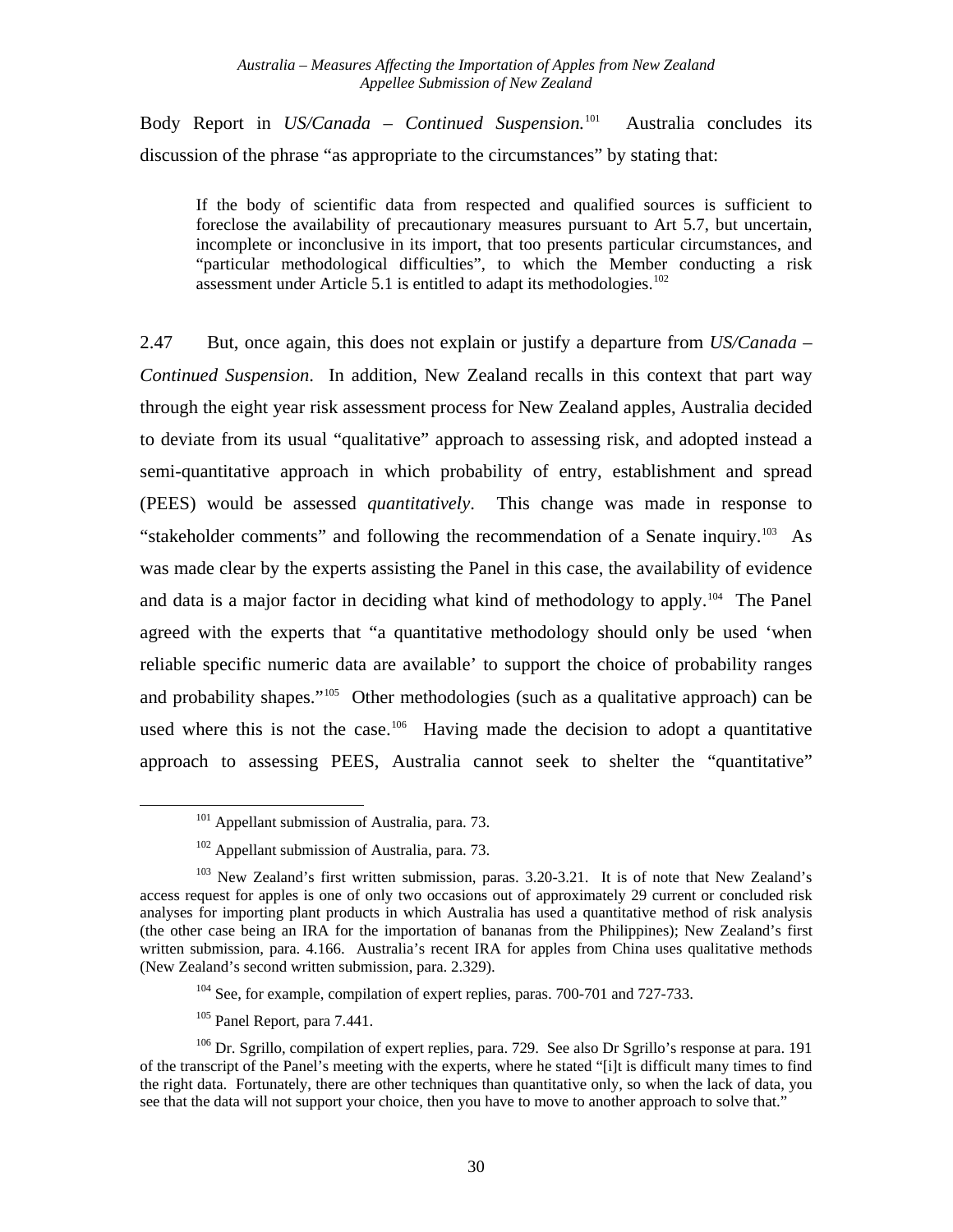conclusions contained in the IRA from effective review simply by reference to the lack, or inconclusiveness, of data to support those conclusions and a claim to have applied "expert judgement".

2.48 To be clear, New Zealand does not contest that WTO Members have flexibility to adapt risk assessment methodologies. However, irrespective of the particular methodology used in a risk assessment, under the third criterion in *US/Canada – Continued Suspension* the reasoning articulated on the basis of the scientific evidence must be "objective and coherent". In other words, particular conclusions must "find sufficient support in the scientific evidence relied upon". This key requirement ensures that a sufficient relationship exists between the scientific evidence on the one hand, and the conclusions reached on the other. Nothing in the phrase "appropriate to the circumstances" changes that.

2.49 Australia refers to ISPM No. 11 and ISPM No. 2 to make the self-evident point that expert judgement may play a role in risk assessments where science is uncertain. However, what is missing from Australia's discussion is that under the IPPC, phytosanitary measures must not be applied by member countries unless they are technically justified.[107](#page-37-0) It is not, therefore, correct to imply that the only thing that the IPPC has to say about the matter is that scientific uncertainty should be documented and expert judgement recorded when used. In any event, clearly ISPM No. 11 and ISPM No. 2, which establish general principles for risk assessment, cannot be used to read down the specific obligations contained in Article 5.1 of the SPS Agreement. The fact that risk assessments should "take into account techniques developed" by relevant international organisations does not suggest that those risk assessment techniques can be

<span id="page-37-0"></span> $107$  Article VII. 2(a) and (g) of the IPPC Convention. Article VII 2 provides: "In order to minimize interference with international trade, each contracting party, in exercising its authority under paragraph 1 of this Article, undertakes to act in conformity with the following:

<sup>(</sup>a) Contracting parties shall not, under their phytosanitary legislation, take any of the measures specified in paragraph 1 of this Article unless such measures are made necessary by phytosanitary considerations and are technically justified.

<sup>(</sup>g) Contracting parties shall institute only phytosanitary measures that are technically justified, consistent with the pest risk involved and represent the least trade restrictive measures available, and result in the minimum impediment to the international movement of people, commodities and conveyances.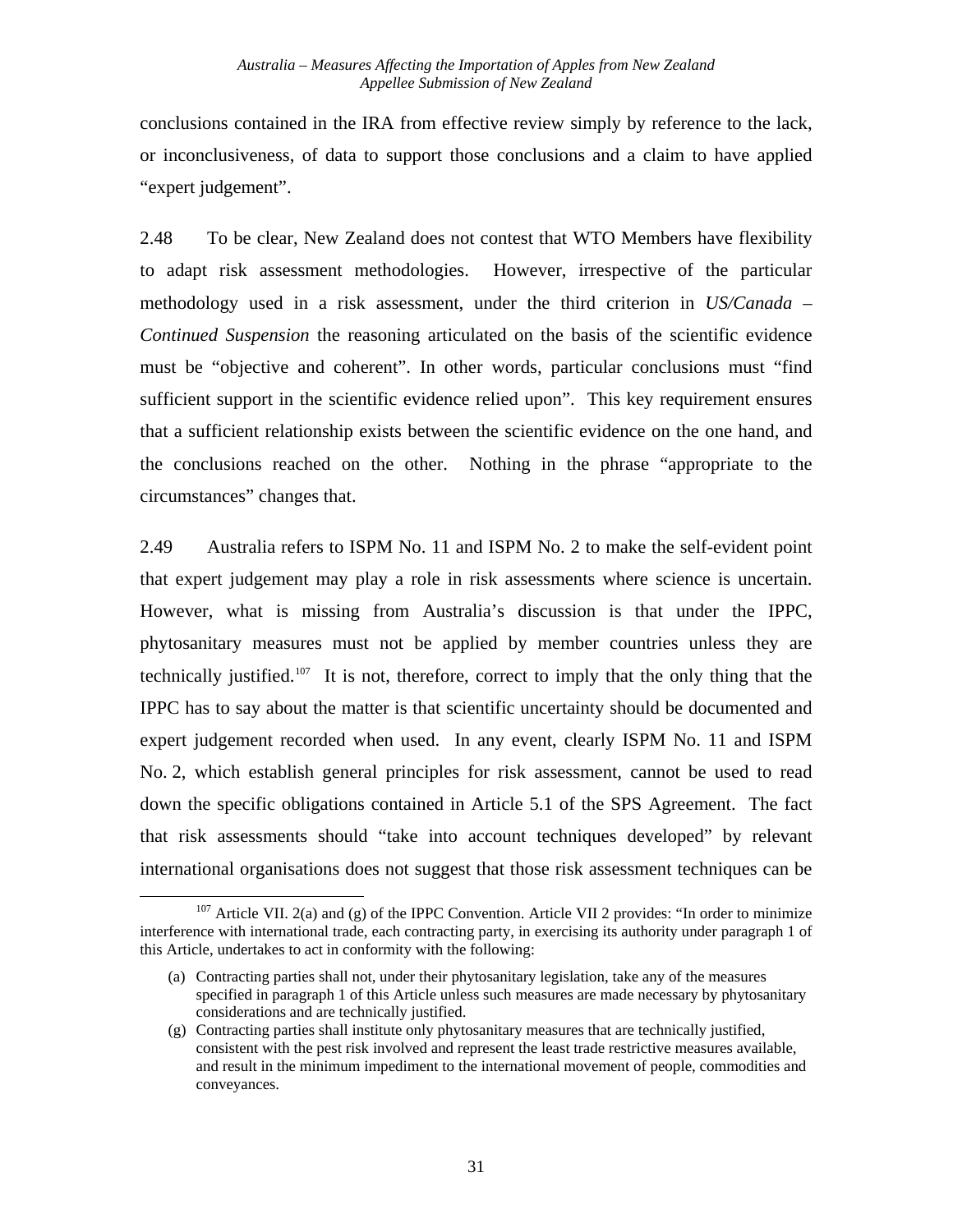used to shelter risk assessments from proper review under Article 5.1. In particular, it cannot be used to suggest that a risk assessment is objectively justifiable provided the Member undertaking the risk assessment simply indicates where expert judgement has been used. The ISPMs referred to by Australia in no way support the proposition that where expert judgement is exercised, there is no longer a requirement under Article 5.1 for reasoning that is objective and coherent and conclusions that are sufficiently supported by scientific evidence.

# **4. Australia's proposition that the third criterion in** *US/Canada – Continued Suspension* **applies only to conclusions "ultimately reached" and not "intermediate conclusions" is flawed and should be rejected**

2.50 The third criterion set out by the Appellate Body in *US/Canada – Continued Suspension* requires a Panel reviewing a risk assessment to:

…assess whether the reasoning articulated on the basis of the scientific evidence is objective and coherent. In other words, a panel should review whether the particular conclusions drawn by the Member assessing the risk find sufficient support in the scientific evidence relied upon.<sup>[108](#page-38-0)</sup>

2.51 Without any supporting argumentation Australia asserts that "[c]ritically the application of this criterion focuses on the relationship between the scientific evidence and the conclusions ultimately reached by the Member as the basis for an SPS measure".[109](#page-38-1) Although Australia underlined the word "conclusions" in its submission, in fact it is the words "ultimately reached" that deserve emphasis. In applying the third criterion, Australia distinguishes between "conclusions ultimately reached" and "expert judgements made at every intermediate step" in the risk assessment.<sup>[110](#page-38-2)</sup> According to Australia, this third criterion is not answered by:

…asking whether expert judgements made at every intermediate step in the application of the methodology are themselves supported by reasoning that is articulated in a way that

<span id="page-38-0"></span> <sup>108</sup> Appellate Body Report, *US/Canada – Continued Suspension*, para. 591.

<span id="page-38-1"></span> $109$  Appellant submission of Australia, para. 76.

<span id="page-38-2"></span><sup>&</sup>lt;sup>110</sup> Appellant submission of Australia, paras. 76 and 77.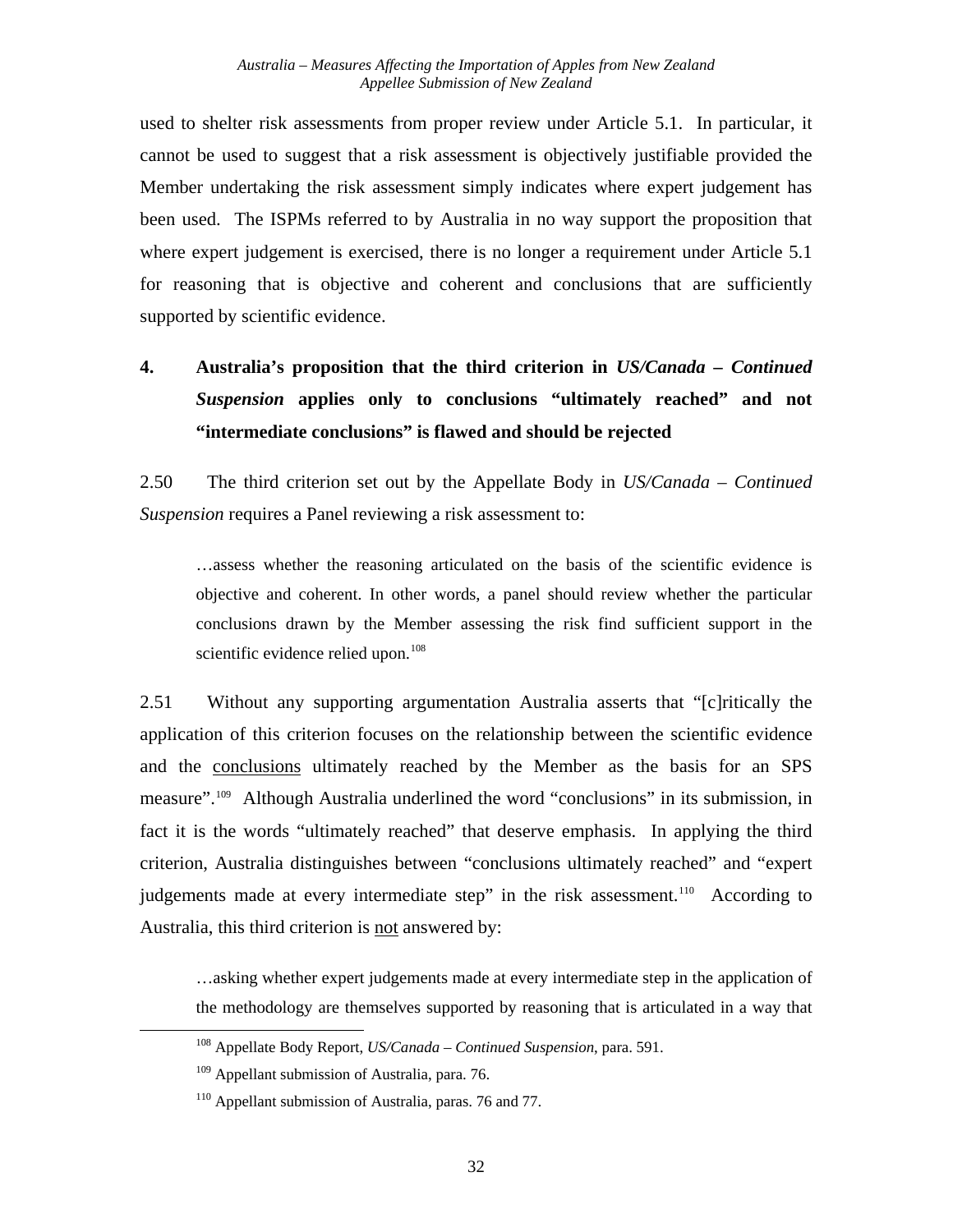#### *Australia – Measures Affecting the Importation of Apples from New Zealand Appellee Submission of New Zealand*

can be seen to be objective and coherent. To the contrary, as recognised in ISPM No.11 and ISPM No.2 the most that can required at each such intermediate step is an indication of the expert judgement actually made and of the scientific evidence by reference to which the expert judgement was actually made. $111$ 

2.52 As noted above, ISPM No. 11 and ISPM No. 2 cannot be used to read the obligation down in this way. Indeed, New Zealand submits that there is no basis for reading the third criterion identified in *US/Canada – Continued Suspension* in such a limited manner. The guidance provided by the Appellate Body refers to "particular conclusions" not "conclusions ultimately reached". This is also evident from the way that the Appellate Body indicated that its guidance should have been applied in that case.<sup>[112](#page-39-1)</sup>

2.53 It is also worth pausing to consider the implications of what Australia is saying in the context of the IRA's methodology in this case. While Australia does not clearly define the terms "conclusions ultimately reached" and "intermediate conclusions" it would appear that Australia is using the phrase the "conclusions ultimately reached" to refer to the overall assessment of risk, the overall probability of entry, establishment and spread, and possibly also the overall probability of importation. Australia treats as "intermediate steps" the conclusions relating to all of the key stages of the pathway, as set out in the IRA itself; that is, importation steps 1 to 8, and key conclusions relating to proximity, exposure, establishment and spread. According to Australia, therefore, the vast majority of the IRA is subject only to the requirement to provide an indication that an "expert judgement" was "actually made".<sup>[113](#page-39-2)</sup> There is no requirement to demonstrate any kind of relationship between such conclusions and the scientific evidence relied upon. In other words, provided that the IRA indicates that a conclusion has been reached, according to Australia that conclusion cannot be reviewed.

<sup>&</sup>lt;sup>111</sup> Appellant submission of Australia, para. 77.

<span id="page-39-2"></span><span id="page-39-1"></span><span id="page-39-0"></span><sup>112</sup> Appellate Body Report, *US/Canada – Continued Suspension*, para. 591. As examples, the Appellate Body applied this guidance to the Panel's conclusions relating to: the genotoxicity of oestradiol-17B, at paras. 599-601; the issue of whether a threshold could be established, at paras. 607-610; and the endogenous levels of hormones in pre-pubertal children, at paras. 611-612.

<sup>&</sup>lt;sup>113</sup> Appellant submission of Australia, para. 77.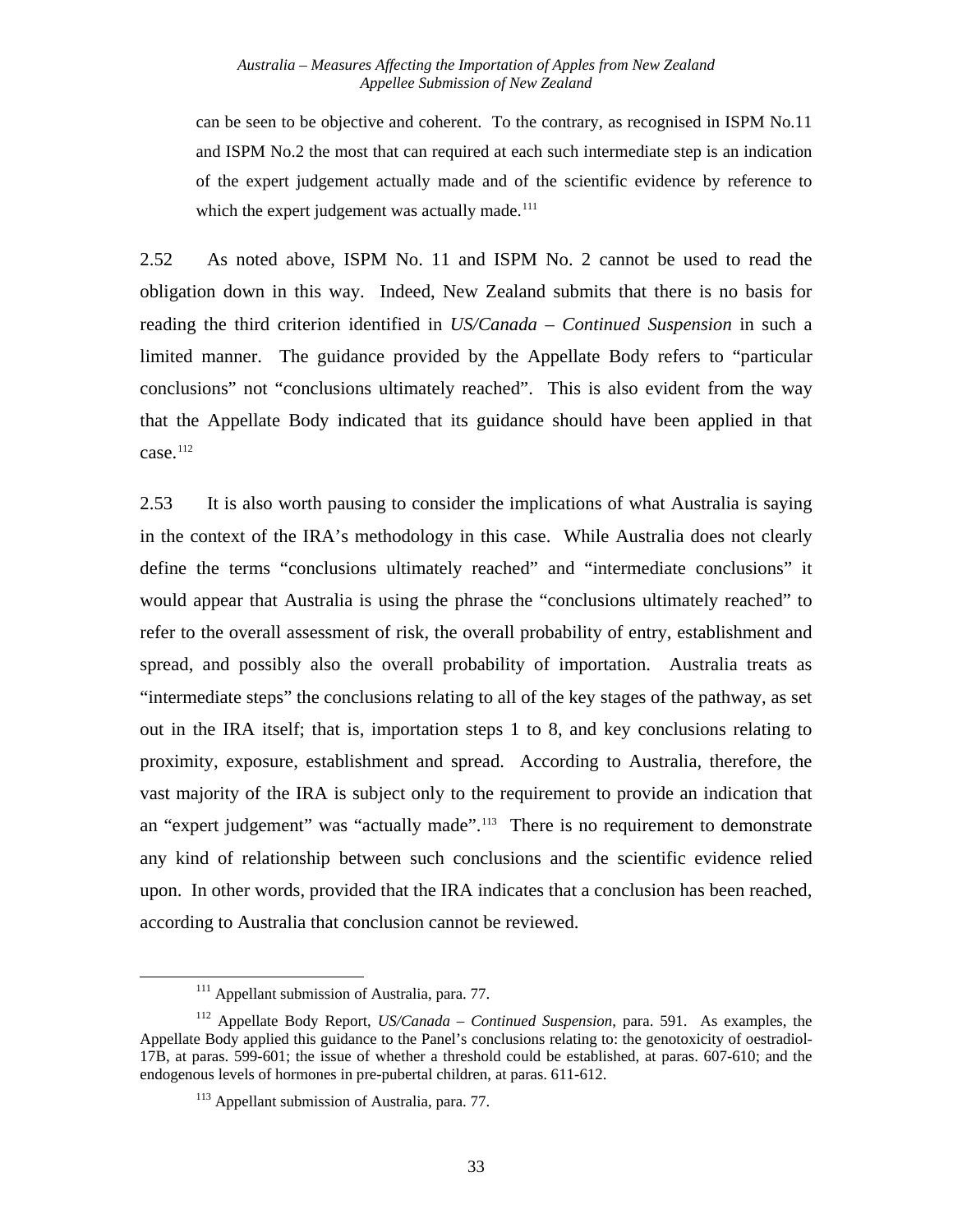2.54 Australia's proposed approach is especially problematic in light of the stochastic risk assessment model employed in the IRA for determining the probability of entry, establishment and spread. According to this methodology the "ultimate conclusion reached" is effectively no more than a mathematical combination of volume of trade and probabilities at the intermediate steps.<sup>[114](#page-40-0)</sup> Moreover, the IRA did not provide any independent scientific justification for its ultimate conclusions beyond that which it relied on to support its intermediate conclusions.<sup>[115](#page-40-1)</sup> In these circumstances, arguing that a panel cannot review the relationship between the science and the intermediate conclusions effectively is an argument that it cannot review the risk assessment. While this is consistent with Australia's repeated efforts to avoid such review, it is not consistent with the obligations in the SPS Agreement.

**5. Australia's proposition that the third criterion in** *US/Canada – Continued Suspension* **should be rewritten to ask whether the expert judgement "was within a range that could be considered legitimate by the standards of the scientific community" is flawed and should be rejected** 

2.55 With respect to the "conclusion ultimately reached", Australia concedes that the third criterion should be applied, albeit reformulated in a way that finds no basis in the guidance provided by the Appellate Body in *US/Canada – Continued Suspension.*  Australia reworks the third criterion in the following way:

…as to the third criterion in *US/Canada – Continued Suspension* (that the "reasoning articulated on the basis of the scientific evidence [be] objective and coherent"): that in the

<span id="page-40-0"></span> <sup>114</sup> See Panel Report, para. 2.64. See also, for example, Australia's description of the methodology used to calculate the overall probability of importation, appellant submission of Australia, para. 35.

<span id="page-40-1"></span><sup>&</sup>lt;sup>115</sup> See, for example, in the context of the overall probability of importation, the Panel's statements at paras. 7.356 and 7.357 that "…the IRA does not attempt to find justification for the estimated overall probability of importation, other than the aggregation of the different individual likelihoods represented by each importation step" and that, "[i]n light of the conclusions reached earlier by the Panel regarding the IRA's estimations of individual importation steps, and the lack of any separate justification and evidence in the IRA regarding the estimated overall likelihood of importation, the Panel finds that the overall probability of importation does not rely on". Moreover, the Panel noted at para. 7.427 (when discussing fire blight), "[t]he IRA combines in an @RISK model the partial probability estimate for importation, the estimated volume of apples and the partial probability estimates for establishment and spread, to obtain an overall value for the annual probability of entry, establishment and spread (PEES)".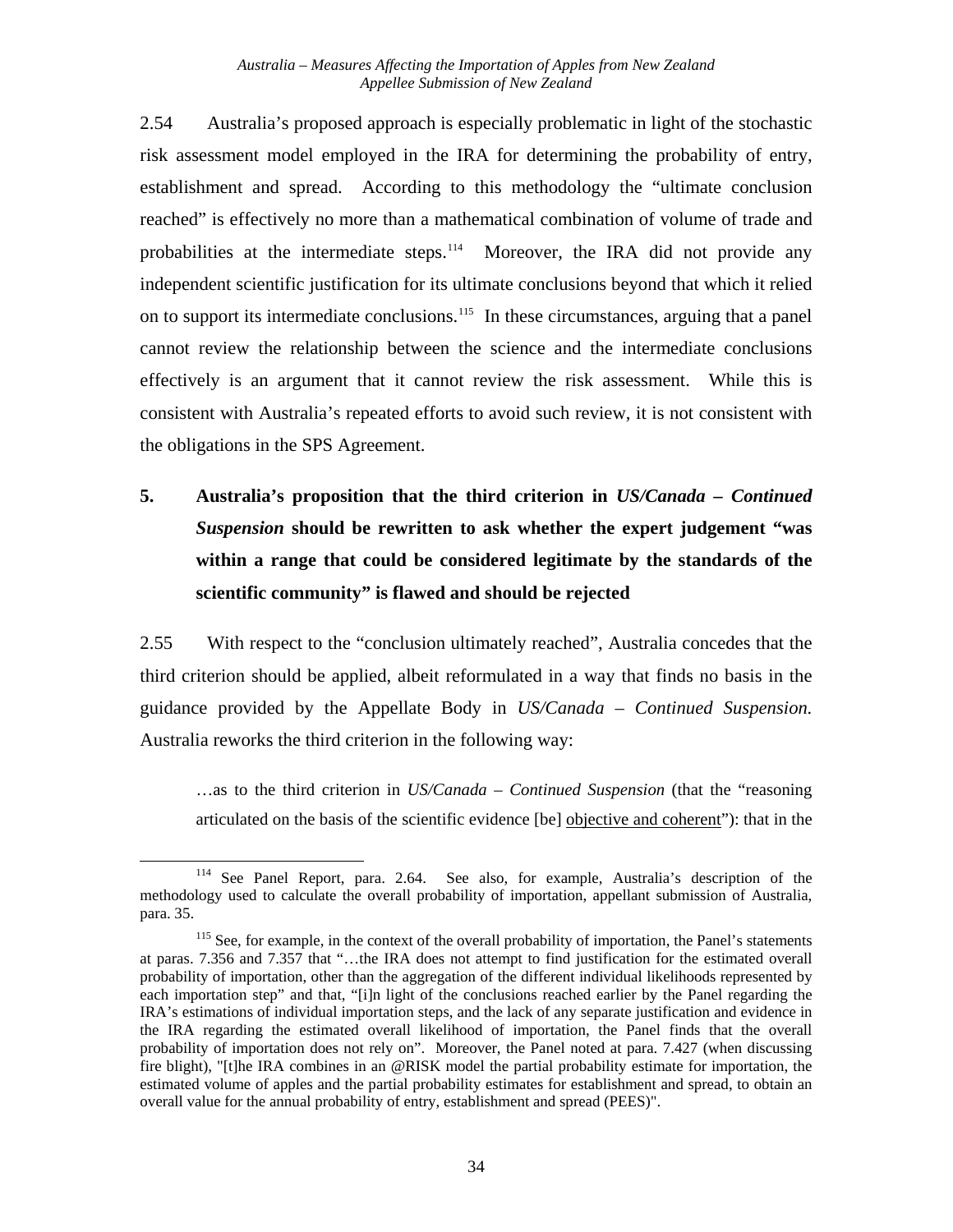light of the identified available scientific evidence and in the light of the identified scientific uncertainty, the risk assessment conducted by the Member recorded an expert judgement that:

- (a) was within a range that could be considered legitimate by the standards of the scientific community; or
- (b) even if outside that range, was not such as to undermine reasonable confidence in the assessment as a whole. $116$

2.56 New Zealand observes, at the outset, that if a *conclusion ultimately reached* is outside the range that could be considered legitimate by the standards of the scientific community, it is difficult to understand how this could *not* be such as to undermine reasonable confidence in the assessment *as a whole*. After all, it relates to the *conclusion ultimately reached*. In any event, for the reasons outlined above, Australia's attempt to confine Panel review through the application of this criterion only to "conclusions ultimately reached" is flawed and should be rejected.

2.57 Indeed, later in its submission, Australia appears to acknowledge this and applies the third criterion – albeit in its altered form – to the Panel's findings on "intermediate" conclusions in the IRA. In particular, Australia finds fault with the Panel's review of these intermediate conclusions on the basis that the Panel "failed to ask itself the right question: namely, whether the expert judgements made by Biosecurity Australia at intermediate steps in the IRA fall within a range that could be considered legitimate by the standards of the scientific community".<sup>[117](#page-41-1)</sup> Australia says that "instead" the Panel appears to have asked whether the Panel itself, or the experts engaged by the Panel, would have made the same judgement."<sup>[118](#page-41-2)</sup>

<span id="page-41-0"></span>2.58 The allegation that the Panel looked at whether the Panel or experts "would have made the same judgement" is baseless. As indicated above, and as will be further demonstrated later in this submission, the Panel did no more than apply the third criterion

<sup>&</sup>lt;sup>116</sup> Appellant submission of Australia, para. 78.

<span id="page-41-1"></span><sup>&</sup>lt;sup>117</sup> Appellant submission of Australia, para. 95.

<span id="page-41-2"></span><sup>&</sup>lt;sup>118</sup> Appellant submission of Australia, para. 95.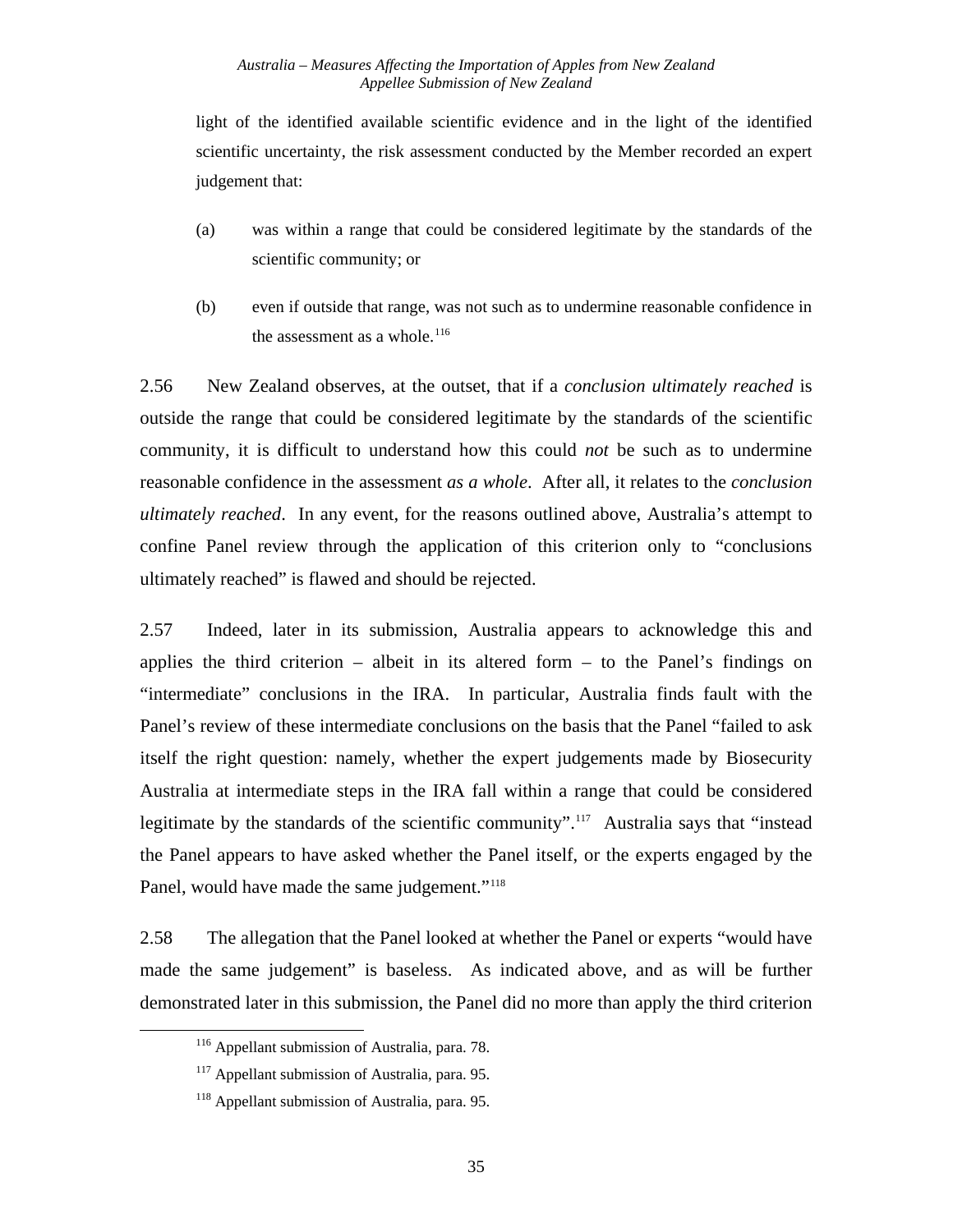as elaborated by the Appellate Body in *US/Canada – Continued Suspension*. In other words, the Panel asked itself whether the reasoning articulated on the basis of the scientific evidence is objective and coherent, and whether particular conclusions find sufficient support in the scientific evidence. This is precisely what was required of it.

2.59 A prior and more fundamental question is why the third criterion, clearly expressed by the Appellate Body in *US/Canada – Continued Suspension*, should be completely rewritten in the way now being proposed by Australia. Why should the Panel ask itself a *different* question from that set out by the Appellate Body? Australia's submission provides no answer.

2.60 In addition, it is not at all clear what Australia actually means by this new test or how it would be applied. It might be tempting to think that in order for a conclusion to fall "within a range that could be considered legitimate by the standards of the scientific community" it would at a minimum have to be based on reasoning that is "objective and coherent" and find "sufficient" support in the scientific evidence relied upon. If this were the case, Australia's new formulation would be no different from the third criterion set out by the Appellate Body, which was faithfully applied by the Panel in this case.

2.61 However, Australia clearly intends that its alternative formulation establishes a far lower threshold. Australia states that in reviewing intermediate conclusions in the IRA to determine whether they were "objective and coherent" the Panel "has applied a standard well beyond anything required by the third of the criteria in *US/Canada – Continued Suspension*."<sup>[119](#page-42-0)</sup> Yet "objective and coherent" reasoning is precisely what the Appellate Body's guidance *does* require. Australia evidently sets out a new "minimum" standard that does not require that the basic thresholds explicitly established by the Appellate Body are met.

<span id="page-42-0"></span>2.62 This is significant because the third criterion, as set out by the Appellate Body, plays an important role in the review of a risk assessment to ensure it is objectively justifiable. It establishes the linkage required between the scientific evidence relied upon

<sup>&</sup>lt;sup>119</sup> Appellant submission of Australia, para. 93.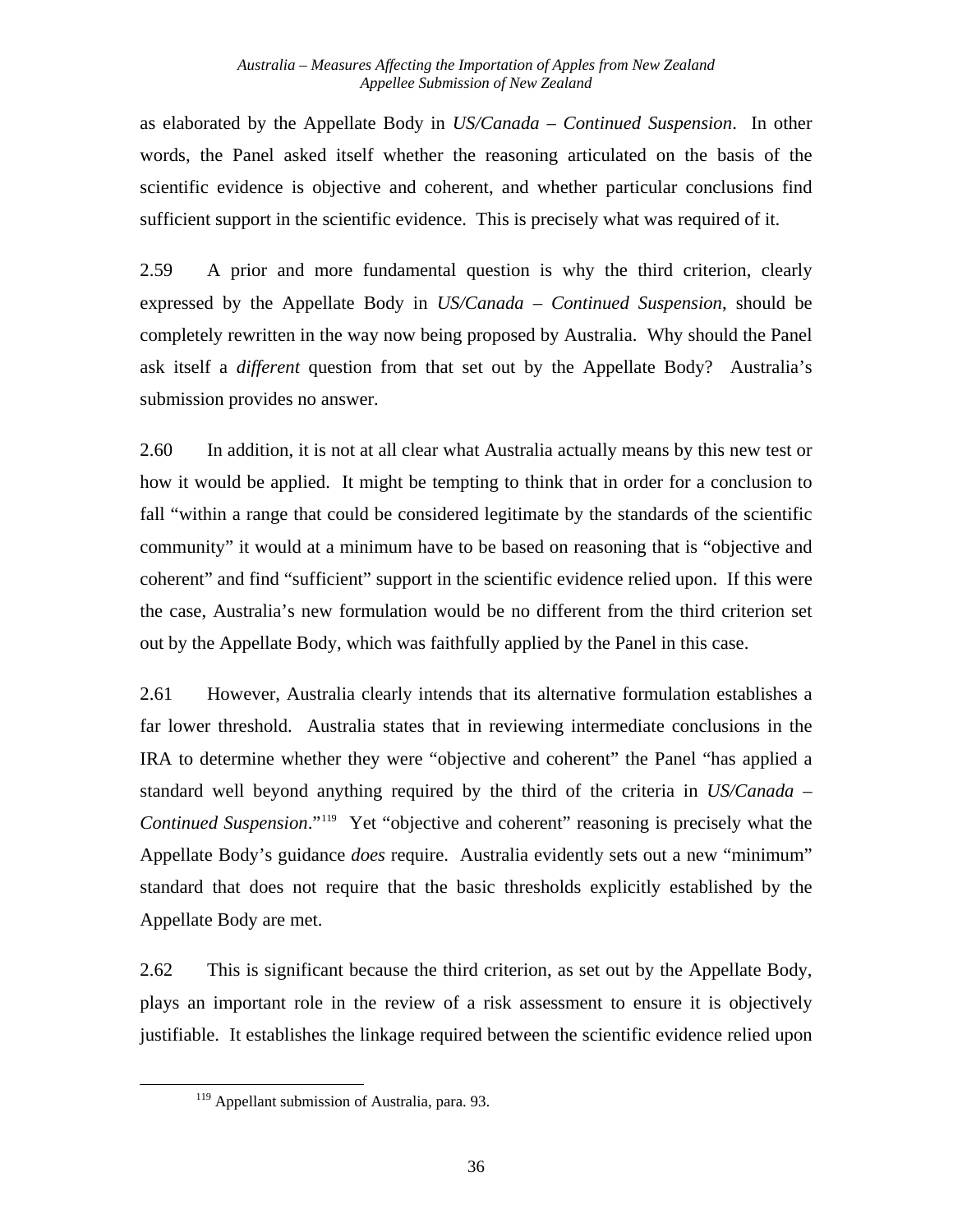on the one hand (albeit evidence that may be incomplete or subject to some uncertainty) and the conclusions in a risk assessment on the other hand (albeit requiring the application of a degree of expert judgement). The low threshold that Australia envisages in reformulating the third criterion would sever this linkage.

2.63 In arguing for a low threshold under the third criterion, Australia states that "the standard required for such expert judgement as may be made by the risk assessor in the light of scientific uncertainty, where the evidence is incomplete or inconclusive, ought to be no different from the standard recognised in *US/Canada* - *Continued Suspension* as that required for the scientific evidence itself: each need do no more than fall within a range that could be considered "legitimate by the standards of the scientific community".[120](#page-43-0) This argument by Australia calls for a number of comments.

2.64 First, it appears that Australia is establishing a test that applies only "where the evidence is incomplete or inconclusive". In promulgating this alternative test in its appellant submission, Australia attempts to convey the impression that the risk assessment in this case faced an unprecedented level of scientific uncertainty. Yet in its submissions to the Panel Australia claimed that, with respect to fire blight, "only *one* step in the pathway is subject to any real degree of uncertainty."<sup>[121](#page-43-1)</sup> The reality is that all risk assessments deal with a degree of scientific uncertainty. Indeed, the circumstances in *US/Canada – Continued Suspension* were no exception. There is no reason to suggest, therefore, that any "uncertainty" in the current case justifies a departure from the guidance provided by the Appellate Body in that case.

2.65 Second, Australia's argument fails to recognise that the second and third criteria set out in *US/Canada – Continued Suspension* have a different focus and different functions. The second criterion focuses on the scientific evidence underlying a risk assessment and determining whether that evidence is "legitimate science"; the third criterion focuses on reviewing the reasoning and conclusions in a risk assessment *by reference to* the scientific evidence relied upon. This requires a comparison between

<sup>&</sup>lt;sup>120</sup> Appellant submission of Australia, para. 77.

<span id="page-43-1"></span><span id="page-43-0"></span> $121$  Australia's opening oral statement at the second substantive meeting, para. 73 (original emphasis); see also, Australia's closing oral statement at the second substantive meeting, para. 14.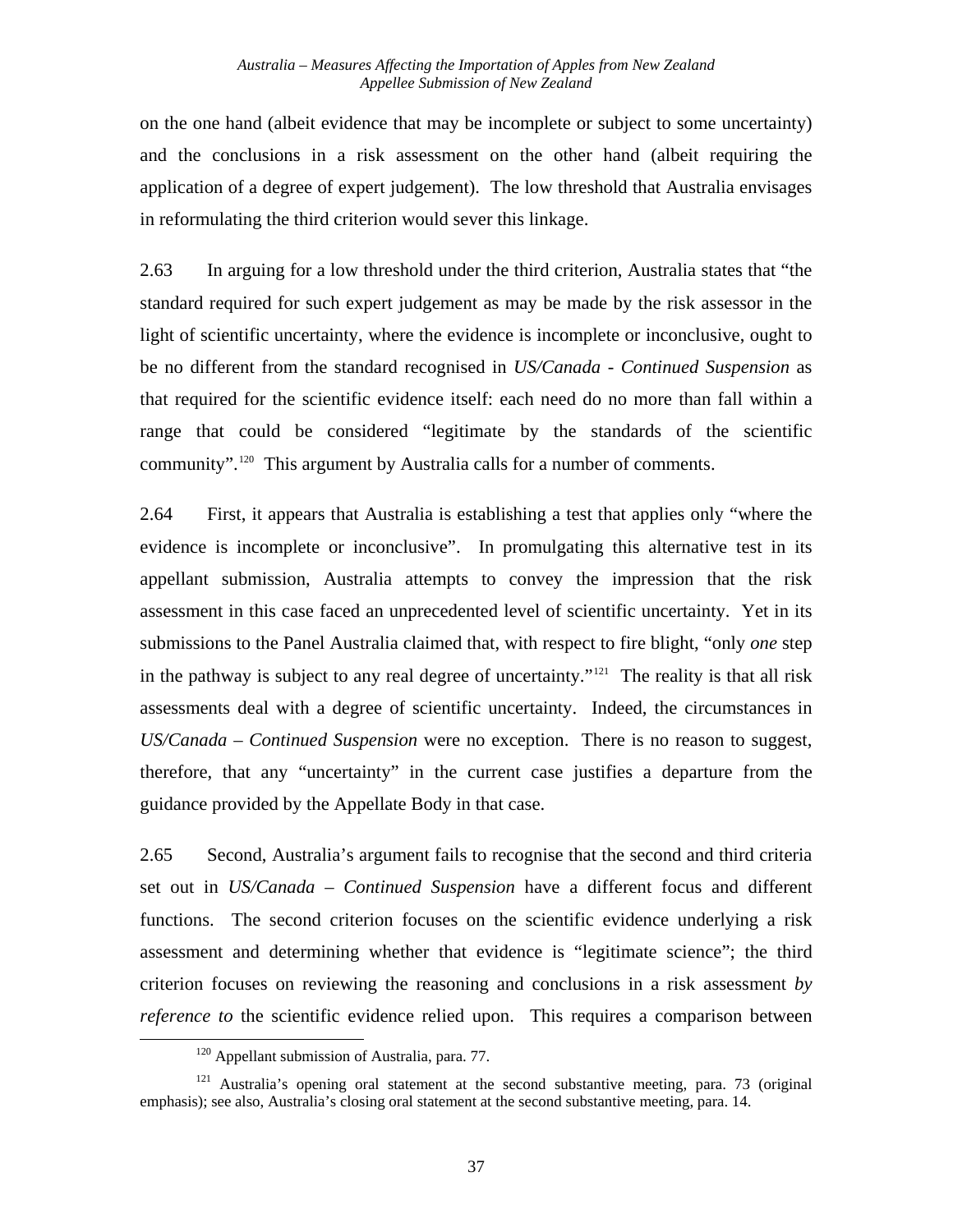scientific evidence on the one hand and the reasoning and conclusions in the risk assessment on the other, to review whether a sufficient relationship between the two exists. Australia's alternative test, which asks whether reasoning and conclusions in a risk assessment are considered "legitimate by the scientific community" is focused on the wrong question. It does not speak directly to assessing the relationship between the scientific evidence relied upon and the reasoning and conclusions reached. To the extent that such an assessment is *implicit* in Australia's alternative, it is no different from the test promulgated by the Appellate Body and applied by the Panel in this case.<sup>122</sup> To the extent that such an assessment is not required by Australia's alternative, it dispenses with an essential element of the disciplines contained in the SPS Agreement.

#### **6. Australia's propositions regarding "materiality" both misstate the requirement and misread the Panel report and should be rejected**

2.66 Australia appears to be making two separate claims with regard to materiality. The first is that the Panel failed to assess the *overall* materiality of the various errors at the intermediate steps. The second is that the Panel should have engaged in an assessment of materiality of the flaws *at each* intermediate step to determine whether, in themselves, they undermine the overall assessment of risk. Both of these claims are based on a misreading of the Panel Report and of the guidance provided by the Appellate Body in *US/Canada – Continued Suspension.*

2.67 As an initial point, the precise nature of the materiality requirements being proposed by Australia is not clear from Australia's submission. Australia's primary point appears to be that flaws must be "so serious" as to "undermine reasonable confidence in the [risk] assessment as a whole."[123](#page-44-1) It draws this "reasonable confidence" test from the compliance panel report in *Australia – Salmon*. However, at times Australia appears to

<span id="page-44-0"></span><sup>&</sup>lt;sup>122</sup> Australia does not clarify how a panel (or the experts assisting the panel) should determine whether reasoning and conclusions in a risk assessment fall within a range that is considered legitimate by the scientific community. It may be wondered how such a judgement could be arrived at *without* considering the relationship between the scientific evidence relied upon and the conclusions actually reached. If this is the case, then Australia's alternative test is simply a less direct way of saying what the Appellate Body said in *US/Canada – Continued Suspension*, and what the Panel actually did in the present

<span id="page-44-1"></span>case.  $123$  Appellant submission of Australia, para. 78(2)(b).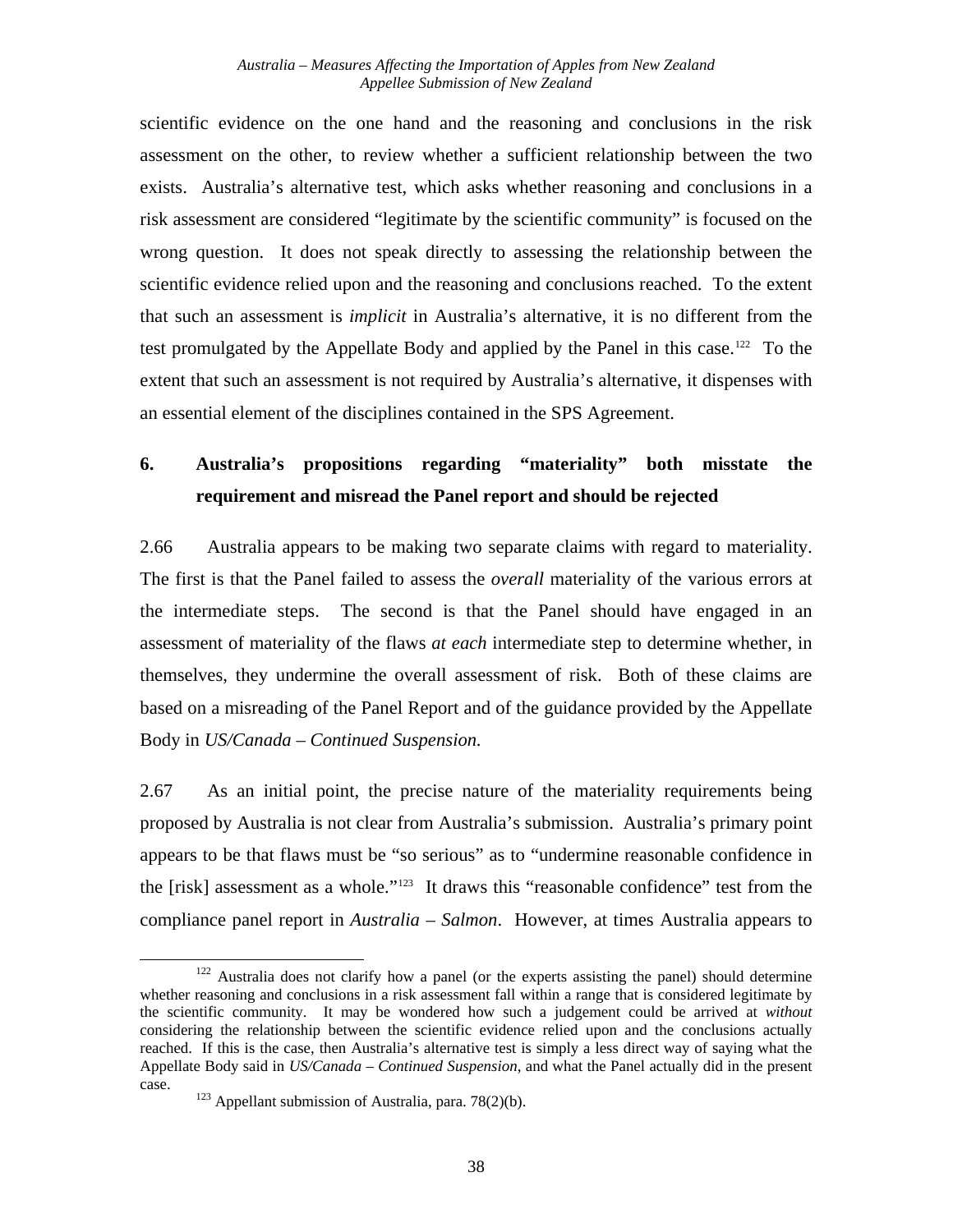be implying (as it did before the Panel) that *each* flaw must *in itself* be "so serious" as to undermine reasonable confidence in the risk assessment as a whole.<sup>[124](#page-45-0)</sup> This approach overlooks the *cumulative* effect of numerous errors at "intermediate" steps. This is particularly important in the present case where the IRA adopted a "quantitative" stochastic approach to assessing entry, establishment, and spread whereby the "intermediate steps" of the model are multiplied together. Clearly, the effect of multiplying various flawed steps together has a cumulative effect on the overall calculation.

2.68 This was well understood by the Panel. In addressing this point, and Australia's arguments with respect to the compliance panel report in *Australia – Salmon*, the Panel stated:

It is only under the circumstances of each case, that a panel can assess whether any flaws or misconceptions in a risk assessment, alleged and demonstrated by the complainant, are only minor or whether they are serious enough to conclude that the risk assessment is not supported by coherent reasoning and respectable scientific evidence and is, in this sense, not objectively justifiable. At the same time, a number of "minor flaws or misconceptions at a detailed level" may have a cumulative effect so as to call into question the coherence and objectivity of the conclusions drawn by the Member assessing  $risk.$ "<sup>[125](#page-45-1)</sup>

2.69 In conducting its review, the Panel found significant flaws with respect to many aspects of the IRA. With regard to fire blight, the Panel concluded that four of the eight

<span id="page-45-0"></span> $124$  See, for example, para. 77 of the appellant submission of Australia. Although this paragraph deals primarily with "conclusions ultimately reached", when elaborating its materiality requirement Australia refers instead to whether "particular conclusions" are "so serious" as to undermine "reasonable confidence" in the risk assessment as a whole. As noted above at para. 2.56, Australia must here be talking about something other than the "conclusion ultimately reached", because presumably if the conclusion ultimately reached falls outside the range that could be accepted by the standards of the scientific community, it would *ipso facto* undermine reasonable confidence in the risk assessment as a whole. See also paras. 101, 103, 105, 106 and 108 of the appellant submission of Australia; Australia's opening oral statement at the second substantive meeting, para. 21; and Australia's reply to Panel question 2 after the second substantive meeting.

<span id="page-45-1"></span><sup>&</sup>lt;sup>125</sup> Panel Report, para. 7.228. See also the Panel's statement at para. 7.355, "Indeed, if the estimations of one or more of the individual likelihoods are questionable, because those estimations are either not supported by adequate scientific evidence or not based on coherent and objective reasoning, the overall figure necessarily becomes questionable."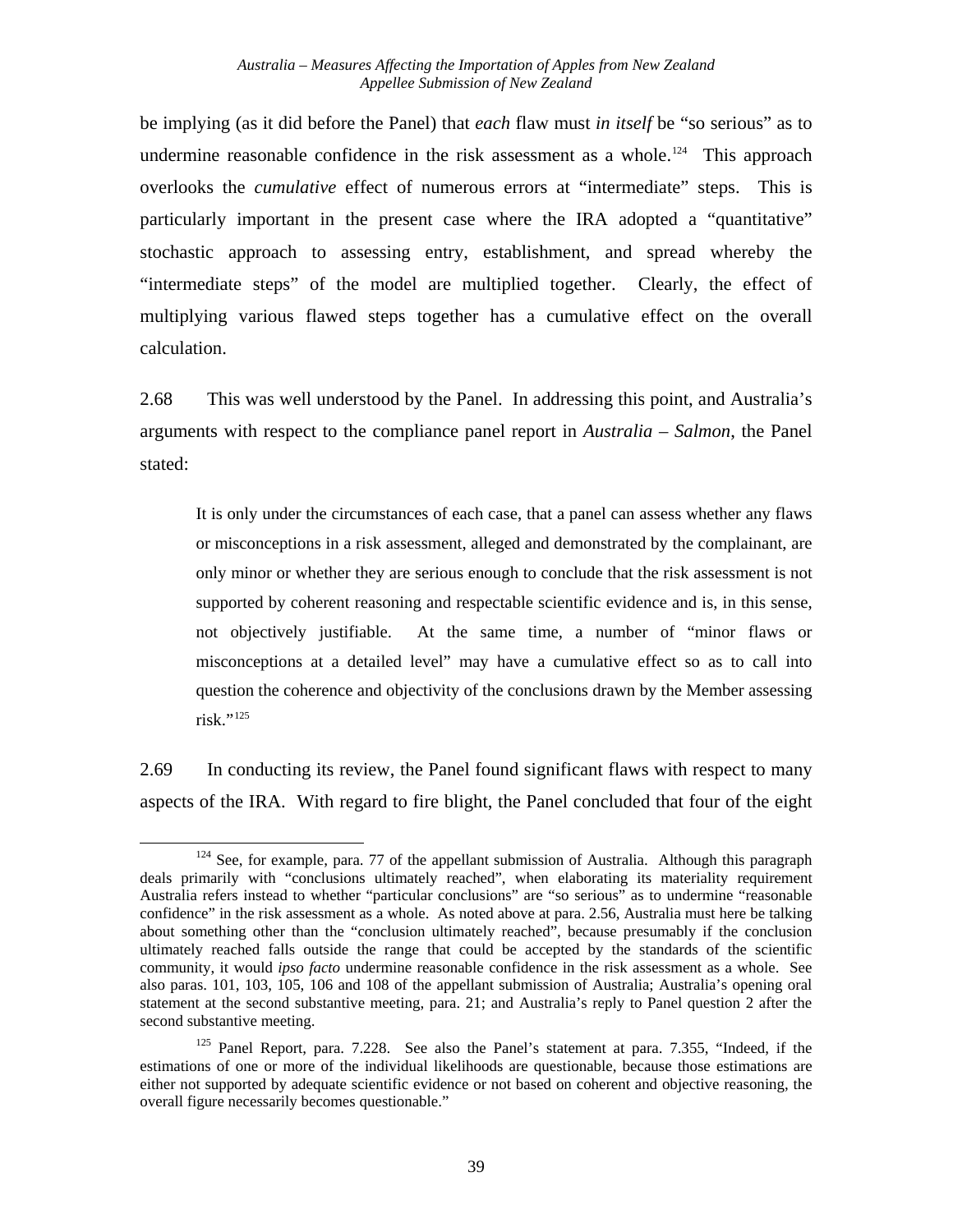importation steps, and "a significant part" of the IRA's discussion on exposure, establishment and spread which could have "a major impact" on the assessment of risk, do not find sufficient support in the scientific evidence and, accordingly, are not coherent and objective.<sup>[126](#page-46-0)</sup> With regard to ALCM, the Panel found that:

the reasoning articulated in Australia's IRA with respect to the likelihood of entry, establishment and spread of ALCM, contains flaws which are enough to create reasonable doubts about the evaluation made by the risk assessor. The IRA has not properly considered a number of factors that could have a major impact on the assessment of this particular risk…. Due to these flaws, the IRA's reasoning in this regard cannot be found to be supported by coherent reasoning and sufficient scientific evidence and, in this sense, is not objectively justifiable.<sup>[127](#page-46-1)</sup>

2.70 In this light, Australia's assertion that the Panel "failed to stand back and assess the materiality of the faults that it found" is simply not accurate.<sup>128</sup> Australia's arguments ignore significant aspects of the Panel's approach and reasoning, and focus instead on a few isolated comments from the experts consulted by the Panel taken out of context. This will be addressed in detail later in this submission. For present purposes, New Zealand simply notes that the Panel did in fact do what Australia claims it failed to do. It is difficult to understand what more the Panel could have done while avoiding conducting a *de novo* review. As the Panel itself noted:

Little information is provided in the IRA on how the extensive discussion and review of different factors associated with the entry, establishment and spread, is then translated into quantitative estimates. The Panel cannot attempt to recalculate these estimates, as this would constitute a *de novo* review exercise. It cannot fail to note, however, that many of these estimations do not find sufficient support in the available scientific evidence and are not based on a coherent and objective reasoning.<sup>[129](#page-46-3)</sup>

<span id="page-46-3"></span><span id="page-46-2"></span><span id="page-46-1"></span><span id="page-46-0"></span>1

<sup>&</sup>lt;sup>126</sup> Panel Report, paras. 7.447 and 7.448.

<sup>&</sup>lt;sup>127</sup> Panel Report paras. 7.868 and 7.871.

<sup>&</sup>lt;sup>128</sup> Appellant submission of Australia, para. 84

<sup>129</sup> Panel Report, para. 7.432.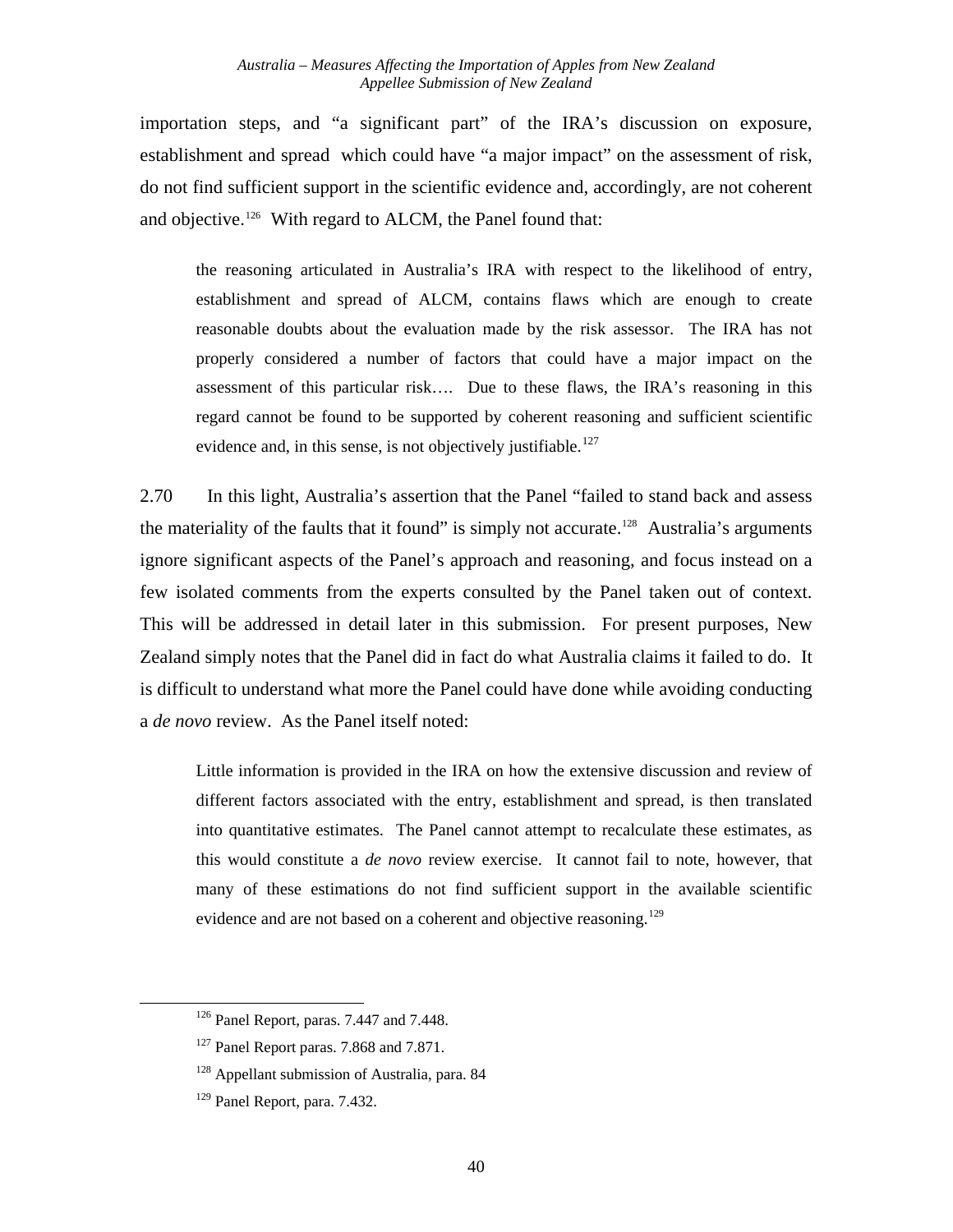2.71 Contrary to Australia's contention, the Panel was clearly focused on the materiality of the flaws in the IRA, consistent with the appropriate standard of review and the guidance provided by the Appellate Body. New Zealand will return to this in more detail in the context of Australia's specific allegations concerning particular importation steps.

#### **7. Australia's assertion that the Panel imposed a free-standing transparency requirement is incorrect and should be rejected**

2.72 Australia claims that the Panel has imposed on Australia "an apparently freestanding obligation to explain precisely how it got to the expert judgements it made and recorded at intermediate steps of the IRA." According to Australia, the Panel "discounted" the IRA's expert judgement on the basis that it was not "documented" and "transparent". Australia suggests that, for the Panel, this was "enough in itself" to produce errors in the IRA.<sup>[130](#page-47-0)</sup>

2.73 But the Panel did no such thing. The Panel did not require Australia to "explain precisely how it got to the expert judgement".<sup>[131](#page-47-1)</sup> The Panel simply required that the IRA meet the third criterion in *US/Canada – Continued Suspension.* The Panel found that the reasoning in the IRA was not "objective and coherent" and that particular conclusions did not find sufficient support in the scientific evidence relied upon. Indeed, Australia's arguments on this point resolve themselves into another variation of Australia's attempt to read down the third criterion in *US/Canada – Continued Suspension.* Australia reasserts here its earlier proposition that at intermediate steps it is sufficient that the IRA "identified the nature of the expert judgement required" and "recorded the judgement actually made". Australia argues that there is no requirement "for an explanation of how a particular expert judgement was reached."[132](#page-47-2) To the extent that Australia is arguing that there is no requirement for reasoning to be objective and coherent, and for particular

<span id="page-47-0"></span><sup>&</sup>lt;sup>130</sup> Appellant submission of Australia, para. 96.

<span id="page-47-1"></span><sup>&</sup>lt;sup>131</sup> Appellant submission of Australia, para. 96.

<span id="page-47-2"></span><sup>&</sup>lt;sup>132</sup> Appellant submission of Australia, para. 97.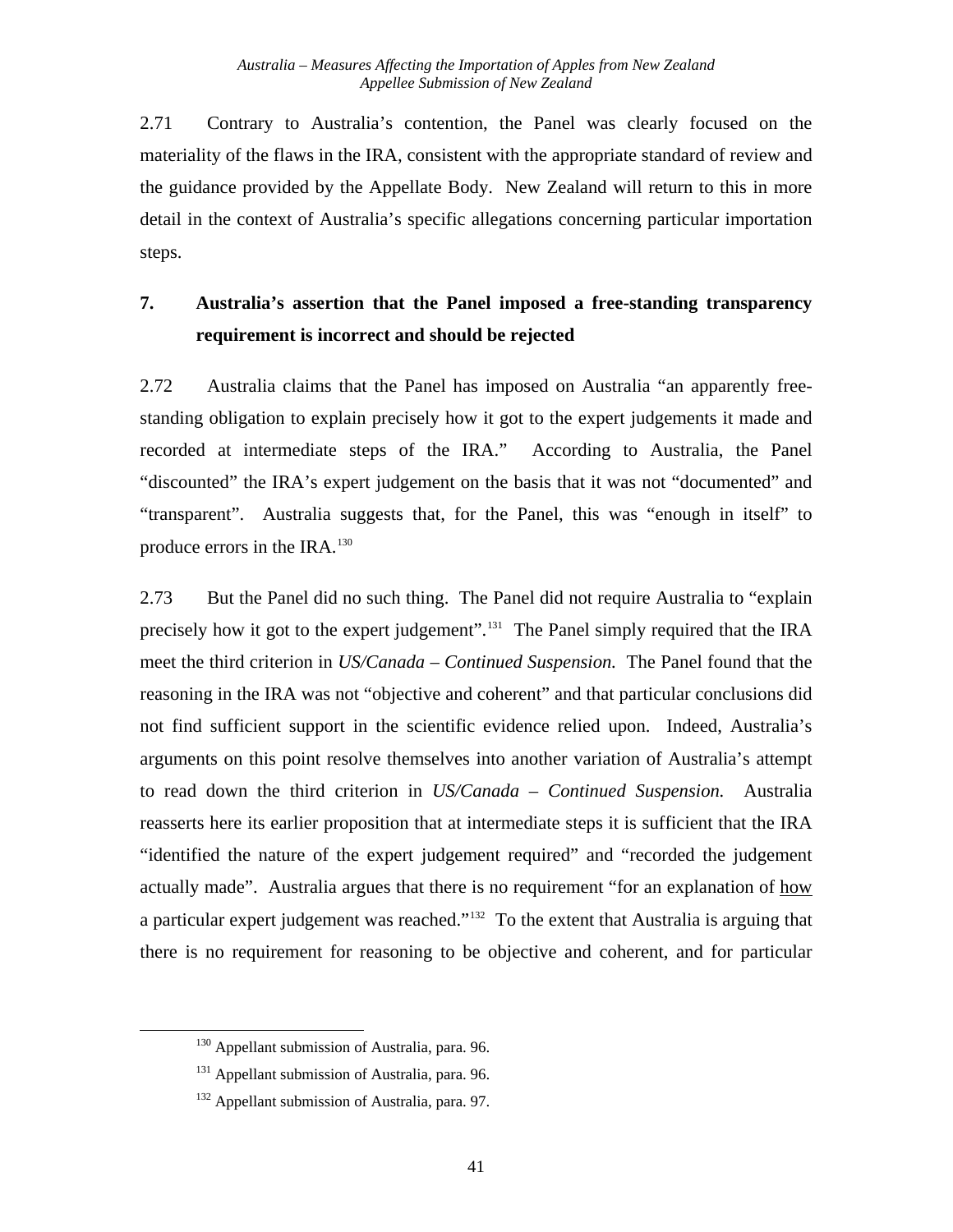conclusions to find sufficient support in the scientific evidence, this is simply inconsistent with the requirements of Article 5.1.

2.74 Australia's argument that the Panel treated the failure to "document" expert judgement as a basis "in itself" of error mischaracterises what the Panel actually did. In fact, the Panel's statements on transparency and expert judgement derive from the obligations contained in the SPS Agreement, and are made in the context of the Panel's application of those obligations. The two paragraphs identified by Australia as containing this "error" are, for fire blight, in the context of the Panel's overall "conclusions regarding entry, establishment and spread", and for ALCM in the context of the Panel's finding on occupancy and viability of ALCM cocoons.<sup>[133](#page-48-0)</sup> In both paragraphs identified by Australia, the Panel was explicitly responding to, and rejecting, Australia's argument (now being re-argued by Australia on appeal) that simply demonstrating that expert judgement has been applied is sufficient. As the Panel makes clear, the exercise of expert judgement in the context of risk assessments being examined under Article 5.1 of the SPS Agreement is "subject to certain rules" and is not "immune from examination by the Panel".<sup>[134](#page-48-1)</sup> In particular, expert judgement must be exercised in such a way, and with sufficient transparency, that the Panel is able to review whether conclusions find sufficient support in the scientific evidence, and contain reasoning that is "objective and coherent". Without this, the Panel would not be able to conduct an objective assessment of the matter.

2.75 The Panel's reference to lack of transparency in the exercise of expert judgement is not therefore treated as an error "in itself"; rather it relates directly to the fact that there is no apparent linkage between the conclusions reached in the IRA and the scientific evidence relied upon. Although Australia claimed to be applying expert judgement, the Panel found that it is simply not clear how the conclusions reached find

<span id="page-48-1"></span><span id="page-48-0"></span>l <sup>133</sup> New Zealand notes that Australia attempts to bolster its case by reference to paragraphs relating to the Panel's analysis of European canker (paras. 7.593 and 7.746). Two of the four paragraphs identified by Australia as containing this "error" are found in the section of the Panel Report relating to European canker, which has not been appealed by Australia.

<sup>134</sup> Panel Report*,* para. 7.804.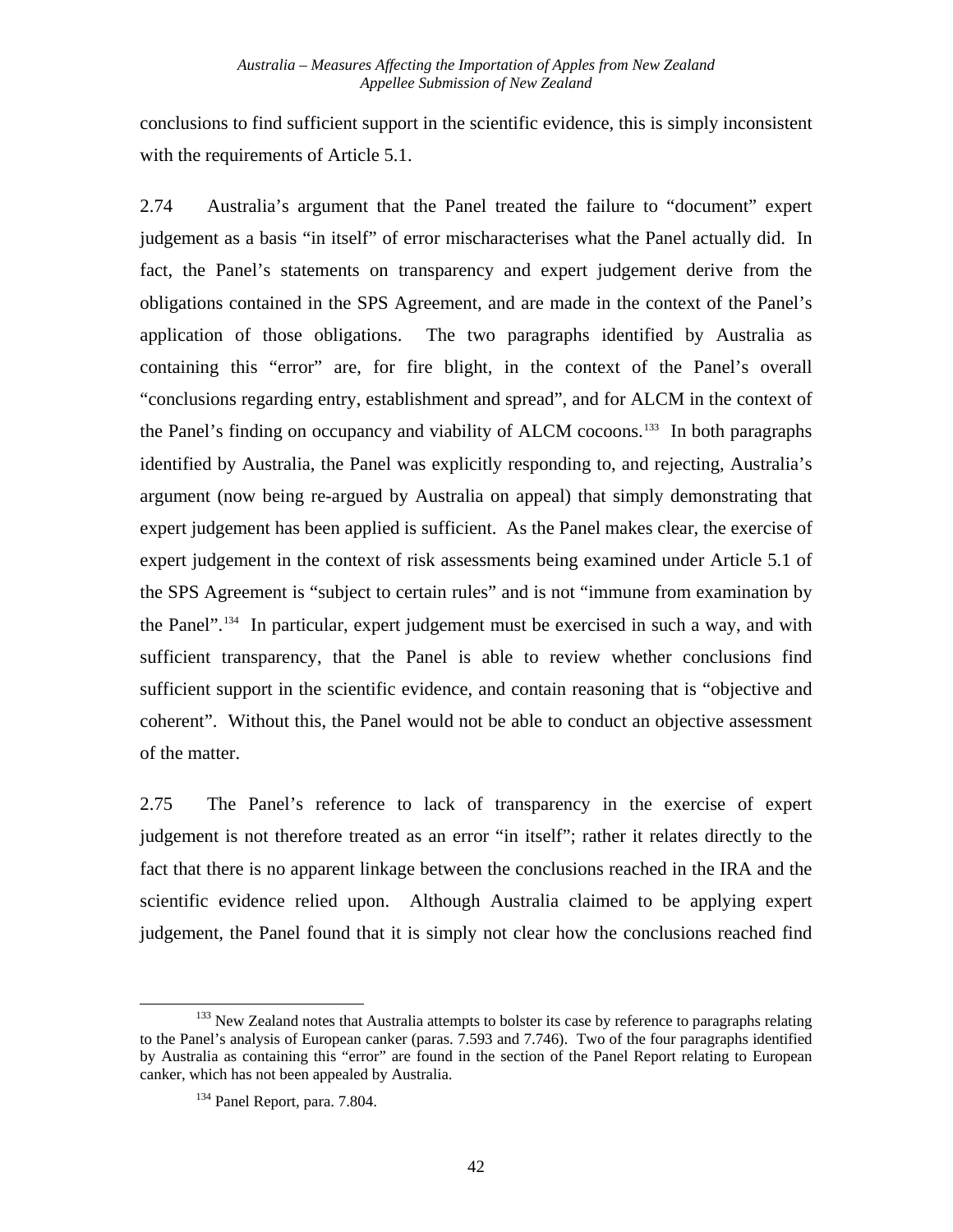sufficient support in the scientific evidence. For example, in the context of viability of ALCM, the Panel concluded:

New Zealand has made a *prima facie* case, not rebutted by Australia, that the data on occupancy and viability of ALCM in cocoons on New Zealand apples was not adequately taken into account. There is no indication in Australia's IRA of how the exercise of expert judgement could have cured this. Moreover, because the recourse to expert judgement in the IRA was not documented and transparent, the Panel is prevented from considering how the available scientific evidence was taken into account and conclusions were drawn through this exercise...[a]s a result the Panel finds that the IRA's reasoning regarding the viability of ALCM, is not objectively justifiable.<sup>[135](#page-49-0)</sup>

2.76 Likewise, for fire blight, the Panel concludes that in addition to simply claiming that it applied expert judgement, Australia would have had to demonstrate that the expert judgement was "based on the relevant reliable scientific information".<sup>[136](#page-49-1)</sup> In this regard the Panel concludes that significant parts of Australia's risk assessment for fire blight do not find sufficient support in the scientific evidence or contain reasoning that is coherent and objective.<sup>[137](#page-49-2)</sup>

2.77 Australia draws a false parallel between the Panel's examination of a risk assessment under Article 5.1, and the Panel's treatment of statements made by the experts assisting the Panel. Australia suggests that with respect to experts' statements the "Panel was frequently prepared to accept and act upon very high level conclusions articulated without detailed reasoning", apparently suggesting that the Panel should do the same with respect to Australia's IRA.<sup>[138](#page-49-3)</sup> Australia's statement exhibits a fundamental misconception of the role of experts called upon to assist the Panel in accordance with Article 11 of the SPS Agreement and Article 13 of the DSU. In the context of Article 5.1, the Appellate Body has clarified that a Panel should rely on experts to assist in the *review* of a risk assessment according to the four criteria set out in *US/Canada –* 

<span id="page-49-0"></span><sup>135</sup> Panel Report, paras. 7.805-7.806.

<span id="page-49-1"></span><sup>136</sup> Panel Report, para. 7.440.

<span id="page-49-2"></span><sup>&</sup>lt;sup>137</sup> Panel Report, paras. 7.447 and 7.448.

<span id="page-49-3"></span><sup>&</sup>lt;sup>138</sup> Appellant submission of Australia, para. 98.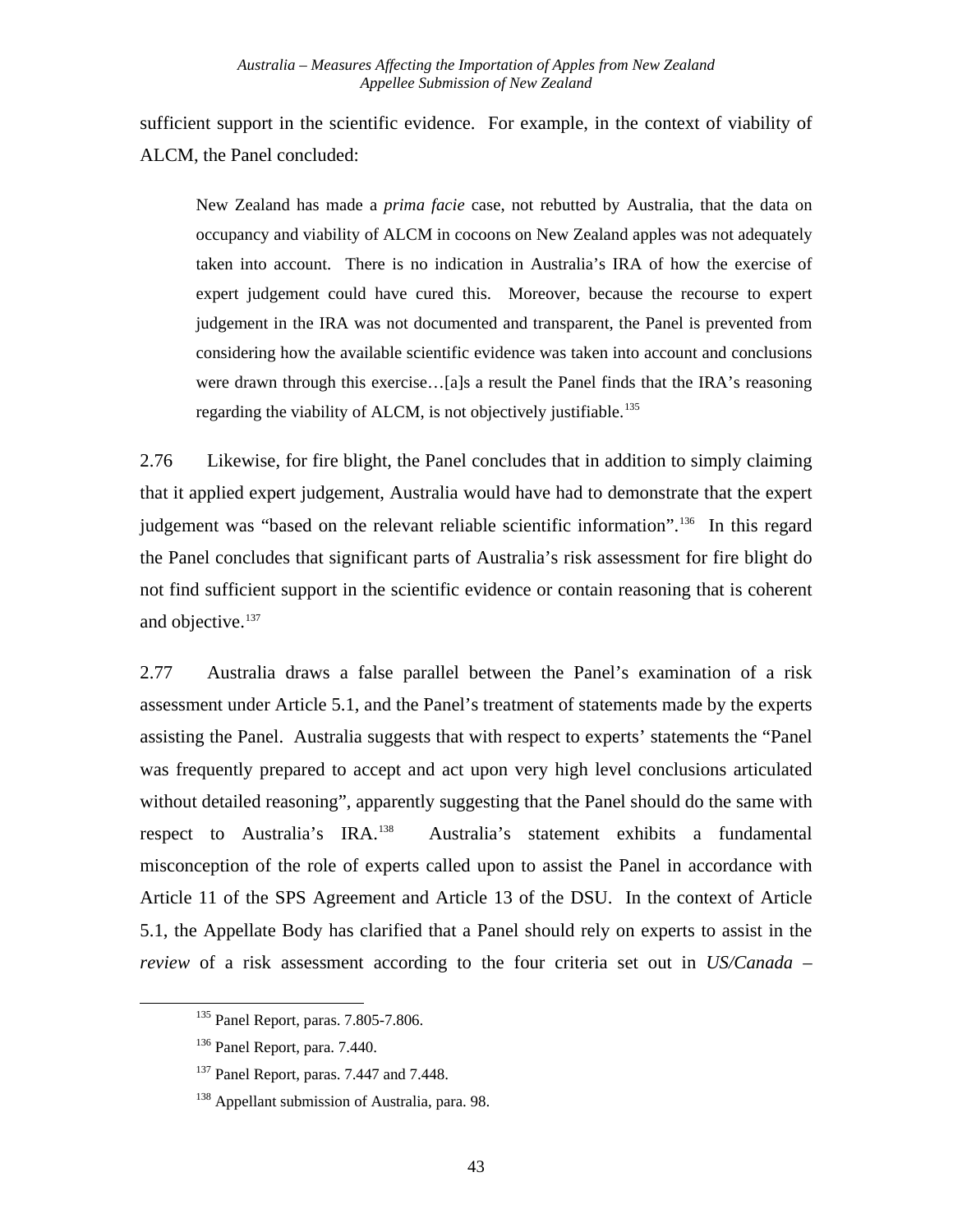*Continued Suspension*, but that "[t]he purpose of a panel consulting with experts is not to perform its own risk assessment."[139](#page-50-0) Clearly, it is inappropriate to suggest that the experts' comments should be judged by the same criteria as conclusions in a risk assessment. To do so, would be to require the experts to conduct a *de novo* review. The experts assisting the Panel in this case appropriately focused their comments on reviewing the IRA.

2.78 Finally, in defending its use of expert judgement, Australia appears to be arguing that the Panel did not place sufficient weight on the fact, as asserted by Australia, that the IRA "fully explained its methodology", and the "nature of the expert judgement required."[140](#page-50-1) Again, Australia argues as if an explanation as to how expert judgement was used in the IRA is sufficient to meet its obligations under the SPS Agreement - it transforms the third criterion in *US/Canada – Continued Suspension* into a purely procedural requirement. In any event, an examination of the IRA's description of how it applied expert judgement reinforces rather than relieves concerns in this area. As the Panel noted, in this regard the IRA contains only "a brief general section" in an appendix to the IRA.<sup>[141](#page-50-2)</sup> As is clear from that section, and as confirmed by Australia during the Panel process, no recognised process for the elicitation and combination of expert opinion was followed.<sup>[142](#page-50-3)</sup> This is surprising given the key role that Australia now claims expert judgement to have played in the risk assessment.<sup>143</sup> Moreover, decisions were made by the consensus of a seven-member group which included a prominent member of the Australian apple industry. And consensus had to form only around the issue of whether broad pre-determined probability ranges "contained" the "actual value" and that the distribution "reflected their beliefs"[.144](#page-50-5) As elaborated in more detail later in this

<span id="page-50-1"></span><span id="page-50-0"></span> $\overline{a}$ 

<sup>139</sup> Appellate Body Report, *US/Canada – Continued Suspension,* para. 592.

<sup>&</sup>lt;sup>140</sup> Appellant submission of Australia, para. 11.

<sup>141</sup> Panel Report, para. 7.437.

<span id="page-50-3"></span><span id="page-50-2"></span><sup>&</sup>lt;sup>142</sup> Transcript of the Panel's meeting with experts, para. 164. See also para. 161 in which Dr Sgrillo states that the information contained in the appendix to the IRA "is not enough to technically evaluate the process."

<sup>&</sup>lt;sup>143</sup> Transcript of the Panel's meeting with experts, paras. 161 and 166.

<span id="page-50-5"></span><span id="page-50-4"></span><sup>&</sup>lt;sup>144</sup> Although Australia claims that the IRA Team were not constrained by the intervals imported from Biosecurity Australia's *2001 Draft Guidelines for Risk Analysis,* in fact, in the vast majority of instances, these intervals were used without deviation.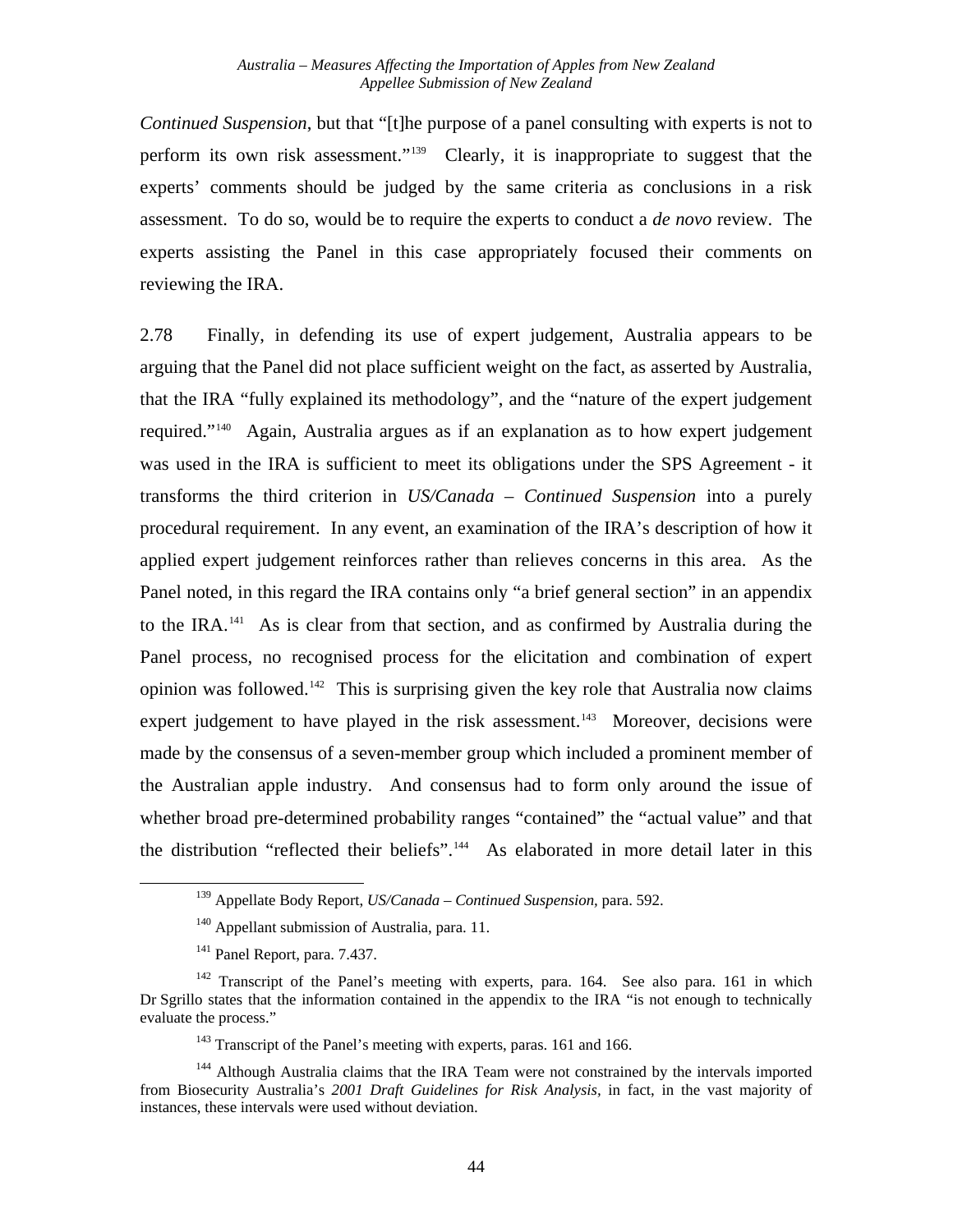submission, this is particularly problematic in the context of modelling the "negligible" interval.

#### **8. Specific Panel "errors": fire blight**

2.79 The Panel found that Australia's measures regarding fire blight on New Zealand apples are inconsistent with Articles 5.1, 5.2 and 2.2 of the SPS Agreement.<sup>[145](#page-51-0)</sup> In an attempt to demonstrate that the Panel misinterpreted and misapplied these Articles, Australia sets out a number of examples of the Panel's findings in relation to fire blight, which it believes show that the Panel:

- a) failed to assess the materiality of the purported flaws in the IRA;
- b) failed to consider whether the IRA's conclusions were within the range that could be considered legitimate by the standards of the scientific community; and
- c) misapplied the required standard of scientific "sufficiency".
- 2.80 None of Australia's claims have any merit.

2.81 As an initial point, New Zealand notes that, in arguing that the Panel "misinterpreted and misapplied" Article 5.1, Australia relies primarily on a handful of expert statements, which Australia claims demonstrate a "failure to engage with significant evidence favourable to Australia".[146](#page-51-1) Australia uses these same few statements to claim that the Panel failed to conduct an objective assessment of the matter under Article 11 of the DSU. Panels have significant discretion as triers of fact, including determining the credibility and weight to ascribe to a given piece of evidence, and discretion to decide which evidence they choose to utilise in making findings. The thrust of Australia's claims in relation to Article 5.1, therefore, appears to be that the Panel exceeded this margin of discretion by allegedly "failing to engage" with certain pieces of evidence. Given the nature of Australia's assertions, these arguments are more

<span id="page-51-0"></span><sup>&</sup>lt;sup>145</sup> Panel Report para. 7.472.

<span id="page-51-1"></span><sup>&</sup>lt;sup>146</sup> Appellant submission of Australia, para. 90.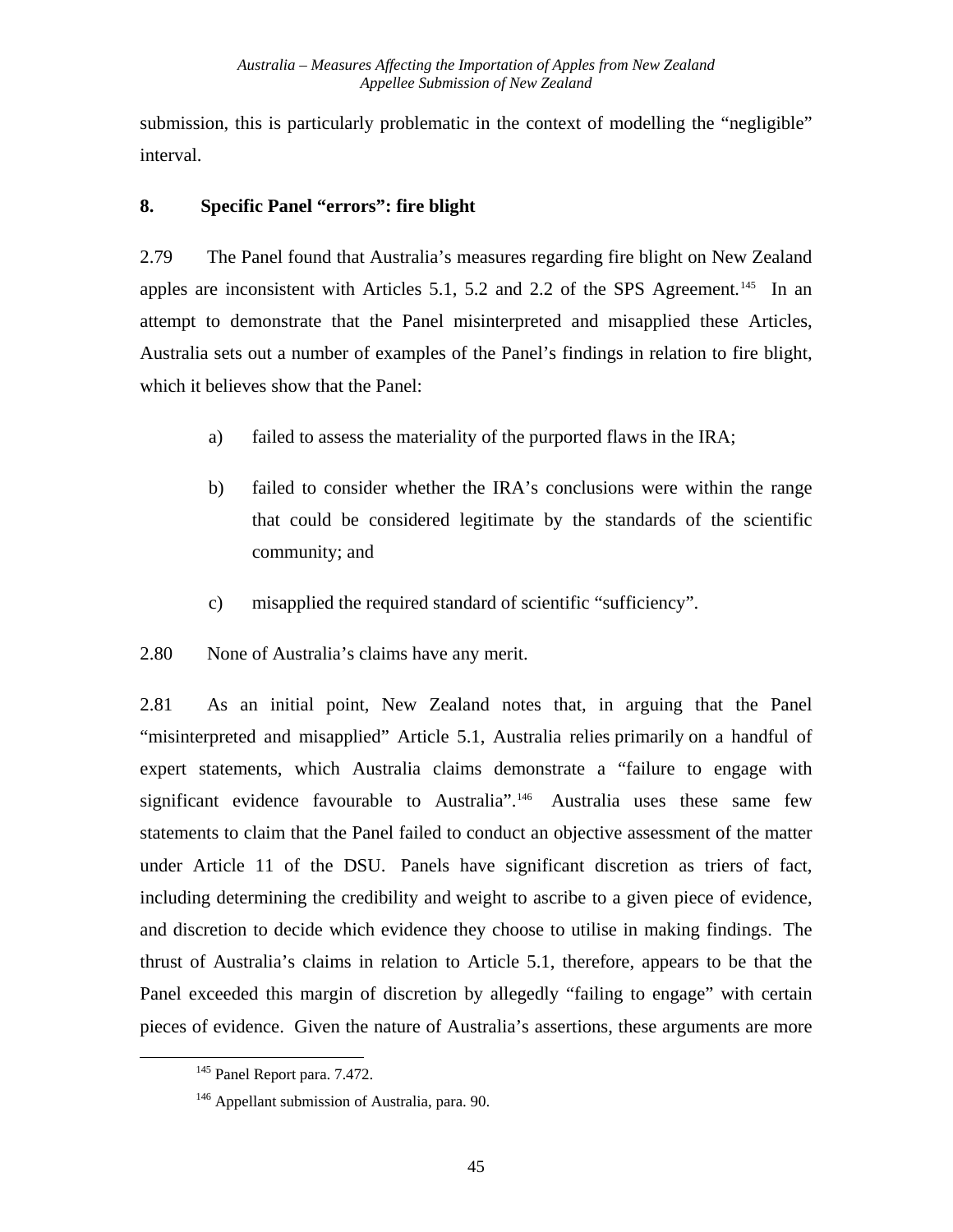logically treated as claims under Article 11 of the DSU and, as New Zealand will demonstrate later in this submission, Australia's claims under Article 11 have no merit and should be rejected. However, since Australia has raised these matters under Article 5.1, New Zealand will respond to them below as well.

*(a) Australia does not show any failure to assess materiality or to engage with Dr Deckers' evidence "favourable to Australia"* 

2.82 First, in the three examples it provides, Australia fails to establish that "the Panel erred when it failed to stand back and assess the materiality of the faults that it found" in the IRA $<sup>147</sup>$  $<sup>147</sup>$  $<sup>147</sup>$  because it failed "to engage with significant evidence of Dr Deckers</sup> favourable to Australia".<sup>[148](#page-52-1)</sup>

## (i) Dr Deckers' views on "exaggeration" of the estimation of the probability of importation in the IRA have been taken out of context by Australia

<span id="page-52-5"></span>2.83 As its first example of the purported failure to assess the materiality of faults in the IRA because the Panel "fail[ed] to engage with significant evidence of Dr Deckers favourable to Australia", Australia refers to a comment made by Dr Deckers at the Panel's meeting of experts.<sup>[149](#page-52-2)</sup> It was as follows:

As far as I have understood in this area, I don't feel that there was an exaggeration of the estimation there in the importation steps. I think there is a real risk present that should be estimated as good as possible. For me it was not an exaggerated situation here. I think you are right to take the estimation in this way.<sup>[150](#page-52-3)</sup>

<span id="page-52-0"></span>2.84 Australia argues that the Panel "wholly ignored" this statement by Dr Deckers when reaching its conclusion that the IRA's estimation of overall probability of importation was not supported by scientific evidence.<sup>[151](#page-52-4)</sup> This is simply incorrect. The

<sup>&</sup>lt;sup>147</sup> Appellant submission of Australia, para. 84.

<span id="page-52-1"></span><sup>&</sup>lt;sup>148</sup> Appellant submission of Australia, para. 90.

<span id="page-52-2"></span><sup>&</sup>lt;sup>149</sup> Appellant submission of Australia, para. 136.

<span id="page-52-3"></span><sup>&</sup>lt;sup>150</sup> Transcript of the Panel's meeting with experts, para. 259.

<span id="page-52-4"></span><sup>151</sup> Australia's appellant submission, para. 87.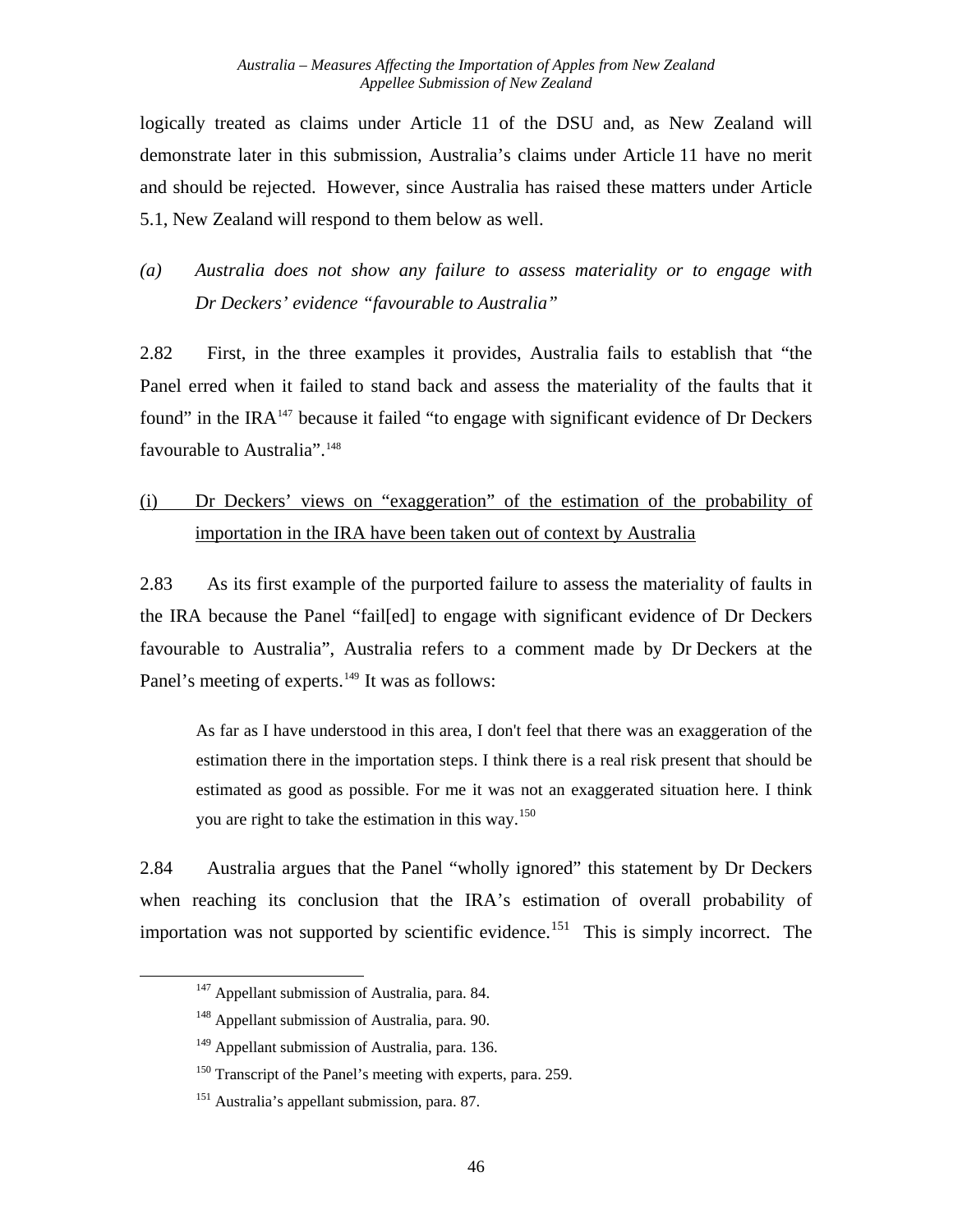Panel referred to Dr Deckers' response on page 279 of its report at footnote 1595. Australia later acknowledges this, but describes the Panel's reference as "peremptory and dismissive". $152$ 

2.85 Dr Deckers' response cannot be regarded as being inconsistent with the Panel's consideration of the IRA's analysis of the probability of importation. As will be explained further below, his other comments in relation to the IRA's conclusions relevant to the likelihood of importation of *E. amylovora* on apples indicate that his views were entirely consistent with the Panel's conclusions in relation to the probability of importation. His response, taken in context, was consistent with his previous answers in relation to the individual importation steps and the overall probability of importation.

2.86 As Australia has acknowledged,<sup>[153](#page-53-1)</sup> Dr Deckers, Dr Paulin and Dr Sgrillo had all expressed doubts as to the IRA's conclusions as to overall probability of importation.<sup>[154](#page-53-2)</sup> Dr Deckers expressed his view that the IRA over-estimated the overall likelihood of importation of *E. amylovora* as well as the likelihood assessed three of the most significant importation steps, 2, 3 and 5.

2.87 Dr Deckers specifically cast doubt on the IRA's assessment in relation to importation step 2.[155](#page-53-3) Dr Deckers concluded that the IRA's assessment "doesn't take into account the sporadic character of the fire blight disease."[156](#page-53-4) Dr Deckers also noted that "the value of 3 x  $10^{-2}$  [the midpoint of the IRA's assessment of risk for importation step 2] seems to be a quite high rate of picked fruit being infected with *E. amylovora*."[157](#page-53-5) As New Zealand demonstrated, this step accounts for 32% of the apples the IRA concludes would be imported to Australia carrying *E. amylovora*. [158](#page-53-6)

<sup>152</sup> Australia's appellant submission, para. 137.

<span id="page-53-5"></span><span id="page-53-4"></span><span id="page-53-3"></span><span id="page-53-2"></span><span id="page-53-1"></span><span id="page-53-0"></span><sup>&</sup>lt;sup>153</sup> Australia's comments on New Zealand's comments on the experts' replies to questions, para. 26.

<sup>&</sup>lt;sup>154</sup> Compilation of expert replies, paras. 231-239.

<sup>&</sup>lt;sup>155</sup> Compilation of expert replies, para. 176.

<sup>156</sup> Compilation of expert replies, para. 176; Panel Report, paras. 7.272, 7.1157.

<sup>157</sup> Panel Report, para. 7.271; compilation of expert replies, para. 173.

<span id="page-53-6"></span><sup>&</sup>lt;sup>158</sup> New Zealand's second written submission, Annex 1, p. 318.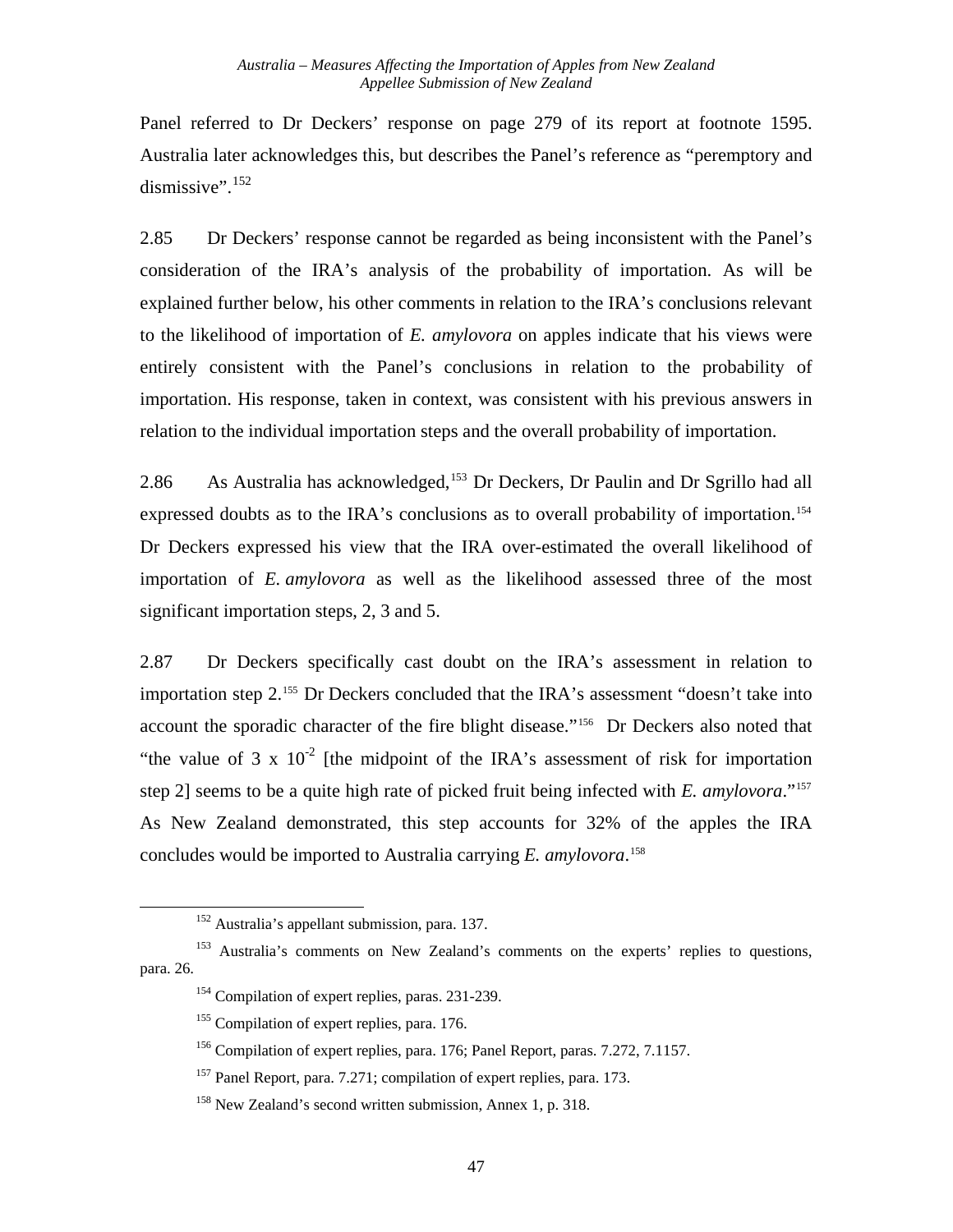2.88 In relation to importation step 3, which New Zealand demonstrated accounts for a further 15.7% of the apples that the IRA concludes would be imported to Australia carrying *E. amylovora*,<sup>[159](#page-54-0)</sup> Dr Deckers also considered that the IRA's conclusion was not sufficiently supported by the scientific evidence. He said "…the overall chance of 1% seems to be rather high when the fire blight infections are only sporadically present in an orchard."<sup>[160](#page-54-1)</sup>

2.89 In relation to importation step 5, which accounts for almost all of the remaining 52.3% of the apples which the IRA claims will arrive in Australia bearing *E. amylovora*, [161](#page-54-2) Dr Deckers stated, in his reply to Panel question 30:

This step in the IRA is not sufficiently in accordance with the standards of the scientific community and the chance that this contamination of apples entering free of EA happens during processing is neglectible [negligible] when the water during processing is disinfected. $162$ 

2.90 And, in his comments on the IRA's assessment of the overall probability of importation of apples carrying *E. amylovora*, Dr Deckers stated that "this [3.9% mean] is a relative[ly] high percentage and could be overestimated."[163](#page-54-4)

2.91 The Panel recognised that, under the IRA's methodology, the overall probability of importation is nothing more than an aggregation of the results at the various importation steps, so flaws in the various importation steps have a cumulative effect on the overall estimation of the probability of importation. The Panel found that the IRA did not attempt to find any independent justification for the estimated overall probability of importation, other than by aggregating the different individual likelihoods represented by

<span id="page-54-1"></span><span id="page-54-0"></span>l  $159$  New Zealand's second written submission, Annex 1, p. 318. In its Question 69 after the second substantive meeting, the Panel asked Australia to comment on Annex 1, with specific reference to the accuracy of the numbers used by New Zealand. Australia responded that Annex 1 "provides sufficiently accurate estimates of the median number of infested apples associated with each of the pathways, for the purposes of this dispute": Australia's responses to questions from the Panel and New Zealand after the second substantive meeting, para. 344.

<sup>&</sup>lt;sup>160</sup> Panel Report, para. 7.288; compilation of expert replies, para. 186.

<span id="page-54-2"></span><sup>&</sup>lt;sup>161</sup> New Zealand's second written submission, Annex 1, p. 318.

<span id="page-54-3"></span><sup>&</sup>lt;sup>162</sup> Panel Report, para. 7.318; compilation of expert replies, para. 215.

<span id="page-54-4"></span><sup>&</sup>lt;sup>163</sup> Panel Report, para. 7.356; compilation of expert replies, para. 237.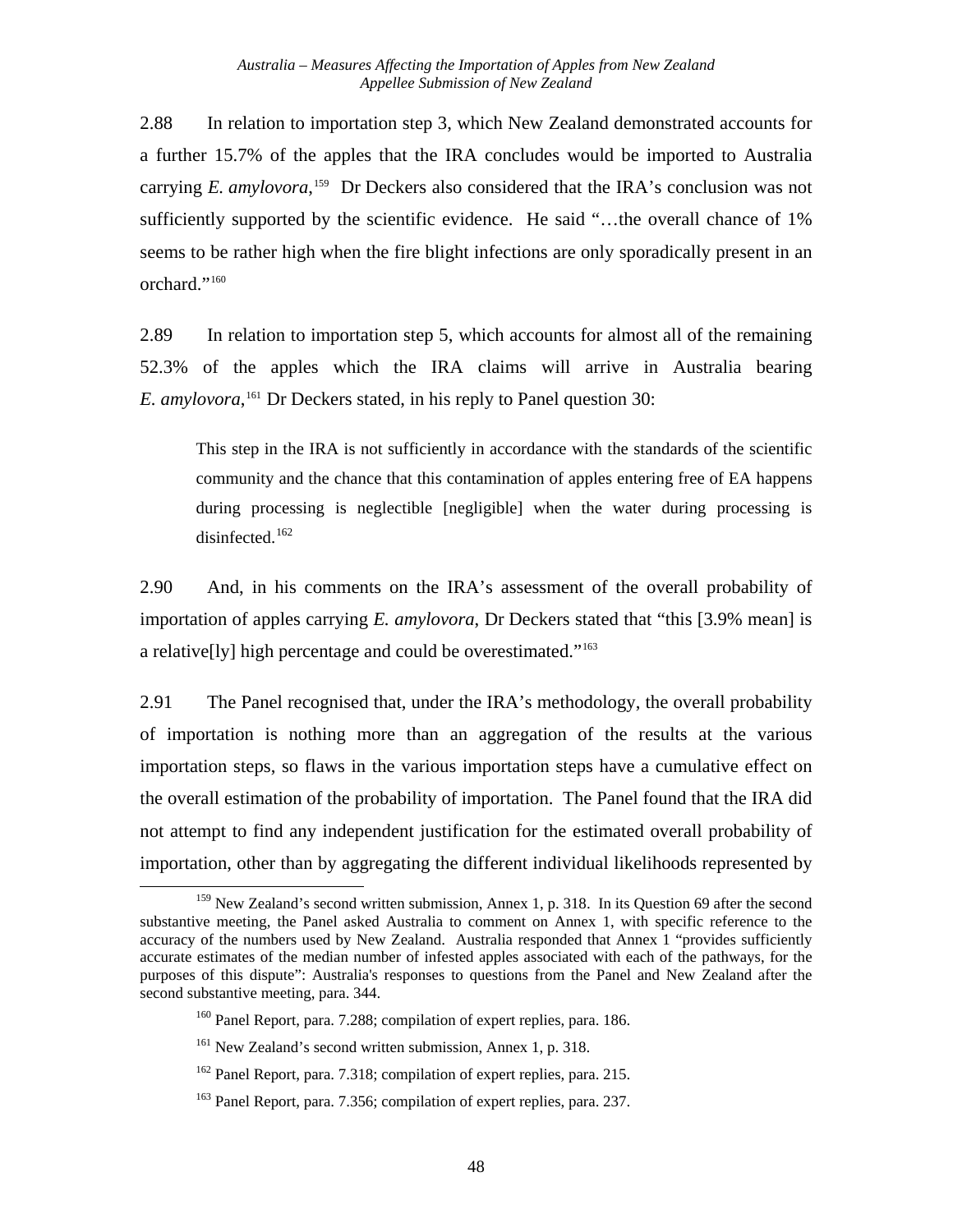each importation step,<sup>[164](#page-55-0)</sup> a finding which Australia has not challenged in this appeal. Because the reasoning supporting those likelihoods was not coherent and objective the Panel found "the overall figure necessarily becomes questionable" and the Panel concluded that the IRA's estimation was not coherent and objective.<sup>[165](#page-55-1)</sup> The testimony of Dr Deckers regarding the flaws at the various importation steps, and his view on the IRA's estimation of the overall probability of importation, are both consistent with the Panel's conclusion.

2.92 Indeed, in relation to the comment now relied upon by Australia, Dr Deckers was not even commenting on the IRA's actual estimation of the overall probability of importation of *E. amylovora*. Instead, Dr Deckers' response, particularly his final sentence, indicates that he was commenting on the "way" in which the IRA "take[s]" the "estimation", by aggregating the probabilities of the individual importation steps. Dr Deckers considered that no *further* exaggeration is caused as a result of the IRA breaking up its assessment of the risk of importation into importation steps and then aggregating its individual conclusions into an overall probability.<sup>[166](#page-55-2)</sup> Such estimation should be, in Dr Deckers' words "as good as possible", but there was nothing about the way in which the IRA broke the analysis into importation steps and then aggregated the probabilities from those steps, in and of itself, that would cause an "exaggerated situation". That is consistent with Dr Deckers' (and Dr Sgrillo's) confirmation in their written replies to Panel questions that, arithmetically, the overall figure of 3.9% is correct, as it results from adding the different individual likelihoods represented by each of the ten potential importation paths.<sup>[167](#page-55-3)</sup>

<sup>&</sup>lt;sup>164</sup> Panel Report, para. 7.356, referring to IRA, Part B, p. 80.

<sup>165</sup> Panel Report, paras. 7.355-7.357.

<span id="page-55-2"></span><span id="page-55-1"></span><span id="page-55-0"></span><sup>&</sup>lt;sup>166</sup> Cf. Dr Paulin's more detailed comment that the exercise of trying to reach an overall likelihood of estimation by estimating individual probabilities for each importation pathway may itself be flawed – compilation of expert replies, paras. 238-239. The Panel set out Dr Paulin's comment at para 7.354 of its Report, but did not resolve this issue.

<span id="page-55-3"></span><sup>&</sup>lt;sup>167</sup> Panel Report, para. 7.354, referring to compilation of expert replies, paras. 237 and 236. New Zealand notes, in this regard, that Dr Sgrillo stated in his reply "[t]he overall probability results are correct" It is equally clear in context, however, that Dr Sgrillo was merely referring to arithmetical correctness (from adding up the individual probability results to and overall probability result) and that Dr Sgrillo, like Dr Deckers, did not give "testimony favourable to Australia".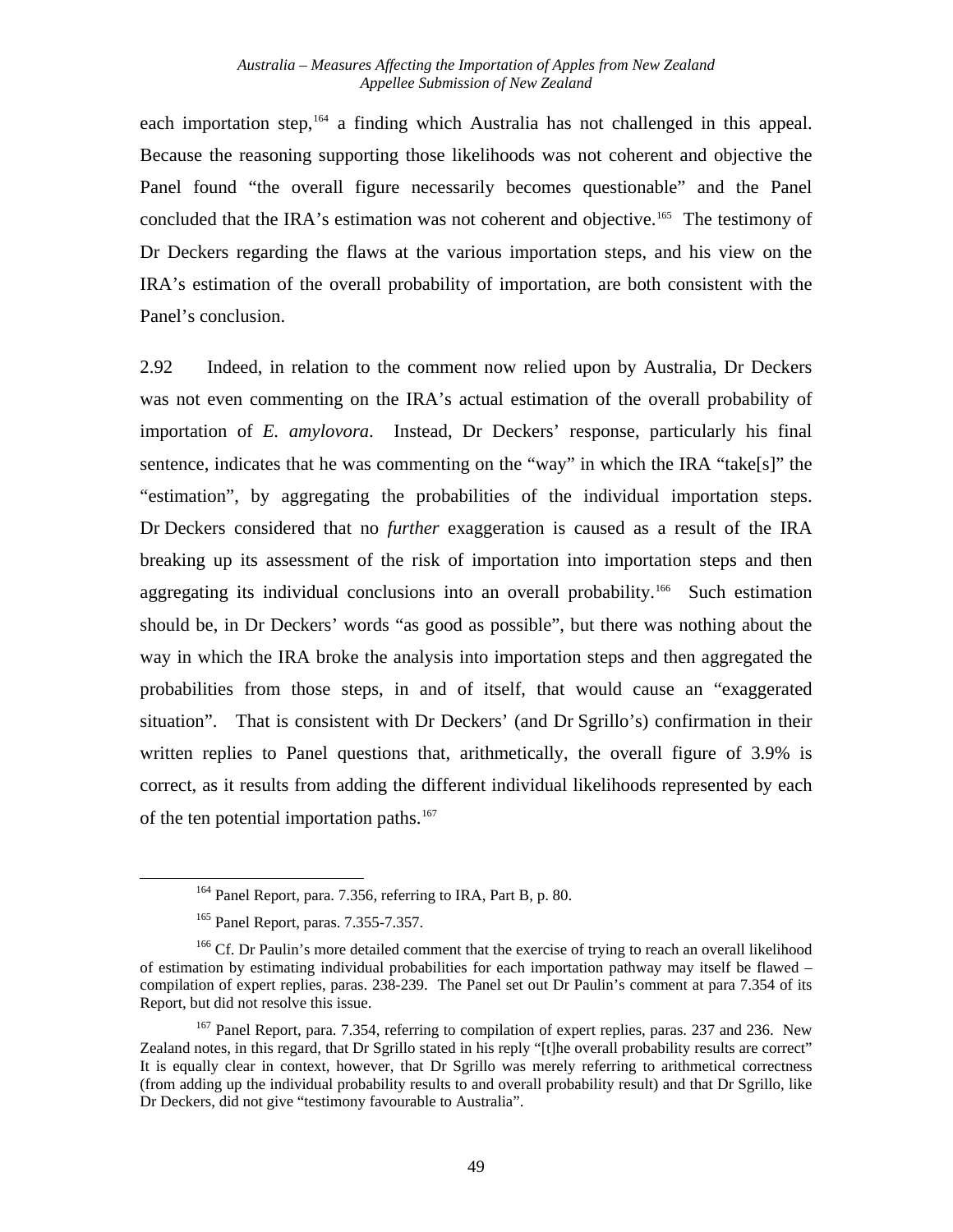<span id="page-56-3"></span>2.93 In light of the above, it is hardly surprising that the Panel simply footnoted the answer of Dr Deckers to which Australia refers. It is clear that Dr Deckers' view on the IRA's assessment of the overall probability of importation is consistent with the Panel's conclusion and thus there was no need for the Panel to say anything further.

#### (ii) The Panel did not ignore Dr Deckers' views on consequences

2.94 The second example of expert testimony Australia claims shows that the Panel "failed to stand back and assess the materiality of the faults that it found" and failed "to engage with significant evidence of Dr Deckers favourable to Australia" is that, according to Australia, the Panel "wholly ignored" Dr Deckers' views on consequences[.168](#page-56-0) In fact, the Panel referred to Dr Deckers' response relating to consequences on page 305, footnote 1796 of its Report. Australia also relies on this example in its claim under Article 11 and thus New Zealand will return to the subject of the Panel's consideration of the experts' views on consequences in the section of this submission relating to ground c) of Australia's appeal (see paragraphs [2.227](#page-101-0) to [2.235](#page-103-0) below).

#### (iii) Dr Deckers' testimony on limiting apple exports to mature symptomless apples was not favourable to Australia

2.95 As the third example of expert testimony advanced by Australia to support its claim that the Panel failed to assess materiality or "engage with significant evidence" that was favourable to it, Australia cites Dr Deckers' comment that "[t]he limitation of apples exports to mature symptomless apples is not enough to achieve Australia's ALOP."<sup>[169](#page-56-1)</sup> Australia argues this comment manifests "explicit and strong support for the IRA's assessment of unrestricted risk", and that "the IRA's conclusion that the risk associated with mature, symptomless apples exceeds ALOP was, in Dr Deckers' view, sound and sufficiently warranted measures to reduce that risk."<sup>170</sup> Again, Australia claims that the

<span id="page-56-2"></span><span id="page-56-1"></span><span id="page-56-0"></span><sup>&</sup>lt;sup>168</sup> Appellant submission of Australia, para. 87, referring to compilation of expert replies, para. 85.

<sup>&</sup>lt;sup>169</sup> Compilation of expert replies, para. 117.

<sup>&</sup>lt;sup>170</sup> Appellant submission of Australia, para. 89.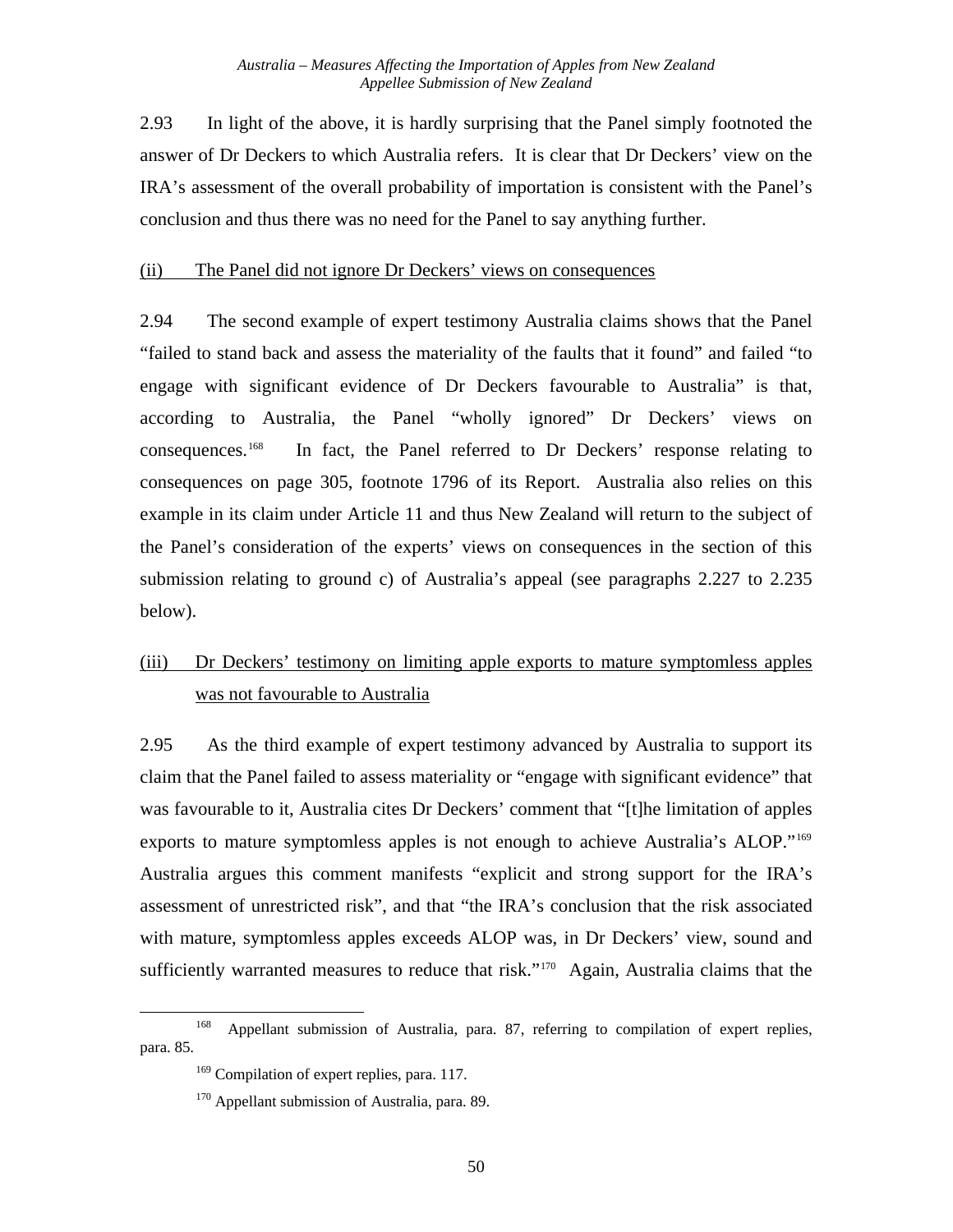Panel "made no reference to", and failed to engage with Dr Deckers' evidence.<sup>[171](#page-57-0)</sup> None of these claims have any foundation.

2.96 New Zealand notes that Dr Deckers' response was not relevant to the Panel's assessment under Article 5.1. Rather, his response was to a question on whether New Zealand's alternative measure would achieve Australia's ALOP.<sup>[172](#page-57-1)</sup> That was only relevant to the Panel's consideration of New Zealand's Article 5.6 claim.<sup>[173](#page-57-2)</sup> That is why the Panel refers to Dr Deckers' response in the section of its report relating to Article  $5.6$ <sup>[174](#page-57-3)</sup> In that context, following a detailed analysis of the experts' views, the Panel found that "despite the response from Dr Deckers" now relied on by Australia:

…the Panel finds that the previously cited statements from Dr Deckers and Dr Paulin show that they consider the overall risk of fire blight entry, establishment and spread through mature, symptomless apples imported from New Zealand to be very low – both overall and in regard to specific key points in the import scenario assessed by the IRA.<sup>[175](#page-57-4)</sup>

2.97 Contrary to Australia's claim, Dr Deckers was not commenting on "the IRA's assessment of unrestricted risk" let alone expressing "explicit and strong support" for that assessment. That issue was dealt with in the Panel's analysis under Article 5.1, which concluded that the risk assessment in the IRA was not objectively justifiable.<sup>176</sup> In that section of its report, the Panel carefully weighed all of the experts' comments and based its decision *inter alia* on the fact that:

…the experts did not consider that the IRA contains adequate scientific evidence to support the proposition that the introduction of fire blight via mature apple fruit has

<span id="page-57-0"></span>1

- <sup>174</sup> Panel Report, paras. 7.1191-7.1192.
- 175 Panel Report, para. 7.1194.

 $171$  Ibid.

<sup>&</sup>lt;sup>172</sup> Question 15, see compilation of expert replies, p. 25.

<span id="page-57-2"></span><span id="page-57-1"></span><sup>&</sup>lt;sup>173</sup> Apart from the fact that whether New Zealand's alternative measure would be within Australia's ALOP was the fundamental issue for the Panel's determination under Article 5.6, the references given in brackets at the end of the question to New Zealand's and Australia's first written submissions are to arguments made in relation to New Zealand's Article 5.6 claim.

<span id="page-57-5"></span><span id="page-57-4"></span><span id="page-57-3"></span><sup>&</sup>lt;sup>176</sup> Panel Report, paras. 7.471-7.472. The focus of inquiry under Article 5.1 is whether a risk assessment is objectively justifiable. It is not, as Australia implies, whether the risk may or may not exceed ALOP.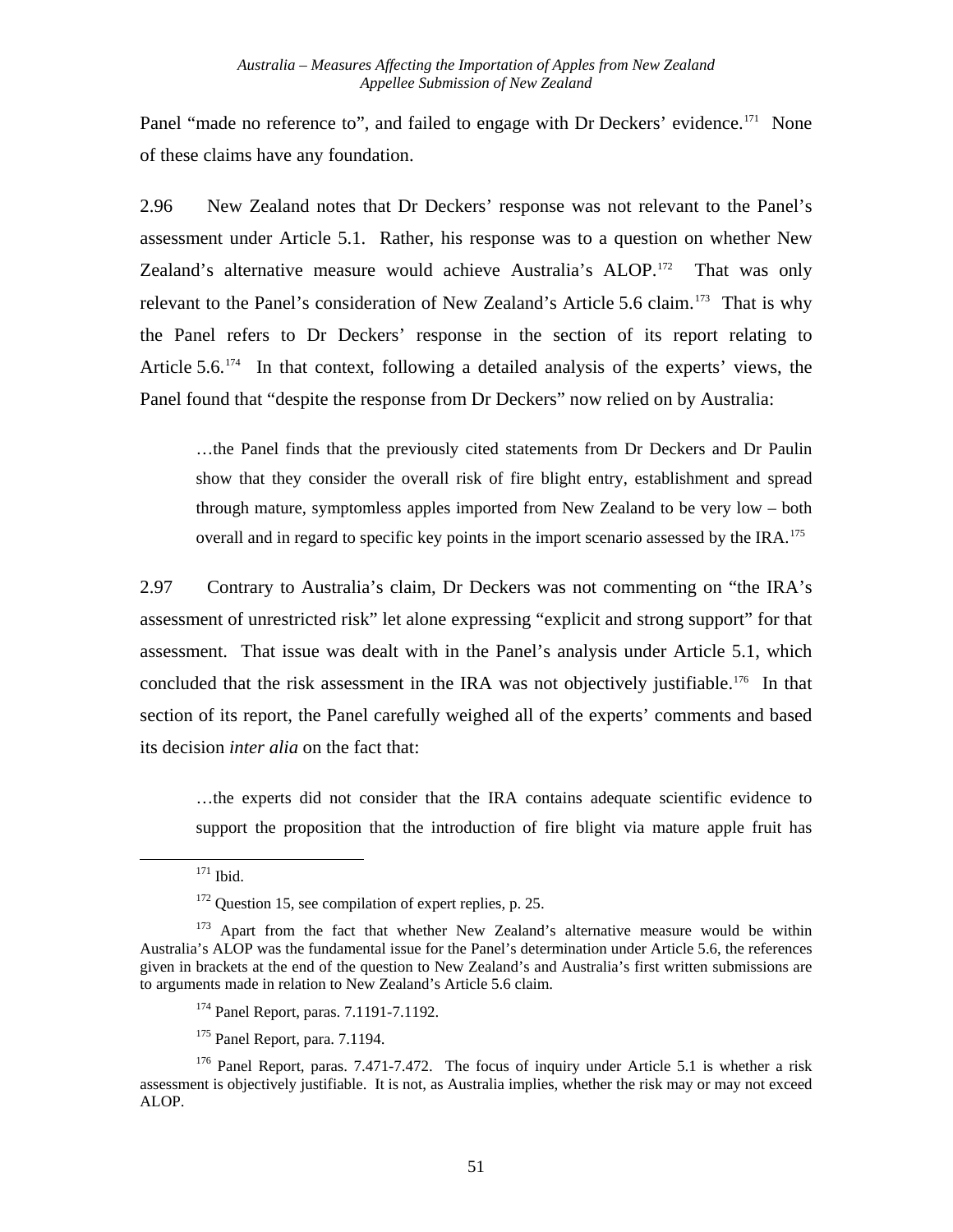occurred or could occur. At the same time, they agreed that there is a theoretical possibility of the importation of bacteria with apple fruit. They found it even less likely the further step of transfer from this imported bacterial population to a new plant in Australia.<sup>[177](#page-58-0)</sup>

2.98 Moreover, Australia has mischaracterised Dr Deckers' response to question 15. His response was focused on whether apple fruit may harbour *E. amylovora* bacteria.<sup>[178](#page-58-1)</sup> Dr Deckers went on to state "[f]ruits from heavy infected orchards or from orchards with hail damage can harbour the bacteria in the calyx end of the fruits."<sup>[179](#page-58-2)</sup> Dr Deckers was drawing attention to the fact that restricting imports to mature symptomless apples would not remove the risk that some apples may be imported carrying *E. amylovora* in the calyx. Whether fruit may carry *E. amylovora* relates only to the *importation* of apples with *E. amylovora* on them, not whether *E. amylovora* would be transmitted from those apples to a susceptible host with an infection occurring. As the Panel noted, while Dr Deckers and Dr Paulin "agreed that there is a theoretical possibility of the importation with apple fruit[, t]hey found even less likely the further step of transfer from this imported bacterial population to a new plant in Australia".<sup>[180](#page-58-3)</sup> In any event, Dr Deckers considered that the IRA's conclusions on importation were not supported by scientific evidence, as explained above in paragraphs [2.83](#page-52-5) to [2.93.](#page-56-3) Accordingly, there is no reason why the Panel would refer to that response in reaching its conclusion that the IRA was not "objectively justifiable" under Articles 5.1 and 5.2.<sup>[181](#page-58-4)</sup>

2.99 It follows, in respect of all three of these examples of Dr Deckers' testimony, that Australia has not demonstrated that the Panel failed to stand back and assess the materiality of the faults it found with the IRA. Indeed, it is clear from the Panel's analysis that, throughout, it considered the flaws it found in the IRA's risk assessment

<sup>177</sup> Panel Report, para. 7.445.

<span id="page-58-4"></span><span id="page-58-3"></span><span id="page-58-2"></span><span id="page-58-1"></span><span id="page-58-0"></span> $178$  As was Dr Deckers' response to questions 12, 14, and 18 – see compilation of expert replies, paras. 107, 114 and 135-136.

<sup>&</sup>lt;sup>179</sup> Compilation of expert replies, para. 117.

<sup>180</sup> Panel Report, para. 7.445. See also paras. 2.149-2.153 below.

<sup>&</sup>lt;sup>181</sup> Cf. appellant submission of Australia, para. 89.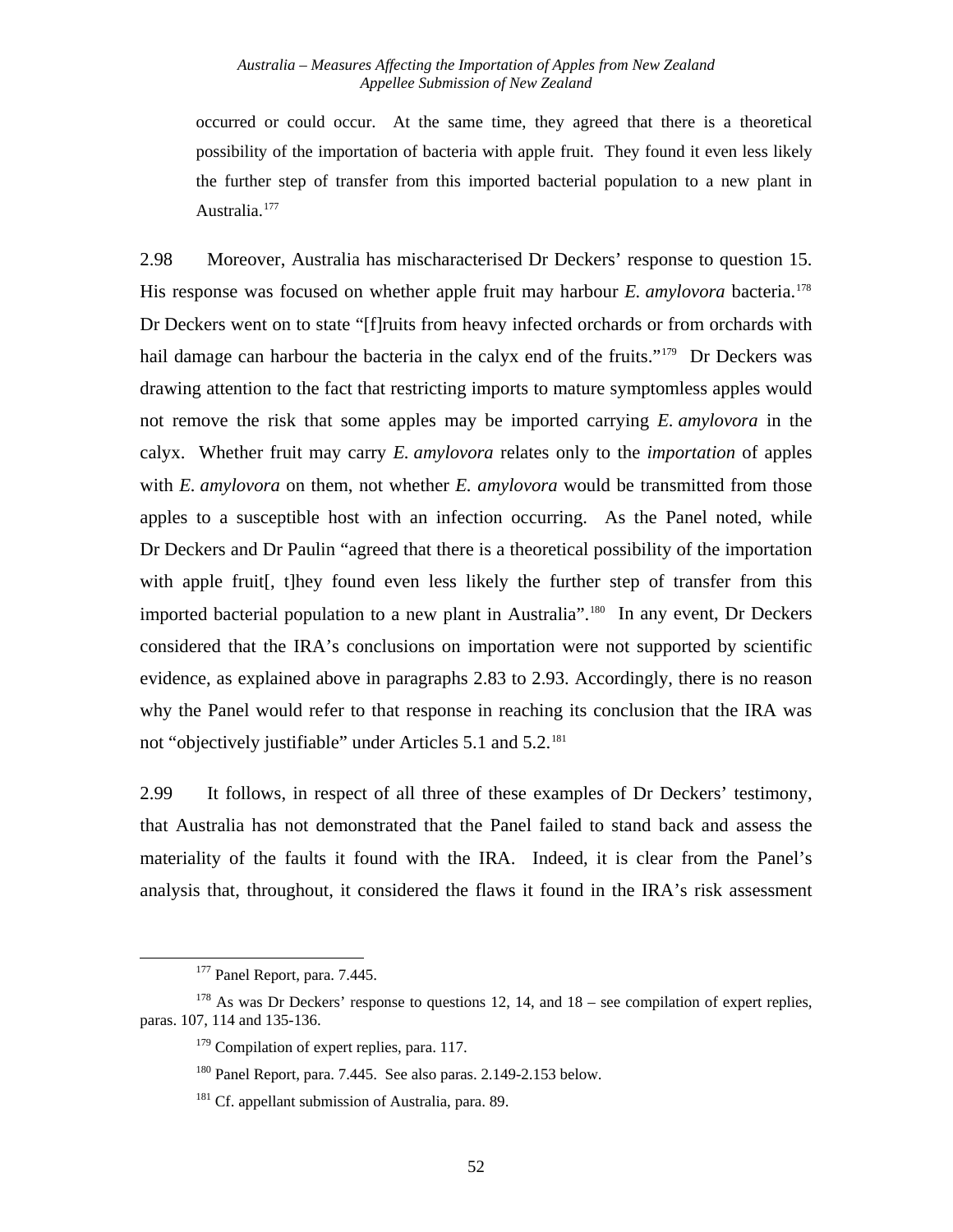relating to fire blight to be material, whether considered alone or cumulatively.<sup>[182](#page-59-0)</sup> Nor has Australia demonstrated that the Panel failed to engage with any significant evidence of Dr Deckers that was favourable to Australia.

#### *(b) Australia's claim that the Panel erred in relation to its intermediate conclusions is unfounded*

2.100 Australia claims that "the Panel's findings that the intermediate conclusions drawn in the course of the IRA's analysis of fire blight are flawed are, in fact, not well founded and the Panel has erred in significant respects."<sup>[183](#page-59-1)</sup> But in respect of this claim too, Australia has failed to establish any "errors of interpretation and application" in the Panel's analysis of the IRA's assessment of fire blight.

### (i) Importation step 1 – likelihood *E. amylovora* is present in a source orchard in New Zealand

2.101 Australia makes two criticisms of the Panel's findings in relation to importation step 1. First, Australia claims that the Panel has adopted Dr Paulin's view that the estimate in the IRA has not been shown to be "true", rather than the part of Dr Paulin's testimony relevant to what Australia says is the "correct" question, whether the estimate was "within a legitimate range." Second, Australia claims that the Panel has failed to assess the significance of any over-estimation of importation step 1 either to the overall probability of importation or to the overall assessment of risk. Both of these claims are incorrect.

2.102 In relation to its first criticism, Australia acknowledges that Dr Paulin did not express his support for the IRA's assessment of likelihood for importation step 1. Rather, Dr Paulin indicated that "the chance for apples to be sourced from orchards harbouring *E.amylovora* should be significantly less than one."[184](#page-59-2) Australia claims that Dr Paulin's opinion should be qualified, however, by his comment that the reasoning in the IRA is

<span id="page-59-2"></span><span id="page-59-1"></span><span id="page-59-0"></span><sup>&</sup>lt;sup>182</sup> See above at paras. 2.68-2.69 and below at paras. 2.100-2.181. See also Panel Report, paras. 7.1146-7.1153.

<sup>&</sup>lt;sup>183</sup> Appellant submission of Australia, para. 91.

<sup>&</sup>lt;sup>184</sup> Compilation of expert replies, para. 161.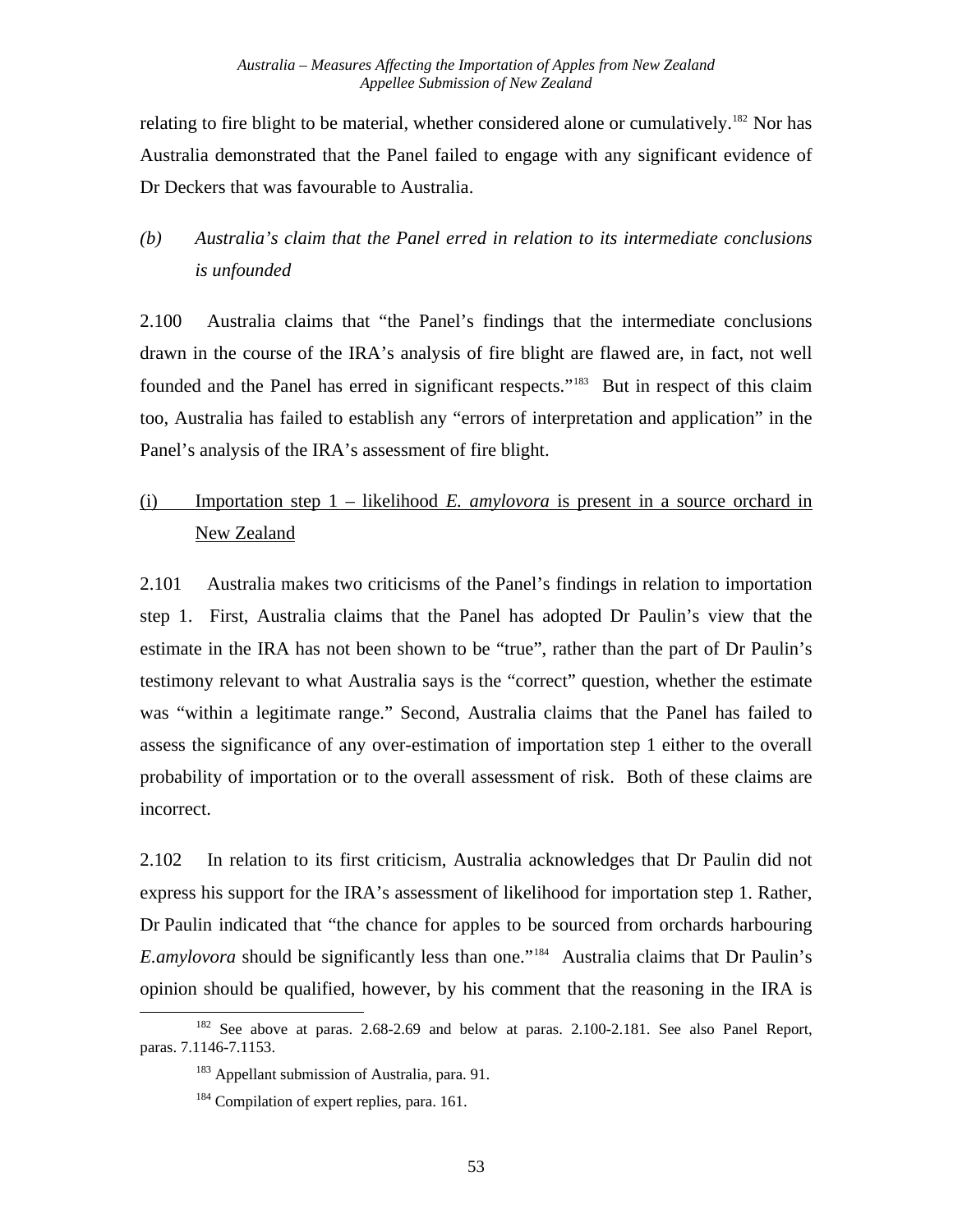"objective and coherent" and is "based on scientific evidence" though the probability of 1 is "probably a mere exaggeration."<sup>[185](#page-60-0)</sup>

2.103 The context for Dr Paulin's answers was the Panel's question 22. That question had an introductory heading and six sub-questions underneath. The full question was as follows:

The likelihood assigned to importation step 1 in Australia's IRA is based on the finding that the *E. amylovora* organism can be present in orchards even if disease symptoms are not detected, or the orchard is surrounded by infected alternative hosts.

a. What is the scientific basis contained in the IRA for this finding?

b. Is this finding based on respected and qualified scientific sources?

c. Please comment on whether the reasoning articulated by the IRA on the basis of such scientific evidence, including the methodologies applied, is objective and coherent, and whether the particular conclusions drawn in the IRA find sufficient support in the available scientific evidence?

d. Do the results of the IRA's assessment in this regard sufficiently warrant the challenged requirements related to fire blight?

e. In your view, was it methodologically sound for the IRA Team not to assess any apple producing areas of New Zealand that would be free of *E. amylovora*?

f. Please comment on the probability of 1 contained in the IRA for the presence of *E. amylovora* in the source orchards for importation step 1. Does this probability fall within a range that could be considered legitimate according to the standards of the scientific community and the methodology applied in the IRA? (Emphasis added.)<sup>[186](#page-60-1)</sup>

2.104 Dr Paulin's comments that the reasoning in the IRA is "objective and coherent" and "based on scientific evidence" were directed to the "finding" referred to in the second part of the introductory heading and questions a. and b. (as underlined above), "the finding that the *E. amylovora* organism can be present in orchards even if disease symptoms are not detected, or the orchard is surrounded by infected alternative hosts". Dr Paulin agreed with this "finding", which is uncontroversial. Dr Paulin indicated that "[t]hese two possibilities were well documented"[187](#page-60-2) and that "[t]he reasoning seems

<span id="page-60-0"></span><sup>&</sup>lt;sup>185</sup> Appellant submission of Australia, para. 101.

<span id="page-60-1"></span><sup>&</sup>lt;sup>186</sup> Compilation of expert replies, pp. 31-33.

<span id="page-60-2"></span><sup>&</sup>lt;sup>187</sup> Compilation of expert replies, para. 150.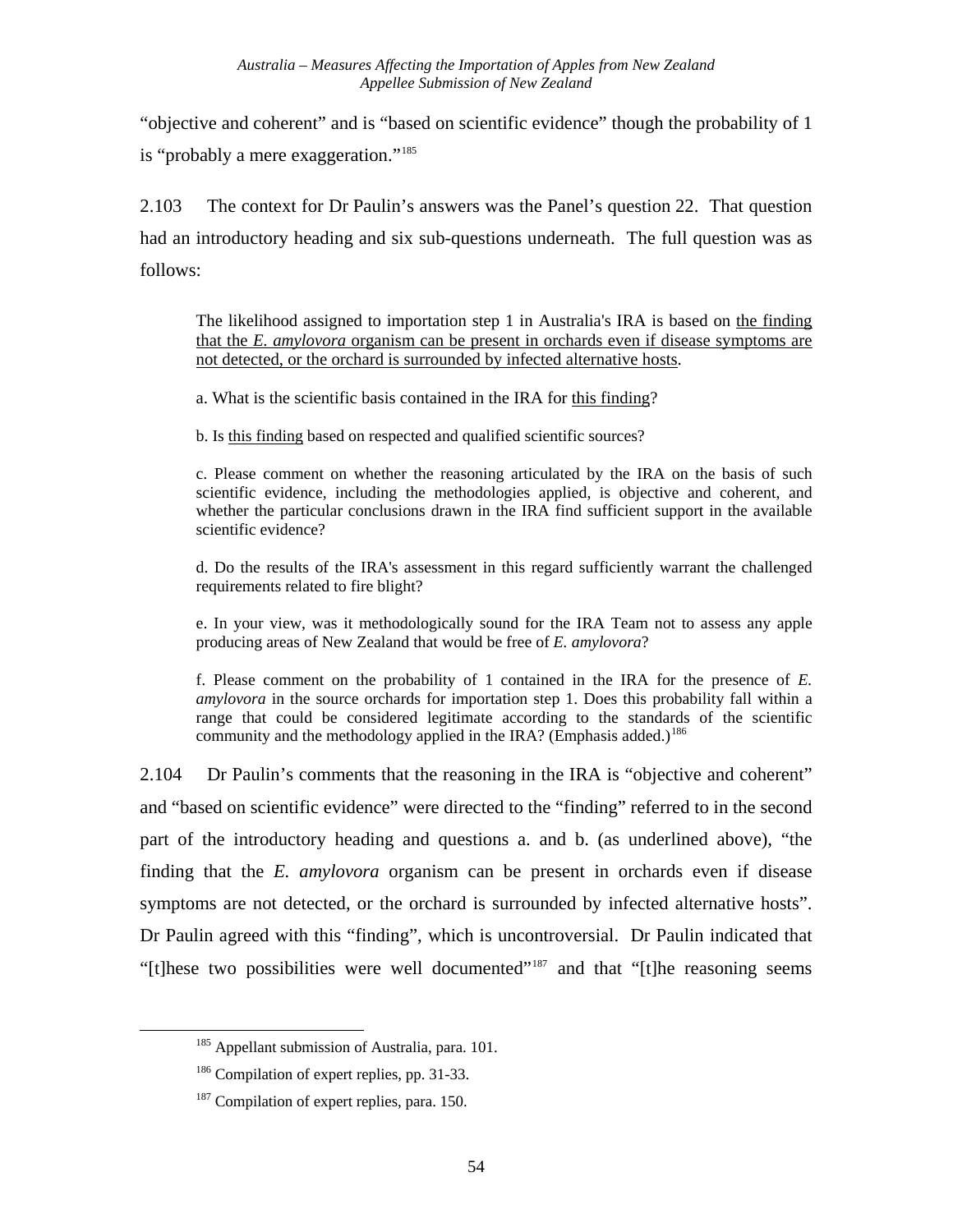objective and coherent. Each stage is based on scientific evidence."[188](#page-61-0) The Panel accepted Dr Paulin's views on that question.<sup>[189](#page-61-1)</sup>

2.105 The issue of contention in relation to importation step 1, however, was whether the IRA's conclusion that *E. amylovora* is present in *every source orchard in New Zealand* found sufficient support in the scientific evidence, leading to a probability of 1 being assessed for this step. Dr Paulin's views on that conclusion, rather than his views on whether *E. amylovora* could be present in symptomless orchards, were the views that were material to the Panel's decision. In respect of *that* conclusion, Dr Paulin stated:

If the probability of 1 means that all orchards are contaminated by *E. amylovora* each year, it is probably a mere exaggeration. For example the fate of bacterial population in canker is either to disappear (Beer, 1978) or to multiply and produce symptoms. In this later case, the orchard is no longer symptomless. Therefore I would say that each apple orchard symptom-free in New Zealand may be temporarily contaminated by *E. amylovora*, not permanently. Therefore the chance for apples to be sourced from orchards harbouring  $E$ . *amylovora* should be significantly less than one.<sup>[190](#page-61-2)</sup>

2.106 The other experts expressed similar views. Dr Schrader said:

> The assumption, that orchards in New Zealand are 100% infested with *E. amylovora*  lacks sufficient scientific evidence.<sup>[191](#page-61-3)</sup>

2.107 And Dr Sgrillo said:

<span id="page-61-0"></span>l

Probability of 1 means that it is absolutely true that fire blight is present and will always be present, in all of New Zealand orchards. The scientific evidence presented in IRA does not guarantee that this is true.<sup>[192](#page-61-4)</sup>

<sup>&</sup>lt;sup>188</sup> Compilation of expert replies, para. 152.

<span id="page-61-4"></span><span id="page-61-3"></span><span id="page-61-2"></span><span id="page-61-1"></span><sup>&</sup>lt;sup>189</sup> Panel Report, para. 7.256: "As noted by Dr Paulin, one of the experts assisting the Panel, the assumption that *Erwinia amylovora* can be present in orchards even if disease symptoms are not detected is well known."

<sup>&</sup>lt;sup>190</sup> Compilation of expert replies, para. 161.

<sup>&</sup>lt;sup>191</sup> Compilation of expert replies, para. 162.

 $192$  Compilation of expert replies, para. 163.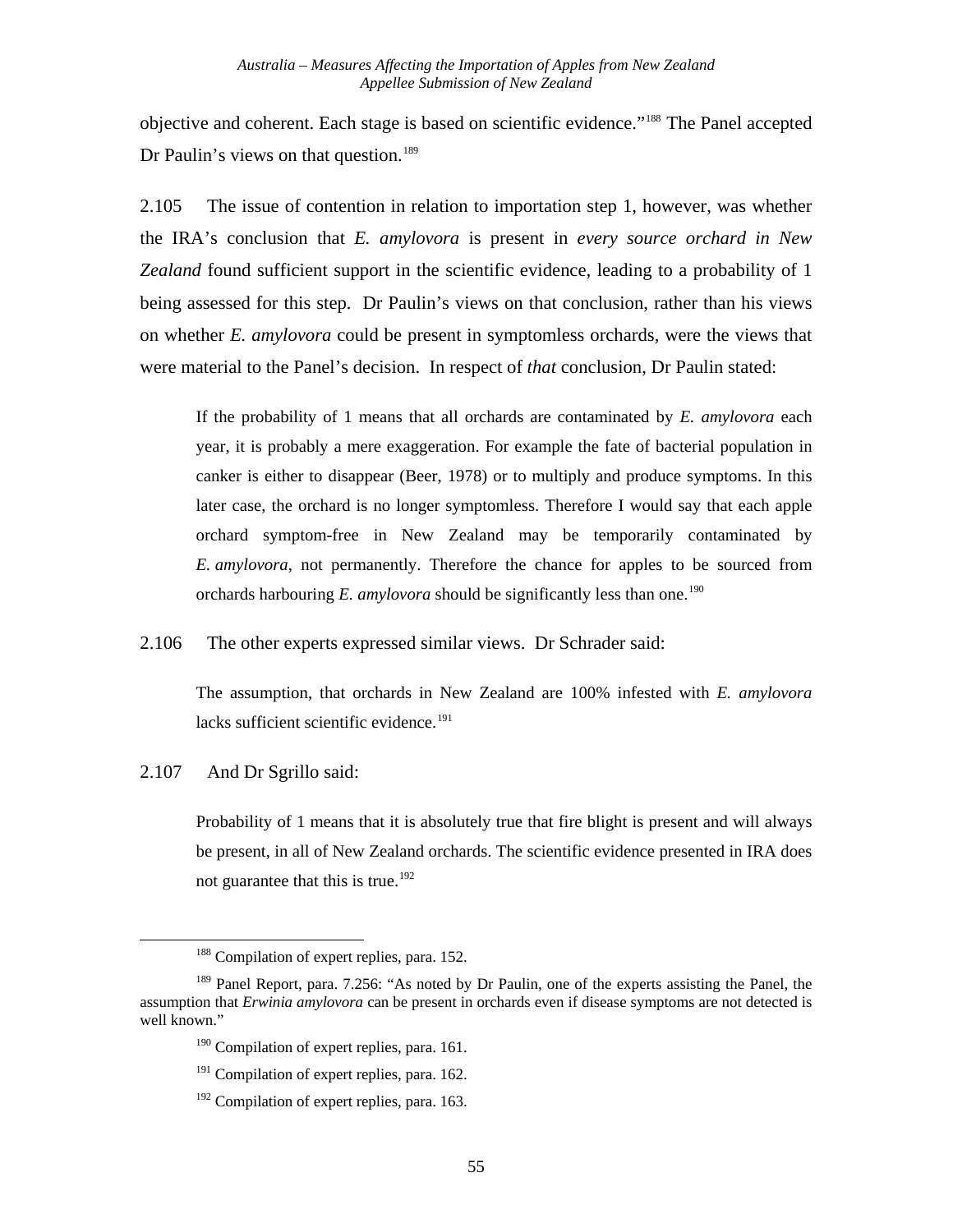2.108 Accordingly, Australia has failed to establish that Dr Paulin gave any relevant testimony on this question that the Panel failed to take into account.

2.109 New Zealand also rejects Australia's second criticism of the Panel's analysis under importation step 1, that the Panel has failed to assess the significance of any overestimation of importation step 1 either to the overall probability of importation or to the overall assessment of risk. The Panel noted that "[i]mportation step 1 is a very important starting point for Australia's IRA".<sup>[193](#page-62-0)</sup> An exaggeration in relation to importation step 1 necessarily involves an exaggeration of the overall probability of importation, and therefore of the overall risk. It was not the Panel's role to make findings as to the precise *extent* of the exaggeration, as the Panel was neither required nor permitted to conduct its own risk assessment. However, the Panel considered that this flaw was serious enough to conclude that "the IRA's estimation that *Erwinia amylovora* will always be present in the source orchards is not sufficiently supported by the scientific evidence that the IRA relied upon and, accordingly, is not coherent and objective."<sup>[194](#page-62-1)</sup> In combination with flaws found to exist at other steps in the IRA, the Panel's conclusion in relation to importation step 1 also contributed to a finding that the IRA's estimation of the *overall* probability of importation does not rely on adequate scientific evidence and, accordingly, is not coherent and objective.<sup>[195](#page-62-2)</sup>

2.110 Thus, Australia has not established any errors of interpretation and application by the Panel in relation to importation step 1 for fire blight.

## (ii) Importation step 2 – likelihood that picked fruit is infested/infected with *E. amylovora*

2.111 Australia advances four criticisms of the Panel's analysis of the IRA's conclusions under importation step 2 for fire blight, namely that the Panel:

<span id="page-62-2"></span><span id="page-62-1"></span><span id="page-62-0"></span>l <sup>193</sup> Panel Report, paras. 7.257 and 7.1145(a). See also Dr Paulin's comment "relevance of step 1 is major for the risk assessment": compilation of expert replies, para. 166.

<sup>&</sup>lt;sup>194</sup> Panel Report, para. 7.259.

<sup>195</sup> Panel Report, para. 7.357.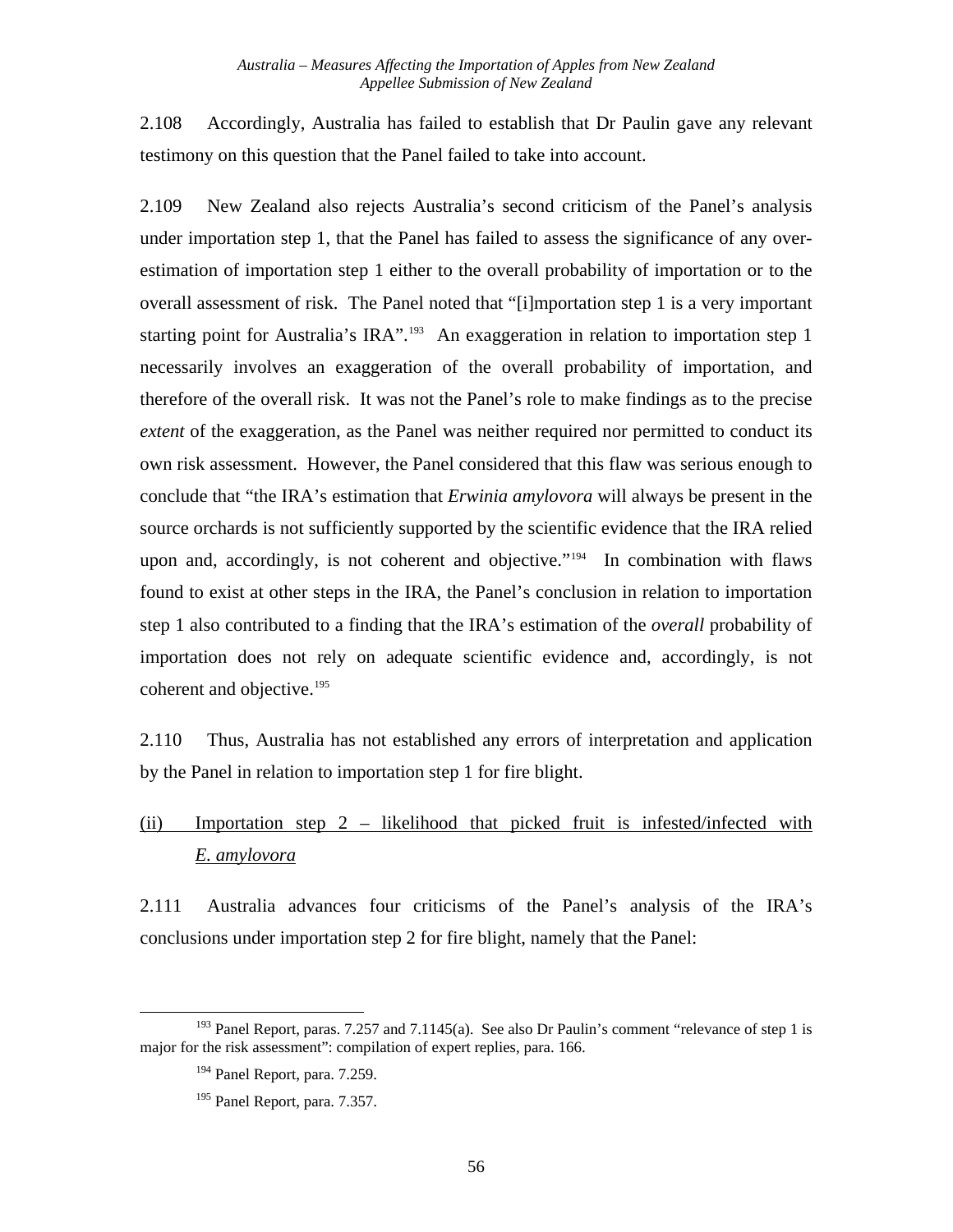- a) failed to adhere to Appellate Body guidance that scientific uncertainty or inconclusiveness "does not excuse the risk assessor from evaluating the risk";
- b) "erroneously assumed that the IRA 'aggregated' the results of the different studies";
- c) failed to ask itself the "correct question whether the judgement made was within a range that could be considered legitimate according to the standards of the scientific community"; and
- d) failed to assess the significance of any over-estimation of importation step 2 either to the overall probability of importation or to the overall assessment of risk.[196](#page-63-0)
- 2.112 None of Australia's claims have any merit.

2.113 First, in its assessment of the IRA's conclusions under importation step 2, the Panel did not disregard the need for Australia to evaluate the risk. The Panel was nevertheless aware that uncertainty or inconclusiveness does not excuse non-compliance with the SPS Agreement. What is surprising, however, is Australia's reference in its appeal to scientific uncertainty or inconclusiveness, given its previous claim that there is no uncertainty or inconclusiveness in connection with importation step 2. The IRA states that "[t]here is a large volume of published technical information relating to this step in the pathway."[197](#page-63-1) And, in its opening statement at the second meeting, Australia said "[o]nly one step in the pathway is subject to any real degree of uncertainty and that is whether *E. amylovora* can be transmitted from an apple to a susceptible host plant, and initiate a fire blight infection."<sup>[198](#page-63-2)</sup> Australia repeated this point in its closing statement.<sup>199</sup>

<sup>&</sup>lt;sup>196</sup> Appellant submission of Australia, para. 105.

<span id="page-63-1"></span><span id="page-63-0"></span><sup>&</sup>lt;sup>197</sup> IRA, Part B, p, 55.

<span id="page-63-2"></span><sup>&</sup>lt;sup>198</sup> Australia's opening statement from the second substantive meeting, para. 73.

<span id="page-63-3"></span><sup>&</sup>lt;sup>199</sup> As recorded at para. 4.494 of the Panel Report.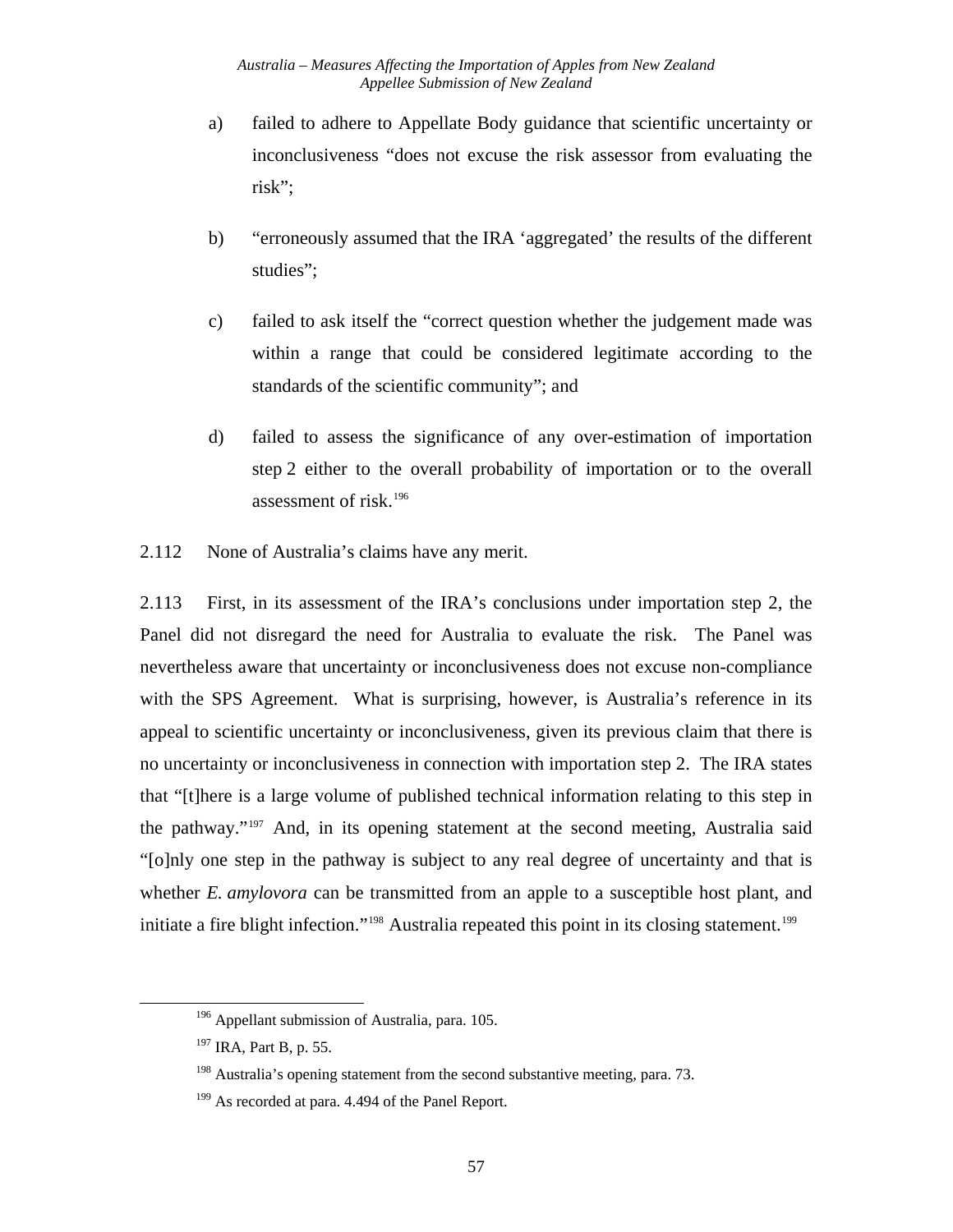2.114 Second, the Panel did not "erroneously assume[] that the IRA 'aggregated' the results of the different studies" considered under importation step 2.<sup>[200](#page-64-0)</sup> Rather, the Panel said that "it is not clear from the IRA how the results of the different studies were aggregated in order to arrive at an estimation of a probability range for this importation step."<sup>[201](#page-64-1)</sup> "Aggregated" in this context simply means "collected together". The Panel was simply explaining that the IRA did not indicate transparently how the scientific data from a range of disparate studies was used to reach the IRA's estimation of the likelihood that fruit coming from an infected or infested orchard is infected or infested with *E. amylovora*. That meant that the Panel could not regard the IRA's estimation as coherent and objective.<sup>[202](#page-64-2)</sup>

2.115 Third, the Panel did not fail to ask itself the "correct question, namely whether the judgement made was within a range that could be considered legitimate according to the standards of the scientific community." As has been pointed out earlier, there is no basis for this new gloss on the Appellate Body's comments in *US/Canada – Continued Suspension.* But, even if this new Australian test were to be applied, the Panel, in reviewing the IRA for consistency with Article 5.1, made factual findings that would satisfy the test. The Panel specifically stated that "it is not possible to find justification from these studies for the probability range assigned to importation step 2 by the IRA."[203](#page-64-3)

2.116 Finally, the Panel did not fail to assess the significance of any over-estimation of importation step 2 either to the overall probability of importation or to the overall assessment of risk.<sup>[204](#page-64-4)</sup> Once again Australia is suggesting that the Panel should have conducted its own risk assessment, something the Panel was neither required nor permitted to do.<sup>[205](#page-64-5)</sup> Nor, it should be added, would the Panel have been capable of reassessing the materiality of the risk itself in quantitative terms. A precise assessment of

<span id="page-64-0"></span> $200$  Appellant submission of Australia, para. 103.

 $201$  Panel Report, para. 7.274.

<sup>202</sup> Panel Report, para. 7.275.

<sup>203</sup> Panel Report, para. 7.274.

 $204$  Cf. appellant submission of Australia, para. 103.

<span id="page-64-5"></span><span id="page-64-4"></span><span id="page-64-3"></span><span id="page-64-2"></span><span id="page-64-1"></span><sup>&</sup>lt;sup>205</sup> See, for example, Australia's second written submission, para 318: "Panels are not mandated to conduct a *de novo* review…".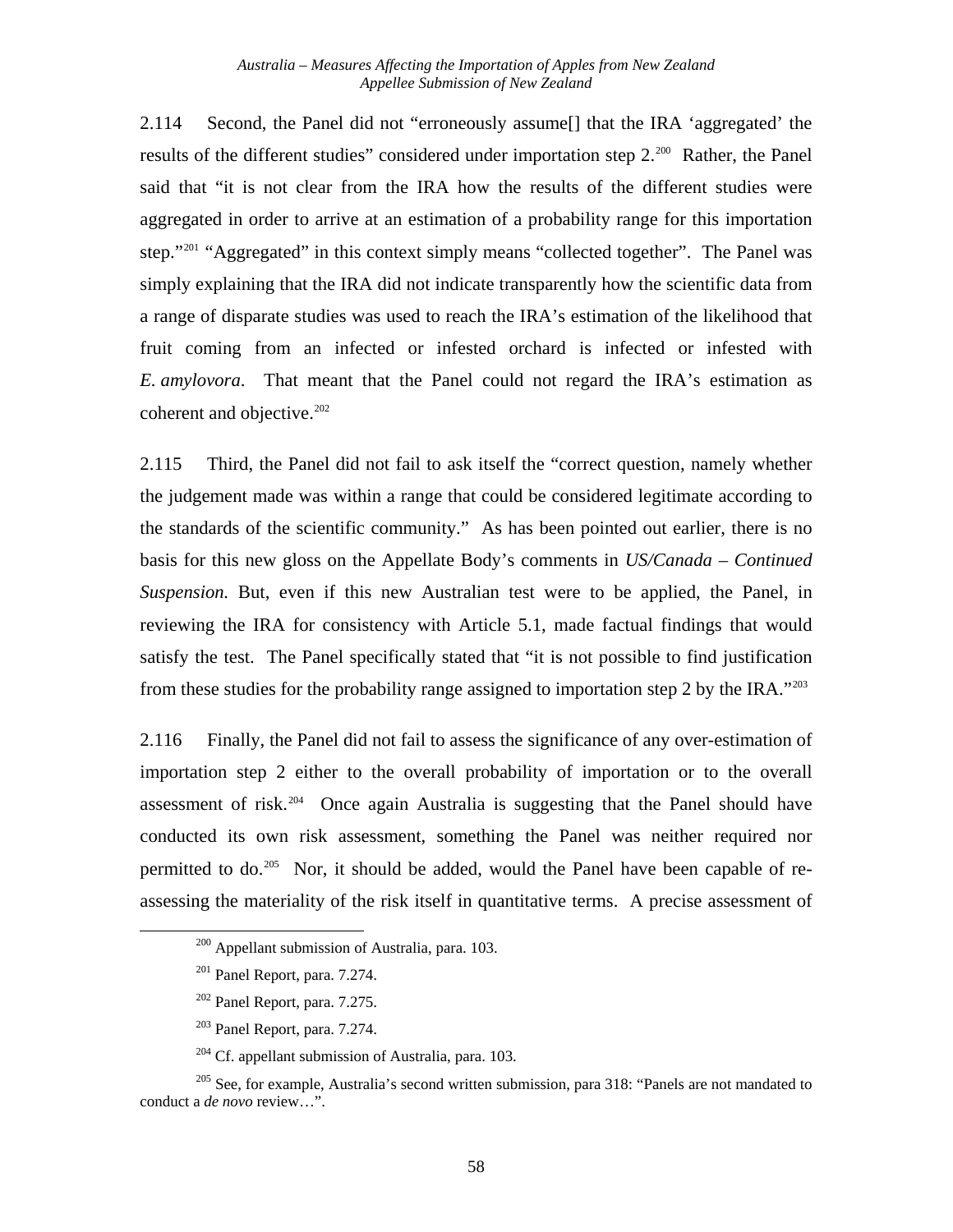materiality at each step requires a sensitivity analysis to be carried out, which is clearly beyond what is required of a Panel in reviewing a risk assessment. Indeed, even if such an analysis were appropriate, Australia failed to provide the information that would have allowed it to be conducted.<sup>[206](#page-65-0)</sup> But as New Zealand demonstrated, in relative terms the significance of over-estimation of importation step 2 is major – importation step 2 accounts for 32% of the overall probability of importation of apples bearing *E. amylovora*, as assessed by the IRA.<sup>[207](#page-65-1)</sup> Moreover, the Panel correctly considered the cumulative effects of the various flaws in the IRA in concluding that the IRA's estimation of the overall probability of importation was not coherent and objective.<sup>[208](#page-65-2)</sup>

- (iii) Importation step 3 likelihood that clean fruit is contaminated by *E. amylovora* during picking and transport to the packing house
- 2.117 Australia claims that the Panel erred in its finding on importation step 3, by:
	- a) "overlooking the practical necessity for a risk assessor to make a judgement even when confronted by limited scientific evidence";
	- b) relying upon the experts' own views that probability of contamination 'seems to be rather high' rather than whether the estimate is within a range that can be considered legitimate according to the standards of the scientific community; and
	- c) failing to assess the significance of any over-estimation of importation step 3 either to the overall probability of importation or to the overall assessment of risk.[209](#page-65-3)

<span id="page-65-2"></span><span id="page-65-1"></span><span id="page-65-0"></span><sup>&</sup>lt;sup>206</sup> Australia declined to provide a full breakdown of figures in answer to the Panel's question: "Can Australia describe the relevant population (in terms of both number and characteristics, such as whether apples are infected or not) at each stage of its assessment of the probability of entry, establishment and spread for the three pests at issue." See Australia's responses to questions from the Panel and New Zealand after the second substantive meeting, para. 288.

 $207$  New Zealand's second written submission, Annex 1, p. 318.

<sup>208</sup> Panel Report, para. 7.357.

<span id="page-65-3"></span> $209$  Appellant submission of Australia, para. 105.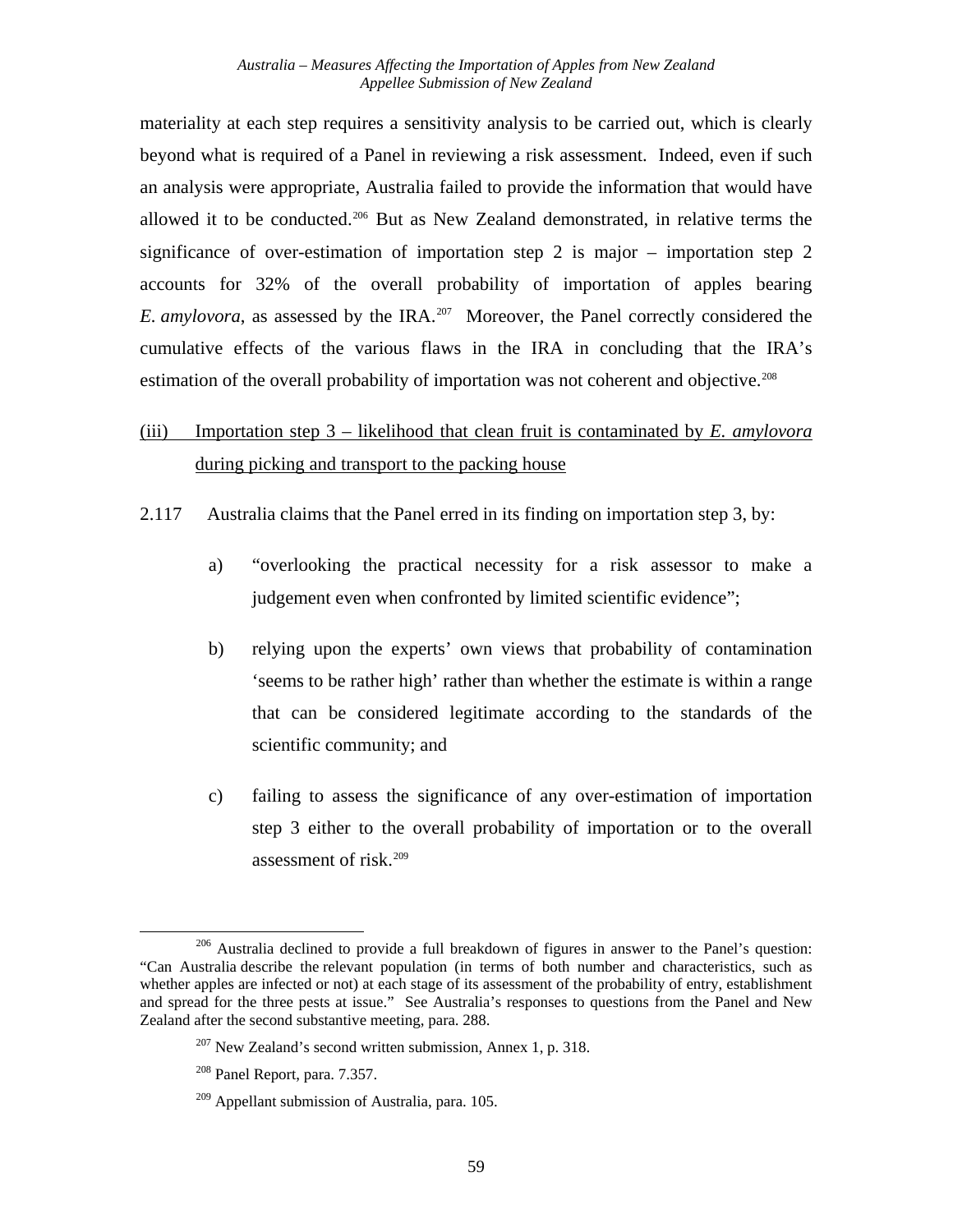2.118 Again, none of these claims have any merit.

> *a. The Panel did not overlook the practical necessity for a risk assessor to make a judgement even when confronted by limited scientific evidence*

2.119 First, in claiming that the Panel erred by "overlooking the practical necessity for a risk assessor to make a judgement even when confronted by limited scientific evidence,["210](#page-66-0) Australia appears to have misunderstood the Panel's decision. The Panel did not conclude that Australia was precluded by lack of scientific evidence from reaching *any* conclusion in relation to this importation step. Rather, the Panel concluded that the IRA's estimation of the likelihood that clean fruit from infected or infested orchards is contaminated with *E. amylovora* during picking and transport to the packing house does not rely on adequate scientific evidence and, accordingly, is not coherent and objective.<sup>[211](#page-66-1)</sup>

2.120 On this topic, the Panel referred to a reply from Dr Sgrillo.<sup>[212](#page-66-2)</sup> In it, he noted that "the scientific evidence is scarce, coming mainly from two papers."[213](#page-66-3) Dr Sgrillo then pointed out that one of the papers relied upon was unreliable because "the sample size was small, the variability was not assessed and the results are valid only for artificially injured fruits."[214](#page-66-4) The other paper relied upon, as Dr Sgrillo noted, was only a four paragraph abstract which lacked "details about the methodology and analysis of the results."[215](#page-66-5)

2.121 The Panel therefore concluded that these two studies had "important limitations", that they "cannot constitute an adequate scientific basis for a coherent and objective analysis" and, accordingly, that the IRA's estimation of the likelihood that clean fruit from infected or infested orchards is contaminated with *Erwinia amylovora*  during picking and transport to the packing house does not rely on adequate scientific

<span id="page-66-0"></span><sup>210</sup> Australia's appellant submission, para. 105.

<span id="page-66-1"></span><sup>211</sup> Panel Report, para. 7.290.

<span id="page-66-2"></span><sup>&</sup>lt;sup>212</sup> Panel Report, footnote 1508, citing compilation of expert replies, paras. 179-195.

<span id="page-66-3"></span><sup>213</sup> Ibid, para. 179.

<span id="page-66-4"></span> $214$  Ibid, para. 180.

<span id="page-66-5"></span><sup>215</sup> Ibid, para. 182.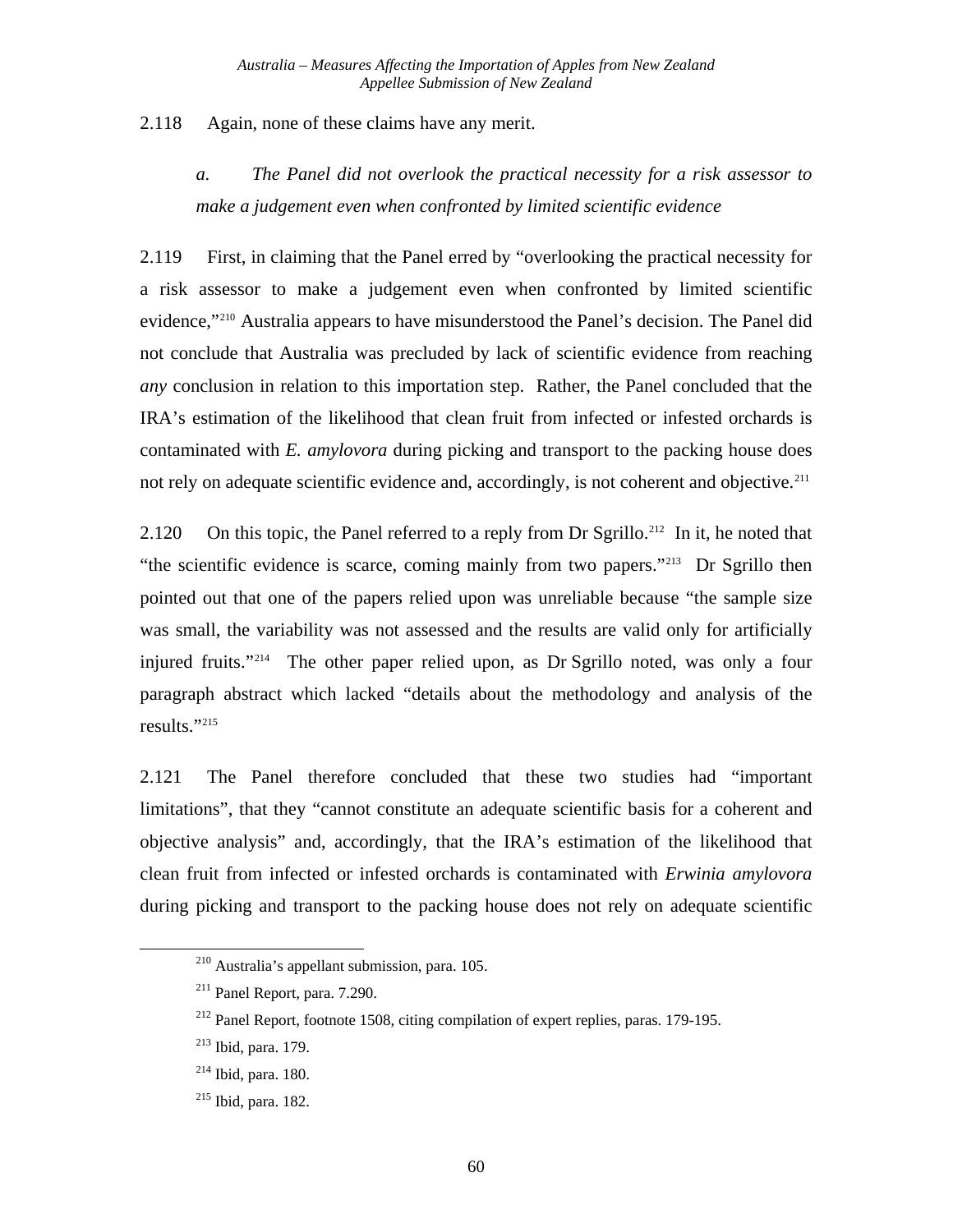evidence and, accordingly, is not coherent and objective.<sup>[216](#page-67-0)</sup> Rather than saying that Australia "should not have made a judgement", the Panel was simply applying the requirement that the judgements made in the IRA need to be objectively justifiable.

#### *b. Australia's 'legitimate range' test is not the law and in any event does not assist it*

2.122 Second, in relation to its claim that the Panel erred by relying upon the experts' own views that the IRA's assessment of the probability of contamination in importation step 3 "seems to be rather high", rather than whether the estimate is within a legitimate range, $^{217}$  $^{217}$  $^{217}$  Australia is seeking to introduce a new test which, as has been pointed out, has no basis in the law. In any event, Australia appears to have forgotten that the experts indicated that they considered that Australia's estimate did not fall within a legitimate range.<sup>[218](#page-67-2)</sup>

2.123 Indeed, it is surprising that Australia makes such a claim now given that, in its comments to the Panel on the experts' replies to questions, Australia said nothing about the experts' answers in relation to importation step  $3.^{219}$  $3.^{219}$  $3.^{219}$ . There was no suggestion by Australia that the experts had not answered the question adequately; nor did Australia make any such suggestion in its comments on New Zealand's comments.<sup>[220](#page-67-4)</sup> Rather, as New Zealand pointed out, the experts' responses clearly indicated that the IRA's conclusion in relation to this step is not sufficiently supported by the scientific evidence. $221$ 

<sup>216</sup> Panel Report, para 7.290.

 $217$  Appellant submission of Australia, para. 105.

<sup>218</sup> Compilation of expert replies, paras. 186-188.

<span id="page-67-3"></span><span id="page-67-2"></span><span id="page-67-1"></span><span id="page-67-0"></span><sup>&</sup>lt;sup>219</sup> As New Zealand pointed out in its comments on Australia's comments on the experts' replies to questions, para. 42.

<span id="page-67-4"></span><sup>&</sup>lt;sup>220</sup> Australia's comments on New Zealand's comments on the experts' replies to questions, paras. 13-16.

<span id="page-67-5"></span> $221$  New Zealand's comments on Australia's comments on the experts' replies to questions, para. 42.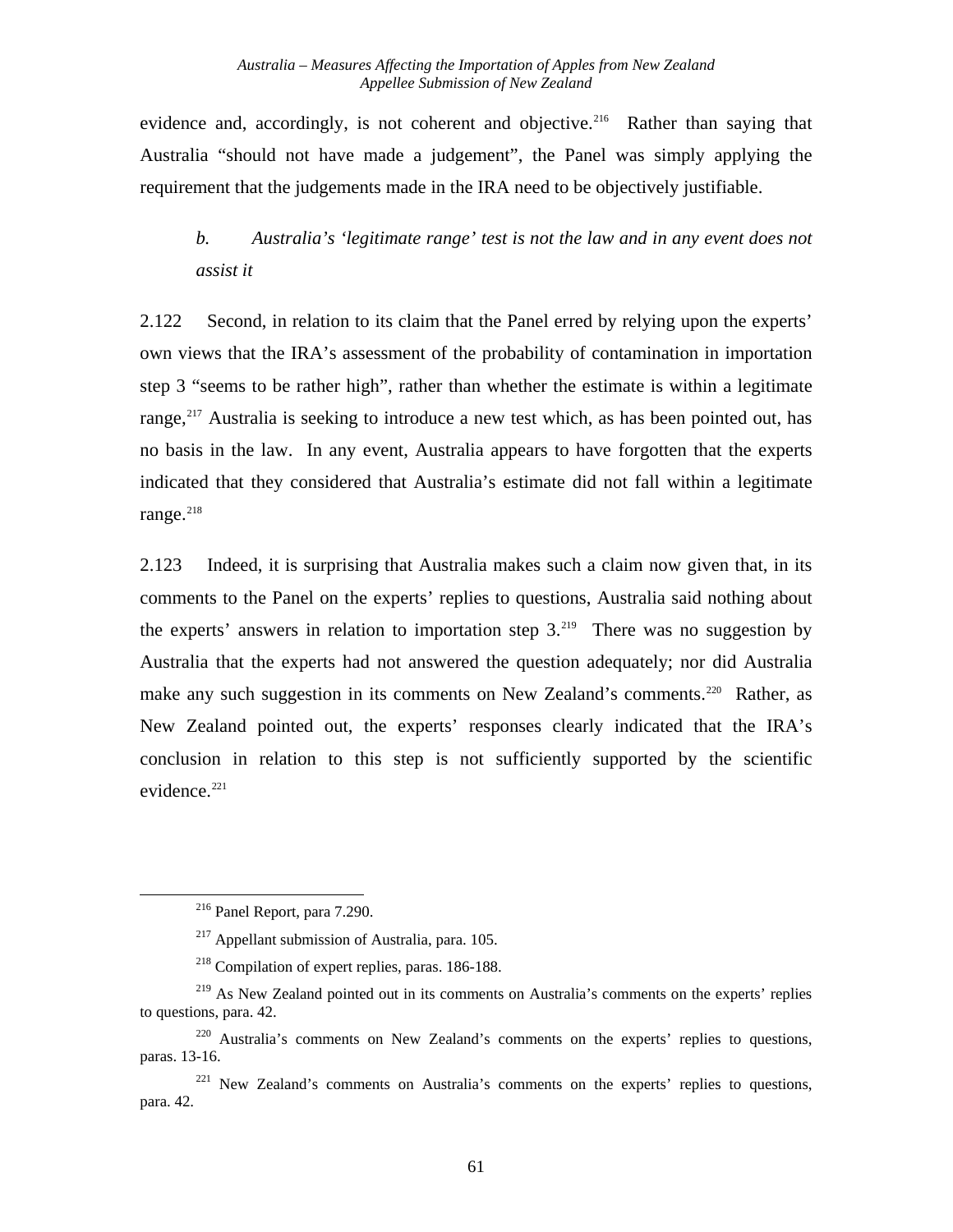*c. The Panel was not required to conduct its own risk assessment, but was clearly aware importation step 3 is 'material'* 

2.124 Finally, Australia asserts that the Panel failed to assess the significance of any over-estimation of importation step 3 either to the overall probability of importation or to the overall assessment of risk.<sup>[222](#page-68-0)</sup> Once again, this is a claim by Australia that the Panel should have conducted its own risk assessment, something which the Panel had no mandate to do (and did not do). In any event, it is clear that the Panel was aware that importation step 3 is 'material'. Given that this step contributes 15.7% of the apples the IRA concludes will enter Australia with *E. amylovora* on them, <sup>[223](#page-68-1)</sup> there can be no doubt that it was 'material'. Moreover, the Panel correctly considered the cumulative effects of the various flaws in the IRA to conclude that the IRA's estimation of the overall probability of importation was not coherent and objective.<sup>[224](#page-68-2)</sup>

#### (iv) Importation step 5 – likelihood that clean fruit is contaminated by *E. amylovora* during processing in the packing house

2.125 Australia once again claims that the Panel erred by failing to ask itself the correct question, namely whether the estimate of likelihood for importation step 5 in the IRA was outside a range that could be considered legitimate according to the standards of the scientific community. Australia also claims that the Panel "failed to assess the significance of any overestimation of Importation step 5 either to the overall probability of importation or to the overall assessment of risk".<sup>[225](#page-68-3)</sup> Neither criticism can be supported.

2.126 Australia's first criticism fails to reflect the Panel's conclusions on this importation step accurately. The Panel concluded that the IRA fails to indicate how the results of the scientific studies referred to under this step were taken into account in arriving at an estimation of a probability range for this importation step.<sup>[226](#page-68-4)</sup> In particular,

<span id="page-68-0"></span> $222$  Appellant submission of Australia, para. 105.

<span id="page-68-1"></span> $223$  New Zealand's second written submission, Annex 1, p. 318.

<span id="page-68-2"></span> $224$  Panel Report, para. 7.357.

<span id="page-68-3"></span> $225$  Appellant submission of Australia, para. 106.

<span id="page-68-4"></span><sup>226</sup> Panel Report, para. 7.320.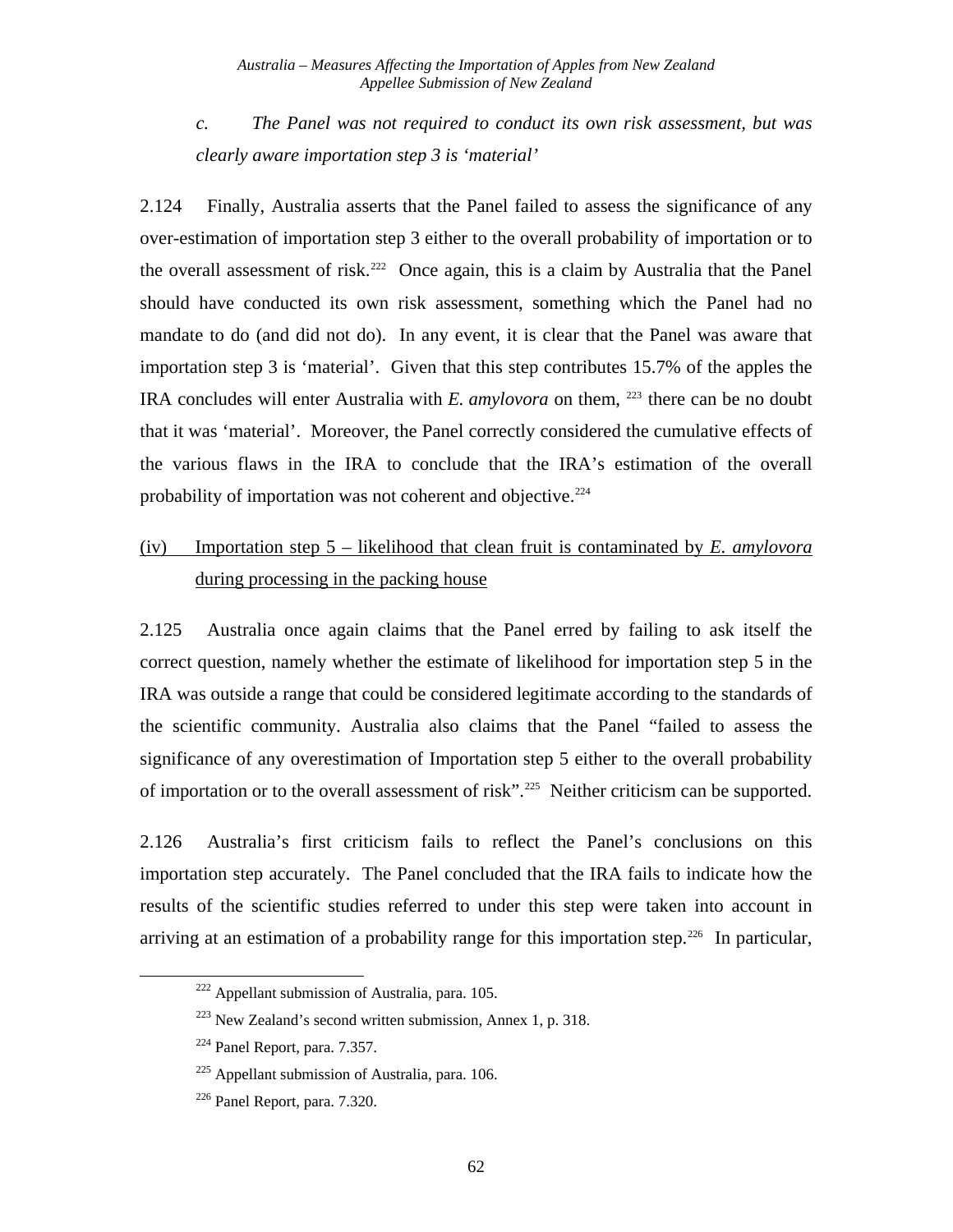the Panel concluded that the IRA fails to explain adequately why it seemingly disregards two relevant studies.<sup>[227](#page-69-0)</sup> In addition, the Panel refers to the experts' comments that the IRA's estimation for this step was "strongly exaggerated".<sup>[228](#page-69-1)</sup> In other words, the Panel considered that there was no indication in the IRA of the link between the scientific evidence relied upon, and the conclusions reached. That is why the Panel concluded that the IRA's estimation of the likelihood that clean fruit is contaminated by *E. amylovora* during processing in the packing house is not coherent and objective.<sup>229</sup> Even if Australia's new 'legitimate range' test were to be applied in relation to the Panel's findings on importation step 5, it would not have solved the fundamental problem, which was that the IRA does not explain how its conclusions were supported by the scientific evidence relied upon.

2.127 Australia's second criticism, that the Panel "failed to assess the significance of any over-estimation of Importation step 5 either to the overall probability of importation or to the overall assessment of risk", should also be dismissed.[230](#page-69-3) The Panel was not required to conduct its own risk assessment as part of assessing whether the IRA complies with Article 5.1. In any event, it is clear that the Panel was aware that that importation step 5 is material. As New Zealand pointed out in its second written submission, the IRA's "pathway 7", which relies on Australia's conclusions about clean fruit being contaminated in the packing house in importation step 5, is the biggest single contributor to Australia's conclusion as to the probability of entry of *E. amylovora* according to the risk model developed in the IRA, accounting for 52.3% of the probability of entry. $231$ 

2.128 Overall then, a strong sense of the potential materiality of exaggerations in relation to importation steps 2, 3 and 5 can be derived from the fact that these three steps,

<sup>227</sup> Panel Report, para. 7.318.

<span id="page-69-4"></span><span id="page-69-3"></span><span id="page-69-2"></span><span id="page-69-1"></span><span id="page-69-0"></span><sup>&</sup>lt;sup>228</sup> Panel Report, para. 7.318, citing Compilation of expert replies, paras. 211-216; Transcript of the Panel's meeting with experts, para. 341.

 $229$  Panel Report, para. 7.320.

 $230$  Appellant submission of Australia, para. 106.

 $^{231}$  New Zealand's second written submission, para. 2.427 and Annex 1, p. 318.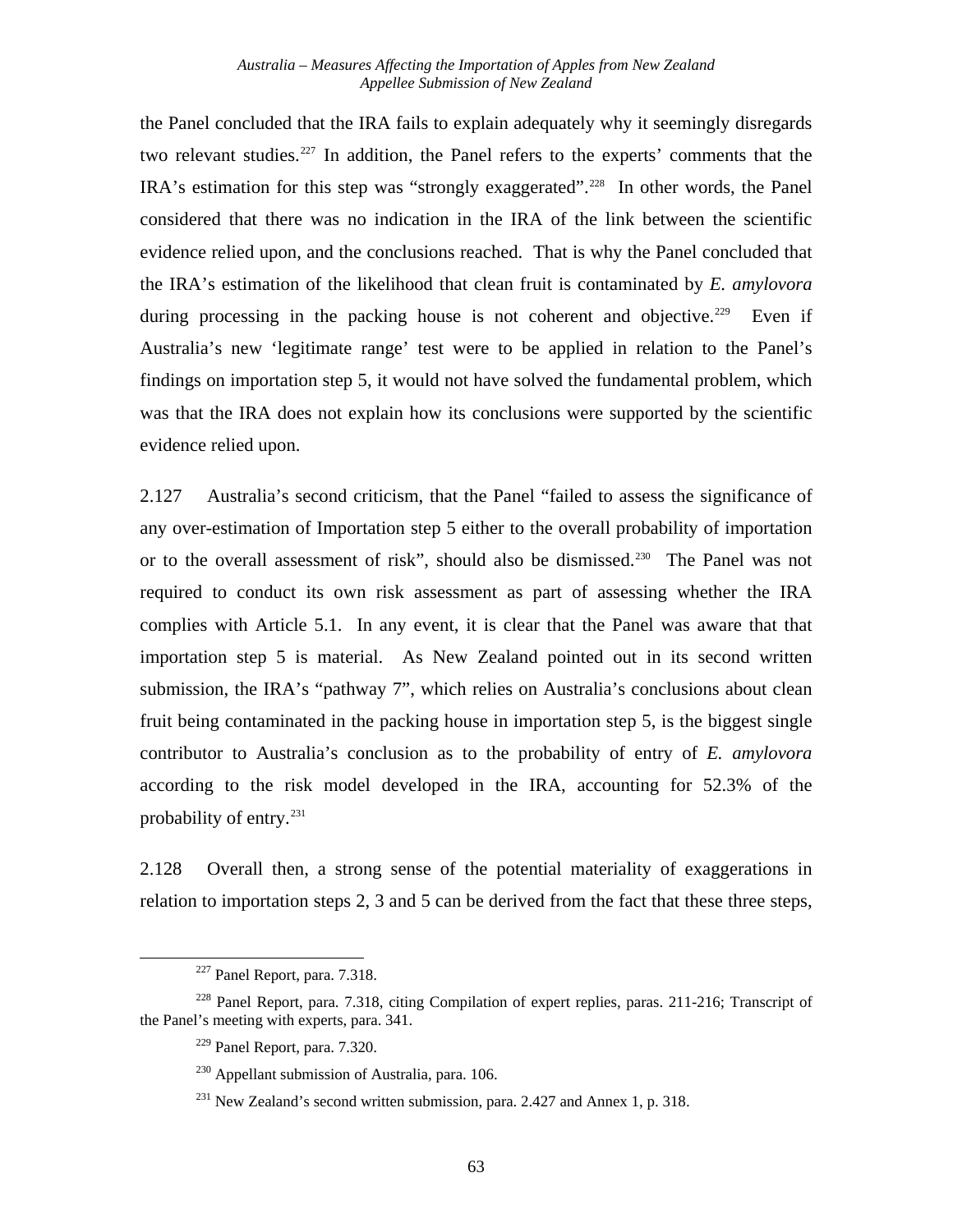in total, account for almost 100% of the apples which the IRA concludes will be imported into Australia bearing *E. amylovora*. [232](#page-70-0)

## (v) Importation step 7 – likelihood that clean fruit is contaminated by *E. amylovora* during palletisation, quality inspection, containerisation and transportation

2.129 Australia renews its claim that the Panel's reasoning under importation step 7 illustrates its failure to ask itself "the correct question", namely whether the estimate for importation step 7 was within a range that is legitimate according to the standards of the scientific community.<sup>[233](#page-70-1)</sup> Australia also argues in its appeal that the Panel failed to "pause" to assess the significance of any over-estimation of importation step 7 either to the overall probability of importation or to the overall assessment of risk."<sup>[234](#page-70-2)</sup> Neither claim can be supported.

2.130 As New Zealand has already pointed out, Australia's "legitimate range" test is not "the correct question". The Panel's analysis was instead properly focused on assessing whether the IRA's conclusion in relation to importation step 7 finds sufficient support in the scientific evidence. It noted that Dr Deckers and Dr Paulin had both highlighted that internally infected mature fruits are not able to produce bacterial ooze.<sup>235</sup> The IRA itself confirmed that immature fruits (the only fruits capable of producing ooze) would have been discarded well before this step and before entering the packing line.<sup>[236](#page-70-4)</sup> The Panel next noted that the IRA does not contain any scientific evidence that external pollution can happen as described in this importation step, except in the case of oozing fruits.<sup>[237](#page-70-5)</sup> Indeed, as the Panel went on to find, the only reference to any scientific evidence at all in the IRA's analysis concerning importation step 7 related to a discredited

<span id="page-70-0"></span> $232$  New Zealand's second written submission, Annex 1, p. 318. See also footnote 159 above.

 $233$  Appellant submission of Australia, para. 107.

 $234$  Appellant submission of Australia, para. 108.

 $235$  Panel Report, para. 7.340.

<sup>236</sup> Ibid.

<span id="page-70-5"></span><span id="page-70-4"></span><span id="page-70-3"></span><span id="page-70-2"></span><span id="page-70-1"></span><sup>&</sup>lt;sup>237</sup> Panel Report, para. 7.341, referring to the experts' replies to Panel question 32, compilation of expert replies, pp. 44-45.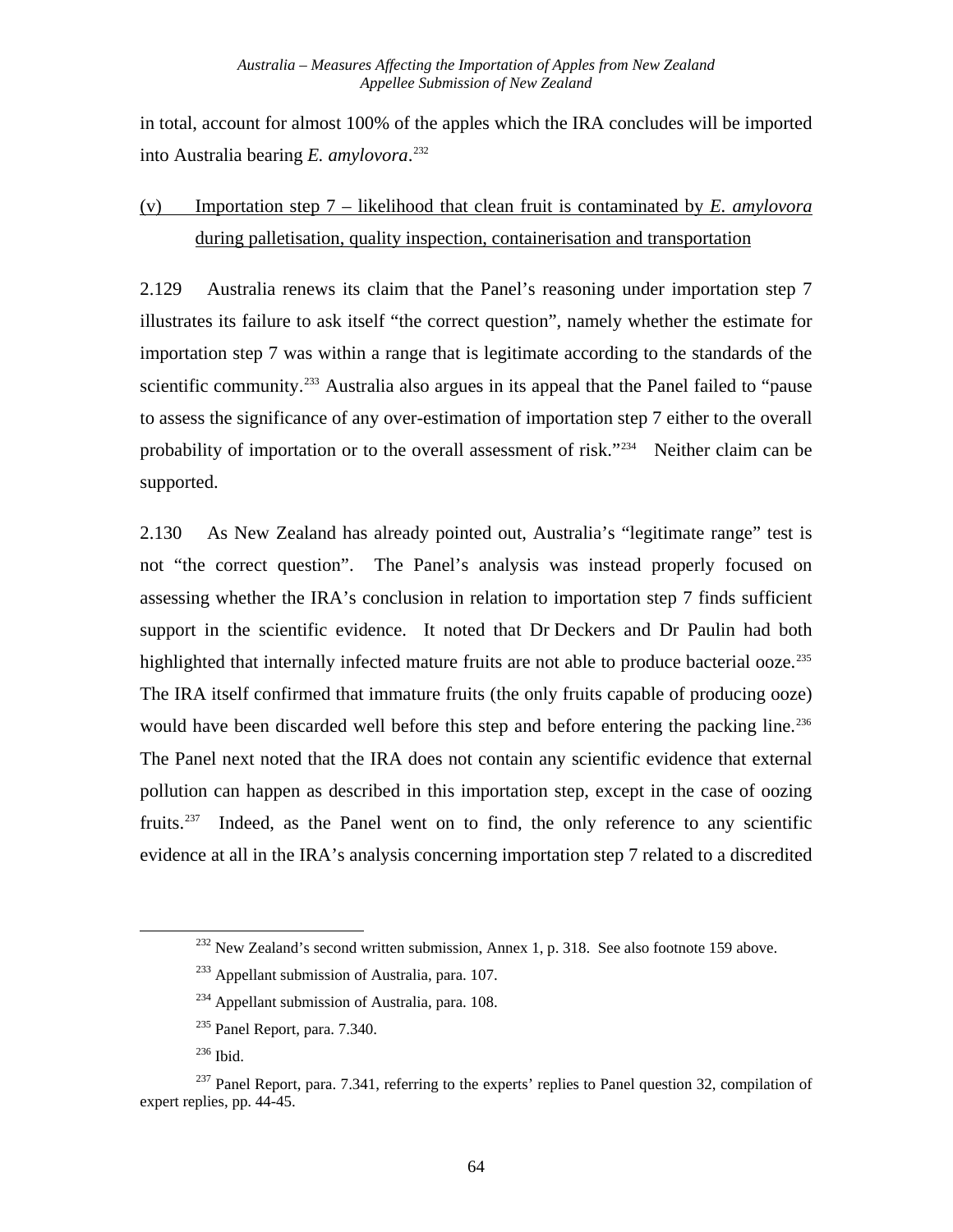scientific study, van der Zwet *et al.* (1990) the reliability and appropriateness of which was limited.<sup>[238](#page-71-0)</sup>

2.131 Accordingly, the Panel considered the IRA's conclusion that the likelihood of the event represented by importation step 7 was "negligible" was coherent and objective based on the IRA's own *qualitative* definition that "the event would almost certainly not occur.["239](#page-71-1) But the Panel did not consider that the evidence would support the IRA's *corresponding semi-quantitative* probability interval of 0 to 10<sup>-6</sup>. In that regard, the Panel referred to its general consideration of whether the IRA's choice of an interval of 0 to 10- 6 for events with a "negligible" likelihood of occurring is in itself coherent and objective.<sup>240</sup>

2.132 Australia's argument that the Panel failed to "pause to assess the significance of any over-estimation of importation step 7 either to the overall probability of importation or to the overall assessment of risk" should also be rejected.<sup>[241](#page-71-3)</sup> That was not a question the Panel was required to ask. In its analysis the Panel asked itself the correct question, namely whether the scientific evidence supported the IRA's conclusion, that contamination of clean fruit during palletisation, quality inspection, containerisation and transportation has a most likely value of 72 events per year. $242$ 

2.133 Australia asserts that "the contribution made by importation step 7 to the overall probability of importation is several orders of magnitude less than could be considered material"<sup>[243](#page-71-5)</sup> This assertion ignores the cumulative effect of minor flaws or misconceptions at a detailed level.<sup>[244](#page-71-6)</sup> Moreover, it is simply not credible for Australia to

<span id="page-71-0"></span><sup>238</sup> Panel Report, paras. 7.341, 7.285, 7.270.

<span id="page-71-1"></span> $^{239}$  Panel Report, para 7.342. The definition of "negligible" is in the IRA, Part B, Table 12, p. 43.

<span id="page-71-2"></span><sup>240</sup> Panel Report, para. 7.342.

<span id="page-71-3"></span><sup>&</sup>lt;sup>241</sup> Appellant Submission of Australia, para. 108.

<span id="page-71-4"></span> $242$  See Appellant submission of Australia, para. 108.

<span id="page-71-5"></span><sup>243</sup> Ibid.

<span id="page-71-6"></span><sup>244</sup> Panel Report, para. 7.228.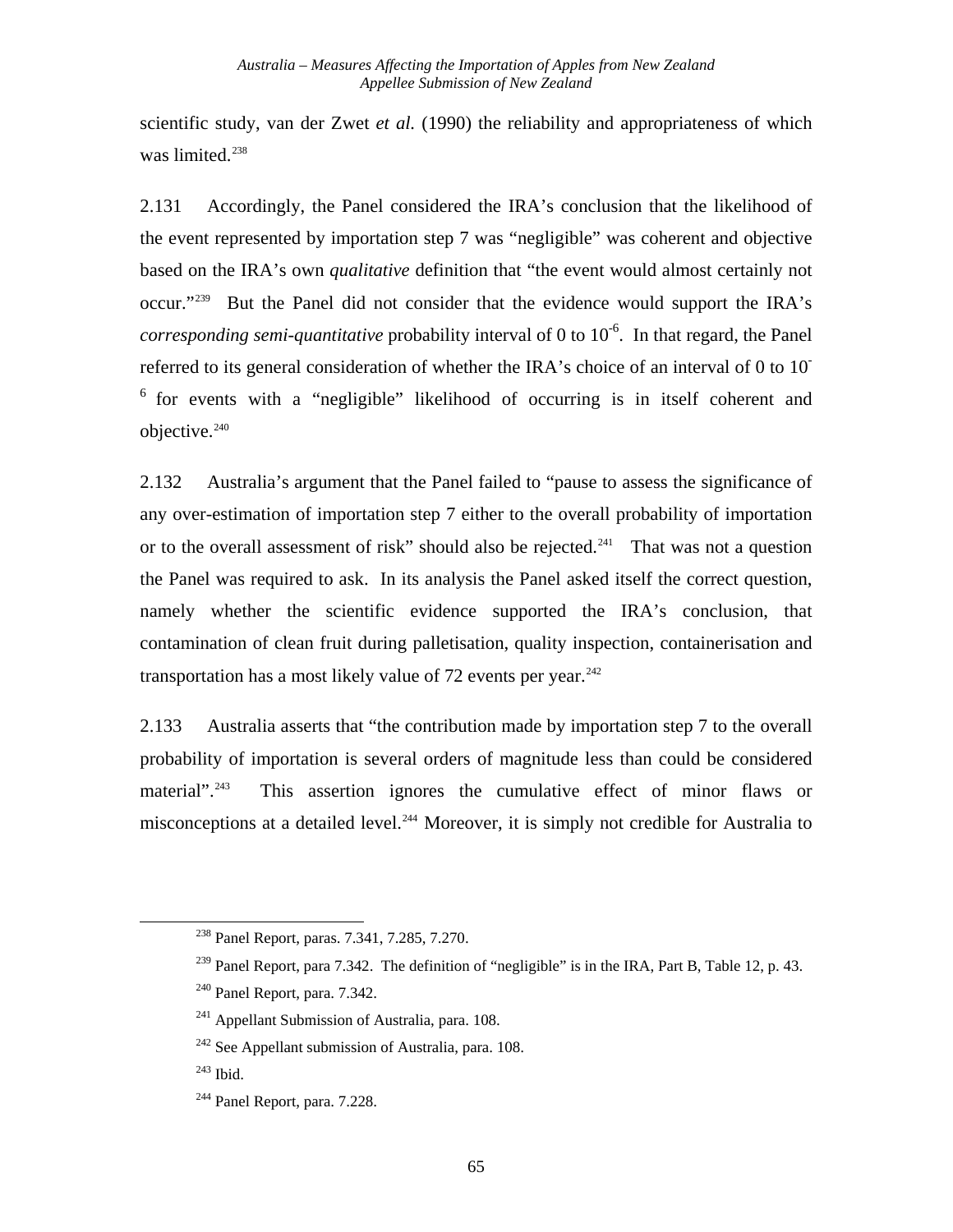imply that something assessed by the IRA as likely to occur 72 times per year could equate to an "event [which] would almost certainly not occur."<sup>[245](#page-72-0)</sup>

#### (vi) Exposure

<span id="page-72-6"></span>2.134 Australia claims that the Panel "overlooked that while there may be lacking direct scientific evidence on specific mechanisms of transfer, it is established that *transfer itself* can occur.["246](#page-72-1) Further, Australia claims that the Panel asked itself the wrong question by making its finding on exposure without giving any consideration to the range of estimates that would be considered legitimate according to the standards of the scientific community, instead, displacing the judgement made in the IRA in favour of its own assessment of a value "commensurate to the extremely low likelihood". In doing so, Australia claims, the Panel "overlooked…the very important evidence of Dr Deckers to the effect that the estimate in relation to exposure "is true".<sup>[247](#page-72-2)</sup> Each of these claims is without foundation.

## *a. The Panel was not required to apply Australia's 'legitimate range' test in reviewing the IRA's conclusions as to the likelihood of exposure*

2.135 First, the Panel applied the correct standard of review in its assessment of the fire blight exposure stage, namely assessing whether the particular conclusions in the IRA find sufficient support in the scientific evidence.<sup>[248](#page-72-3)</sup> In relation to the Panel's conclusion on transfer mechanisms for *E. amylovora* (the conclusion specifically attacked by Australia in its appellant submission),  $249$  the Panel found that "[t]he IRA cites no evidence for its proposition of a mechanical transmission of fire blight bacteria".<sup>[250](#page-72-5)</sup>

<span id="page-72-2"></span><span id="page-72-1"></span><span id="page-72-0"></span> $245$  Which Australia does according to the definition of "negligible" in the IRA, Part B, Table 12, p. 43.

 $^{246}$  Appellant submission of Australia, para. 110 (emphasis in original).

 $247$  Ibid.

<sup>&</sup>lt;sup>248</sup> Panel Report, paras. 7.381-7.417.

 $249$  Appellant submission of Australia, para. 110.

<span id="page-72-5"></span><span id="page-72-4"></span><span id="page-72-3"></span> $250$  Panel Report, para. 7.399. The IRA's exposure conclusions postulated two hypothetical transfer scenarios – mechanical transmission through workers and equipment and insect mediated transmission. See IRA, Part B, pp. 87-88.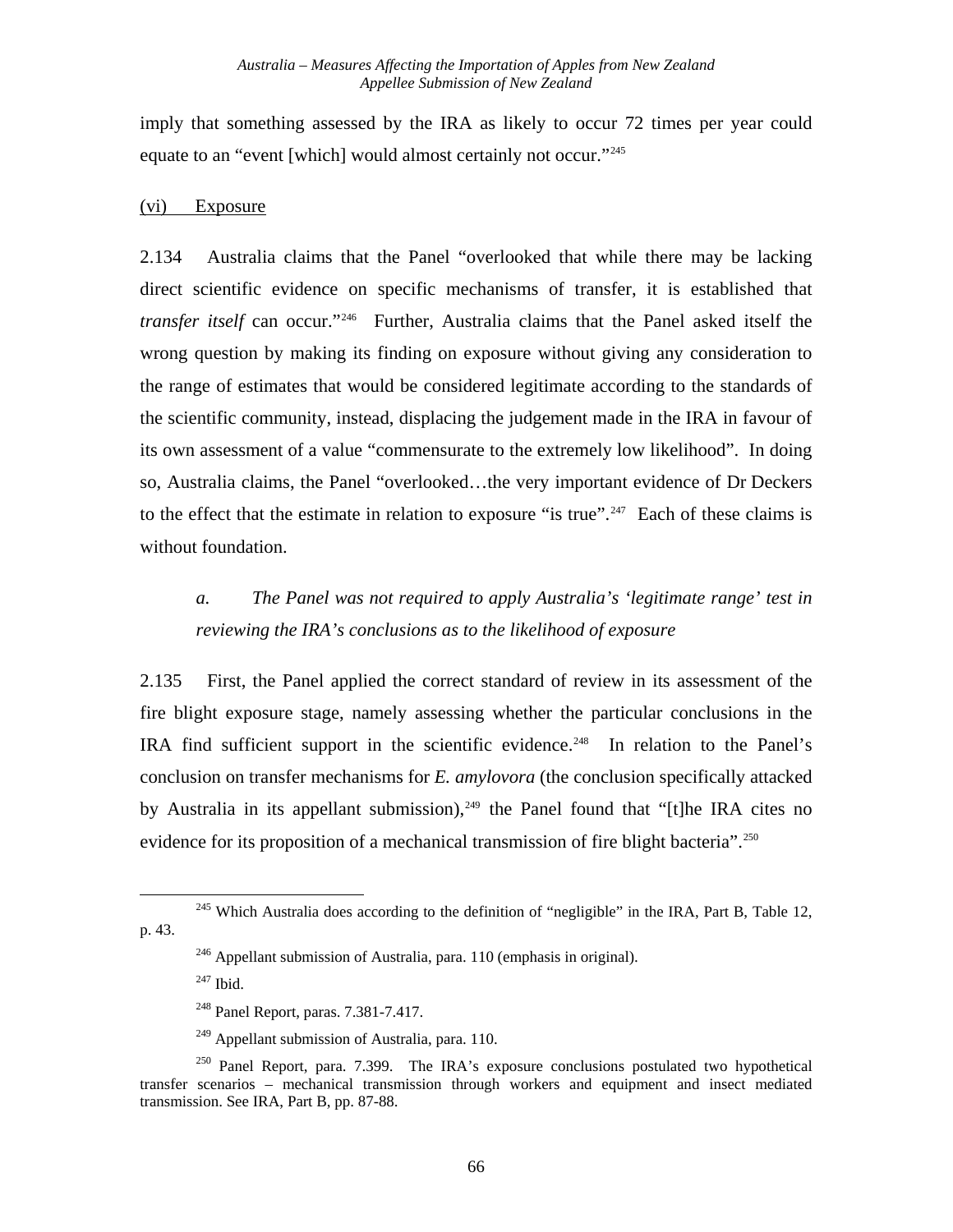2.136 Likewise, the Panel found that "[t]he scientific literature does not consider browsing insects to be a factor in the spread of fire blight from apples on the ground to new host plants".<sup>251</sup> The Panel acknowledged, by reference to the views of the experts, that "[t]he browsing insects scenario, however, is based on events that cannot be completely dismissed.["252](#page-73-1) Thus, contrary to Australia's claim, it was not "established that *transfer itself* can occur."<sup>[253](#page-73-2)</sup> Rather, in the testimony to which Australia refers, the experts were merely confirming that transmission of *E. amylovora* to a susceptible host via insects feeding on discarded apples is not "impossible". Both of the fire blight experts referred to such transfer no more highly than as "a possibility". Dr Paulin emphasised that "[i]t doesn't mean that it happened".<sup>[254](#page-73-3)</sup> And Dr Deckers referred to transfer as "a possibility which can never be excluded 100 per cent."[255](#page-73-4) Indeed, when specifically asked to comment on whether the values presented in the section of the IRA headed "Exposure" were sufficiently supported by the available scientific evidence,<sup>[256](#page-73-5)</sup> Dr Deckers replied:

For this aspect there is no sufficient scientific data available that describes the likelihood of this transfer possibility.[257](#page-73-6)

2.137 Dr Paulin's response to the same question was:

> In this section only some fragments of events are supported by scientific evidence. Very often suppositions or speculations are proposed rather than certitudes, just because these problems have never been addressed scientifically (or at least experimentally). As a consequence, I do not see how it is possible to rely objectively on any figure for the likelihood of this "exposure" step.<sup>[258](#page-73-7)</sup>

<span id="page-73-0"></span> $251$  Panel Report, para. 7.402.

<span id="page-73-1"></span><sup>252</sup> Panel Report, para. 7.403.

<span id="page-73-2"></span> $253$  Cf. appellant submission of Australia, para. 110.

<span id="page-73-3"></span><sup>&</sup>lt;sup>254</sup> Transcript of the Panel's meeting with experts, para. 254.

<span id="page-73-4"></span> $255$  Transcript of the Panel's meeting with experts, para. 255.

<span id="page-73-5"></span><sup>256</sup> Question 36, see compilation of expert replies, p. 48.

<span id="page-73-6"></span><sup>&</sup>lt;sup>257</sup> Compilation of expert replies, para. 245.

<span id="page-73-7"></span><sup>&</sup>lt;sup>258</sup> Compilation of expert replies, para. 246.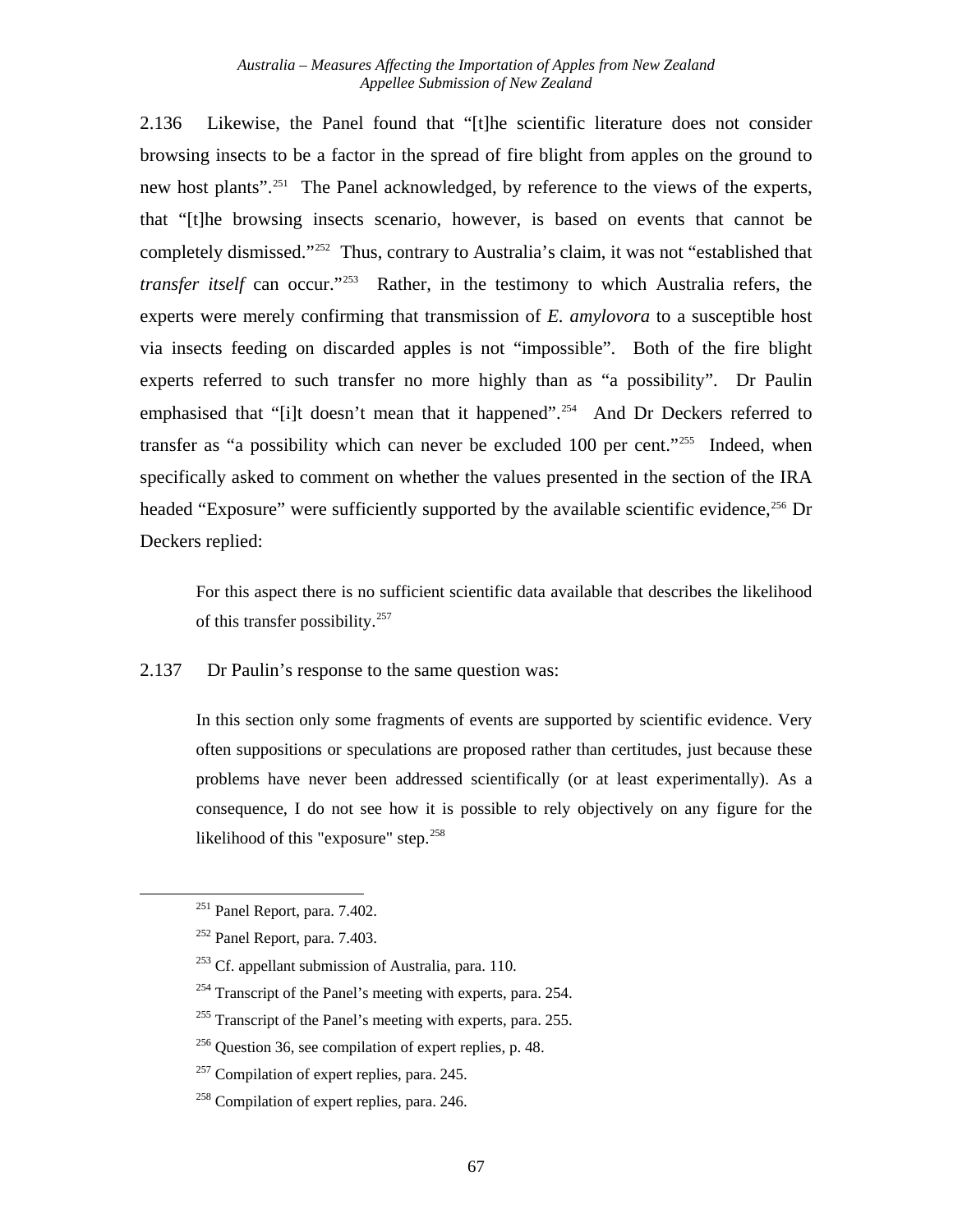2.138 In other words, the Panel did not "overlook" that "it is established that *transfer itself* can occur"<sup>[259](#page-74-0)</sup> To the contrary, the Panel found, in light of the experts' responses, that the scientific evidence *does not establish* that transfer can occur. That transfer is a theoretical possibility that cannot be completely dismissed (or, in the Panel's words, is "not totally unreasonable"<sup>[260](#page-74-1)</sup>) is not sufficient to justify the IRA's exposure conclusions.

# *b. The Panel did not displace the IRA's judgement in favour of its own assessment of a value*

2.139 Second, the Panel did not "displace[] the judgement made in the IRA in favour of its own unexpressed, but implicit, assessment of a value 'commensurate to the extremely low likelihood'."<sup>[261](#page-74-2)</sup> Rather, the Panel concluded that the IRA's conclusions do not rely on adequate scientific evidence and, accordingly, are not coherent and objective.

2.140 This time, Australia appears to be criticising the Panel for doing precisely what it elsewhere accuses the Panel of *not* doing – namely conducting a *de novo* risk assessment, something the Panel was neither required not permitted to do. But the Panel was not carrying out its own risk assessment. Rather, the Panel was indicating in this part of its Report that that the value assigned to the likelihood of transfer itself needed to be objective and coherent.

#### 2.141 Ultimately, the Panel concluded that:

- a) the IRA's conclusions on the transfer mechanisms are not supported by scientific evidence;<sup>262</sup> and
- b) the IRA's overall conclusions on exposure "do not rely on adequate scientific evidence and, accordingly, are not coherent and objective".<sup>[263](#page-74-4)</sup>

<span id="page-74-0"></span><sup>&</sup>lt;sup>259</sup> Cf. appellant submission of Australia, para. 110.

<span id="page-74-1"></span><sup>260</sup> Panel Report, para. 7.417.

<span id="page-74-2"></span> $261$  Ibid.

<span id="page-74-3"></span><sup>262</sup> Panel Report, para. 7.403.

<span id="page-74-4"></span><sup>263</sup> Panel Report, para. 7.417.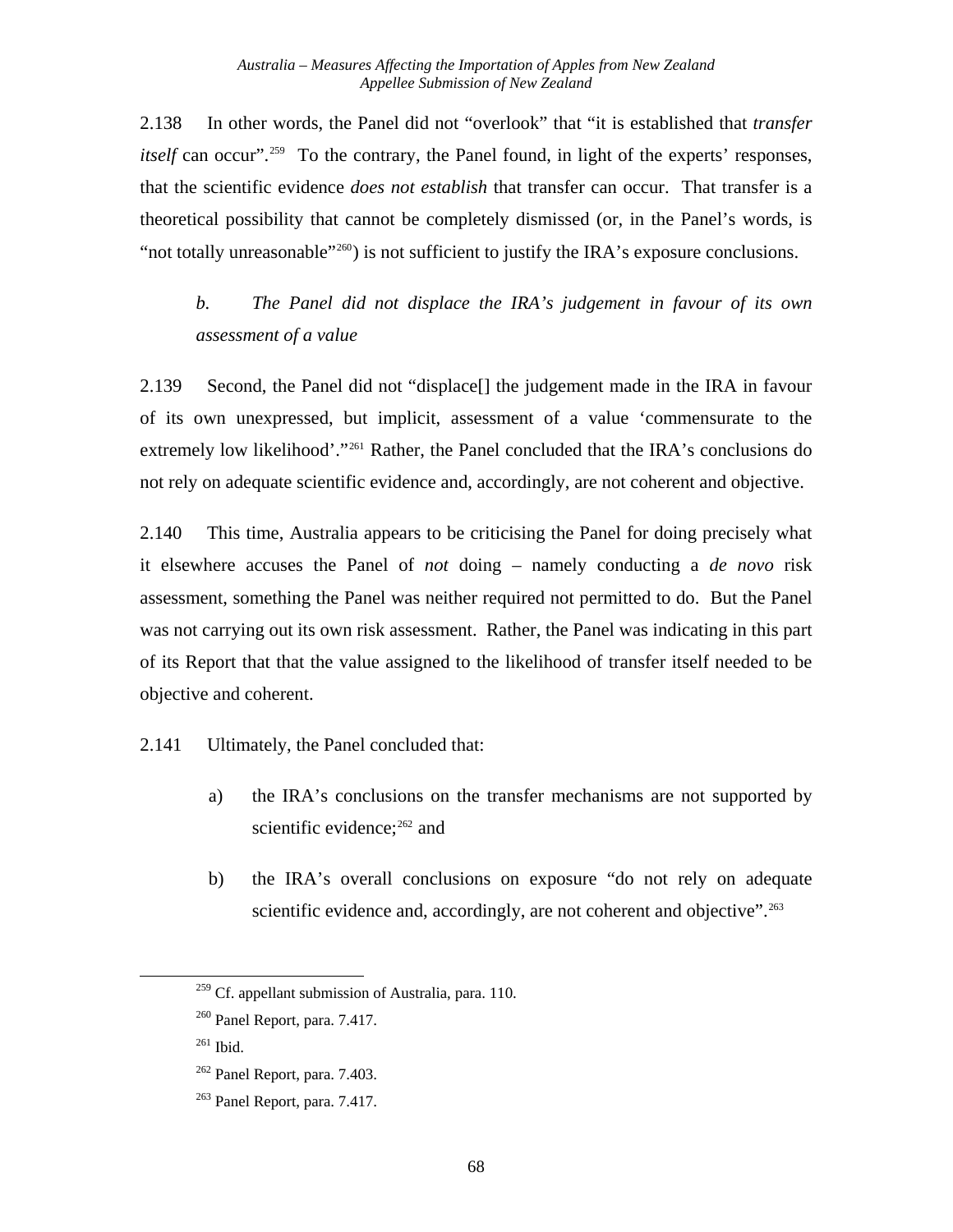2.142 In addition, in its section on methodology, the Panel concluded that the use of a probability interval of 0 to  $10^{-6}$  for events with a negligible likelihood of occurring, and its use of a uniform distribution resulting in a midpoint of 5 x  $10^{-7}$ , to model the likelihood of such events, are not properly justified in the IRA.<sup>[264](#page-75-0)</sup>

2.143 Accordingly, there is no basis for Australia's assertion that the Panel has made its own assessment of a value "commensurate to the extremely low likelihood".<sup>[265](#page-75-1)</sup>

#### *c. The Panel did not overlook Dr Deckers' evidence*

<span id="page-75-5"></span>2.144 Third, Australia has taken Dr Deckers' evidence out of context when it claims he indicated that the "IRA's estimate in relation to exposure "is true".<sup>[266](#page-75-2)</sup>

2.145 Dr Deckers is not an expert in risk assessment methodology. He refrained from answering the risk assessment questions posed by the Panel, as follows:

# **I DON'T FEEL AN EXPERT FOR THESE QUESTIONS ON RISK ASSESSMENT, AND THEREFORE I PREFER NOT TO FORMULATE**  ANSWERS TO MOST OF THESE QUESTIONS. (Original emphasis.)<sup>[267](#page-75-3)</sup>

2.146 Amongst the risk assessment questions which Dr Deckers refrained from answering were questions that dealt directly with the appropriateness of the interval 0 to  $10^{-6}$  (the interval used by the IRA for the exposure estimation).<sup>[268](#page-75-4)</sup>

2.147 In the statement now being relied upon by Australia, there is no suggestion that Dr Deckers was paying regard to the meaning of the interval used for the exposure estimation in the context of the IRA's methodology, or to the fact that a uniform distribution was being used in the IRA. Rather, Australia lifts out of context his casual

 $264$  Panel Report, para. 7.508.

 $265$  Cf. appellant submission of Australia, para. 110.

<span id="page-75-2"></span><span id="page-75-1"></span><span id="page-75-0"></span><sup>&</sup>lt;sup>266</sup> Appellant submission of Australia, para. 110, referring to transcript of the Panel's meeting with the experts, paras. 296-297.

<span id="page-75-4"></span><span id="page-75-3"></span> $267$  Dr Deckers' replies to questions posed by the Panel, p. 41. This response has been accidentally omitted from the compilation of expert replies at Annex B-1 of the Panel Report.

 $^{268}$  See, in particular, questions 133-136, in compilation of expert replies, pp. 142-150.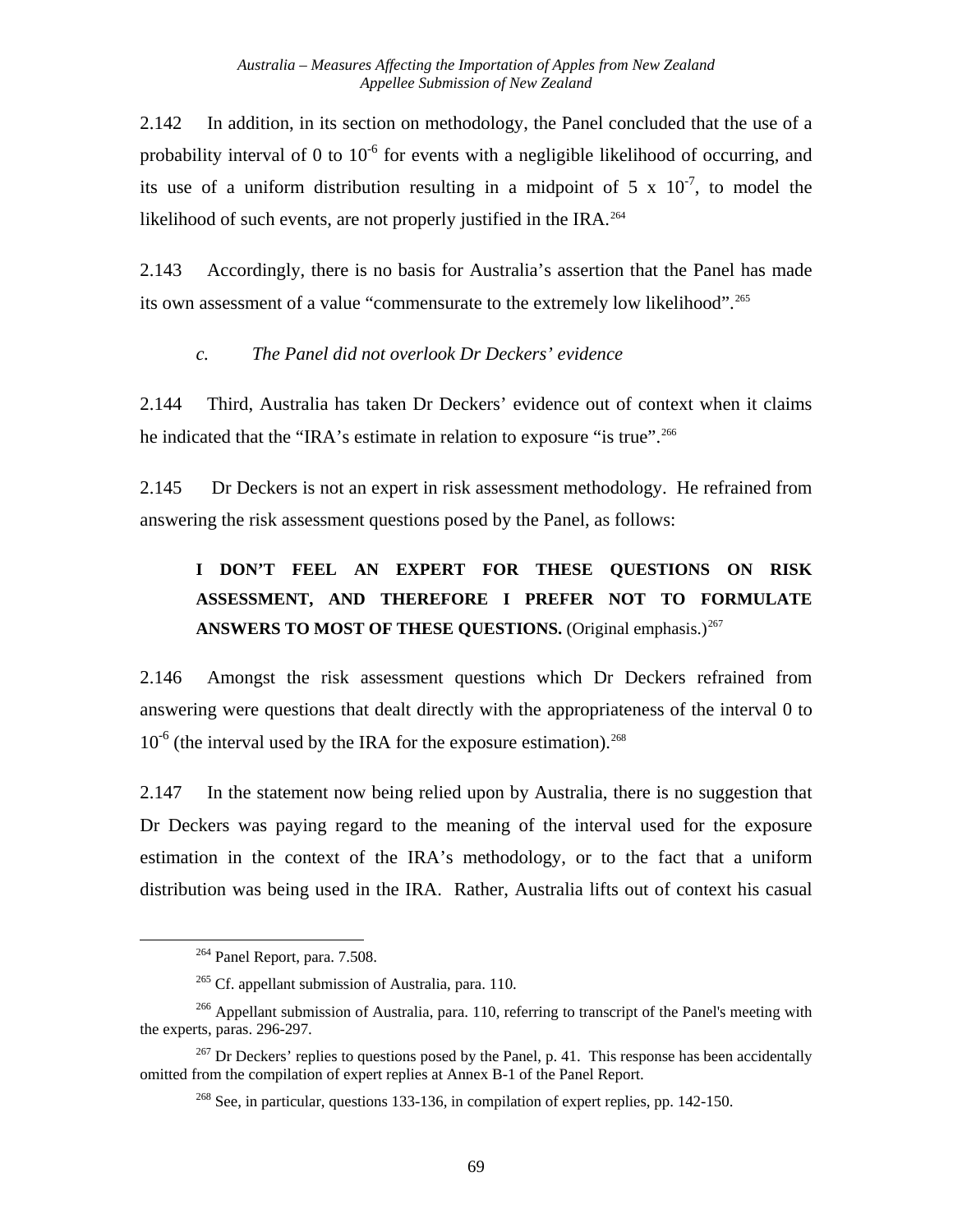comment to the effect that both the chance of transfer and the interval used in the IRA are very low ("this is true"). Dr Deckers' comment merely confirms that the correct likelihood will be *somewhere* in the range of 0 to  $10^{-6}$ , a proposition with which New Zealand would agree. His reply cannot be read as confirming that the interval between zero and the maximum value, one in a million, or the midpoint of the interval (one in two million), were appropriate, nor that the uniform distribution was appropriately used to model the probability of exposure. The context makes it clear that Dr Deckers simply did not turn his mind to the question of what was the correct number to be applied in the IRA in respect of an event with a negligible likelihood.

2.148 The Panel drew on the responses of the experts who did respond to the risk assessment questions, in concluding that the choice of the interval 0 to  $10^{-6}$ , in combination with a uniform distribution to model negligible likelihoods: "magnify the assessment of risk, turning what are often the remotest of possibilities into events that are assessed as occurring with some frequency."[269](#page-76-0)

2.149 Moreover, based on their testimony overall, Dr Deckers and Dr Paulin were properly regarded by the Panel as being "sceptical of the estimations for the exposure likelihood".<sup>270</sup> Indeed, Australia itself had previously accepted that Dr Deckers, Dr Paulin and Dr Sgrillo were all "of the view that the overall exposure value in the Final IRA Report was not supported by scientific evidence" and that "Dr Deckers and Dr Paulin suggest that elements of the exposure analysis appear to be without scientific support".<sup>[271](#page-76-2)</sup>

2.150 In any event, in its analysis of the IRA's conclusions in relation to exposure, the Panel was not carrying out its own risk assessment. Elsewhere in its submission Australia accepts that the Panel was not mandated to determine the *correctness* of Australia's risk assessment.<sup>[272](#page-76-3)</sup> This is true. Rather, the Panel discharged its role to

<span id="page-76-0"></span><sup>269</sup> Panel Report, para. 7.508.

<span id="page-76-1"></span><sup>270</sup> Panel Report, para. 7.442.

<span id="page-76-2"></span> $271$  Australia's comments on the experts' replies to question 36, para. 113.

<span id="page-76-3"></span> $272$  Appellant submission of Australia, para. 95.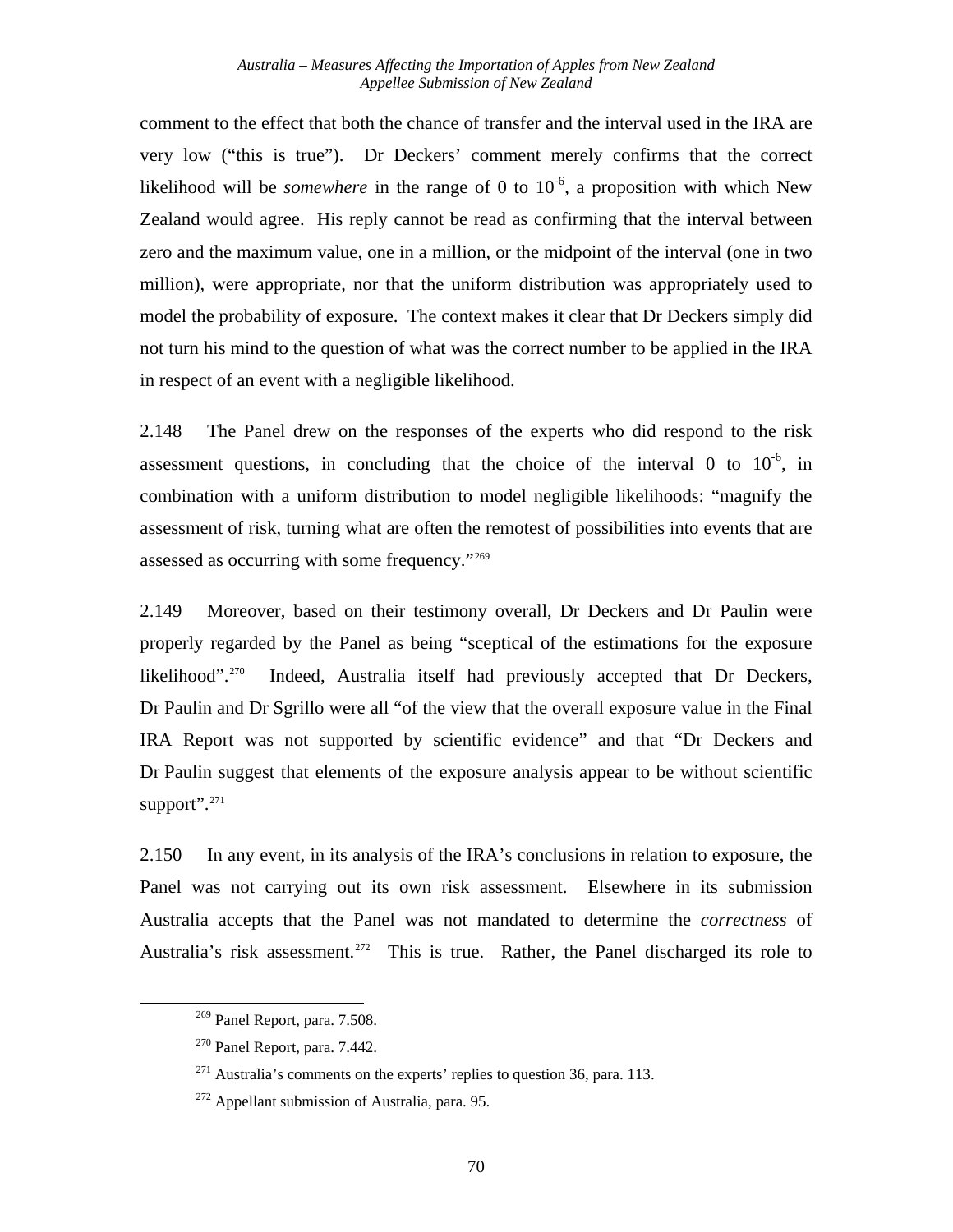review whether the IRA's conclusions in relation to exposure found sufficient support in the scientific evidence and accordingly, whether they were coherent and objective.<sup> $273$ </sup>

2.151 Dr Deckers' (and the other experts') written answers to question 36 were relevant to this question, in contrast to Dr Deckers' oral comment now highlighted in Australia's appeal, and were referred to extensively by the Panel. In reaching its conclusions in relation to the IRA's exposure assessment, the Panel had regard to the following relevant written answers from the experts: $274$ 

- Dr Deckers: "there is no sufficient scientific data available that describes the likelihood of this transfer possibility."[275](#page-77-2)
- Dr Sgrillo: "the scientific evidence presented does not support the conclusions because there are no factual data to validate the hypothesis".<sup>[276](#page-77-3)</sup>
- Dr Paulin: "only some fragments of events are supported by scientific evidence. Very often suppositions or speculations are proposed rather than certitudes."<sup>[277](#page-77-4)</sup>
- Dr Paulin: "[t]he spread of surface population from fruit to infection sites is similarly hard to imagine."<sup>[278](#page-77-5)</sup>
- Dr Paulin: "[a]ll this cannot be considered to constitute an evidence."<sup>[279](#page-77-6)</sup>

<sup>273</sup> See, eg, Panel Report, para. 7.417.

 $274$  Panel Report, para. 7.442.

<span id="page-77-2"></span><span id="page-77-1"></span><span id="page-77-0"></span><sup>&</sup>lt;sup>275</sup> Panel Report, para. 7.442, citing compilation of expert replies, para. 245; Panel Report, paras. 7.401, 7.405.

<span id="page-77-5"></span><span id="page-77-4"></span><span id="page-77-3"></span><sup>&</sup>lt;sup>276</sup> Panel Report, p. 299, footnote 1748, citing compilation of expert replies, para. 249. Dr Sgrillo, who was a risk assessment methodology specialist, also noted that a maximum exposure value of  $10^{-14}$ (which is 100 million times lower than the maximum value of  $10^{-6}$  used to model negligible events in the IRA) would be "more appropriate to represent an event that has never been reported to occur."

 $277$  Panel Report, para. 7.442, citing compilation of expert replies, para. 246.

<sup>&</sup>lt;sup>278</sup> Compilation of expert replies, para. 191.

<span id="page-77-6"></span> $279$  Compilation of expert replies, para. 141.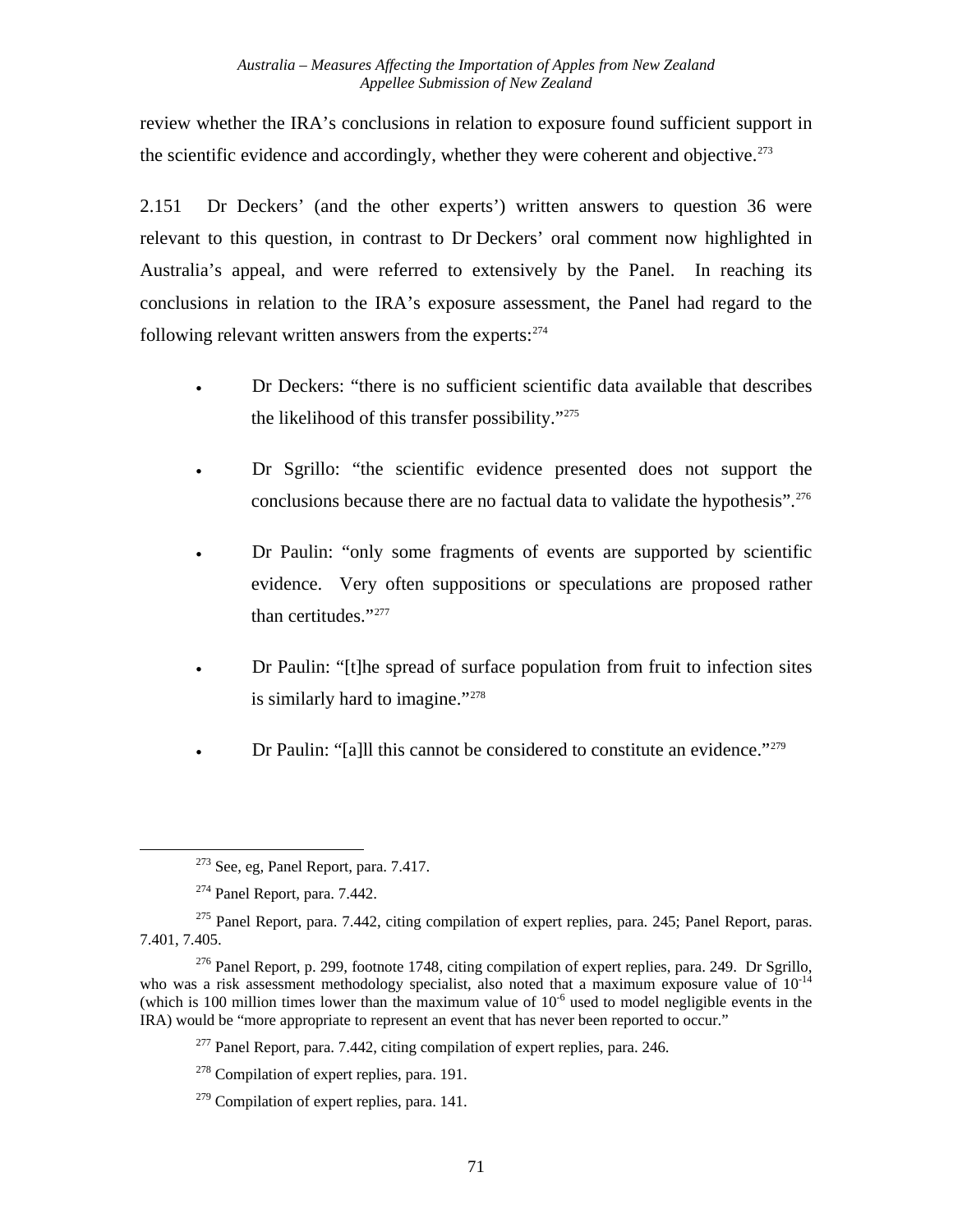2.152 The Panel also had regard for the following oral answers by the experts, which were relevant to the issue of whether the IRA's exposure assessment is objective and coherent:

- Dr Deckers: "you have no proof available that this transfer can occur. So it is indeed speculation with, for me, a low level of likelihood to be a reality"[.280](#page-78-0)
- Dr Paulin: "[w]e have no data for most of these steps. No experimental factual data. So, we have to rely on, what I was calling, supposition of speculation but that can be more elaborated, obviously. Anyhow, we lack biological information. For me, because I am not a risk assessment man, I think I have found it difficult to place a figure on these judgements which are just human judgements, not based on biological data. I am a biologist."[281](#page-78-1)

<span id="page-78-4"></span>2.153 Accordingly, for the reasons outlined, by taking it out of context Australia has misrepresented Dr Deckers' evidence in relation to the exposure estimate. The Panel did not overlook his evidence, but had proper regard for it in the context of the question, and the other relevant expert evidence before it. The weight to give that evidence was for the Panel itself to determine as trier of fact.

### (vii) Use of uniform distribution

2.154 Australia also criticises the Panel's conclusion that the IRA's use of the uniform distribution was unjustified.<sup>[282](#page-78-2)</sup> Australia again asserts that the Panel failed to ask whether the decision to use a uniform distribution was within a "legitimate range of available judgements". Australia claims the Panel instead asked "whether the judgement was the correct or preferable one".<sup>[283](#page-78-3)</sup> Specifically, Australia asserts that the Panel failed to assess

<span id="page-78-0"></span><sup>&</sup>lt;sup>280</sup> Panel Report, para. 7.442, citing compilation of expert replies, para. 242.

<span id="page-78-1"></span><sup>&</sup>lt;sup>281</sup> Panel Report, para. 7.442, citing transcript of the Panel's meeting with the experts, para. 240.

<sup>&</sup>lt;sup>282</sup> Appellant submission of Australia, para. 111.

<span id="page-78-3"></span><span id="page-78-2"></span><sup>283</sup> Ibid.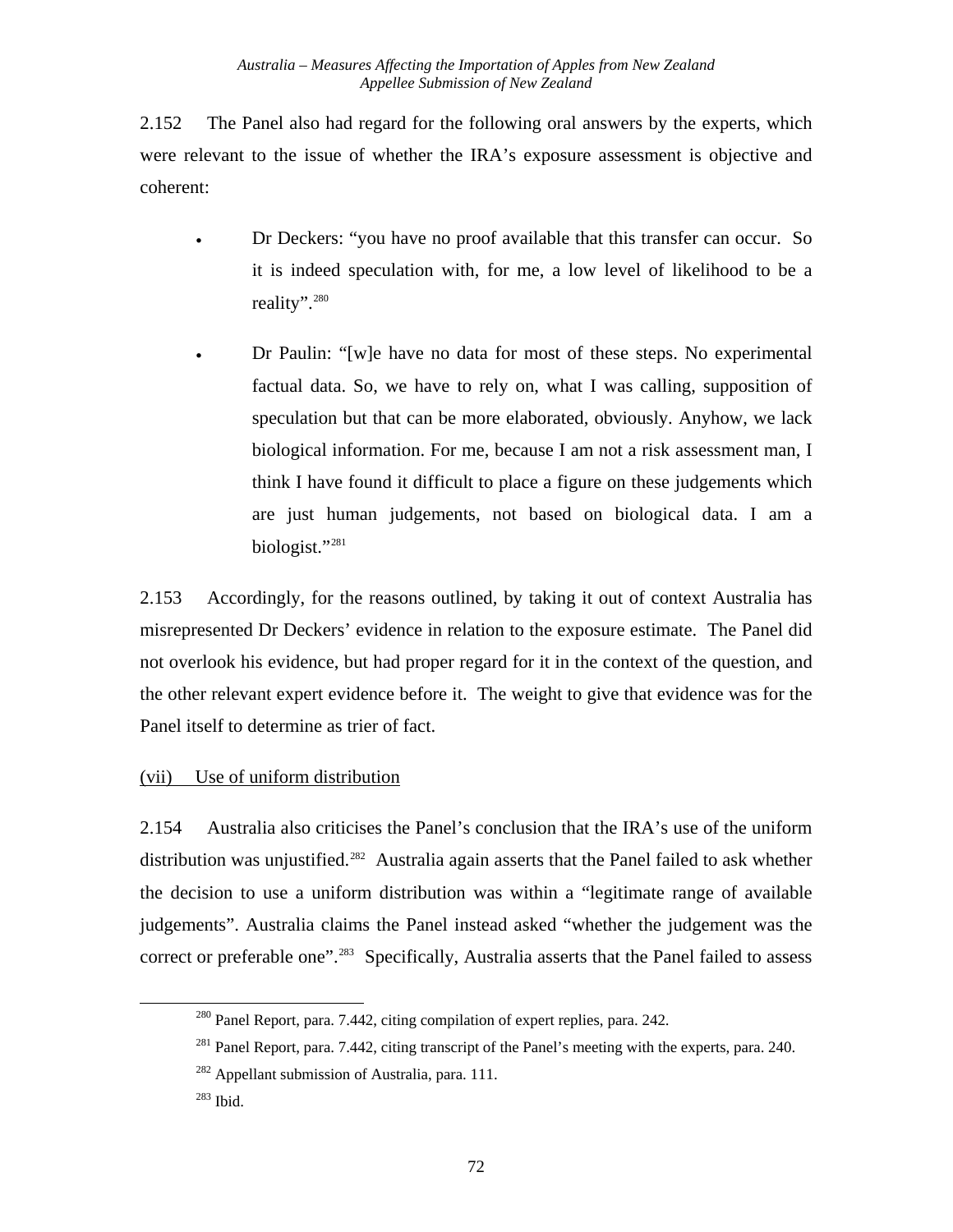"the significance of Dr Schrader's testimony that a uniform distribution is useful when there is insufficient information to estimate a most likely value."[284](#page-79-0)

2.155 On this point, Australia is wrong again – the Panel *did* assess Dr Schrader's testimony on this question.<sup>[285](#page-79-1)</sup> The Panel also noted Australia's argument that "uniform distributions may be appropriately used, as stated by Dr Schrader."[286](#page-79-2) However, Australia overstates the relevance of this portion of Dr Schrader's testimony to the conclusion the Panel ultimately reached.

2.156 First, Australia implies that Dr Schrader expressed the view that the uniform distribution would be "useful" in estimating the likelihood of exposure *in the present case*. She did not. Rather, her comments were in response to a general question comparing the uniform distribution with other distributions when modelling events that have a low or even "negligible" likelihood of occurring.<sup>[287](#page-79-3)</sup> Her comments were not specific to the facts of the present case. Nor did her comments relate to the exposure step in the IRA. And, with respect to risk assessment methodology, Dr Schrader chose to answer only questions of a general nature, and not those directed specifically at the distributions used in the IRA.<sup>[288](#page-79-4)</sup> In the Panel's meeting with experts, Dr Schrader explained that her experience was with qualitative risk assessment and "[t]his is also why I cannot really give answers to all these statistical questions."[289](#page-79-5)

<span id="page-79-6"></span>2.157 Further, when Dr Schrader's full response to Panel question 135 is reviewed, it is apparent that Australia has overstated her comment that a uniform distribution is "useful". Rather, Dr Schrader's general comment about the "usefulness" of the uniform distribution was, in fact, heavily qualified. She described the uniform distribution as "the

<sup>284</sup> Ibid.

 $285$  Panel Report, para. 7.492, referring to Dr Schrader's reply to Panel question 135.

<sup>286</sup> Panel Report, para. 7.491.

 $287$  Compilation of expert replies, Question 135.

<span id="page-79-5"></span><span id="page-79-4"></span><span id="page-79-3"></span><span id="page-79-2"></span><span id="page-79-1"></span><span id="page-79-0"></span><sup>&</sup>lt;sup>288</sup> Dr Schrader chose not to respond to questions 133, 134 and 136, which were all directed at the appropriateness of the intervals used in the IRA and, in particular, the interval 0 to  $10^{-6}$ .

 $289$  Transcript of the Panel's meeting with experts, para. 187.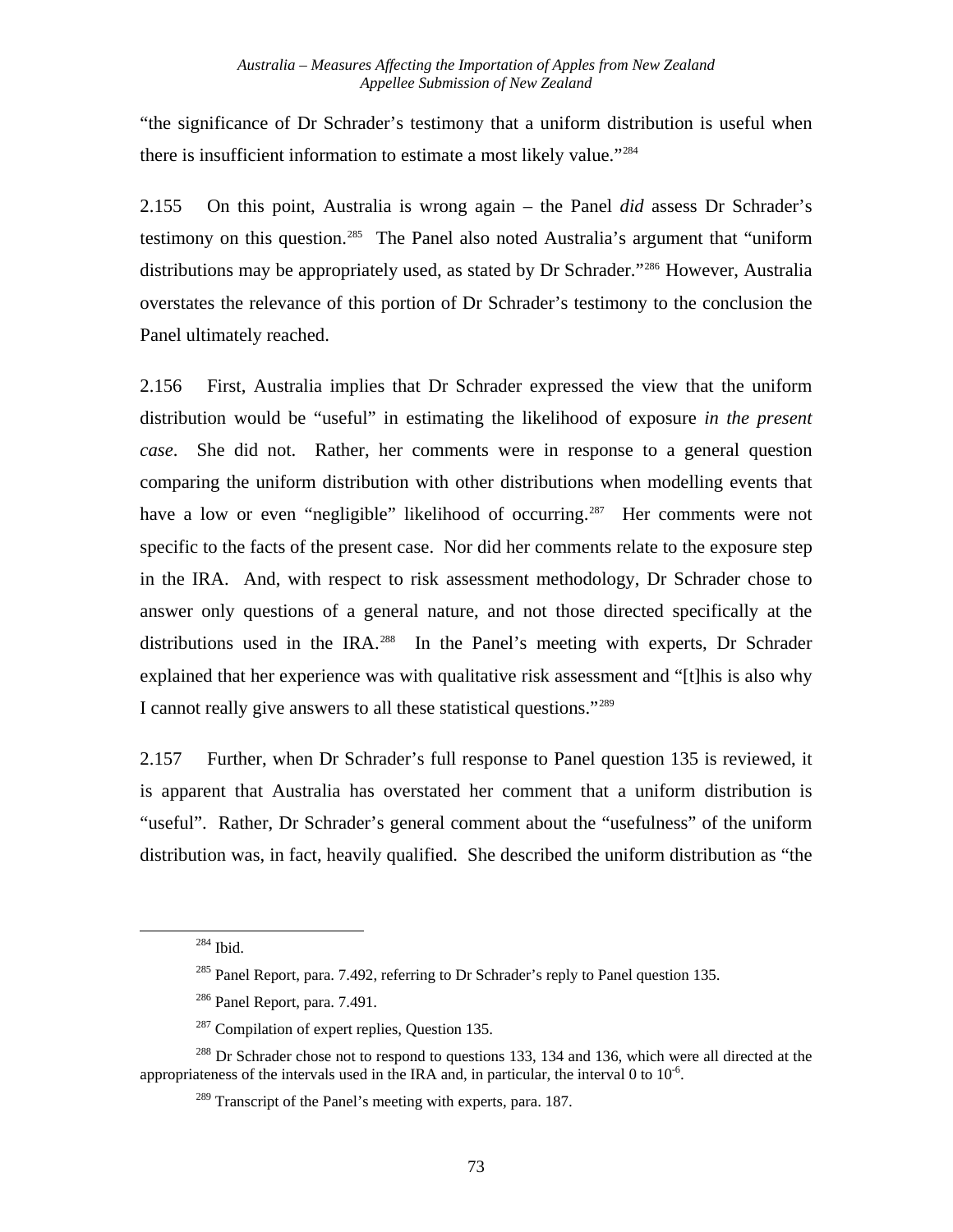simplest and least realistic of the three methods mentioned".<sup>[290](#page-80-0)</sup> Her comment that the uniform distribution was "useful" was a general statement that it was "useful in situations, *where a minimum and maximum value are available*, but no sufficient information to determine the most likely value."[291](#page-80-1) Australia, in this part of its appellant submission, omits to refer to these qualifications that Dr Schrader herself placed on her general comment about usefulness.

2.158 Dr Schrader's general comment about the "usefulness" of a uniform distribution, which relies on the existence of a properly justified maximum value, could not have applied in the present case where, as the Panel found, the maximum value was not properly justified.<sup>[292](#page-80-2)</sup> And Dr Schrader also pointed out that the uniform distribution, while easy to calculate and generate, is limited with regard to modelling real-world outcomes.[293](#page-80-3)

2.159 Moreover, contrary to Australia's appellant submission, the Panel did not place "determinative weight on Dr Sgrillo's testimony that a uniform distribution would have been more appropriate".<sup>[294](#page-80-4)</sup> Having found that "[t]he use of a uniform distribution with a maximum of one in a million results in the likelihood of so-called 'negligible' events estimated to occur more frequently than, according to the IRA's qualitative descriptors, they should be expected to occur (i.e., the events 'would almost certainly not occur')",  $295$ the Panel referred to Dr Sgrillo's testimony to illustrate an alternative approach that might have avoided overestimating the likelihood of "negligible events".<sup>[296](#page-80-6)</sup> But the Panel did not base its finding on whether the "negligible" interval and distribution was the "correct or preferable one". Rather, the Panel's finding was that the IRA's "negligible"

<span id="page-80-0"></span><sup>&</sup>lt;sup>290</sup> Compilation of expert replies, para. 781.

<span id="page-80-1"></span> $291$  Ibid (emphasis added).

<span id="page-80-2"></span> $292$  Panel Report, paras. 7.481, 7.495.

<span id="page-80-3"></span> $293$  Compilation of expert replies, para. 782 (emphasis in original).

<span id="page-80-4"></span> $^{294}$  Appellant submission of Australia, para. 111.

<span id="page-80-5"></span><sup>295</sup> Panel Report, para. 7.495.

<span id="page-80-6"></span> $296$  Ibid.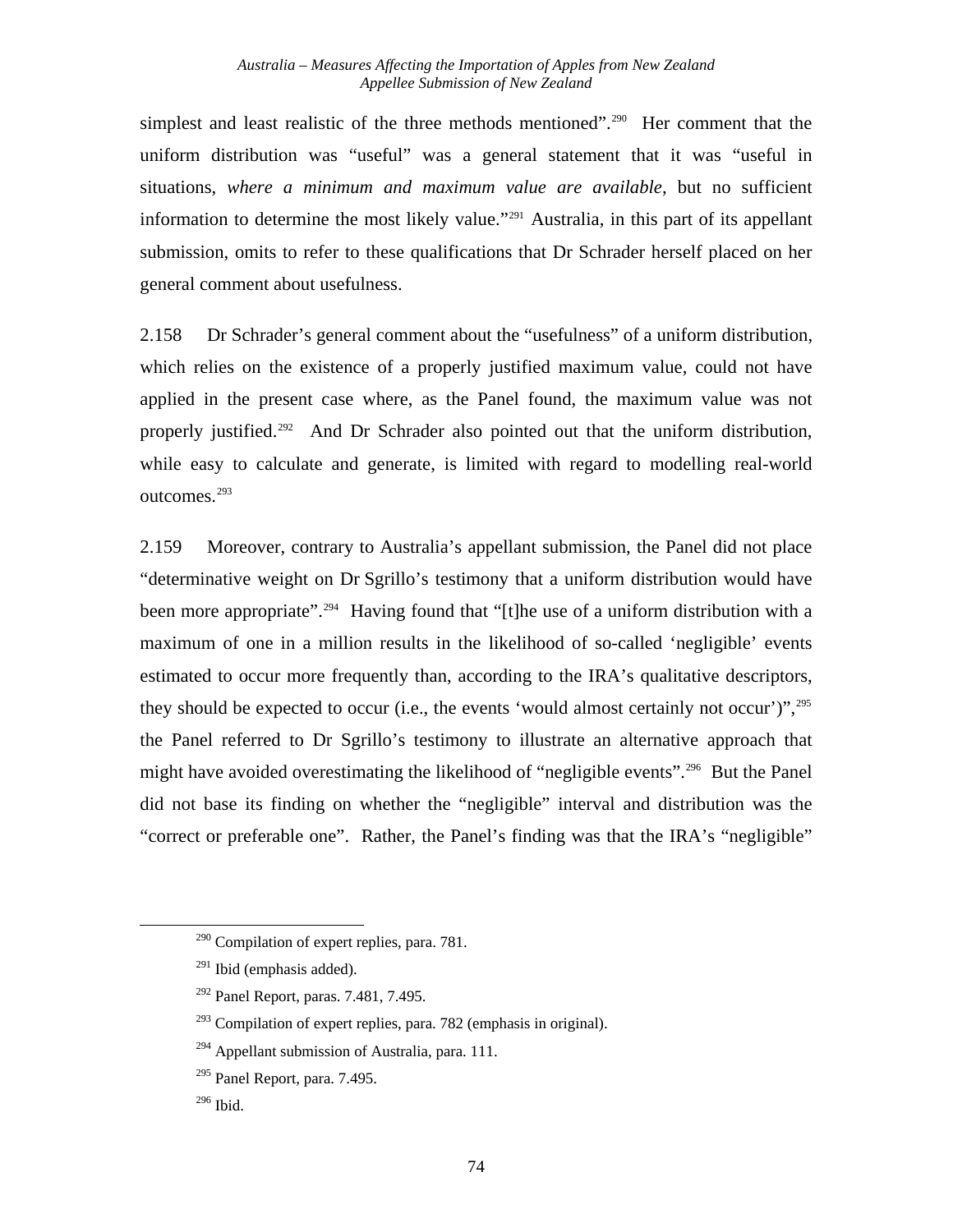interval and distribution is not adequately justified and would tend to overestimate the risk.[297](#page-81-0)

<span id="page-81-6"></span>2.160 Accordingly, in its assessment of the IRA's use of the uniform distribution in combination with the interval 0 to  $10^{-6}$ , the Panel did ask itself the correct question. The Panel concluded that such an approach was not adequately justified and would tend to overestimate likelihood, essentially because a uniform distribution tends to give equal weight to all numbers, instead of clustering closer to zero, which the experts explained would be more appropriate in the case of events with a "negligible" likelihood in the biological world.<sup>[298](#page-81-1)</sup> This meant numbers in the higher end of the range were overrepresented. Accordingly, the IRA's use of a uniform distribution was not properly justified.<sup>[299](#page-81-2)</sup> Equally, the decision by the IRA Team to use it could hardly be regarded as within a "legitimate range of available judgements".<sup>[300](#page-81-3)</sup>

#### (viii) Spread

2.161 Australia claims that the Panel erred in its findings regarding the probability of spread because it erred in relation to its assessment of the exposure step.<sup>[301](#page-81-4)</sup> Since, as pointed out above at paragraphs [2.134](#page-72-6)[-2.153](#page-78-4), the Panel did not err in its findings on exposure, this claim is ill-founded.

#### (ix) Establishment

<span id="page-81-4"></span><span id="page-81-3"></span><span id="page-81-2"></span><span id="page-81-1"></span><span id="page-81-0"></span>l

2.162 Australia claims that the Panel failed "to ask the correct question whether (notwithstanding any differences between laboratory and natural conditions) the IRA's estimate of the probability of establishment was within a range that could be considered legitimate according to the standards of the scientific community."[302](#page-81-5)

<sup>297</sup> Panel Report, para. 7.496.

<sup>298</sup> Panel Report, para. 7.495.

<sup>299</sup> Panel Report, paras. 7.496, 7.780, 7.1151, 7.1196, 7.1205, 7.1251.

<sup>&</sup>lt;sup>300</sup> Cf. appellant submission of Australia, para. 111.

 $301$  Appellant submission of Australia, para. 112.

<span id="page-81-5"></span><sup>302</sup> Appellant submission of Australia, para. 113.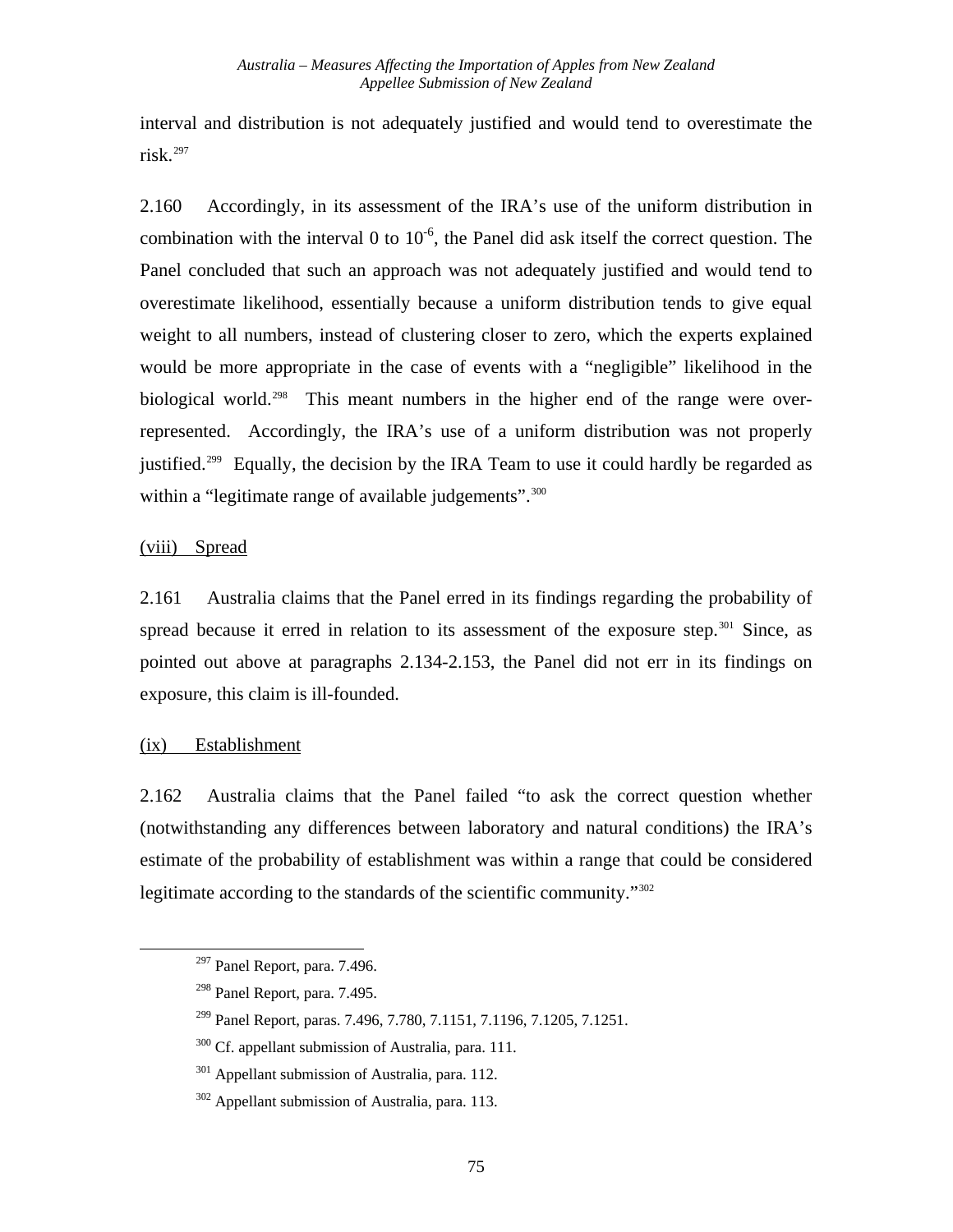2.163 Again, Australia is applying the wrong test. The correct test is whether the IRA's conclusion as to the probability of establishment finds sufficient support in the scientific evidence relied upon and is thus objective and coherent. The Panel concluded that it did not:

The IRA's discussion on the minimum population needed for establishment reflects an assumption that has already been addressed by the Panel, regarding the alleged capacity of such low bacterial populations to initiate an infection. This assumption is an important factor in any conclusion regarding the probability of establishment of fire blight. It has been found by the Panel not to be supported by scientific evidence nor based on a coherent and objective reasoning.  $303$ 

2.164 As recognised by Australia, the Panel addressed the topic of establishment in the context of its findings on inoculum dose.<sup>[304](#page-82-1)</sup> While the Panel did consider that the IRA's *discussion* on inoculum dose is supported by adequate evidence and is generally coherent, ultimately the IRA's *conclusions* in relation to inoculum dose were found not to have sufficient support in the scientific evidence. $305$ 

2.165 The essential problem with the IRA's conclusions was that, in Dr Paulin's words, they gave "*very few useful indications* for the description of events taking place in natural conditions",  $306$  and there was no guarantee that multiplication rates obtained in the laboratory will be replicated in the orchard. $307$ 

2.166 Moreover, as Dr Sgrillo stated, "…the probability of establishment is a function of the initial population size. The dose-response curve may present a threshold for the inoculums concentration, below which no infection will occur."[308](#page-82-5) The Panel also made reference to Dr Sgrillo's statement that "there is a threshold of bacteria population below

<span id="page-82-1"></span><span id="page-82-0"></span>l

<span id="page-82-5"></span><span id="page-82-4"></span>307 Panel Report, para. 7.407, citing compilation of expert replies, paras. 262-263 (original emphasis).

308 Panel Report, para. 7.406, citing compilation of expert replies, paras. 197-200.

<sup>303</sup> Panel Report, para. 7.420.

<sup>304</sup> Panel Report, paras. 7.404-7.408.

<sup>305</sup> Panel Report, para. 7.408.

<span id="page-82-3"></span><span id="page-82-2"></span><sup>306</sup> Panel Report, para. 7.405, citing compilation of expert replies, paras. 190-191 (original emphasis).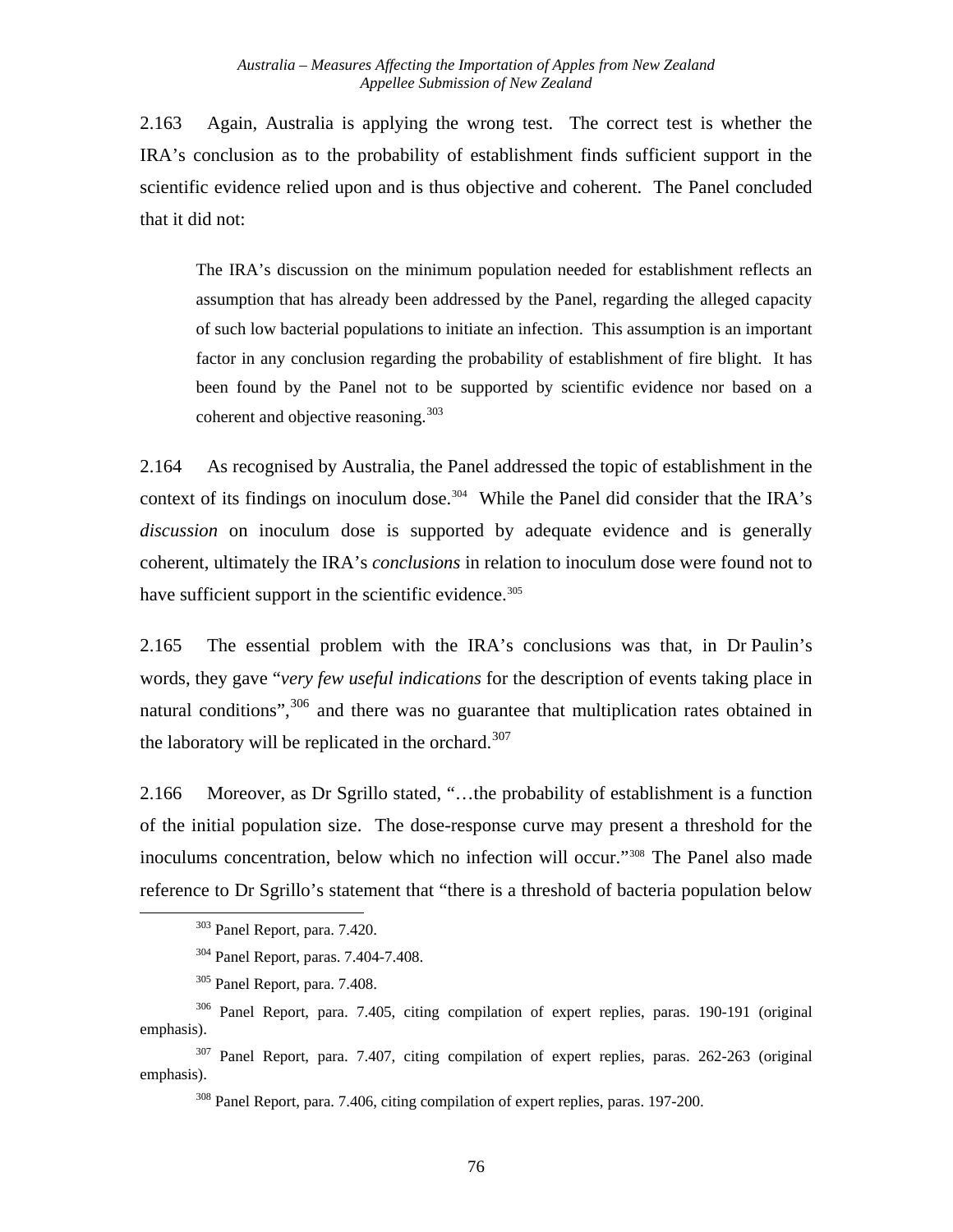which it is almost the same thing as no bacteria, because it needs a greater number to initiate an infection."[309](#page-83-0)

2.167 Having failed to assess what would occur in natural conditions, or the capacity of low bacterial populations to initiate an infection, the IRA's conclusions could hardly be regarded as being within a 'legitimate range', even if that were the correct test.

#### (x) Consequences

2.168 Australia claims that, in its assessment of the IRA's conclusions in relation to the consequences of fire blight, "the Panel has held the IRA's assessment of consequences to a scientific standard of satisfaction", which has involved "undue reliance upon the scientific aspects of the evidence", without taking into account economic factors.<sup>[310](#page-83-1)</sup> This failure, Australia says, is evidenced by the Panel's not considering, or even mentioning, the economic evidence of actual production losses shown to have been caused by outbreaks of fire blight at Hawke's Bay in New Zealand 1998 and in Michigan in the United States in 2000.<sup>[311](#page-83-2)</sup>

2.169 Australia also claims that the Panel failed to ask whether the overall assessment of consequences made by the IRA falls within a range that could be considered legitimate. This, Australia claims, is evident from the Panel's failure to assess the significance of, and even that it "overlooked", Dr Paulin's and Dr Deckers' respective views that the consequences could properly be assessed as "high".<sup>[312](#page-83-3)</sup>

2.170 Neither of Australia's claims has any foundation.

### *a. The Panel did not fail to have regard to any relevant economic evidence*

2.171 First, Australia is incorrect in saying that the Panel did not consider or even mention the economic evidence of actual production losses shown to have been caused

<span id="page-83-3"></span><span id="page-83-2"></span><span id="page-83-1"></span><span id="page-83-0"></span>l <sup>309</sup> Panel Report, footnote 1686, referring to Dr Sgrillo's reply in transcript of the Panel's meeting with experts, para. 287.

<sup>310</sup> Appellant submission of Australia, para. 115.

 $311$  Ibid.

<sup>312</sup> Appellant submission of Australia, paras. 114-115.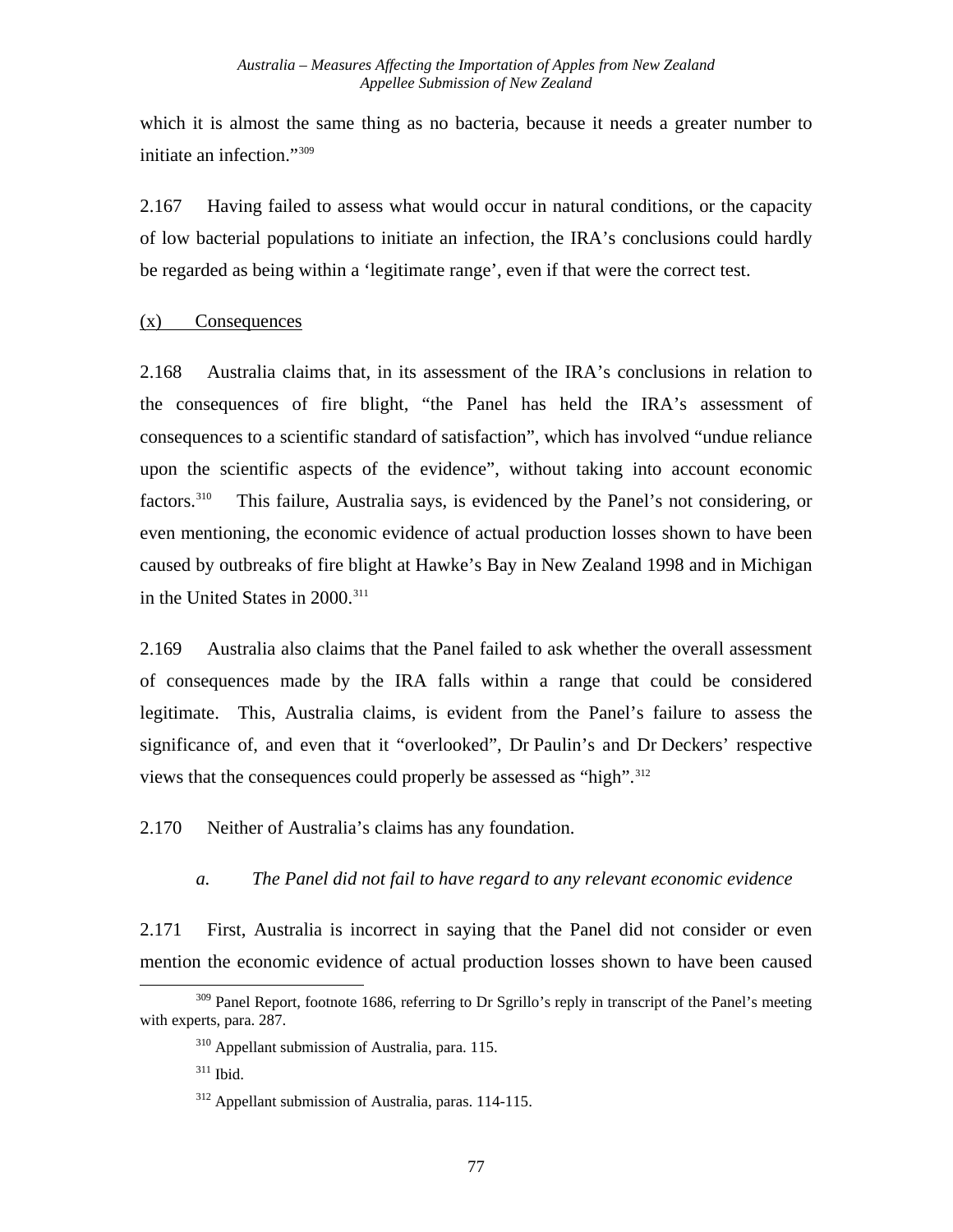by outbreaks of fire blight at Hawke's Bay in New Zealand in 1998 and in Michigan, United States in 2000. The Panel referred to this evidence in its Report.<sup>[313](#page-84-0)</sup>

2.172 Further, what Australia omits to mention, is that Dr Sgrillo considered that the evidence relating to economic losses associated with outbreaks of fire blight at Hawke's Bay and Michigan did not assist Australia.<sup>[314](#page-84-1)</sup>

2.173 Dr Sgrillo observed that, in respect of the 1998 Hawke's Bay outbreak, the economic losses of New Zealand in 1998 were estimated at 2.8% of the country's production.[315](#page-84-2) Dr Sgrillo also noted that the Michigan outbreak in 2000 involved 4.4% of the trees, 2.6% of the area and 10.8% of Michigan's production. Dr Sgrillo referred to the fact that the IRA should also have considered that perfect fire blight conditions, involving unusually warm, humid and wet weather, are expected to occur only once in each 10 years. Based on these and other factors, Dr Sgrillo considered that the IRA overestimated consequences by estimating a country loss of 50% and 20% for pear and apple respectively.<sup>316</sup>

2.174 In addition, the Panel took into account Dr Paulin's views as to potential production and economic losses, namely that:

- a) The overall production of fruits in a whole country has never been seriously decreased, even by a severe fire blight epidemic, even if the damage can be very costly at the local level, in certain years for certain varieties…. the impact score of "F" could be exaggerated.<sup>317</sup>
- b) Given the likely low impact at the national level of the disease on overall production, the losses for domestic trade or industry look exaggerated and unrealistic.<sup>[318](#page-84-5)</sup>

<span id="page-84-4"></span><span id="page-84-3"></span><span id="page-84-2"></span><span id="page-84-1"></span><span id="page-84-0"></span>-

<sup>313</sup> Panel Report, para. 7.454.

<sup>&</sup>lt;sup>314</sup> Compilation of expert replies, paras. 99-103.

<sup>&</sup>lt;sup>315</sup> Compilation of expert replies, para. 100.

<sup>316</sup> Compilation of expert replies, para. 103.

<sup>317</sup> Panel Report, para. 7.465, citing compilation of expert replies, para. 87.

<span id="page-84-5"></span><sup>&</sup>lt;sup>318</sup> Panel Report, para. 7.466, citing compilation of expert replies, para. 91.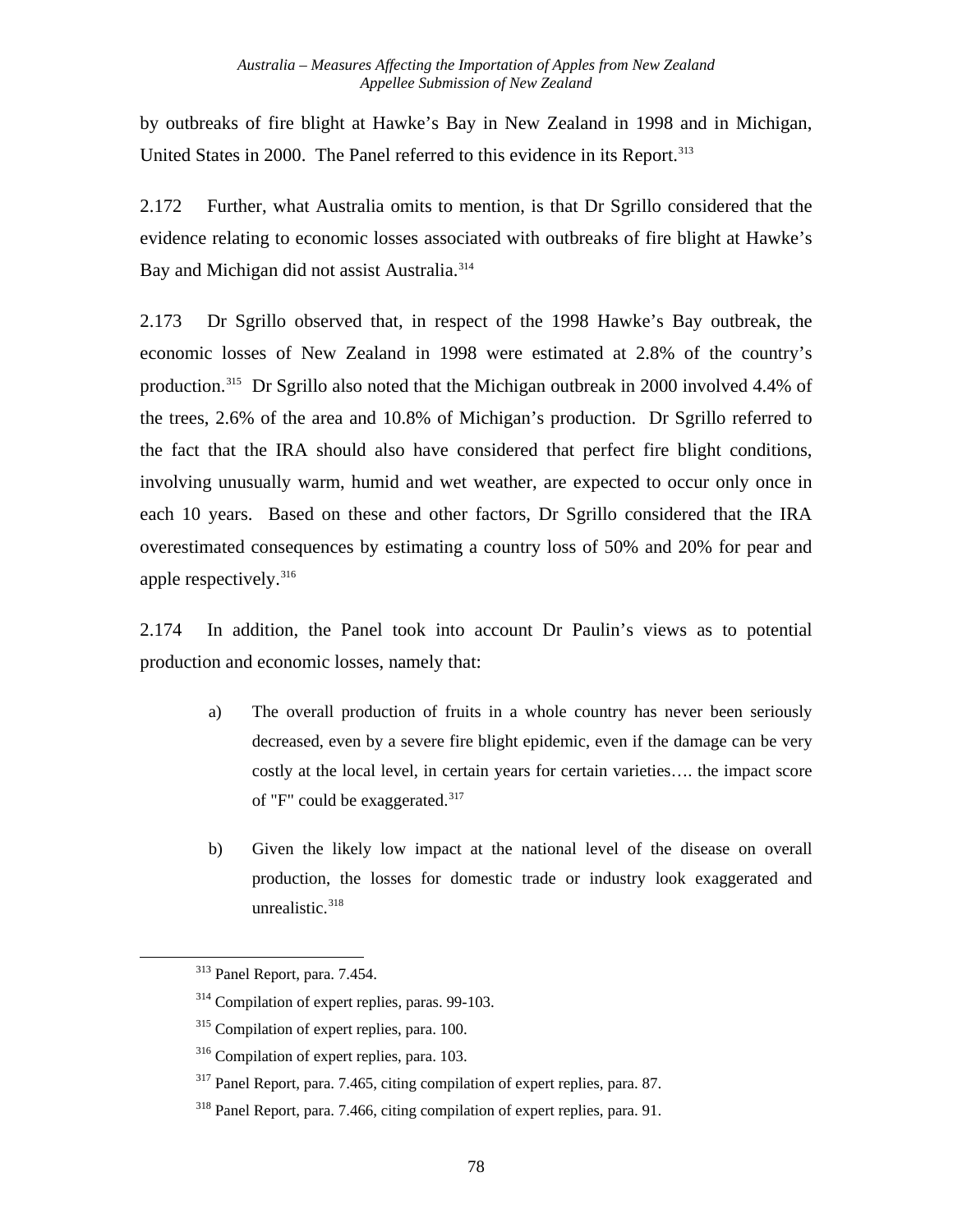c) The impact on fruit trade will be limited, especially if the eradication methods are effective.<sup>[319](#page-85-0)</sup>

2.175 Thus, Australia's claim that the Panel failed to take into account relevant economic evidence in its assessment of the IRA's conclusions as to the consequences of fire blight, has no foundation.

#### *b. The Panel did not overlook relevant expert testimony on consequences*

<span id="page-85-5"></span>2.176 Second, the Panel did not fail to assess the significance of, or overlook, any of the experts' views on consequences, including the comments made by Dr Paulin and Dr Deckers that consequences would be "high".

2.177 Indeed, Panel Member Ehlers referred to those remarks during the meeting with experts.<sup>[320](#page-85-1)</sup> Moreover, the Panel assessed the significance of those remarks when it weighed them against the other comments of the experts in relation to consequences.<sup>321</sup>

2.178 As the Panel recognised, it was not disputed that fire blight can have serious consequences[.322](#page-85-3) The broader issue the Panel was required to address for the purpose of assessing compliance with Article 5.1 was, however, different. It was whether the IRA's evaluation of the potential consequences associated with the entry, establishment and spread of fire blight into Australia relied on adequate evidence.

2.179 In addressing this issue, the Panel emphasised that, as part of determining whether the IRA's conclusions were objective and coherent, "[i]t is not the Panel's role to reassess the impact scores assigned by the IRA to specific criteria and propose different scores."<sup>[323](#page-85-4)</sup> Thus, it was not part of the Panel's task to determine whether or not the IRA's

<sup>319</sup> Panel Report, para. 7.467, citing compilation of expert replies, para. 92.

<sup>&</sup>lt;sup>320</sup> Transcript of meeting with experts, para. 299.

 $321$  See further, paras. 2.227 to 2.235 below.

<span id="page-85-4"></span><span id="page-85-3"></span><span id="page-85-2"></span><span id="page-85-1"></span><span id="page-85-0"></span> $322$  Panel Report, para 7.452, citing New Zealand's reply to Panel question 67 after the first substantive meeting, para. 141 and New Zealand's second written submission, paras. 2.455-2.456.

<sup>323</sup> Panel Report, para. 7.468.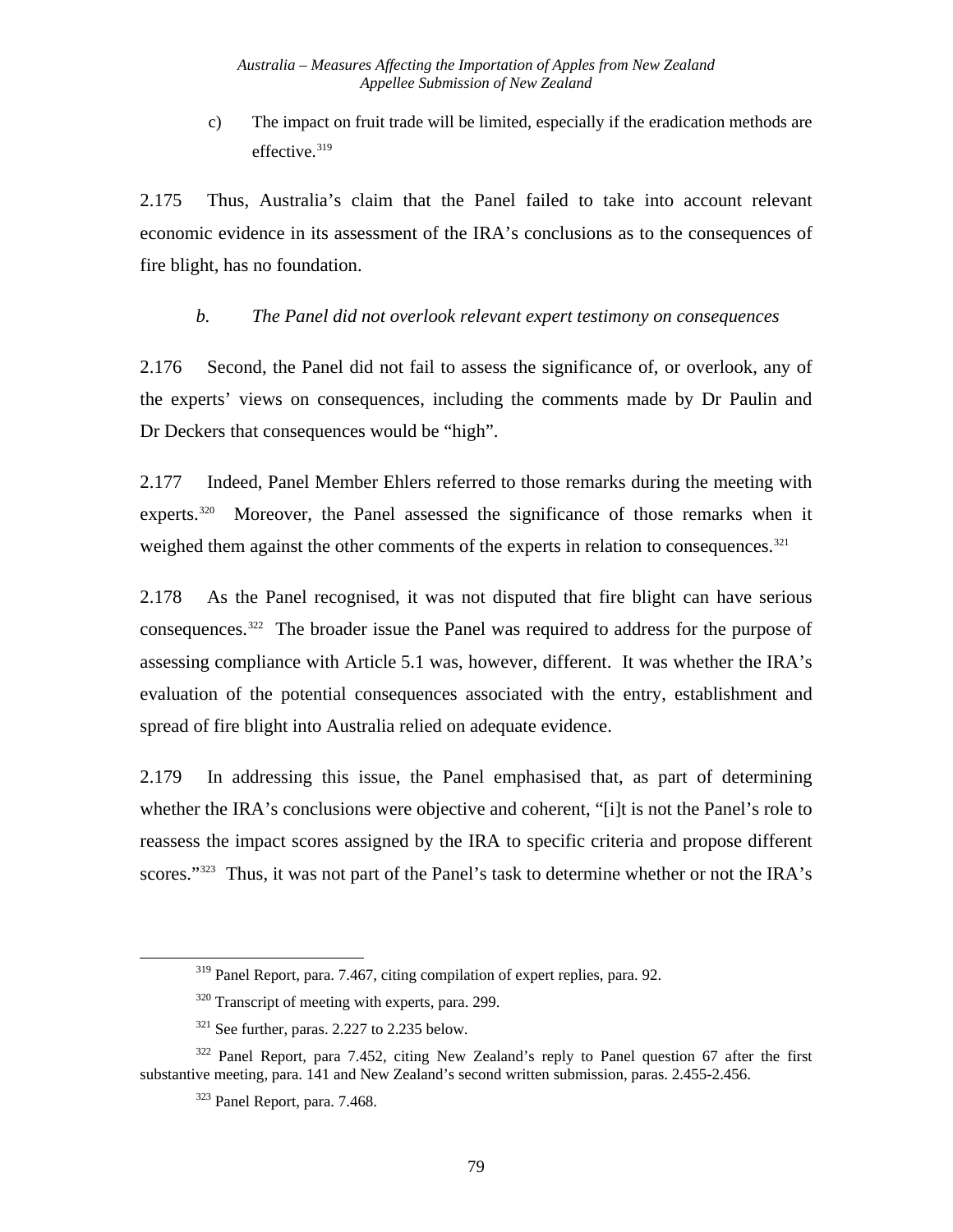classification of consequences as "high" was "correct". For the Panel to have done this would have necessitated it carrying out its own risk assessment.

<span id="page-86-3"></span>2.180 As the Panel did ask itself the correct question, and did not overlook the expert comments to which Australia refers, there is no basis for Australia's complaint in relation to the Panel's assessment of the IRA's conclusions on fire blight consequences.

2.181 For the reasons outlined above, none of Australia's claims that the Panel misinterpreted and misapplied Articles 5.1, 5.2 and 2.2 in its conclusions in relation to fire blight can be sustained. The Panel's conclusions in respect of those Articles should therefore be upheld.

### **9. Specific Panel "errors": ALCM**

2.182 Australia's challenge to the Panel's conclusions in relation to ALCM is limited in important respects. For example, Australia has not contested the Panel's key findings that the IRA failed to properly take into account such significant issues as the protracted emergence of ALCM, climatic issues, and mode of trade.<sup>[324](#page-86-0)</sup> Australia's only claim regarding the Panel's conclusions on the IRA's assessment of establishment and spread is that the Panel failed to take into account the "materiality" of the flaws in the IRA.<sup>[325](#page-86-1)</sup> As will be demonstrated below, this is simply untrue.

2.183 Moreover, Australia's claims regarding alleged errors in the Panel's approach to reviewing the IRA's assessment of ALCM are all based on Australia's flawed assertion that, instead of following the clear guidance of the Appellate Body in *US/Canada – Continued Suspension*, the Panel should have asked itself "whether the judgement in fact made in the IRA, notwithstanding any perceived shortcomings in the reasoning to that judgement, was within a range that could be considered legitimate according to the standards of the scientific community".<sup>[326](#page-86-2)</sup> However, as has been pointed out earlier, there is no basis for this new gloss on the test set out by the Appellate Body in *US/Canada –* 

<span id="page-86-0"></span><sup>324</sup> Panel Report, paras. 7.840, 7.854 and 7.866.

<span id="page-86-1"></span> $325$  Appellant submission of Australia paras. 121-122.

<span id="page-86-2"></span><sup>&</sup>lt;sup>326</sup> Appellant submission of Australia, para. 118.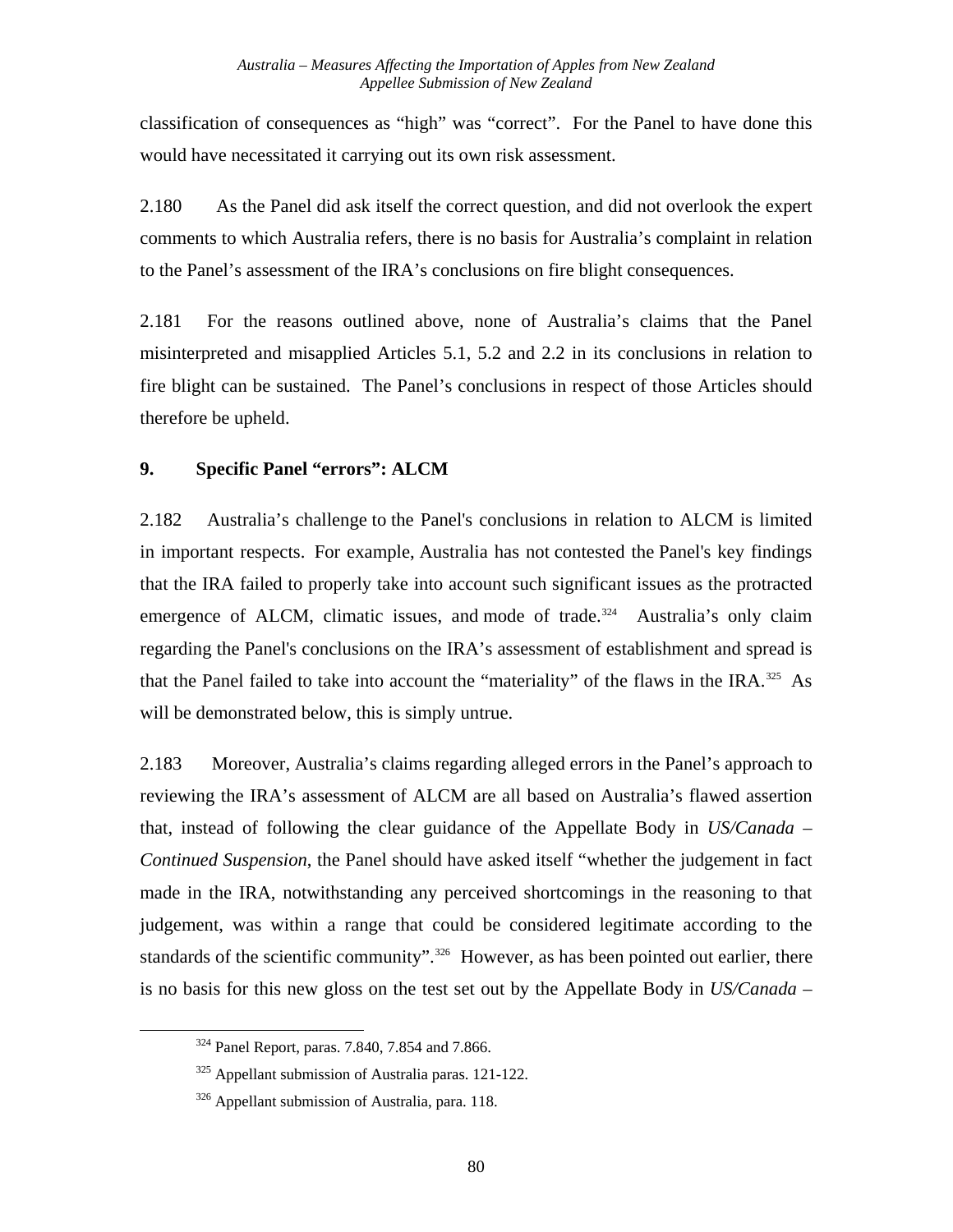*Continued Suspension*. The Panel correctly focused on whether the reasoning articulated on the basis of the scientific evidence was objective and coherent and whether particular conclusions in the IRA were supported by sufficient scientific evidence.

#### *(a) Importation*

2.184 Australia's first specific claim relates to the Panel's analysis of the likelihood of importation. Australia asserts that "At no point did the Panel find that the estimate of the probability of importation was not within a legitimate range<sup>"[327](#page-87-0)</sup> and that, as a result, the Panel has "found abstract fault in a perceived failure by the IRA to take into account viability when the Panel's own conclusion was that the infestation rate relied upon was 'more realistic'.["328](#page-87-1)

2.185 While somewhat difficult to follow, Australia's essential claim appears to be that since the Panel described one of the two data-sets used by the IRA in its estimate of the likelihood of importation of ALCM (the August 2005 data) as "more realistic" than the other data set (the IRA's estimate), $329$  the IRA's overall conclusions on the likelihood of importation were within a legitimate range.

2.186 There are two key problems with Australia's claim. First, it is based on Australia's flawed interpretation of the test set out by the Appellate Body in *US/Canada - Continued Suspension.* Second, it confuses the concepts of "infestation rate" and "likelihood of importation".

2.187 Australia's claim is based on the Panel's finding, under its Article 5.6 analysis, that "New Zealand has made a prima facie case that an infestation rate more in the range found in the August 2005 data would be more realistic in light of the various factors that the IRA did not properly take into account".<sup>[330](#page-87-3)</sup> That finding is consistent with the expert testimony of Dr Cross and Dr Deckers who described the IRA's estimate (which was

<span id="page-87-0"></span><sup>&</sup>lt;sup>327</sup> Appellant submission of Australia, para. 120.

<span id="page-87-1"></span><sup>328</sup> Ibid.

<span id="page-87-2"></span><sup>&</sup>lt;sup>329</sup> See appellant submission of Australia, para. 119.

<span id="page-87-3"></span><sup>330</sup> Panel Report, para. 7.1360.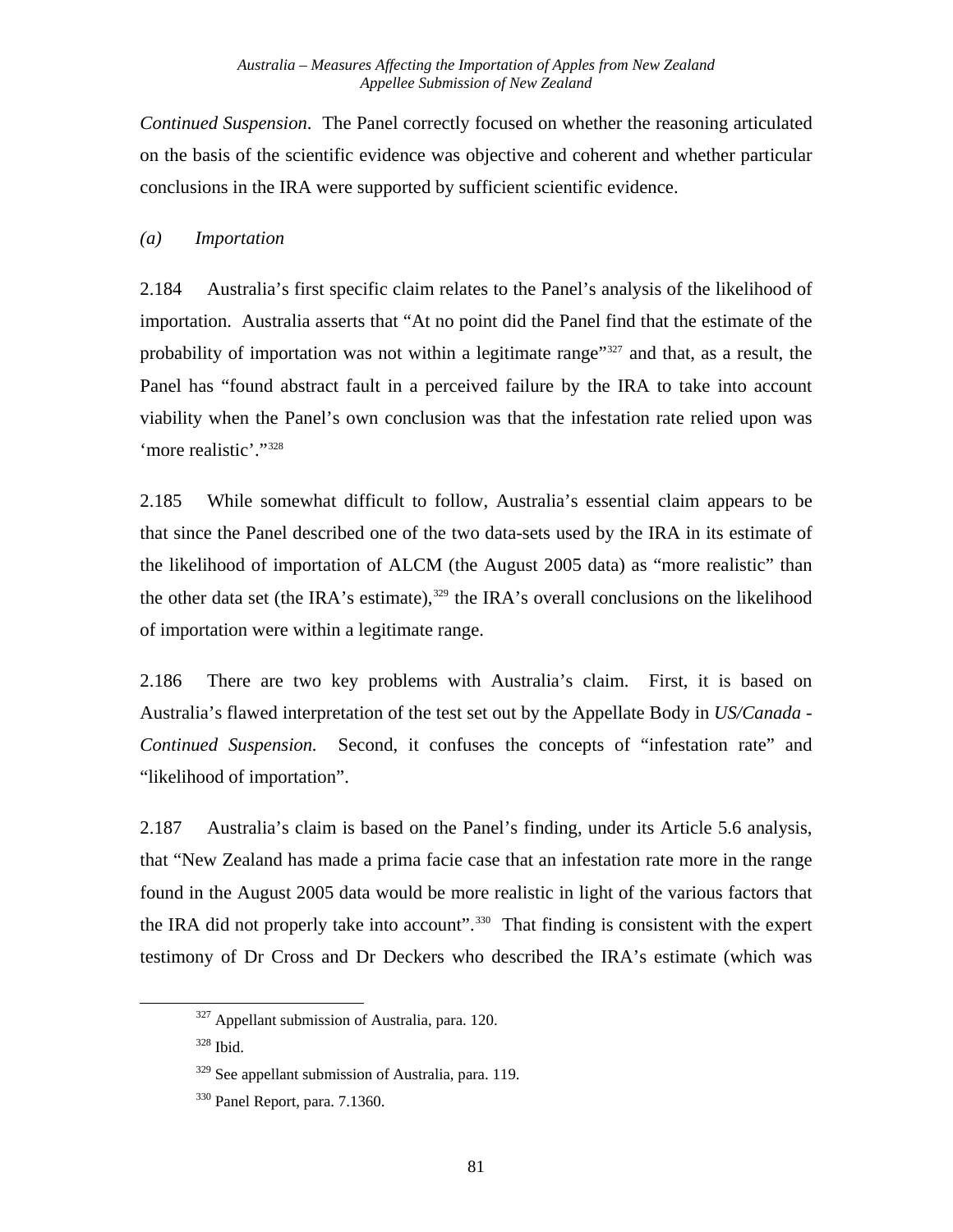based on the IRA's eight importation steps) as "unclear"<sup>[331](#page-88-0)</sup>, reliant on "old and inadequate published data<sup> $332$ </sup>, "subject to large uncertainties"<sup>[333](#page-88-2)</sup> and without "sufficient" scientific evidence."<sup>[334](#page-88-3)</sup> Indeed, Dr Cross went so far as to claim that the IRA's estimate of the likelihood of importation was so flawed that it "should be discarded".[335](#page-88-4)

2.188 However, while the August 2005 data might have been a "more realistic" estimate of the infestation rate than the IRA's flawed estimate, the key point that Australia's claim fails to acknowledge is that the Panel did not find that the August 2005 data was a realistic estimate of the likelihood of importation, because it only relates to occupied cocoons.[336](#page-88-5)

2.189 As identified by the Panel, one of the key flaws with the IRA was that it failed to take into account the available scientific evidence on viability which indicates that a significant proportion of occupied cocoons on New Zealand apples are not viable.<sup>337</sup> Instead, the IRA used the August 2005 data as an estimate of the likelihood of importation, without ever accounting for viability.<sup>[338](#page-88-7)</sup> As found by the Panel: "the data on occupancy and viability of ALCM cocoons on New Zealand apples was not adequately taken into account" by the IRA.<sup>[339](#page-88-8)</sup> In light of this, and the expert testimony that "the data" on viability is crucial in order to estimate the likelihood that picked apple fruit is infested

<span id="page-88-2"></span><span id="page-88-1"></span><span id="page-88-0"></span>l

- <sup>334</sup> Compilation of expert replies, para. 663.
- <sup>335</sup> Compilation of expert replies, para. 578.

<span id="page-88-5"></span><span id="page-88-4"></span><span id="page-88-3"></span>336 Panel Report, para. 7.800. As was identified by Dr Cross, the August 2005 data "gives the frequency of occurrence of occupied cocoons. The actual infestation rate of viable cocoons would be substantively lower as a significant proportion of occupied cocoons are not viable": Compilation of expert replies, paras. 579, 583 and 685. See also transcript of the Panel's meeting with experts, paras. 591, 679.

337 Panel Report, paras. 7.800, 7.801, 7.805, 7.811 and 7.812.

<span id="page-88-8"></span><span id="page-88-7"></span><span id="page-88-6"></span><sup>338</sup> Panel Report, paras. 7.800, 7.801, 7.805, 7.810. Note: the Panel's conclusion that the IRA failed to take into account viability also applied to the IRA's own estimation of the likelihood of importation, based on the IRA's eight importation steps: see Panel Report, paras. 7.800, 7.801, 7.805 and 7.810. See also transcript of the Panel's meeting with experts, para. 679.

<sup>&</sup>lt;sup>331</sup> Compilation of expert replies, para. 589.

<sup>&</sup>lt;sup>332</sup> Compilation of expert replies, para. 646.

<sup>&</sup>lt;sup>333</sup> Compilation of expert replies, para. 578.

<sup>339</sup> Panel Report, para. 7.805.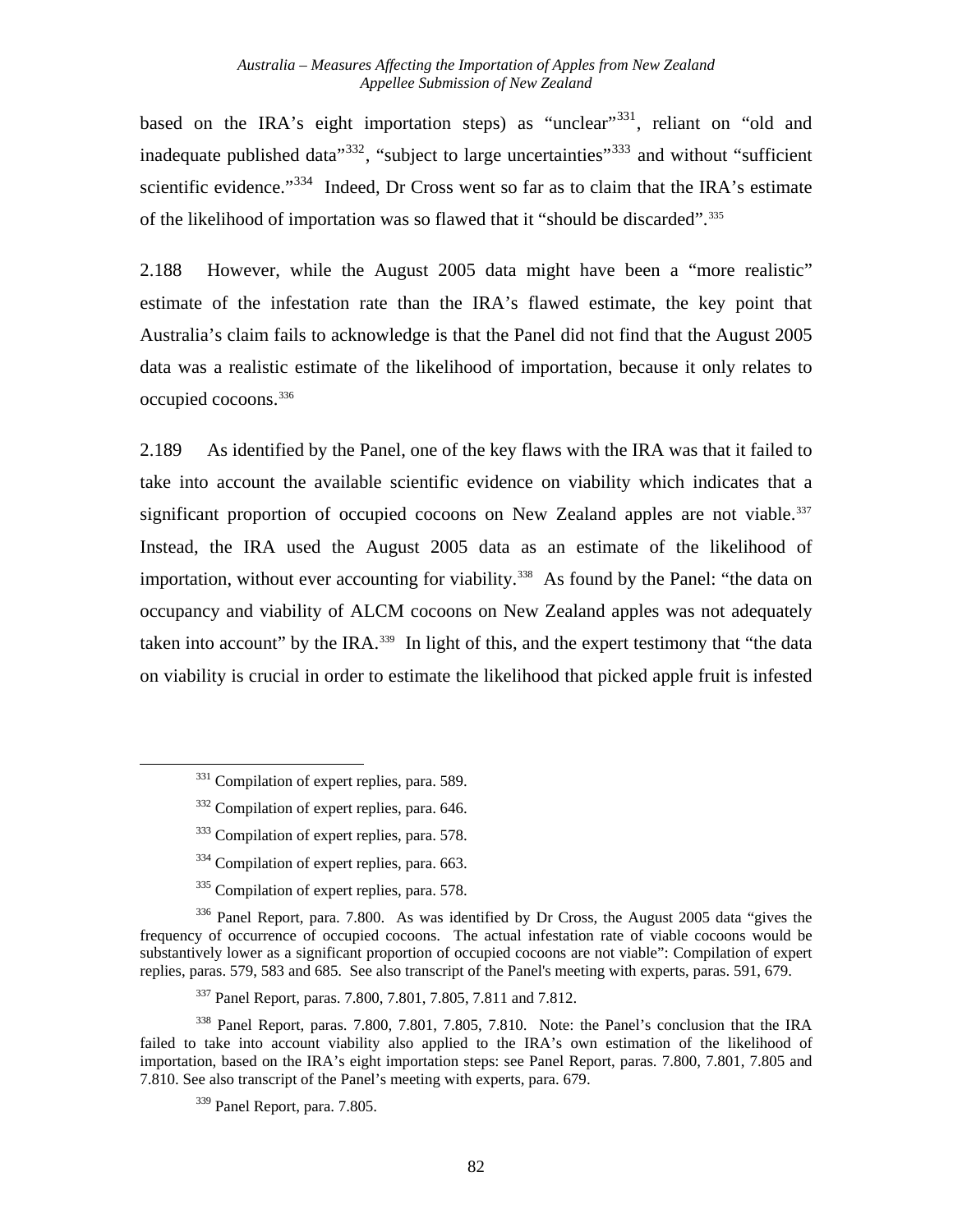with ALCM",<sup>[340](#page-89-0)</sup> the Panel concluded that "the IRA's reasoning regarding the viability of ALCM is not objectively justifiable".<sup>[341](#page-89-1)</sup>

2.190 Thus, even if the Australian test were to be applied there is no basis for Australia's claim that "at no point did the Panel find that the estimate of the probability of importation was not within a legitimate range".<sup>[342](#page-89-2)</sup> To the contrary, the Panel found that the IRA's reasoning was not objectively justifiable because it failed to take into account viability.<sup>[343](#page-89-3)</sup> It is difficult to imagine how a conclusion that does not "adequately take into account" a matter that is "crucial" to the overall estimate could be considered to fall within a legitimate scientific range.

#### *(b) Materiality*

2.191 In relation to the Panel's analysis of establishment and spread, Australia claims that the Panel "found only abstract fault in the IRA not having taken into account some identified 'factor', never pausing to ask the correct question whether the 'factor' meant that the estimate reached was outside a legitimate range".[344](#page-89-4) In support of its assertion in this regard, Australia points to paragraph 7.871 of the Panel Report, which states: "if the IRA had taken the factors described in the preceding paragraph into account, and found that any of them had a significant impact on the analysis, presumably the whole range of estimations, and not just the upper or lower values, could have shifted". Australia claims that this shows that the "Panel failed to assess the materiality of the perceived errors".<sup>[345](#page-89-5)</sup>

2.192 Once again, this is a claim by Australia that the Panel should have conducted its own risk assessment, something which the Panel had no mandate to do (and did not do). In any event, contrary to Australia's claims, the Panel was very clearly focused on the

<span id="page-89-3"></span><span id="page-89-2"></span><span id="page-89-1"></span><span id="page-89-0"></span>l <sup>340</sup> Panel Report, para. 7.805. See also compilation of expert replies, para. 568 where Dr Cross described the issue of viability as of "crucial importance…in calculating risks and determining appropriate sample sizes."

<sup>341</sup> Panel Report, para. 7.806.

<sup>342</sup> Appellant submission of Australia, para. 120.

<sup>343</sup> Panel Report, para. 7.806.

<span id="page-89-4"></span><sup>&</sup>lt;sup>344</sup> Appellant submission of Australia, paras. 121 and 122.

<span id="page-89-5"></span><sup>345</sup> Appellant submission of Australia, para. 121.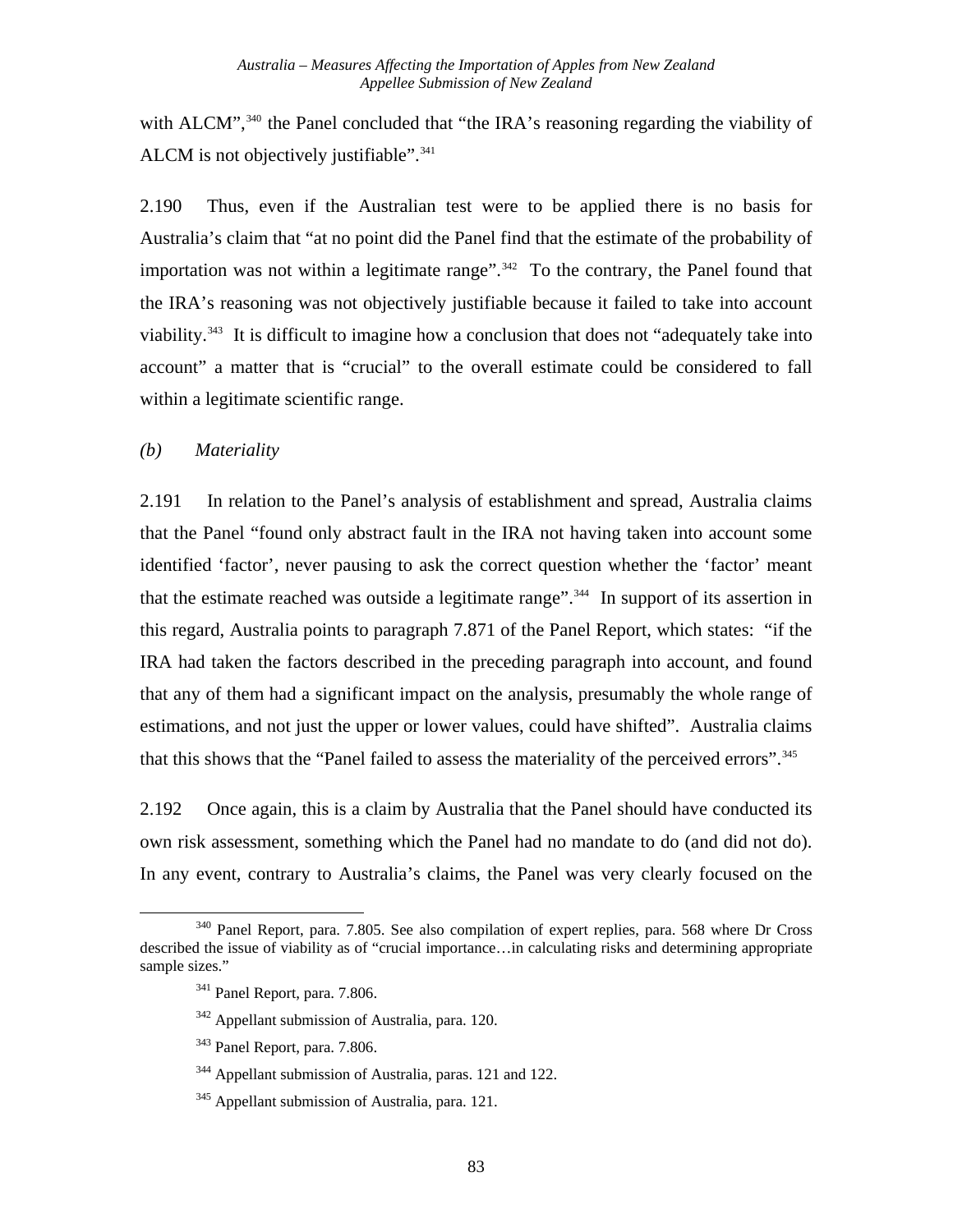materiality of the various flaws with the IRA's analysis of entry, establishment and spread, consistent with the appropriate standard of review and the guidance provided by the Appellate Body.

2.193 In its analysis of the IRA's failure to take into account viability the Panel noted that, as identified by Dr. Cross, the "data on viability rates is *crucial*, in order to estimate the likelihood that picked apple fruit is infested with ALCM".<sup>[346](#page-90-0)</sup> Likewise, in its analysis of the IRA's failure to take into account that ALCM emergence would be staggered over a period of time, the Panel concluded that "the issue of the protracted emergence of ALCM, in relation to its short life-span, is an *important* factor in considering the likelihood of transfer" because it "would *substantially* reduce the likelihood" of mating occurring.[347](#page-90-1) In respect of climate too, the Panel was clearly focused on the materiality of the IRA's failures, concluding that "if a climatic analysis were to conclude that a suitable climate for establishment and spread of ALCM is limited to particular areas of Australia, this could presumably have a *significant* effect on the risk assessment".[348](#page-90-2) In respect of mode of trade, the Panel found that "mode of trade should have a *significant* effect on the risk assessment".[349](#page-90-3) Finally, in its overall findings on the IRA's estimation of the likelihood of entry, establishment and spread the Panel concluded that: "The IRA has not properly considered a number of factors that could have a *major* impact on the assessment of this particular risk".<sup>350</sup>

2.194 Indeed, in paragraph 7.871, which is the paragraph relied on by Australia in relation to its materiality claims, the Panel ultimately concluded that: "The failure of Australia's IRA to take all these factors into account is enough to cumulatively create reasonable doubts about the risk assessment with respect to its evaluation of the likelihood of entry, establishment and spread of ALCM…Due to these flaws, the IRA's

<span id="page-90-0"></span><sup>346</sup> Panel Report, para. 7.805 (emphasis added).

<span id="page-90-1"></span><sup>347</sup> Panel Report, para. 7.840 (emphasis added).

<span id="page-90-2"></span><sup>348</sup> Panel Report, para. 7.854 (emphasis added).

<span id="page-90-3"></span><sup>&</sup>lt;sup>349</sup> Panel Report, para. 7.866 (emphasis added).

<span id="page-90-4"></span><sup>350</sup> Panel Report, para. 7.868 (emphasis added).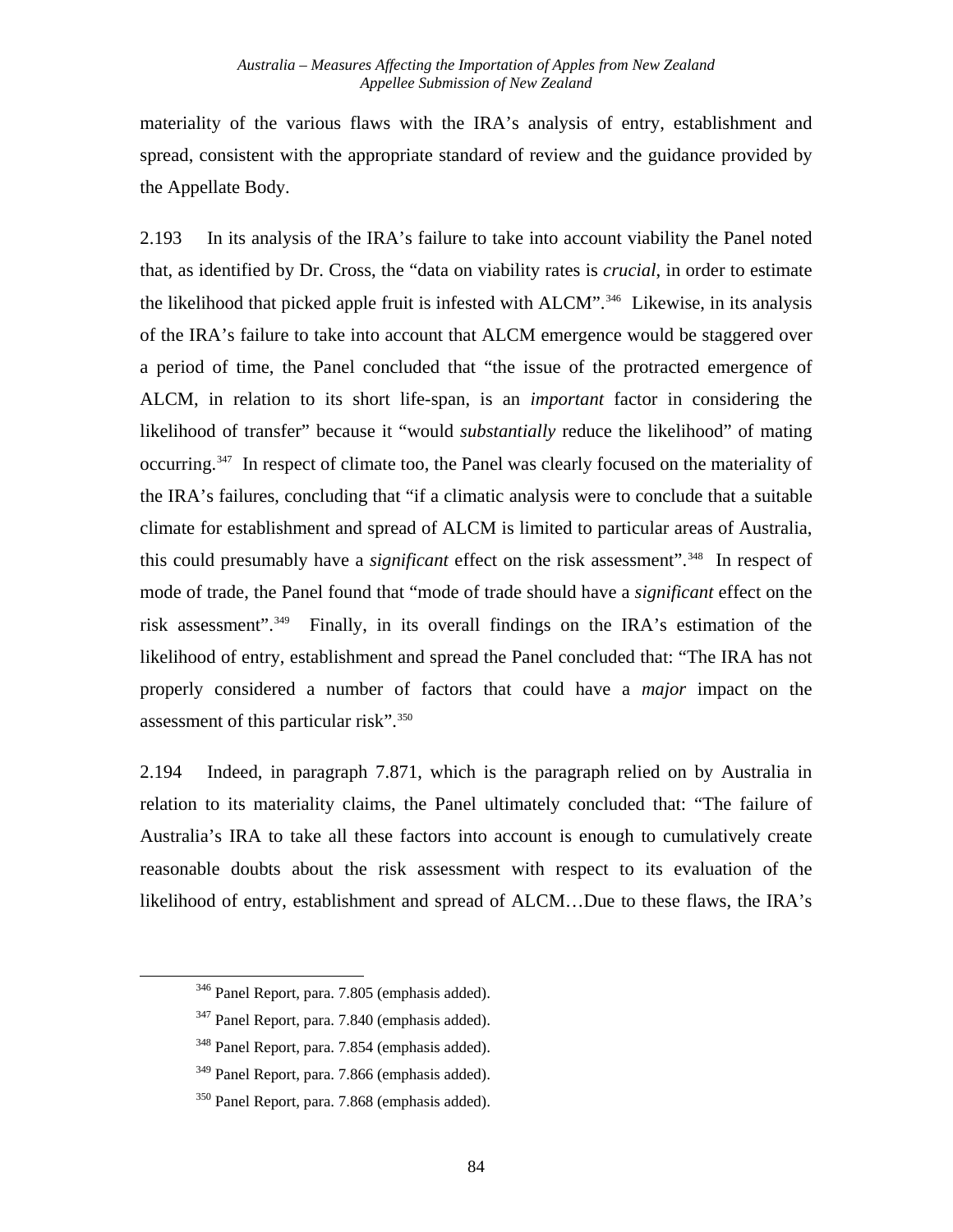reasoning in this regard cannot be found to be supported by coherent reasoning and sufficient scientific evidence and, in this sense, is not objectively justifiable".<sup>351</sup>

2.195 Thus, contrary to Australia's claims, all that is indicated by the sentence "if the IRA had taken the factors described in the preceding paragraph into account, and found that any of them had a significant impact on the analysis, presumably the whole range of estimations, and not just the upper or lower values, could have shifted" is that the Panel correctly understood its limited mandate of review. The Panel identified that the factors ignored by the IRA would, if taken into account, very likely have a significant effect on the outcome, but correctly refrained from conducting a *de novo* review of the risk to calculate the actual effect. Instead, in accordance with the Appellate Body's guidance in *US/Canada – Continued Suspension*, the Panel focused on reviewing the IRA to determine whether, in light of the flaws identified, it could be considered to be supported by coherent reasoning and respectable scientific evidence and was, in this sense, objectively justifiable. Indeed, it is difficult to understand what more the Panel could have done while avoiding conducting a *de novo* review.

2.196 Accordingly, there is simply no basis for Australia's claim that Panel failed to take into account materiality. Australia's assertions amount to nothing more than an unwarranted objection to the Panel's refraining from conducting a *de novo* review.

### *(c) Consequences*

<span id="page-91-0"></span>l

2.197 In relation to the Panel's assessment of consequences, Australia asserts that the Panel's failure to refer explicitly to Dr Cross's statement in response to the Panel's question 96,<sup>352</sup> that modifying the IRA impact scores "would not result in a change in the rating of the overall consequences as 'low'" and so was "in this respect…objective and

<sup>351</sup> Panel Report para. 7.871.

<span id="page-91-1"></span><sup>352</sup> The Panel's question 96 was as follows: "Please comment on whether the evaluation in Australia's IRA of the potential biological and economic consequences of ALCM incursion in Australia was objective and credible? In assessing consequences of ALCM introduction, should current or historical data be considered to be more relevant?" (Compilation of expert responses, p. 106).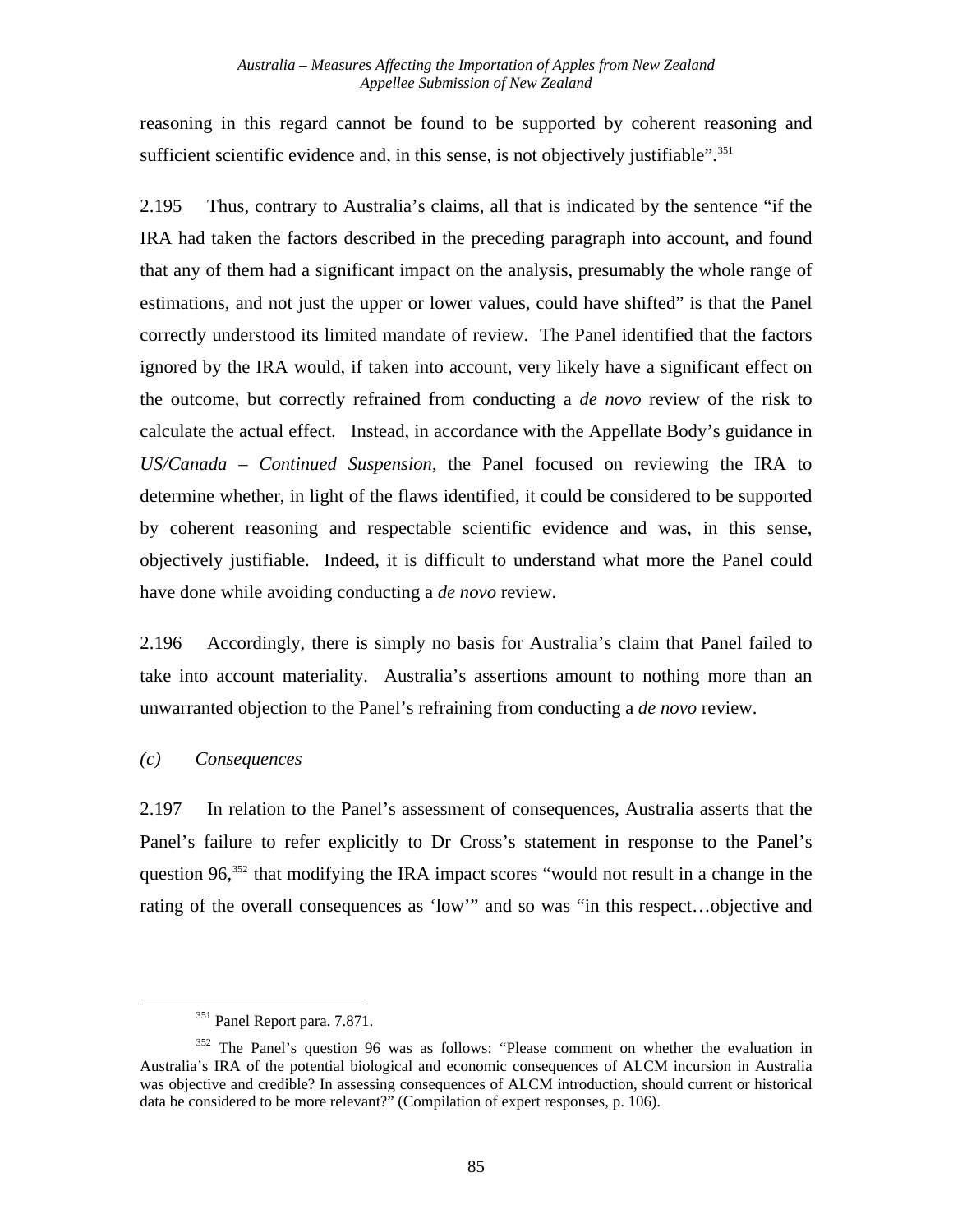credible", indicates that the Panel did not "stand back and ask whether the overall judgement made was within a legitimate range".  $353$ 

2.198 The key flaw with Australia's claim (apart from being based on a flawed interpretation of *US/Canada – Continued Suspension*) is that it is based on a misunderstanding of the Panel's findings regarding consequences. In particular, Australia has failed to appreciate that the Panel's key finding on consequences related to a matter that was not addressed by Dr Cross in the statement quoted above.

2.199 The Panel's conclusion regarding the IRA's assessment of likely consequences was primarily based on the failure of the IRA to take into account climate factors. This is clear from 7.884 of the Panel report, which states:

Moreover, the Panel has already noted that Australia's IRA does not adequately consider the issue of the geographic range and the existence of climatic conditions necessary for establishment and spread of ALCM in Australia. As stated by New Zealand, potential ALCM establishment in Australia can be limited by geographical and climatic barriers. This calls into question the IRA's conclusions regarding the potential biological and economic consequences associated with the entry, establishment or spread of ALCM into Australia.

2.200 However, in concluding that modifying the IRA impact scores "would not result in a change in the rating of the overall consequences as 'low'" and so was "in this respect…objective and credible", Dr Cross did not factor in the failure of the IRA to take into account climatic factors. In a different context, Dr Cross expressly recognised the significance of the IRA's failure to take into account climate.<sup>[354](#page-92-1)</sup>

2.201 However, while Dr Cross did not identify and take into account in his response to question 96 the impact of the IRA's failure to take into account climate on the

<span id="page-92-0"></span><sup>&</sup>lt;sup>353</sup> Appellant submission of Australia, para. 123.

<span id="page-92-1"></span><sup>&</sup>lt;sup>354</sup> Panel Report, para. 7.853 and transcript of the Panel's meeting with experts, para. 635.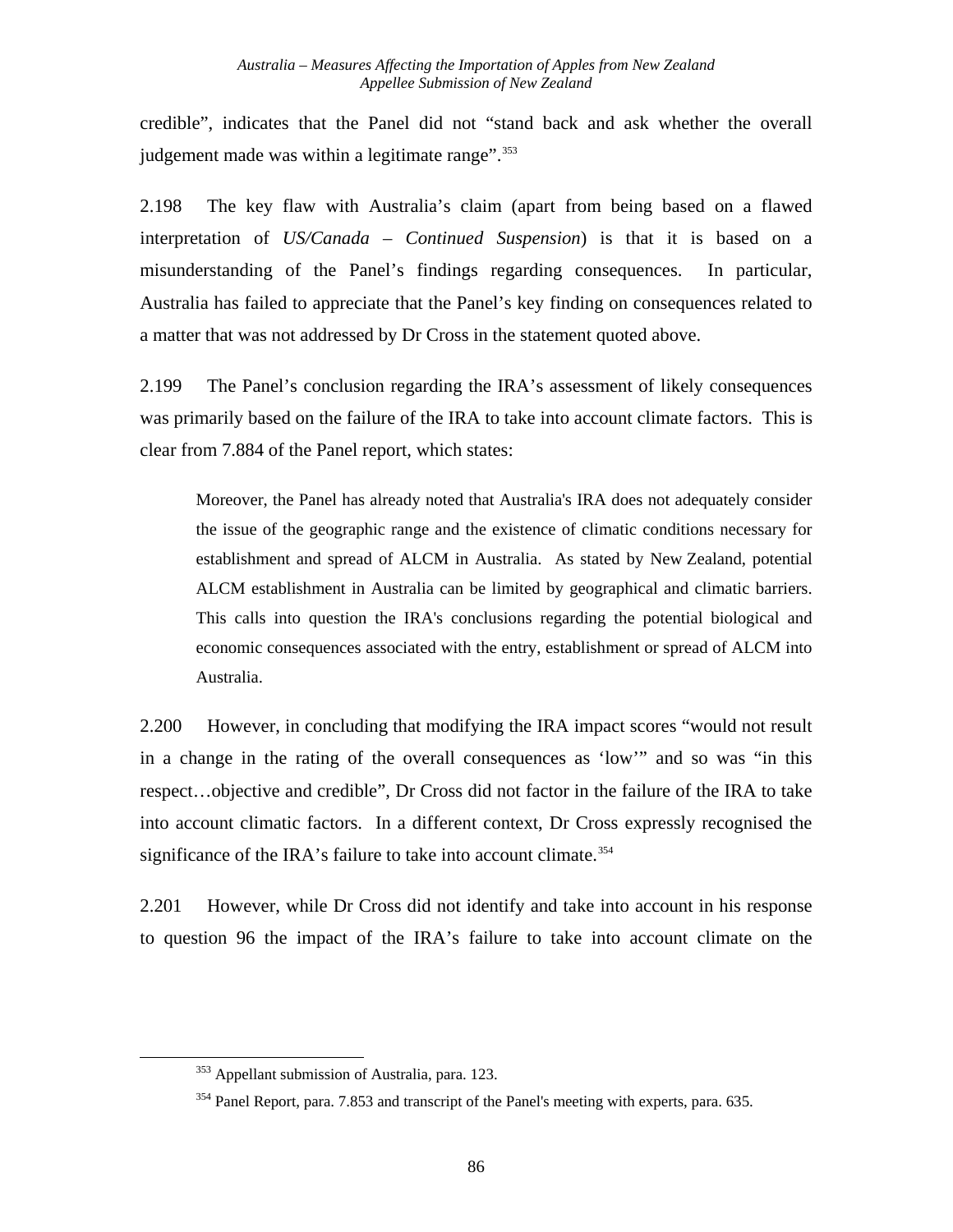assessment of consequences, it is clear that the Panel did.[355](#page-93-0) In this context, it was not necessary for the Panel to refer to Dr Cross's statement.

2.202 There is, accordingly, no basis for Australia's claim that the Panel's failure to refer to Dr Cross's statement indicates that it "did not stand back and ask whether the overall judgement made was within a legitimate range".<sup>[356](#page-93-1)</sup> To the contrary, the Panel found that the IRA's conclusions regarding consequences were not objective and coherent because of the failure of the IRA to take account of climate.<sup>[357](#page-93-2)</sup>

2.203 For all of the above reasons, Australia's claim that the Panel misinterpreted and misapplied Articles 2.2, 5.1 and 5.2 must be rejected. The Panel was correct in its interpretation of what constitutes a risk assessment and made no errors in its interpretation and application of the relevant provisions of the SPS Agreement to measures relating to both fire blight and ALCM and also the general measures.

### C. FAILURE TO MAKE AN OBJECTIVE ASSESSMENT: GROUND C

### **1. Applicable legal principles**

2.204 Australia has claimed that the Panel failed to "make an objective assessment of the matter" under Article 11 of the DSU. According to Australia, this requires the Panel "at least: (1) to understand the "matter before it"; and (2) to engage with all of the important evidence before it that is relevant to that matter."<sup>[358](#page-93-3)</sup> However, the Panel in this case both understood the matter before it and engaged appropriately with the evidence.

2.205 Moreover, in setting out the "applicable legal principles" relevant to assessing a claim under Article 11 Australia has failed to refer to significant and consistent jurisprudence relating to such claims.

<sup>355</sup> Panel Report, para. 7.884.

<span id="page-93-1"></span><span id="page-93-0"></span><sup>356</sup> Appellant submission of Australia, para. 123.

<span id="page-93-2"></span><sup>&</sup>lt;sup>357</sup> Panel Report, paras. 7.884 and 7.885.

<span id="page-93-3"></span><sup>358</sup> Appellant submission of Australia, para. 128.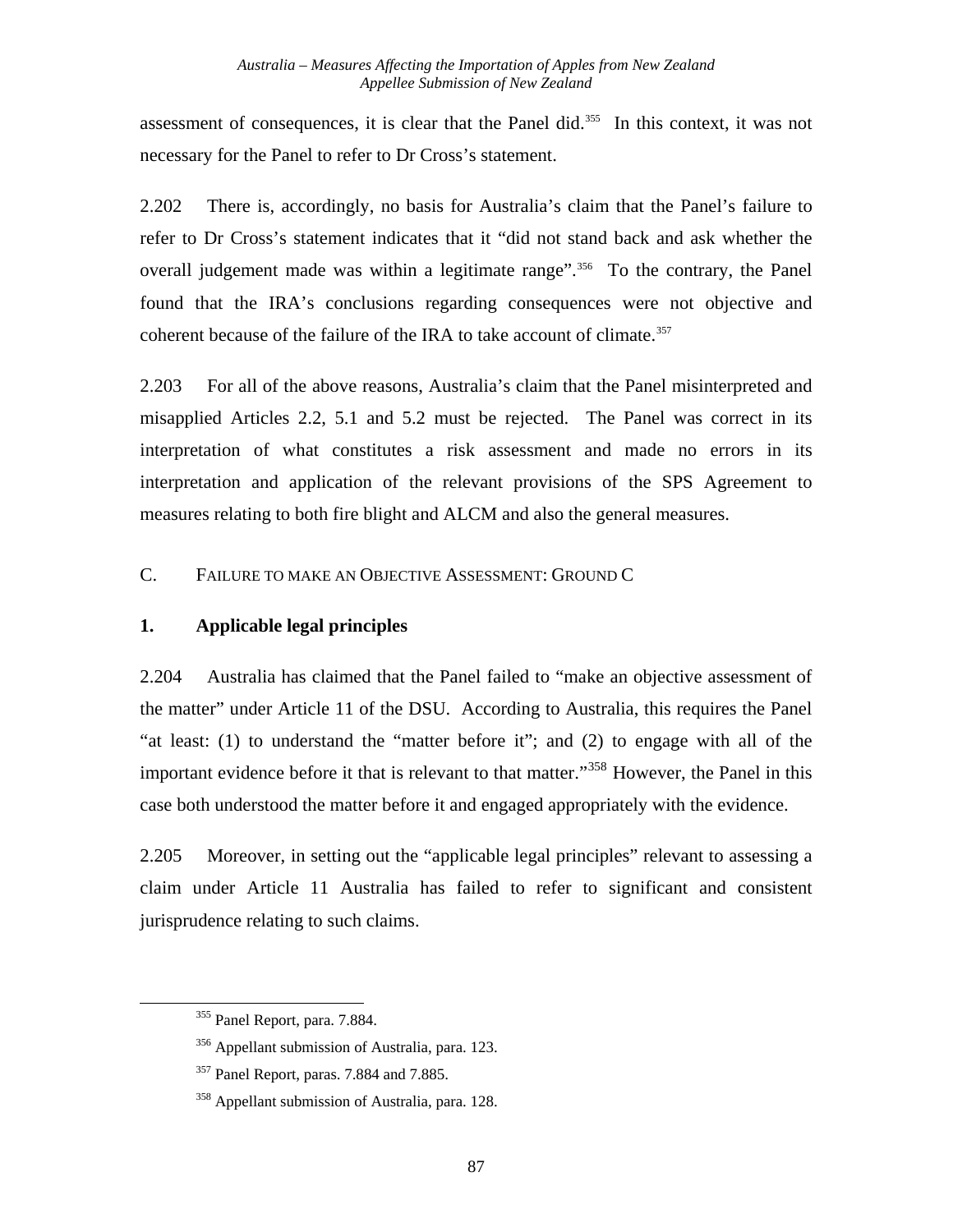2.206 Starting with *EC – Hormones*, the Appellate Body has emphasised that the "[d]etermination of the credibility and weight properly to be ascribed to (that is, the appreciation of) a given piece of evidence is part and parcel of the fact finding process and is, in principle, left to the discretion of the Panel as the trier of facts."[359](#page-94-0) The Appellate Body stated that "not every error in the appreciation of the evidence" is a failure to make an objective assessment. While "deliberate disregard of, or refusal to consider" the evidence submitted is "incompatible with a panel's duty to make an objective assessment of the facts", such allegations "imply not simply an error of judgement in the appreciation of the evidence but rather an egregious error that calls into question the good faith of a panel."[360](#page-94-1)

2.207 The Appellate Body elaborated that "it is generally within the discretion of the Panel to decide which evidence it chooses to utilize in making findings<sup>"[361](#page-94-2)</sup>, and that "[t]he Panel cannot realistically refer to all statements made by experts advising it and should be allowed a substantial margin of discretion as to which statements are useful to refer to explicitly".<sup>[362](#page-94-3)</sup> Applying this guidance in later cases the Appellate Body has reiterated that: it "will not interfere lightly with a panel's exercise of its discretion"[363](#page-94-4); it will not "second-guess" the Panel<sup>[364](#page-94-5)</sup>; panels are "not required to accord to factual evidence of the parties the same meaning and weight as do the parties"<sup>[365](#page-94-6)</sup>; and that it will not find an inconsistency under Article 11 simply on the basis that it "might have reached a different factual finding from the one the panel reached."[366](#page-94-7) The Appellate Body has stated that "[a] panel enjoys discretion in assessing whether a given piece of evidence is

<sup>359</sup> Appellate Body Report, *EC – Hormones,* para. 132.

<sup>360</sup> Appellate Body Report, *EC – Hormones,* para. 133.

<sup>361</sup> Appellate Body Report, *EC – Hormones,* para. 135.

<span id="page-94-6"></span><span id="page-94-5"></span><span id="page-94-4"></span><span id="page-94-3"></span><span id="page-94-2"></span><span id="page-94-1"></span><span id="page-94-0"></span><sup>362</sup> Appellate Body Report, *EC – Hormones,* para. 138. In that case the Appellate Body concluded at para. 144 that even though the Panel sometimes misinterpreted some of the evidence before it, this did not amount to "the egregious disregarding or distorting of evidence before the Panel."<sup>362</sup>

<sup>363</sup> See, for example, Appellate Body Report, *US – Carbon Steel*, para. 142.

<sup>364</sup> See, for example, Appellate Body Report, *EC – Asbestos*, para. 177.

<sup>365</sup> Appellate Body Report, *Australia – Salmon*, para. 267.

<span id="page-94-7"></span><sup>366</sup> See, for example, *US – Safeguard on Wheat Gluten*, para. 151.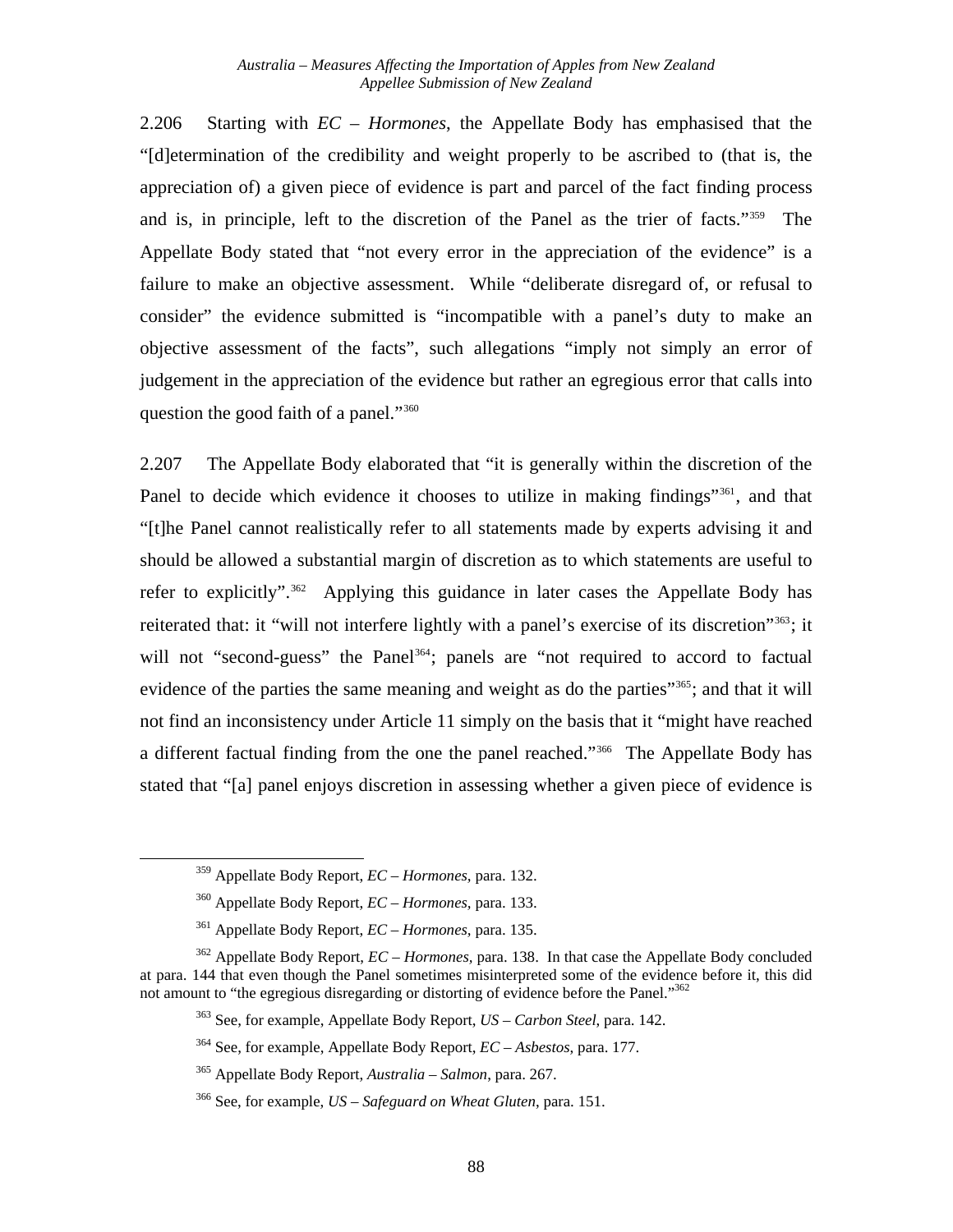relevant for its reasoning, and is not required to discuss, in its report, each and every piece of evidence."[367](#page-95-0)

2.208 Australia relies to a large extent on the Appellate Body Report in *US/Canada – Continued Suspension* for the proposition that the Panel had to "engage with all of the important evidence before it that is relevant to that matter". The Panel did in fact do this in the present case. Unlike the situation in *US/Canada – Continued Suspension*, however, the reality in this case is that the evidence and the testimony of the experts overwhelmingly support the Panel's conclusion that the IRA is not objectively justifiable.

2.209 In *US/Canada – Continued Suspension* the Appellate Body found fault with the Panel's *general approach* to expert testimony which resulted in the Panel applying the wrong standard of review. The Appellate Body stated that "the Panel seems to have conducted a survey of the advice presented by the scientific experts and based its decisions on whether the majority of the experts, or the opinion that was most thoroughly reasoned or specific to the question at issue, agreed with the conclusions in the European Communities' risk assessment."[368](#page-95-1) This was a particular problem in that case as the panel had "relied extensively"<sup>[369](#page-95-2)</sup> on the views of two experts for whom there were "justifiable" doubts as to their independence or impartiality".<sup>[370](#page-95-3)</sup> The Appellate Body noted that "the significance to the Panel's analysis" of the testimony of these two experts "will become more evident from our review of the Panel's findings under Article 5.1 and 5.7 of the SPS Agreement."<sup>[371](#page-95-4)</sup> In the context of that review, the Appellate Body illustrated the Panel's flawed general approach to the expert testimony with some specific examples, citing various instances where the Panel had relied on statements by the two experts, while not sufficiently addressing contrary views by the other experts.

<span id="page-95-2"></span><span id="page-95-1"></span><span id="page-95-0"></span>2.210 In the present case the experts relied upon by the Panel are clearly "independent and impartial". Australia has not made a general claim that the Panel applied the wrong

<sup>367</sup> Appellate Body Report, *Brazil – Measures Affecting Imports of Retreated Tyres*, para. 202.

<sup>368</sup> Appellate Body Report, *US/Canada – Continued Suspension,* para. 598.

<sup>369</sup> Appellate Body Report, *US/Canada – Continued Suspension*, para. 484.

<span id="page-95-3"></span><sup>370</sup> Appellate Body Report, *US/Canada – Continued Suspension*, para. 481.

<span id="page-95-4"></span><sup>371</sup> Appellate Body Report, *US/Canada – Continued Suspension*, para. 484.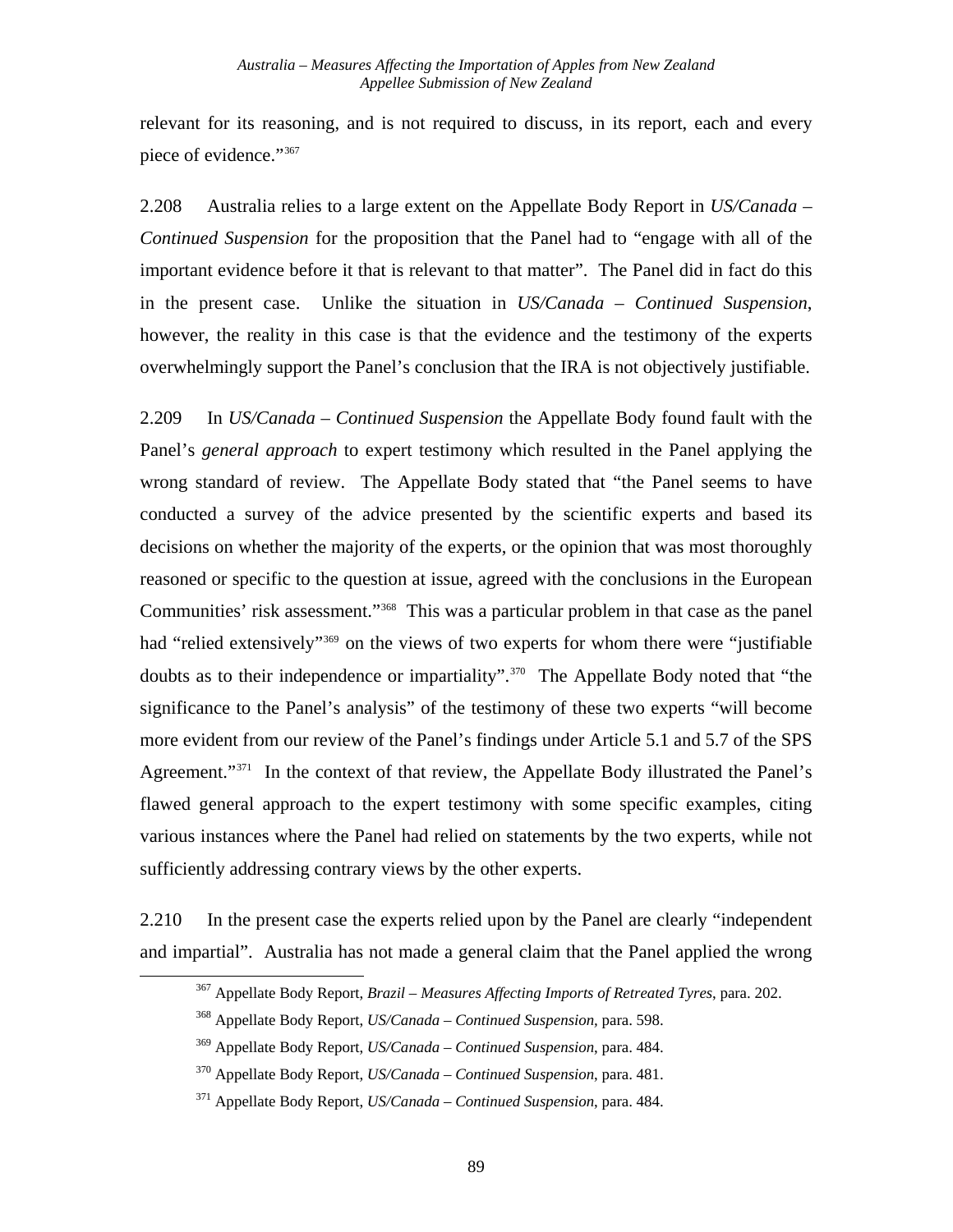general approach to the evidence or expert testimony. Indeed, in line with the guidance provided by the Appellate Body in *US/Canada - Continued Suspension* the Panel in this case properly focused on reviewing the conclusions in the IRA, and relied on the experts in line with the Appellate Body's guidance in that case that:

The panel may seek the experts' assistance in order to identify the scientific basis of the SPS measure and to verify that this scientific basis comes from a qualified and respected source, irrespective of whether it represents minority or majority scientific views. It may also rely on the experts to review whether the reasoning articulated on the basis of the scientific evidence is objective and coherent, and whether the particular conclusions drawn by the Member assessing the risk find sufficient support in the evidence. The experts may also be consulted on the relationship between the risk assessment and the SPS measure in order to assist the panel in determining whether the risk assessment "sufficiently warrants" the SPS measure.<sup>[372](#page-96-0)</sup>

2.211 Australia's submissions under Article 11 ignore the fact that the comments by the experts strongly support New Zealand's case that the reasoning in the IRA was not objective and coherent and that particular conclusions in the IRA do not find sufficient support in the scientific evidence. The Panel properly drew on these comments in support of its findings in this case. As New Zealand will now demonstrate with respect to particular comments identified by Australia, the Panel did appropriately engage with expert testimony in line with the approach set out in *US/Canada – Continued Suspension*.

# **2. The Panel did not disregard or fail to engage with evidence relating to fire blight**

2.212 Australia claims that the Panel disregarded "important evidence" relating to fire blight. The only "important evidence" Australia mentions is what it describes as "critical aspects of the appointed experts' testimony that was favourable to Australia's case".<sup>[373](#page-96-1)</sup> Australia makes no claim that the Panel disregarded any of the extensive evidence

<span id="page-96-0"></span><sup>372</sup> Appellate Body Report, *US/Canada – Continued Suspension*, para. 592.

<span id="page-96-1"></span><sup>&</sup>lt;sup>373</sup> Appellant submission of Australia, para. 133.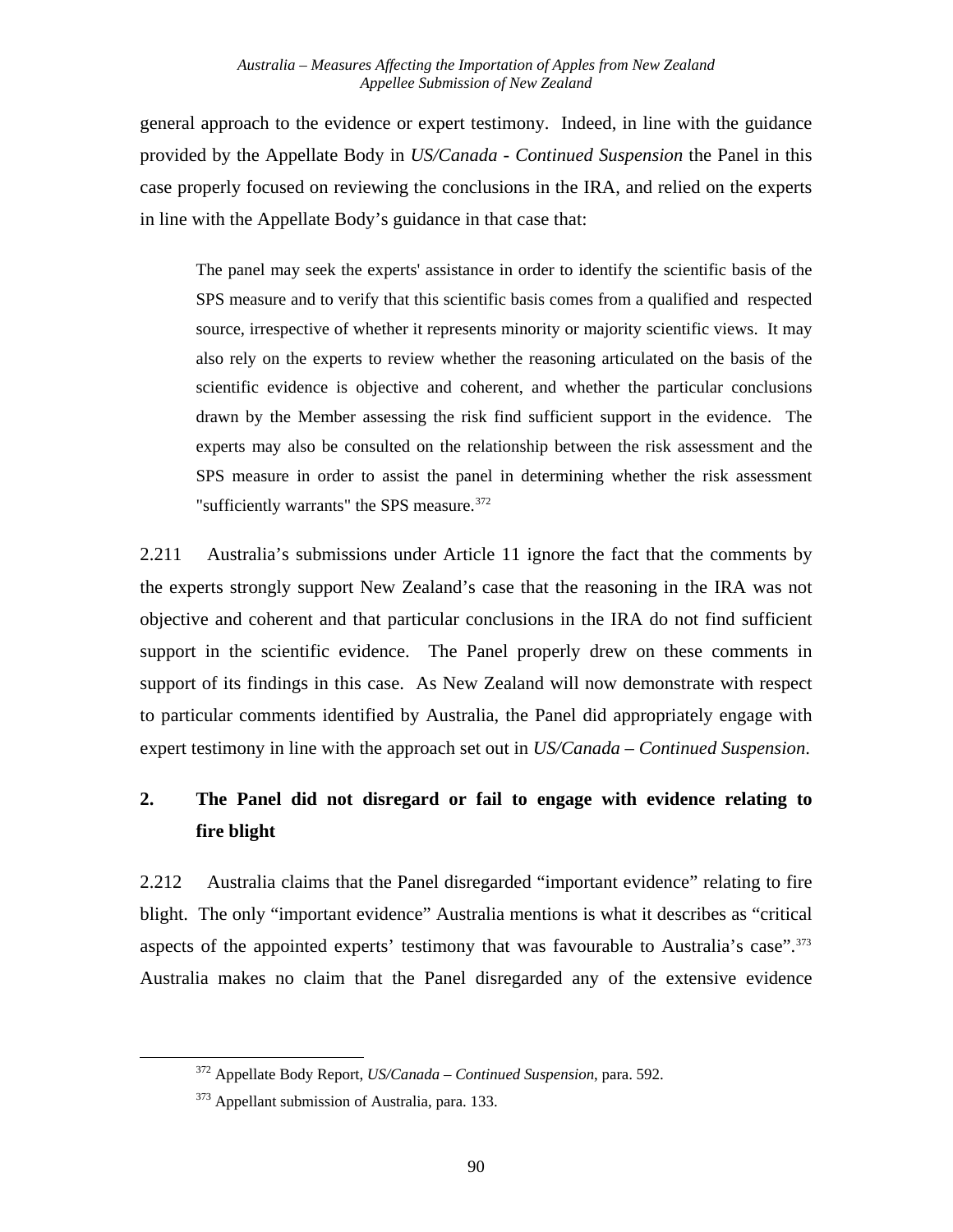referred to in the IRA and adduced by both Parties, none of which supported the existence of a pathway for transmission of fire blight via mature apples.

2.213 The Panel did not disregard expert testimony that was favourable to Australia's case.<sup>[374](#page-97-0)</sup> Rather, even according to the test Australia itself articulates, the Panel carefully demonstrated in its Report that it understood the "matter before it" and that it engaged with all the important evidence before it that was relevant to that matter.<sup>[375](#page-97-1)</sup>

2.214 Australia gives three examples of expert testimony relevant to fire blight that it says was entirely overlooked by the Panel:

- a) Dr Deckers' alleged clear and explicit support for the critical judgements in the IRA and the necessity for measures.
- b) Dr Paulin's and Dr Deckers' alleged support for the IRA's assessment of consequences associated with fire blight.
- c) Dr Schrader's alleged testimony that the uniform distribution is useful in the precise circumstances confronting the IRA Team.<sup>[376](#page-97-2)</sup>

2.215 No relevant testimony was overlooked by the Panel, however, and in any event Australia has misconstrued the experts' comments by taking them out of context.

2.216 Contrary to Australia's claim, Dr Deckers did not "clearly and explicitly support the critical judgements made in the IRA and the necessity for measures".<sup>[377](#page-97-3)</sup> Nor did he express any "overall view ... that measures were sufficiently justified".<sup>[378](#page-97-4)</sup> Nor did either Dr Paulin or Dr Deckers support the IRA's assessment of consequences in relation to fire blight.<sup>[379](#page-97-5)</sup> Nor did the Panel fail to assess the significance of Dr Schrader's testimony that

<span id="page-97-0"></span><sup>&</sup>lt;sup>374</sup> Appellant submission of Australia, para. 133.

<span id="page-97-1"></span><sup>&</sup>lt;sup>375</sup> Cf. appellant submission of Australia, para. 128.

<span id="page-97-2"></span><sup>376</sup> Appellant submission of Australia, para. 133.

<span id="page-97-3"></span><sup>377</sup> Ibid.

<span id="page-97-4"></span><sup>378</sup> Ibid.

<span id="page-97-5"></span><sup>379</sup> Ibid.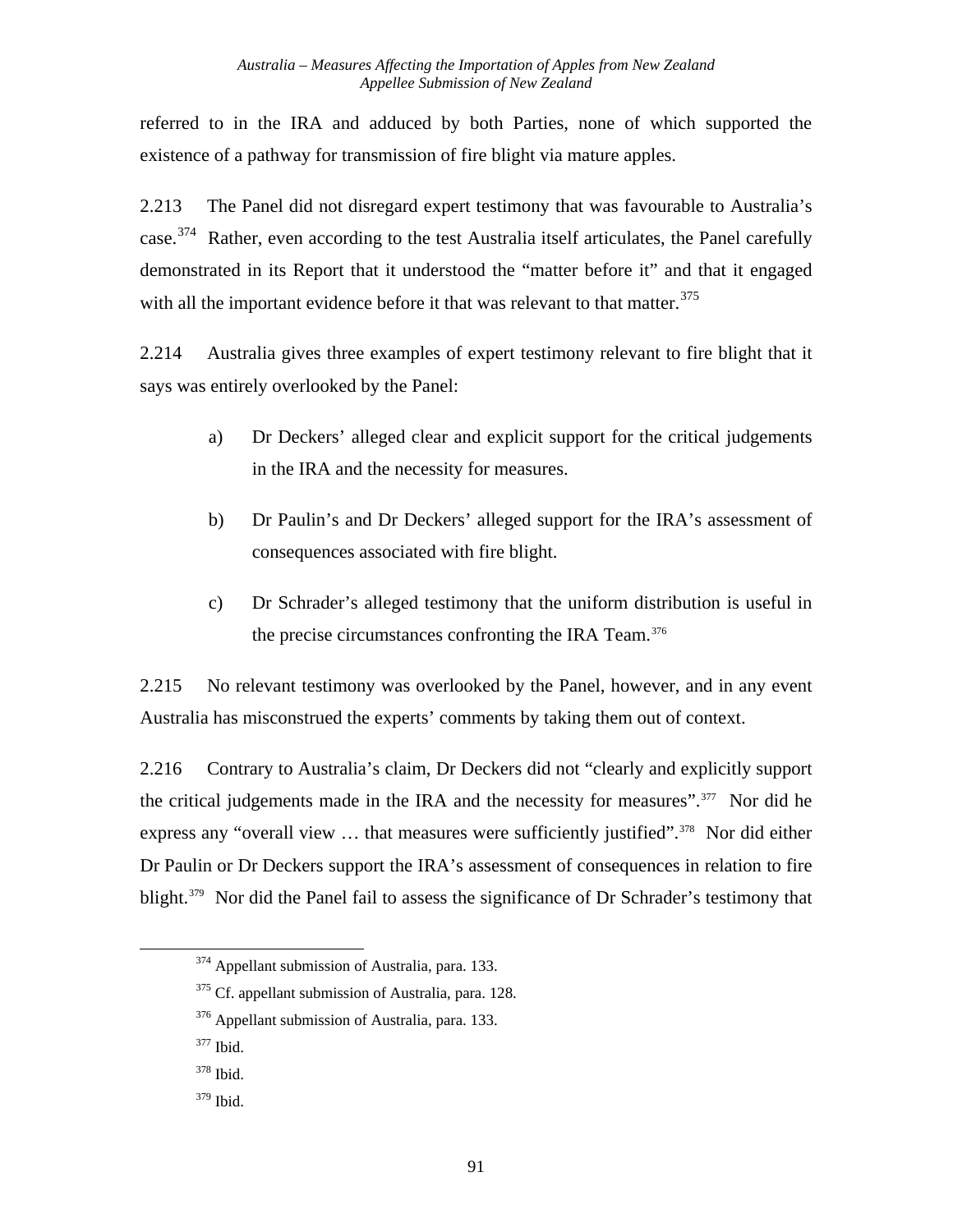the uniform distribution was "useful in the precise circumstances confronting the IRA at that point.["380](#page-98-0)

### *(a) The Panel did not overlook Dr Deckers' views on the overall probability of importation; nor did Dr Deckers' views support the conclusions in the IRA*

2.217 The first example of testimony that Australia claims to be favourable to its case and to have been overlooked by the Panel is the statement of Dr Deckers that:

As far as I have understood in this area, I don't feel that there was an exaggeration of the estimation there in the importation steps. I think there is a real risk present that should be estimated as good as possible. For me it was not an exaggerated situation here. I think you are right to take the estimation in this way.<sup>[381](#page-98-1)</sup>

2.218 New Zealand comprehensively dealt with this example above at paragraphs [2.83](#page-52-0) to [2.91](#page-56-0), and will simply summarise and elaborate on that response below.

2.219 First, Dr Deckers' response is not inconsistent with the Panel's analysis in relation to this issue; nor was his response, taken in context, inconsistent with his previous answers in relation to individual importation steps and the overall probability of importation. Put simply, this was not "testimony favourable to Australia", and in any event its significance was assessed by the Panel.

2.220 Second, although Australia claims that Dr Deckers' response "qualif[ies] significantly" his earlier statement that the probability of importation "could be overestimated",<sup>[382](#page-98-2)</sup> it fails to establish that this is so.

<span id="page-98-0"></span>2.221 Third, Dr Deckers did not give "testimony that overall the probability of importation was not exaggerated."[383](#page-98-3) Dr Deckers considered that the IRA over-estimated the overall likelihood of importation of *E. amylovora* as well as the likelihood assessed at

<sup>380</sup> Ibid.

<span id="page-98-1"></span><sup>&</sup>lt;sup>381</sup> Transcript of the Panel's meeting with experts, para. 259.

<span id="page-98-2"></span><sup>&</sup>lt;sup>382</sup> Cf. appellant submission of Australia, para. 137.

<span id="page-98-3"></span><sup>&</sup>lt;sup>383</sup> Cf. appellant submission of Australia, para. 138.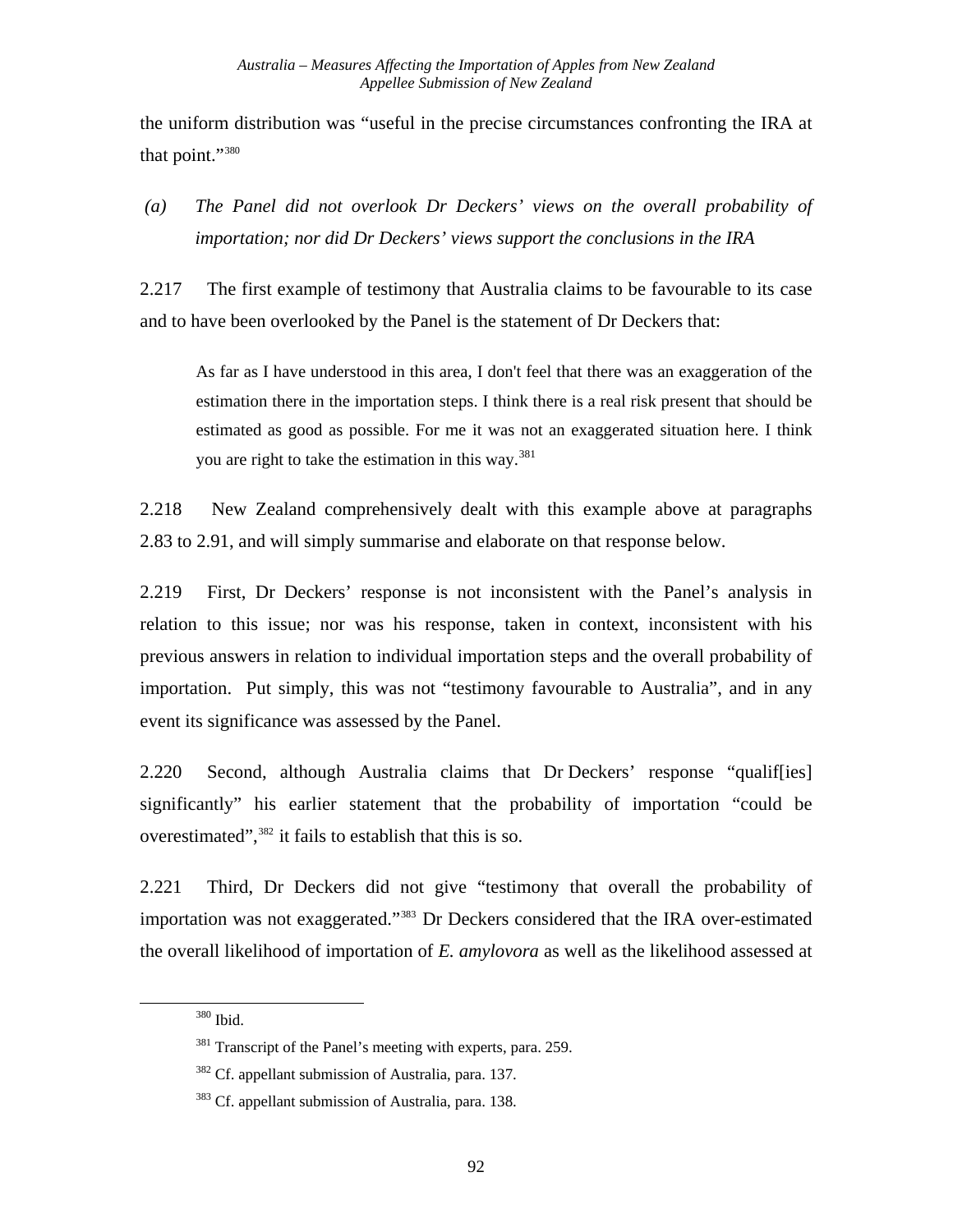three of the most significant importation steps, 2, 3 and  $5.^{384}$  $5.^{384}$  $5.^{384}$  Thus, Australia is wrong in asserting that the Panel was required to "assess the significance" of such testimony against Dr Deckers' testimony criticising the conclusions in the IRA at various steps in the importation scenario.<sup>[385](#page-99-1)</sup> Dr Deckers' oral comment had no particular "significance" in that regard and the Panel was not required to refer to it in any more detail than it did. Australia has failed to establish either that the Panel disregarded Dr Deckers' reply, or that his views expressed in that response contradict anything else he said.<sup>[386](#page-99-2)</sup>

2.222 It is true that Dr Deckers stated in his reply to Panel question 34 that the IRA's mean value for the overall probability of importation of *E. amylovora* "could be overestimated" rather than that it is "probably overestimated", the formulation used by the Panel.<sup>[387](#page-99-3)</sup> But nothing turned on the distinction in wording for the Panel's analysis of this issue. The Panel concluded that the IRA does not attempt to find justification for the estimated overall probability of importation, other than by aggregation of the different likelihoods represented by each importation step.<sup>388</sup> In light of the conclusions regarding the IRA's estimations of those individual steps reached earlier in the Panel's report, which drew in part from Dr Deckers' testimony, and the lack of any separate justification and evidence in the IRA regarding the estimated overall likelihood of importation, the Panel concluded that the overall probability of importation is not based on adequate scientific evidence and, accordingly, is not coherent and objective.<sup>[389](#page-99-5)</sup>

#### *(b) Australia has taken Dr Deckers' testimony on exposure out of context*

2.223 Australia's second example of the Panel's "disregard of important evidence" is Dr Deckers' remark in relation to the probability of exposure that "[t]his value between 0

<span id="page-99-0"></span><sup>384</sup> See above, paras. 2.83-2.93.

<span id="page-99-1"></span><sup>385</sup> Ibid.

<sup>386</sup> As summarised above at paras. 2.83-2.91.

<span id="page-99-3"></span><span id="page-99-2"></span><sup>387</sup> Panel Report, para. 7.356, referred to in Australia's appellant submission, paras. 137-138.

<span id="page-99-4"></span><sup>388</sup> Panel Report, para. 7.356.

<span id="page-99-5"></span><sup>389</sup> Panel Report, para. 7.357.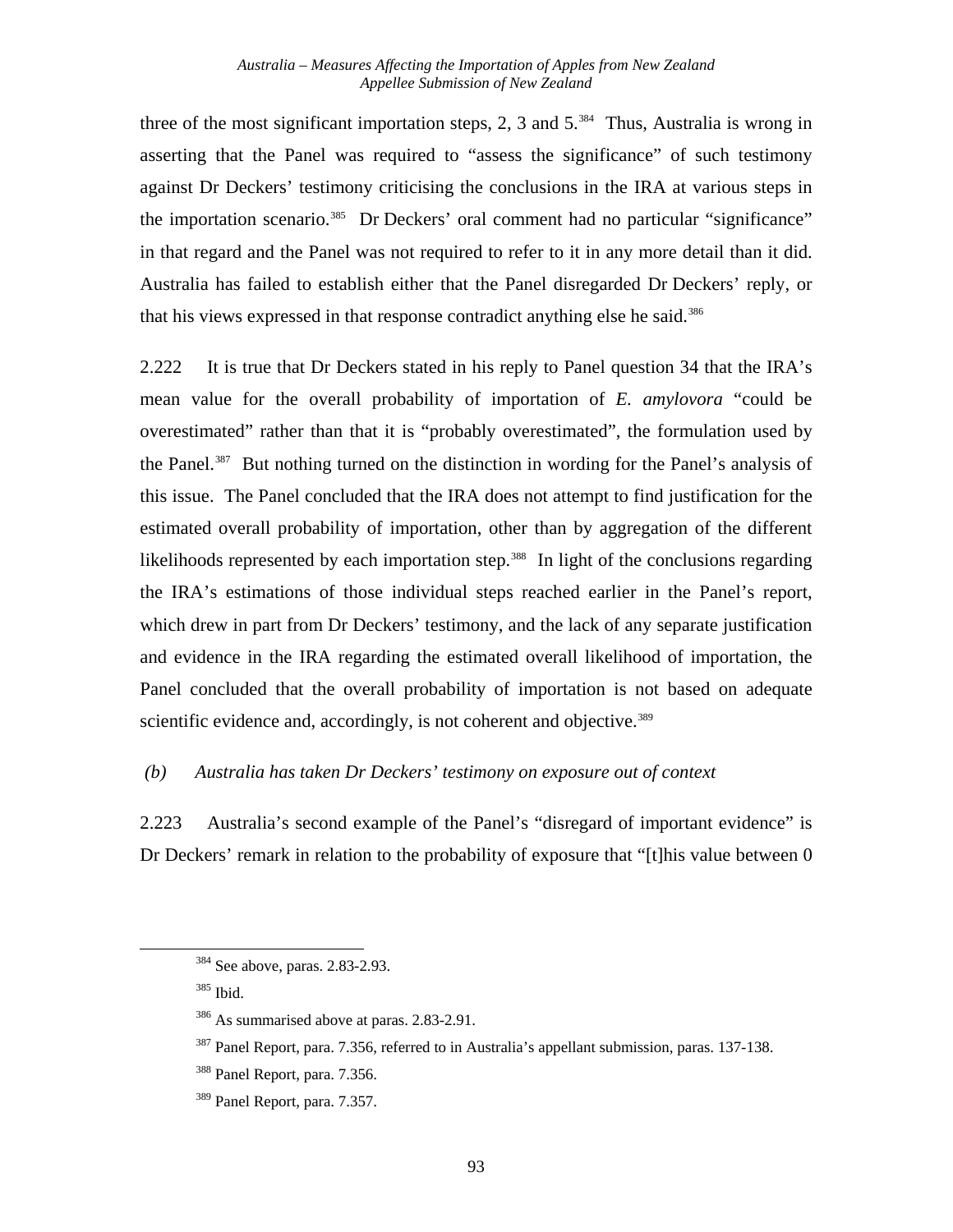and ten to the sixth is also very low, so I think this is true."[390](#page-100-0) New Zealand has already dealt with this point in paragraphs [2.144](#page-75-5) to [2.153](#page-78-4) above.

2.224 To summarise New Zealand's earlier response, Dr Deckers refrained from answering questions on risk assessment methodology and the interval 0 to  $10^{-6}$  stating he did not "feel an expert for these questions".<sup>[391](#page-100-1)</sup> This comment, and the circumstances in which he made his remark, indicate that he was not making an informed comment on the interval used in the IRA to model negligible events. Dr Deckers' reply cannot be read as confirming that the interval was appropriate nor that the uniform distribution was appropriately used. These were all aspects which the Panel found, consistent with the views of the experts who did express views on these matters, were not properly justified in the IRA and resulted in a significant overestimation of the risk.<sup>[392](#page-100-2)</sup> In commenting that 0 to  $10^{-6}$  was also "very low". Dr Deckers was not turning his mind to whether that interval corresponds to an event that almost certainly would not occur. By his own admission, he did not have the necessary expertise to do so.

2.225 Based on their testimony overall, the experts were properly regarded by the Panel as being "sceptical of the estimations for the exposure likelihood".<sup>[393](#page-100-3)</sup> In reaching its conclusions in relation to the IRA's exposure assessment, the Panel made an objective assessment of the facts before it, by appropriately giving weight to the relevant written answers from the experts.

2.226 Moreover, elsewhere in its Report, the Panel has found, consistent with the views of the experts, that the choice of the interval 0 to  $10^{-6}$  and the use of the uniform distribution to model negligible likelihoods, were not properly justified in the IRA and overestimate the risk.<sup>[394](#page-100-4)</sup>

<span id="page-100-0"></span><sup>&</sup>lt;sup>390</sup> Appellant submission of Australia, para. 139, referring to compilation of expert replies, para. 297.

<span id="page-100-4"></span><span id="page-100-3"></span><span id="page-100-2"></span><span id="page-100-1"></span> $391$  Dr Deckers replies to questions posed by the Panel, p. 41. This response has been omitted from the compilation of expert replies at Annex B-1 of the Panel Report.

<sup>392</sup> Panel Report, para. 7.508.

<sup>393</sup> Panel Report, para. 7.442.

<sup>394</sup> Panel Report, paras. 7.479-7.484; 7.492-7.496; 7.508-7.510.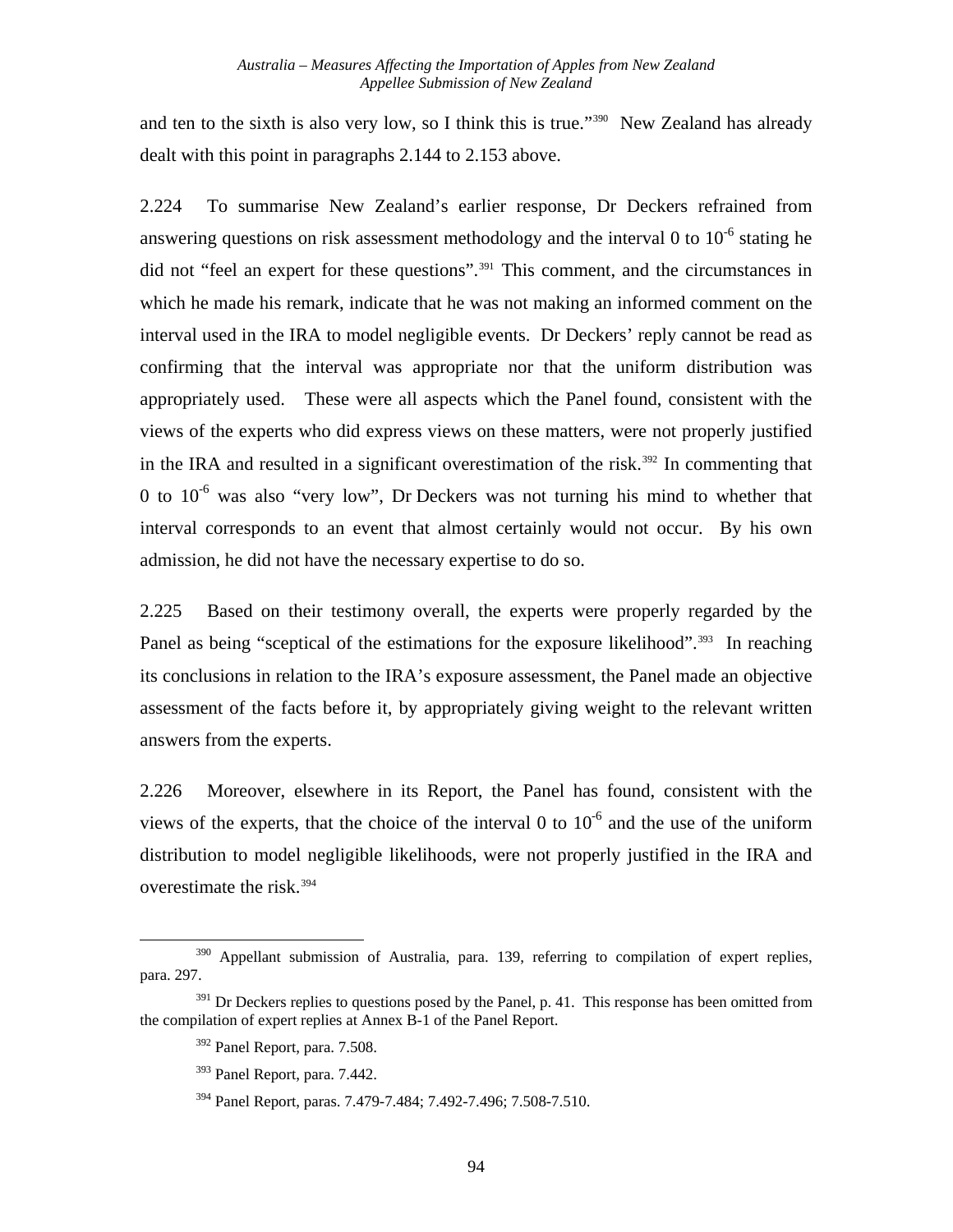## *(c) Dr Paulin's and Dr Deckers' testimony on consequences was not favourable to Australia*

2.227 Australia claims that Dr Deckers and Dr Paulin both gave testimony favourable to Australia in relation to consequences and that the Panel failed to reproduce the testimony or assess its consequences.<sup>[395](#page-101-0)</sup> New Zealand has already responded in part to that argument in paragraphs [2.176](#page-85-5) to [2.180](#page-86-3) above.

2.228 Furthermore, the Panel did not overlook or fail to assess the significance of Dr Paulin's and Dr Deckers' respective views on the consequences of entry, establishment and spread of fire blight, including that the consequences were "high". The fact that fire blight can have serious consequences was not in dispute. Dr Deckers' statement that consequences can be classified as "high" takes the matter no further. Ultimately, the issue the Panel was required to address for the purpose of assessing compliance with the SPS Agreement was not whether use of the adjective "high" or "serious" was correct. Rather, the Panel had to assess whether the IRA's evaluation of the potential consequences associated with the entry, establishment or spread of fire blight into Australia relied on adequate evidence and thus whether the reasoning was coherent and objective. Dr Deckers' answer to Panel question 11 provided little assistance on that question.

2.229 The Panel understood that its role was not "to reassess the impact scores assigned by the IRA to specific criteria and propose different scores<sup> $,396$  $,396$ </sup> or to determine whether the IRA's classification of consequences was "correct". Nor was it part of the role of the experts to do so. Rather, the Panel's task was to evaluate whether the IRA's conclusions were objective and coherent.

2.230 The Panel acted appropriately in focusing its analysis on whether the IRA's conclusions on consequences were supported by sufficient evidence and thus whether they were coherent and objective. In that regard, the Panel chose to rely primarily on the views of Dr Paulin, which were considerably more comprehensive and detailed on this

<span id="page-101-0"></span> $395$  Appellant submission of Australia, paras. 141-142 (Dr Deckers); paras. 145-146 (Dr Paulin).

<span id="page-101-1"></span><sup>&</sup>lt;sup>396</sup> Panel Report, para. 7.468.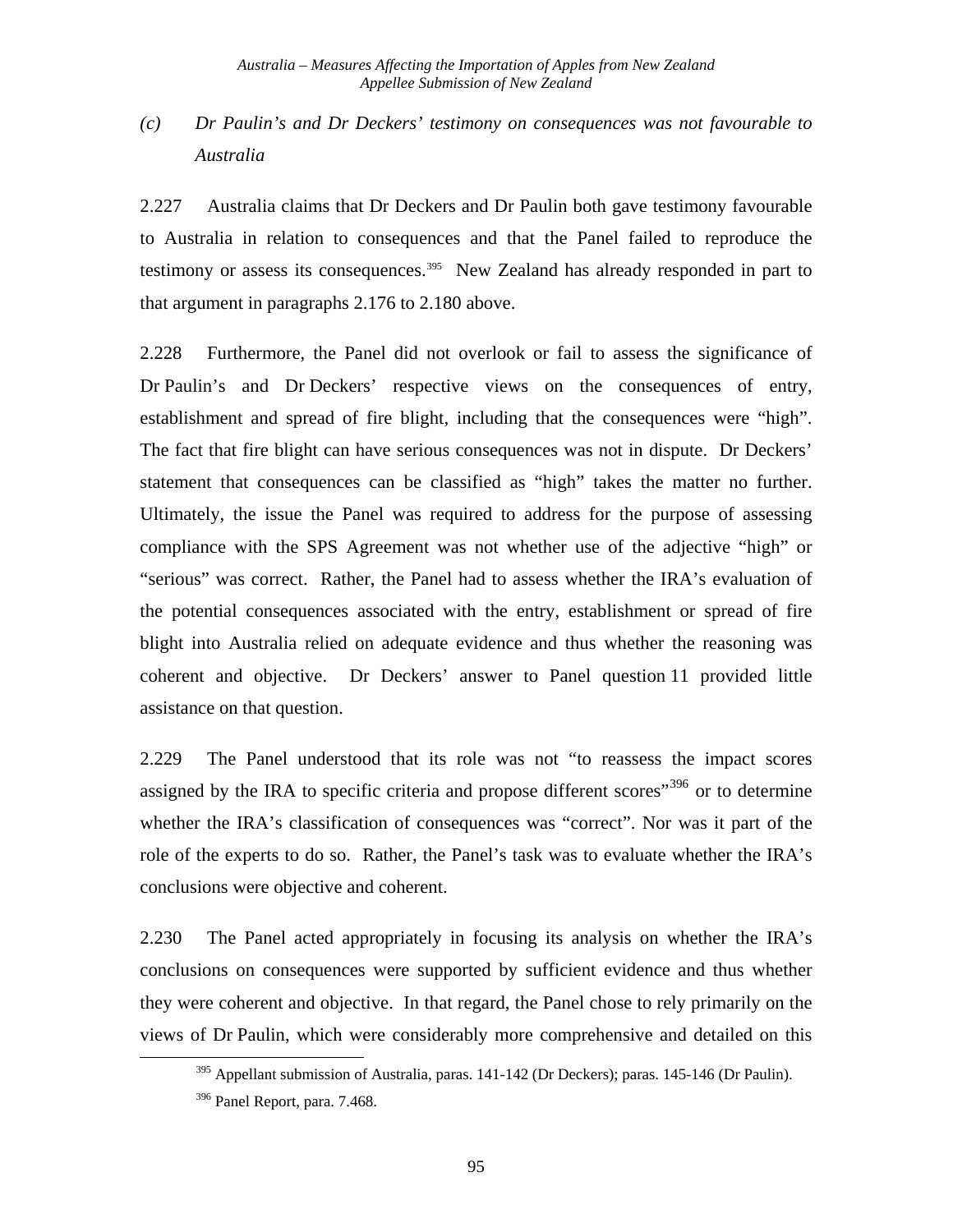topic than those of Dr Deckers. As the Panel noted, Dr Paulin expressed a number of reservations in relation to the IRA's analysis of consequences, including that "the IRA has a tendency to overestimate the severity of the consequences of fire blight in certain aspects. This overestimation affects in particular two of the criteria, which in the IRA are assigned the most severe scores of "F" and "E" (plant life or health and domestic trade or industry, respectively).<sup>[397](#page-102-0)</sup>

2.231 As Australia points out, Dr Paulin indicated his view that the overall qualification of "high" for the impact of fire blight is appropriate, based on the possible international consequences. But, as the Panel emphasised, it was not its role to reassess the individual impact scores in the IRA.<sup>[398](#page-102-1)</sup> In any event, the IRA itself did not emphasise international consequences as being particularly significant. Rather, its assessment was primarily based on impacts on plant life and health and domestic trade or industry, precisely the areas of the IRA's assessment the experts considered least justifiable.<sup>[399](#page-102-2)</sup>

2.232 First, Dr Paulin called into question the IRA's assessment of the economic consequences, noting that "[t]he overall production of fruits in a whole country has never been seriously decreased, even by a severe fire blight epidemy [epidemic], even if damages can be very costly at the local level, in certain years for certain varieties." Accordingly, Dr Paulin indicated that he thought the IRA's assessment of consequences for plant life or health could be exaggerated. As a related point, Dr Paulin also thought that it followed that "the likely low impact at the national level of the disease on overall production, [meant that] the losses for domestic trade or industry look exaggerated and unrealistic." [400](#page-102-3)

<span id="page-102-0"></span><sup>397</sup> Panel Report, para. 7.469.

<span id="page-102-1"></span><sup>398</sup> Panel Report, para. 7.468

<span id="page-102-2"></span><sup>&</sup>lt;sup>399</sup> Panel Report, para. 7.469.

<span id="page-102-3"></span><sup>&</sup>lt;sup>400</sup> Compilation of expert replies, para. 91.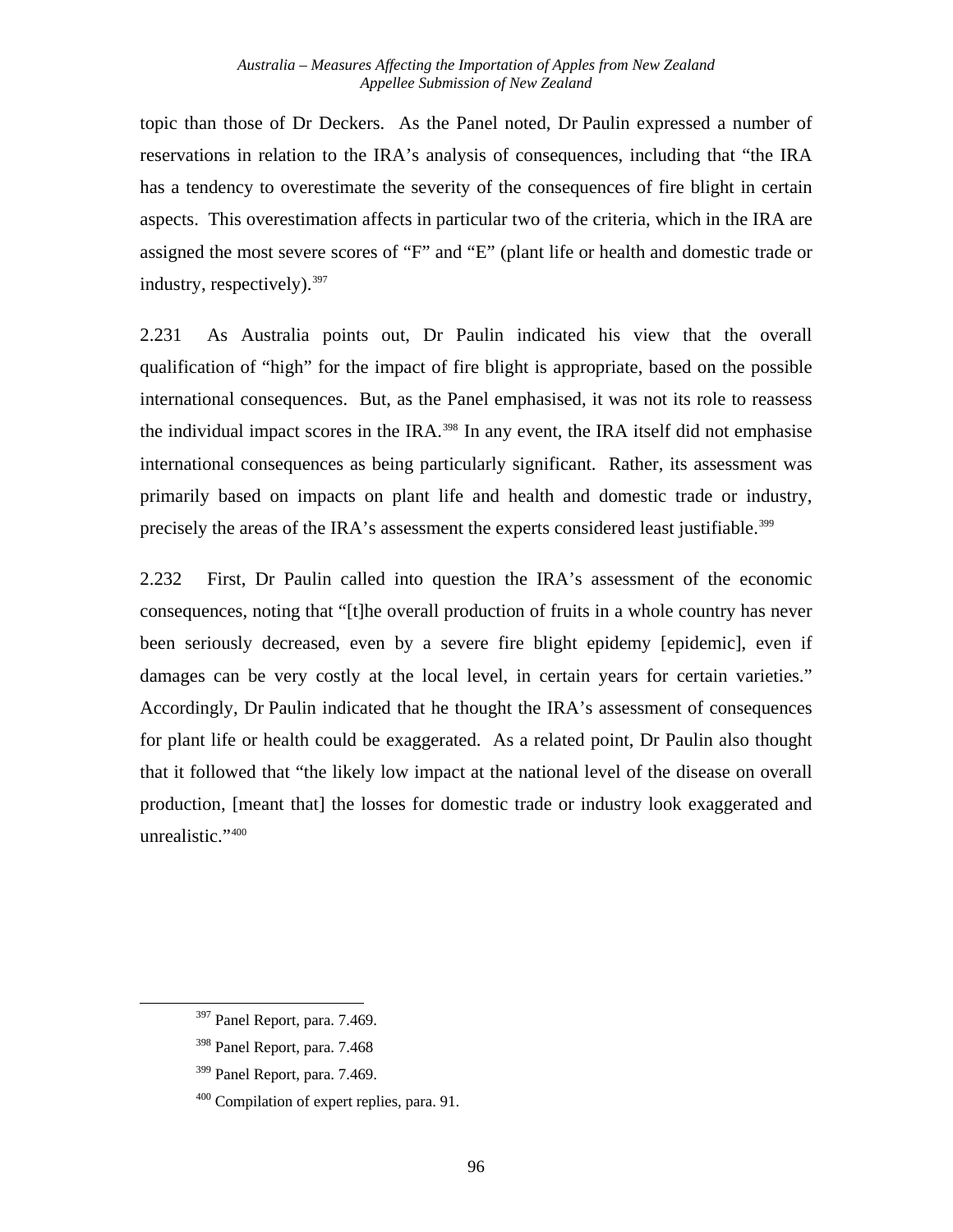2.233 In relation to international trade, Dr Paulin considered that the IRA's assessment seemed exaggerated as "[t]he impact on fruit trade will be limited, especially if the eradication methods are effective".<sup>[401](#page-103-0)</sup>

2.234 Although the Panel did not specifically refer to Dr Sgrillo's response to question 11 in its Report, his response, which focused on the economic consequences, is consistent with that of Dr Paulin. Dr Sgrillo also expressed the view that the IRA lacked information to justify its conclusion that the consequences for plant life or health would be significant at a national level.<sup>402</sup>

2.235 It follows that, in its analysis of the IRA's conclusions on consequences, the Panel made an objective assessment of the matter before it. Having reviewed the evidence it was open to the Panel to conclude that the IRA's evaluation of the potential consequences associated with the entry, establishment or spread of fire blight into Australia does not rely on adequate scientific evidence and, accordingly, is not coherent and objective. In this regard, Dr Deckers' testimony on which Australia relies was ultimately of limited assistance to the Panel. Australia's claim should therefore be rejected.

### *(d) Dr Deckers did not consider measures were necessary in respect of fruit exports*

2.236 Australia claims that the Panel failed to pay sufficient regard to a comment by Dr Deckers that the limitation of apple exports to mature symptomless apples is not enough to achieve Australia's ALOP.<sup>[403](#page-103-2)</sup> Australia claims that this comment indicates that "Dr Deckers' overall view was that measures were sufficiently justified".<sup>[404](#page-103-3)</sup> Australia is wrong. The Panel gave appropriate weight to Dr Deckers' testimony, according to its role as trier of fact, in its consideration of New Zealand's Article 5.6 claim.<sup>[405](#page-103-4)</sup>

<span id="page-103-0"></span><sup>401</sup> Ibid, para. 92.

<span id="page-103-1"></span><sup>402</sup> Ibid, paras. 98-106.

<span id="page-103-2"></span><sup>403</sup> Australia's appellant submission, para. 143.

<span id="page-103-3"></span> $404$  Appellant submission of Australia, para. 133.

<span id="page-103-4"></span> $405$  Cf. appellant submission of Australia, para. 144.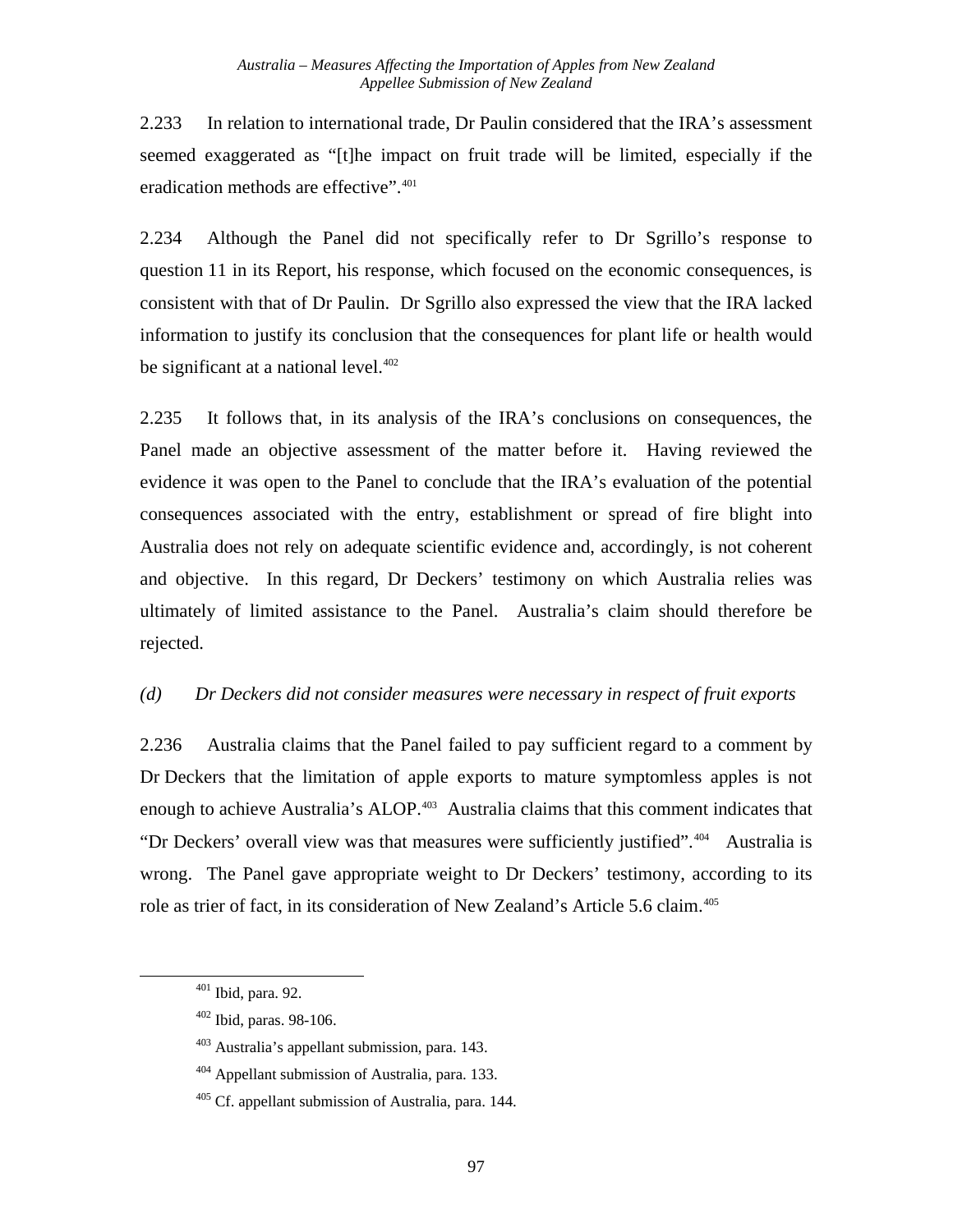2.237 New Zealand has already explained why Dr Deckers' statement was not relevant to the Panel's consideration of New Zealand's claims under Articles 5.1, 5.2 and 2.2. New Zealand's response to this argument is dealt with in paragraphs [2.95](#page-57-0) to [2.99](#page-59-0) above. In summary, the issue of whether an alternative measure meets ALOP does not arise when considering whether a risk assessment is objectively justifiable. Rather, Dr Deckers' statement was only relevant to the Panel's consideration of Article 5.6. It is in that section of its report that the Panel deals with Dr Deckers' comment.[406](#page-104-0) Australia asserts that the Panel "failed to assess its significance", however.<sup>[407](#page-104-1)</sup> This too is incorrect. The Panel conducted a careful and thorough assessment of the experts' views as they related to Article 5.6, and concluded that taken in their totality, despite Dr Deckers' response, the experts' statements supported a finding that a mature, symptomless requirement would meet Australia's ALOP.<sup>[408](#page-104-2)</sup> The Panel engaged with the totality of the evidence and did not "dismiss" Dr Deckers' comment without explanation, as claimed by Australia.<sup>[409](#page-104-3)</sup>

2.238 In addition, Australia has removed Dr Deckers' comment from its context. In context, the comment simply does not bear the meaning Australia attributes to it. Neither Dr Paulin nor Dr Deckers supported the IRA's conclusion that the risk associated with New Zealand apples is above Australia's ALOP, or that Australia's measures are warranted for fire blight.<sup>[410](#page-104-4)</sup> For example, a crucial part of the context Australia omits is Dr Paulin's view that no measures were necessary, referred to by the Panel in its  $Report: <sup>411</sup>$ 

<span id="page-104-1"></span><span id="page-104-0"></span>l

<span id="page-104-5"></span><span id="page-104-4"></span>410 New Zealand's comments on Australia's comments on the experts' replies to questions, para. 30; Panel Report, paras. 7.1190-7.1192.

<sup>406</sup> Panel Report, paras, 7.1191-7.1192.

<sup>407</sup> Appellant submission of Australia, para. 144.

<sup>408</sup> Panel Report, paras. 7.1190-7.1192.

<span id="page-104-3"></span><span id="page-104-2"></span> $409$  Appellant submission of Australia, para. 144. New Zealand notes that the first two sentences of paragraph 144 of Australia's appellant submission represent the full extent of Australia's claim that the Panel failed to make an objective assessment of the matter as required by Article 11, in respect of its findings under Article 5.6.

<sup>411</sup> Panel Report, paras. 7.445, 7.1126, 7.1183, 7.1189, 7.1190.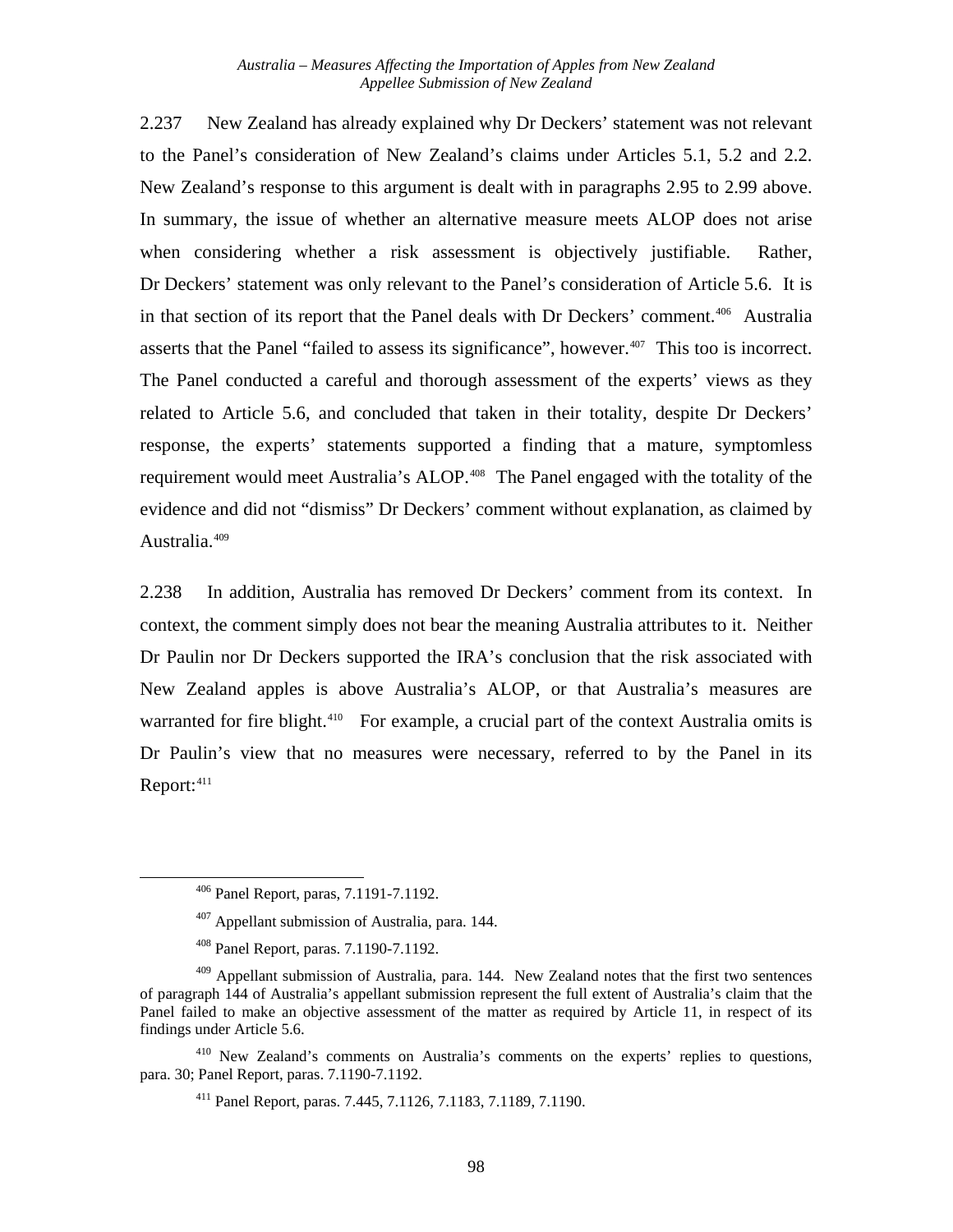In my view, the importation of bacteria with apple is probably possible. The further step from this imported bacterial population to a new plant in Australia is probably even less likely. And I think that the total process, the risk represented by the total process, is probably of the same order of magnitude as the transport of contaminated insects by natural way from New Zealand to Australia by air jet or things like that. So that is my personal view, that there is a possibility which level of risk is not far higher than the natural spreading possibility of the bacteria to go from place to another with something else, I would say, which has no connection with trade of apples.<sup>[412](#page-105-0)</sup>

2.239 Dr Deckers also addressed this topic and his response is equally relevant:

Here I would say yes, there is indeed a risk for the importation of infected fruits. It is clear. But, on the other hand, I must say that in other situations where countries try to keep out fire blight, they are not talking in the first place about fruits, they are talking more about plant material and potential infections on plant material, root stock or variety materials. So that is maybe an important point. $413$ 

2.240 Dr Deckers' reply distinguishes between the risk that imported fruit may carry small quantities of *E. amylovora* and the risk that imports of apple fruit are involved in introducing fire blight (in respect of which the experts confirmed, and the Panel found, there is no scientific evidence). Any comments by Dr Deckers on measures are implicitly qualified in that light. Australia has failed to have regard to this important context.

2.241 Indeed, Dr Deckers clearly indicated that he did not consider measures were necessary in respect of apple fruit:

In the biological cycle of [*E. amylovora*] mature apples are not included as an important way of spreading the fire blight disease. In contrast to the absence of specific measures on export of fruits, specific measures are imposed in Europe in the countries with fire blight around fruit tree nurseries with the aim to prevent export of contaminated trees from infected countries to countries free of fire blight. The trade of apple fruits between the different countries is not subjected to special measures. This means that the spread of

<span id="page-105-0"></span> <sup>412</sup> Transcript of the Panel's meeting with the experts, para. 380.

<span id="page-105-1"></span><sup>413</sup> Transcript of the Panel's meeting with the experts, para. 379.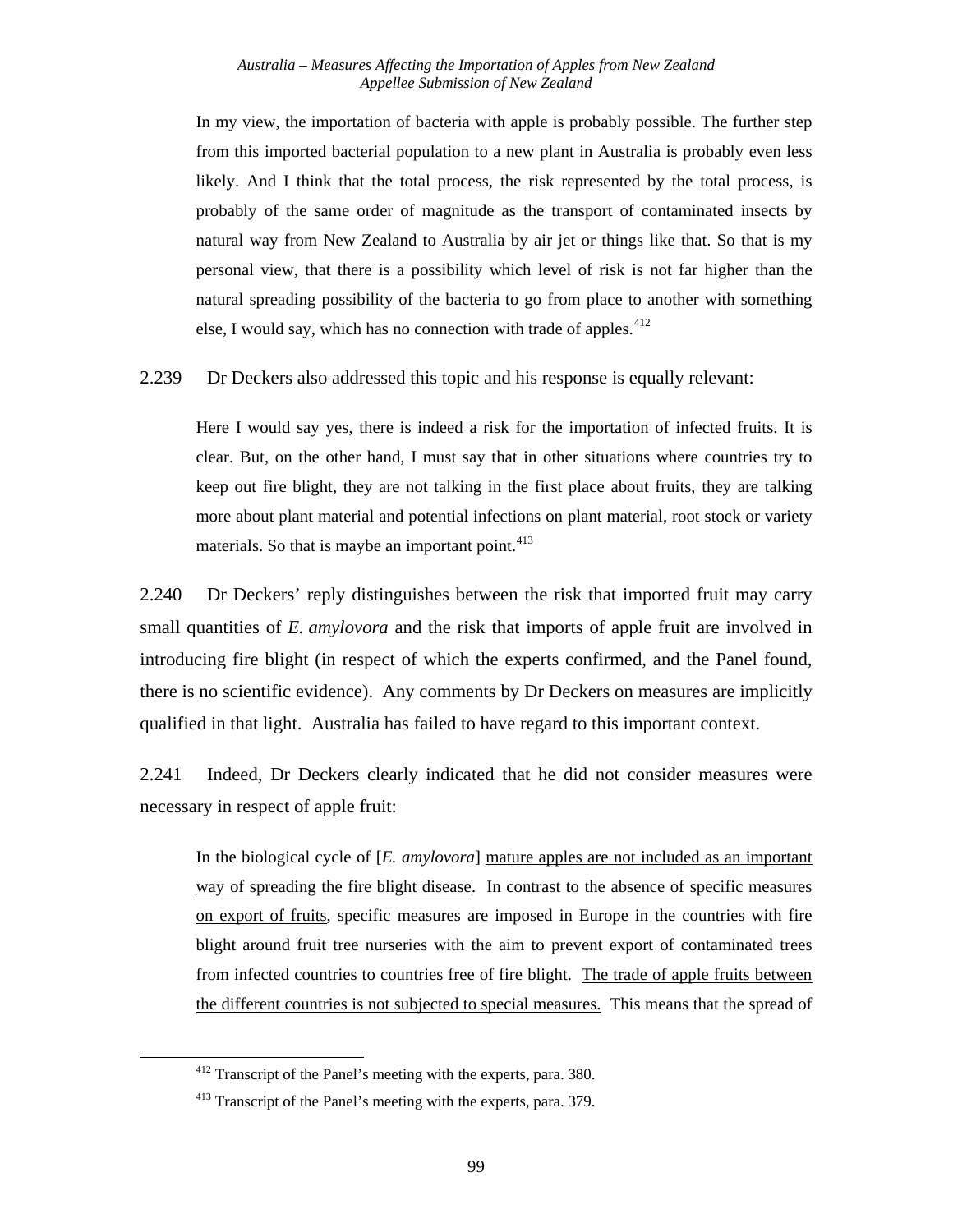fire blight disease by fruit tree nursery material is considered to be much more important than the risk for spread by the export of contaminated apple fruits.<sup>[414](#page-106-0)</sup> (Emphasis added.)

…there is a European legislation regulating the control measures in and around the fruit tree nurseries. The risk for introduction of the disease by infected fruits is estimated much lower and no special measures for the export of fruits are undertaken between the different countries in Europe.<sup>[415](#page-106-1)</sup>

2.242 Accordingly, in respect of this example of expert testimony Australia has not shown that the Panel failed to make an objective assessment of the matter before it.

## *(e) The Panel assessed Dr Schrader's testimony on use of the uniform distribution, which Australia takes out of context*

2.243 Australia claims that the Panel failed to reproduce or assess the significance of Dr Schrader's statement that the uniform distribution is "useful".<sup>[416](#page-106-2)</sup> But, on this point, Australia is wrong – the Panel did assess Dr Schrader's testimony on this question.<sup>[417](#page-106-3)</sup>

2.244 New Zealand's response to this claim is set out in paragraphs [2.154](#page-79-6) to [2.160](#page-81-6) above.

2.245 In summary, Dr Schrader's comments were not specific to the IRA's analysis or to the exposure step. Rather, they were general comments comparing the uniform distribution with other distributions. Indeed, Dr Schrader refrained from commenting on the Panel's question that focused on the combination of a uniform distribution and the interval 0 to  $10^{-6}$  in the context of the IRA's model.<sup>[418](#page-106-4)</sup> Australia has overstated Dr

<span id="page-106-0"></span><sup>&</sup>lt;sup>414</sup> Compilation of expert replies, para. 52. The Panel quoted this reply from Dr Deckers at para. 7.1181 of its report.

<span id="page-106-4"></span><span id="page-106-3"></span><span id="page-106-2"></span><span id="page-106-1"></span><sup>&</sup>lt;sup>415</sup> Compilation of expert replies, para. 123. The Panel quoted this reply from Dr Deckers at para. 7.1182 of its report. (Emphasis added.)

<sup>416</sup> Appellant submission of Australia, para. 148.

<sup>&</sup>lt;sup>417</sup> Panel Report, para. 7.492, referring to Dr Schrader's reply to Panel question 135.

<sup>418</sup> Question 136, see compilation of expert replies, paras. 784-795.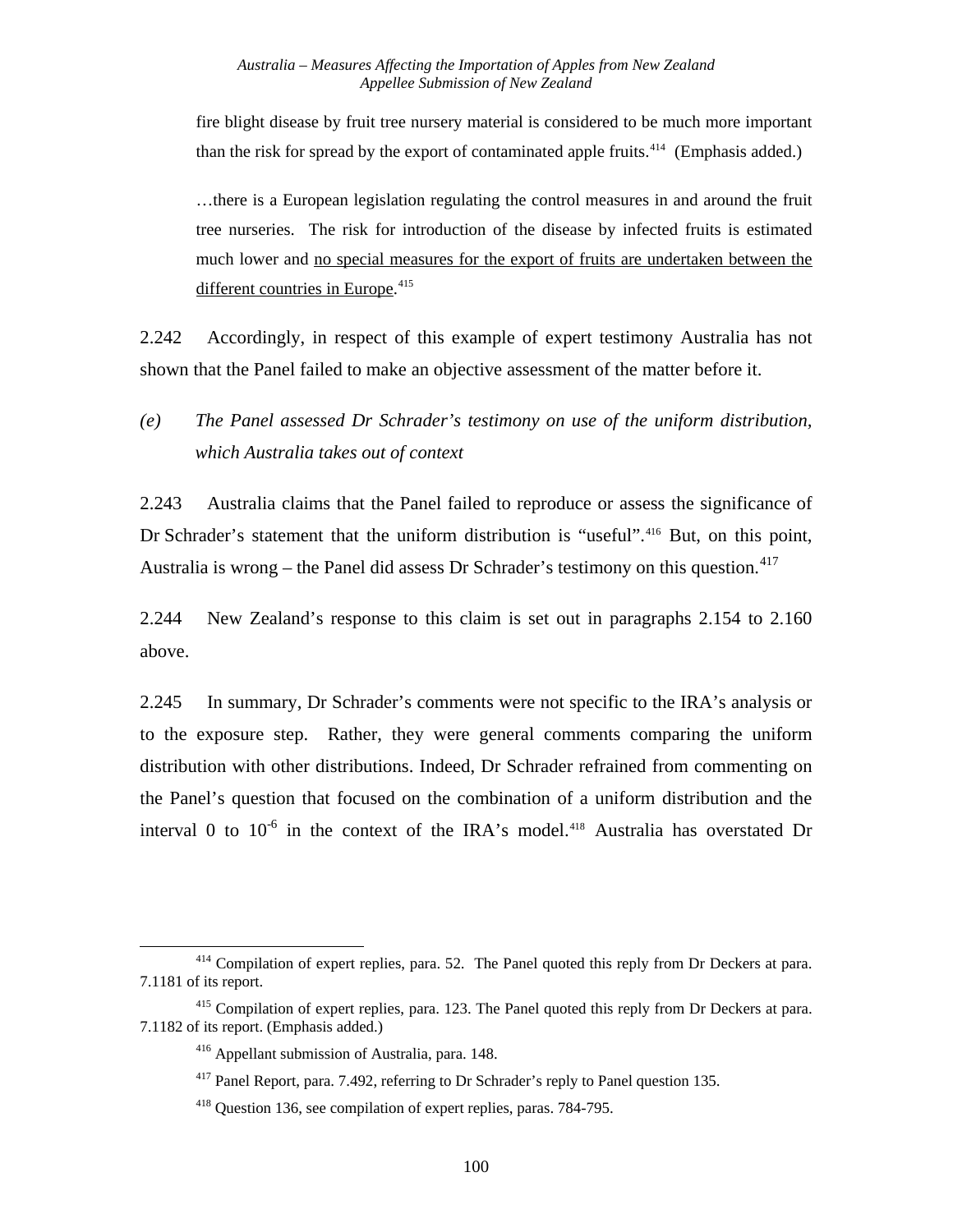Schrader's comment that a uniform distribution is "useful". Rather, her general comment about the "usefulness" of the uniform distribution was in fact heavily qualified. $419$ 

2.246 In addition, Dr Schrader's general comment about the "usefulness" of a uniform distribution, which relies on the existence of a properly justified maximum value, could not have applied in the present case where, as the Panel found, the maximum value was not properly justified, and was not directed at the actual interval as it was used in the  $IRA.<sub>420</sub>$  $IRA.<sub>420</sub>$  $IRA.<sub>420</sub>$ 

2.247 In its assessment of the IRA's use of the uniform distribution in combination with the interval 0 to  $10^{-6}$ , the Panel properly chose to draw primarily on the responses of the experts who had addressed this particular issue. In doing so, it concluded that the IRA's approach was not adequately justified and would tend to overestimate the risk.<sup>[421](#page-107-2)</sup>

2.248 Again, as in respect of all the above examples, Australia has not demonstrated any failure by the Panel to make an objective assessment of the facts in relation to its analysis of the IRA's conclusions on fire blight.

# **3. The Panel did not disregard or fail to engage with important evidence of Dr Cross relating to ALCM**

2.249 In respect of the Panel's analysis of the IRA's assessment of ALCM, Australia takes issue with the Panel's treatment of the expert testimony regarding consequences. $422$ Notably, however, Australia has not objected to the Panel's treatment of the expert testimony with respect to the IRA's flawed assessment of the likelihood of entry, establishment and spread of ALCM.

<span id="page-107-0"></span>2.250 Australia's claim regarding the Panel's treatment of expert testimony on consequences relates only to Dr Cross's statement, in his response to the Panel's question 96 that:

<sup>419</sup> Dr Schrader's reply to Panel question 135, para. 781.

<span id="page-107-1"></span> $420$  Panel Report, paras. 7.481 and 7.495.

<span id="page-107-2"></span><sup>421</sup> Panel Report, paras. 7.496, 7.780, 7.1151, 7.1196, 7.1205, 7.1251.

<span id="page-107-3"></span> $422$  Appellant submission of Australia, paras. 133, 149 and 150.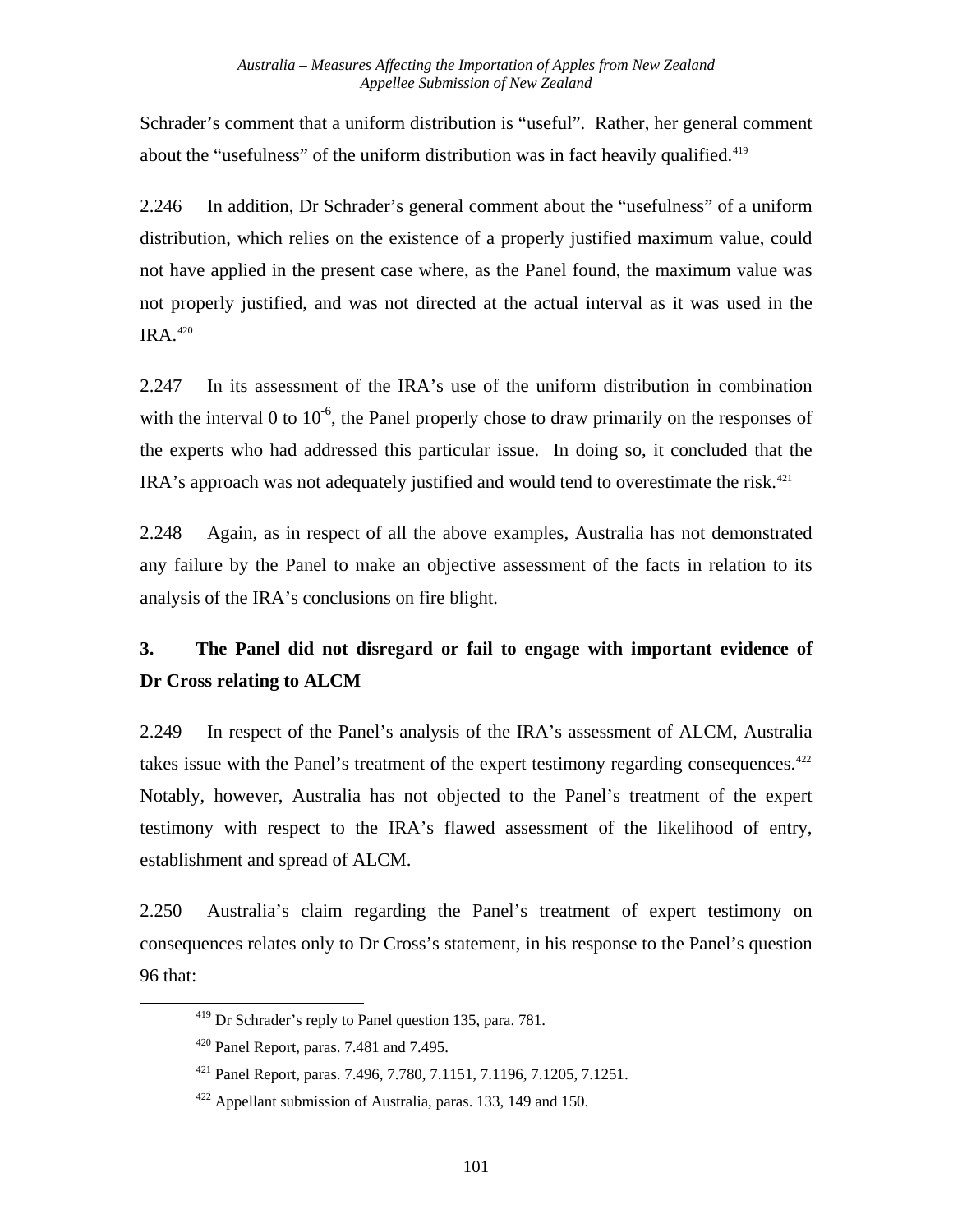…the re-categorisation of the direct impacts on plant health and the need for control treatments would not result in a change in the rating of the overall consequences as 'low'. In this respect, the conclusion of Australia's analysis was objective and credible. $423$ 

2.251 Australia asserts that the Panel failed to make an objective assessment of the facts by failing to "reproduce or assess the significance of" this statement.<sup>[424](#page-108-1)</sup> Australia's argument is essentially a repeat of its argument made under ground (b) of its appeal. New Zealand's response to that argument is set out above at paragraphs [2.197](#page-92-0) to [2.202](#page-93-0) and is also summarised and elaborated below.

2.252 The Panel did not overlook or fail to assess the significance of Dr Cross's responses to question 96 regarding the re-categorization of the impact scores. While it is true that the Panel did not reproduce that statement in its analysis of the IRA's conclusions on consequences, the Panel did not reproduce many of the statements by Dr Cross on consequences, including a number of statements favourable to New Zealand's case.[425](#page-108-2) This is hardly surprising. As pointed out by the Appellate Body in *EC-Hormones*: "The Panel cannot realistically refer to all statements made by the experts advising it and should be allowed a substantial margin of discretion as to which statements are useful to refer to explicitly"**.** [426](#page-108-3)

2.253 Moreover, as explained above, it was not necessary for the Panel to refer to this particular statement of Dr Cross because it was not relevant to the key issue on which the Panel's conclusions regarding consequences were based – the failure of the IRA to take

 $423$  Compilation of expert replies, para. 561.

<sup>&</sup>lt;sup>424</sup> Appellant submission of Australia, para. 150.

<span id="page-108-2"></span><span id="page-108-1"></span><span id="page-108-0"></span> $425$  For example in relation to the IRA's conclusion that ALCM establishment in Australia would result in increased use of insecticides, the following statements of Dr. Cross, which directly supported New Zealand's case, were not explicitly referenced in the Panel's findings: Dr. Cross's statement that most growers "pay limited attention" to ALCM and "do not apply insecticides" (Compilation of expert replies, para. 556) and his statement that "New Zealand is right to point out that the pest status in New Zealand [of ALCM] has reduced since the introduction of integrated fruit production programs" which "mirrors the European experience [with ALCM] where most growers live with ALCM without apparently suffering serious losses and seldom make treatments in newly planted orchards to control it" (Compilation of expert replies, para. 557).

<span id="page-108-3"></span><sup>426</sup> Appellate Body Report, *EC – Hormones*, para. 138.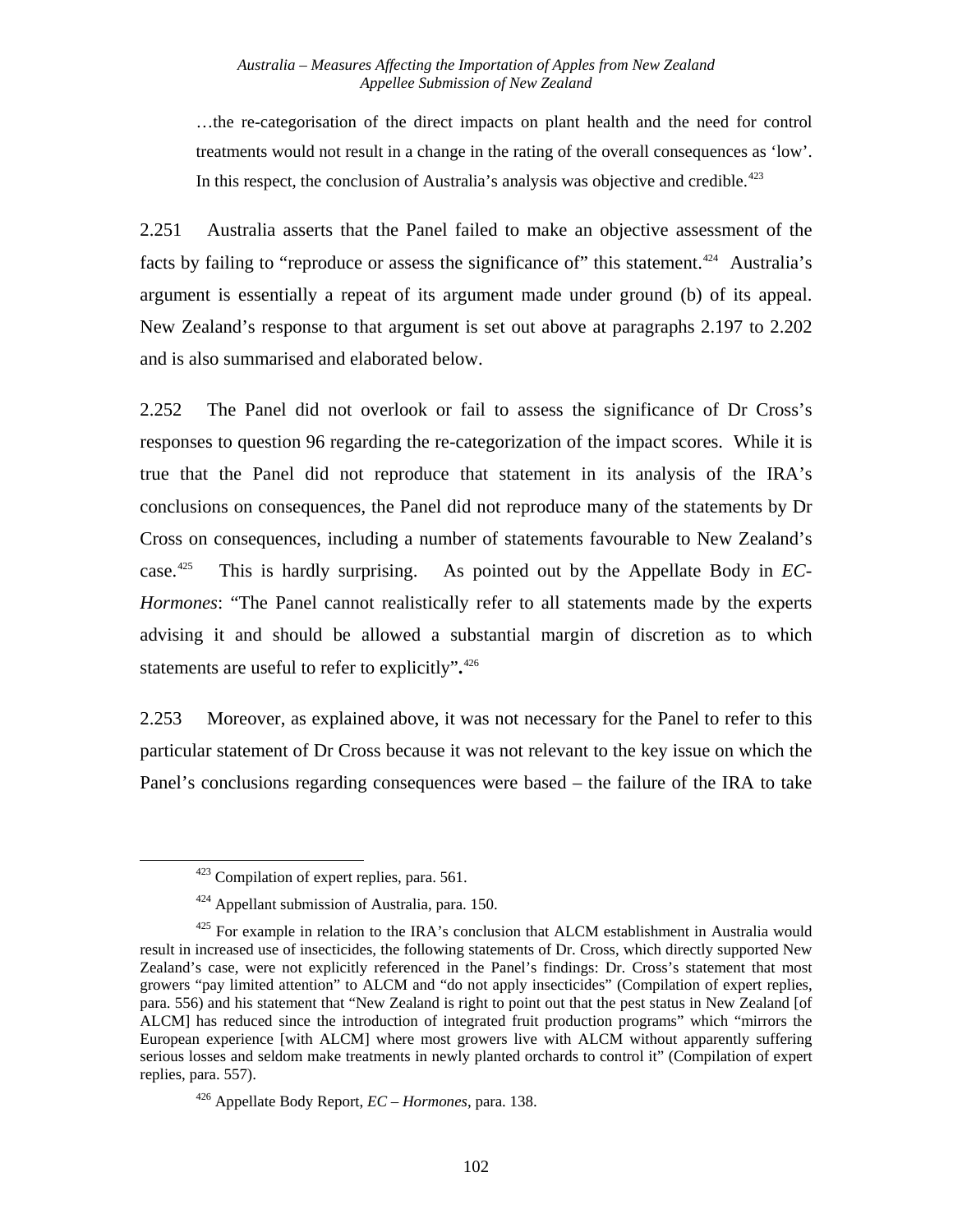climate into account.<sup>427</sup> In a different context, Dr Cross had expressly recognised the significance of the IRA's failure to take climate into account.<sup>[428](#page-109-1)</sup>

2.254 Accordingly, contrary to Australia's claims, the Panel's choice not to refer explicitly to the statement of Dr Cross regarding the re-categorization of the impact scores was not a failure to conduct an objective assessment of the facts. That statement was not directly relevant to the Panel's analysis or overall conclusion that, in light of the IRA's failure to take into account climatic issues, the IRA's reasoning regarding consequences was not objective or coherent.<sup>[429](#page-109-2)</sup>

2.255 Australia has not demonstrated any failure by the Panel to make an objective assessment of the facts in relation to its analysis of the IRA's conclusions on ALCM.

#### **3. The Panel's "errors": misunderstanding the IRA**

2.256 Australia claims that the Panel failed to understand the IRA's methodology with regard to "the choice of a probability interval of 0 to  $10^{-6}$  (zero to one in a million) and a midpoint (if a uniform distribution is used) of  $5 \times 10^{-7}$  (0.5 in one million) for events with a "negligible" likelihood of occurring."<sup>[430](#page-109-3)</sup> The Panel's finding that this choice of interval "is not properly justified in the IRA and leads to an overestimation of the probability of entry, establishment and spread<sup>"[431](#page-109-4)</sup> was, according to Australia, "predicated upon a fundamental misunderstanding of the risk assessment methodology".<sup>[432](#page-109-5)</sup>

2.257 While it is not entirely clear from the brief section in Australia's appellant submission what this "fundamental misunderstanding" actually is, it appears to centre on three related propositions:

<span id="page-109-0"></span> $427$  See above, paras. 2.197 to 2.202.

<span id="page-109-1"></span><sup>&</sup>lt;sup>428</sup> Panel Report, para. 7.853 and Transcript of the Panel's meeting with experts, para. 635.

<span id="page-109-2"></span><sup>429</sup> Panel Report, paras. 7.884 and 7.885.

<span id="page-109-3"></span><sup>430</sup> Appellant submission of Australia, para. 152.

<span id="page-109-4"></span><sup>431</sup> Panel Report, para. 7.508.

<span id="page-109-5"></span><sup>432</sup> Appellant submission of Australia, para.154.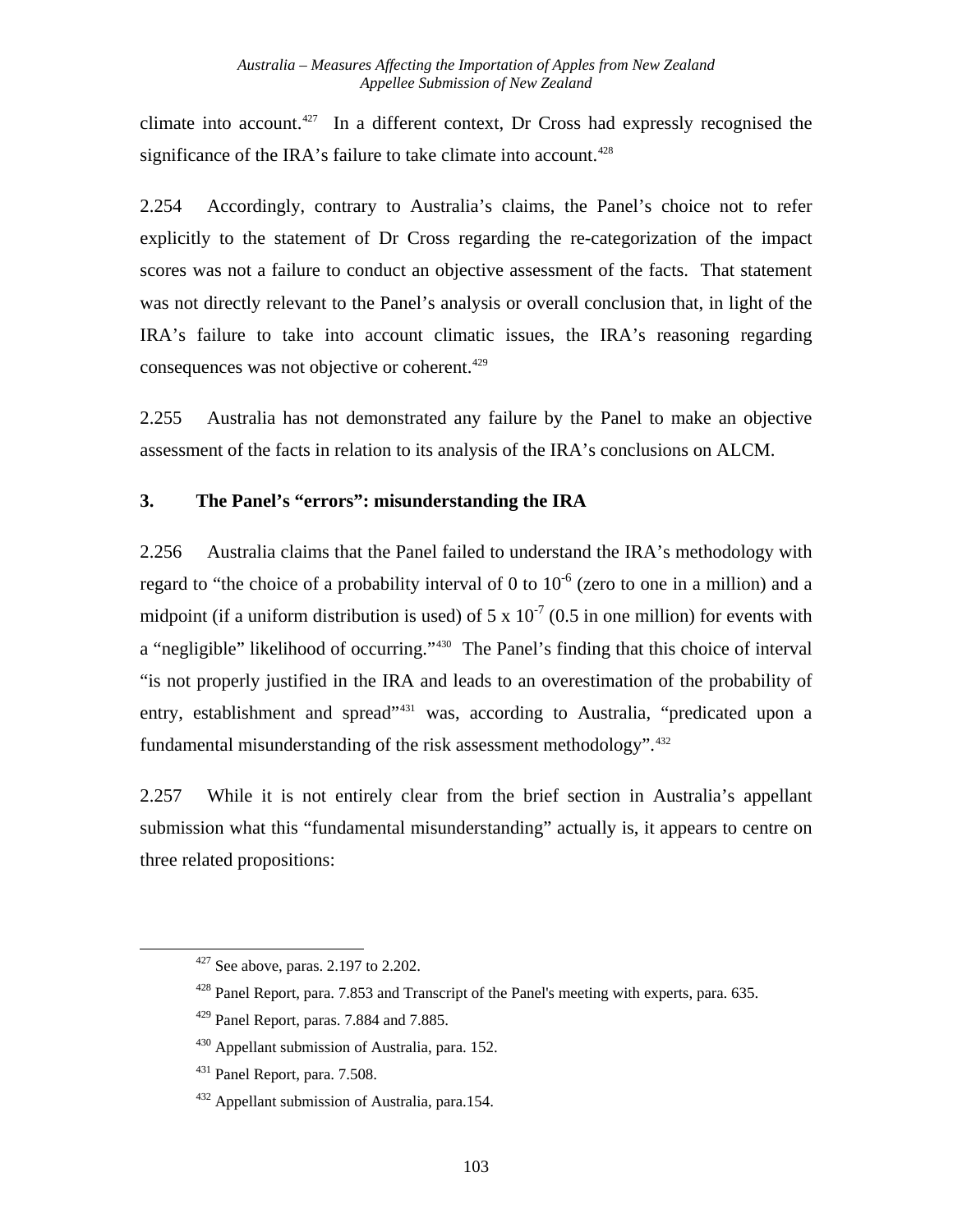- first, that the Panel was incorrect to consider that the use of an interval and distribution shown in Table 12 of the IRA as corresponding to "negligible" events should correlate to the IRA's own qualitative definition of negligible as an event that "would almost certainly not occur";[433](#page-110-0)
	- second, that the Panel did not understand that the relevant population changes as the analysis progresses through the importation and exposure scenarios and mistakenly believed that use of the interval from 0 to  $10^{-6}$ necessarily resulted in the event happening "relatively frequently each year";<sup>[434](#page-110-1)</sup>

• third, that the Panel's suggestion that the methodological flaws were serious enough to constitute an independent basis for the IRA's invalidity is unsustainable given the "limited uses" of the interval from 0 to  $10^{-6}$ .

2.258 These propositions should be rejected for the following reasons.

 *(a) The Panel was correct to consider that the interval and distribution used to model negligible events should correlate to the IRA's definition of negligible as an event that "would almost certainly not occur"* 

2.259 Australia argues that the Panel erred in focusing on the lack of "definitional correspondence" between the term "negligible" (defined in the IRA as an event that "would almost certainly not occur") and the interval and distribution applied to represent such events set out in Table 12 of the IRA. $436$  Australia emphasises that the IRA Team "were not constrained by the intervals" contained in Table 12, and that the IRA Team "considered carefully whether they were confident that the range they had chosen would

<span id="page-110-0"></span><sup>433</sup> Appellant submission of Australia, para. 155.

<span id="page-110-1"></span><sup>&</sup>lt;sup>434</sup> Appellant submission of Australia, para. 157.

<span id="page-110-2"></span><sup>&</sup>lt;sup>435</sup> Appellant submission of Australia, para. 158.

<span id="page-110-3"></span><sup>&</sup>lt;sup>436</sup> IRA, Part B, p. 43, reproduced in Appellant submission of Australia, p. 14.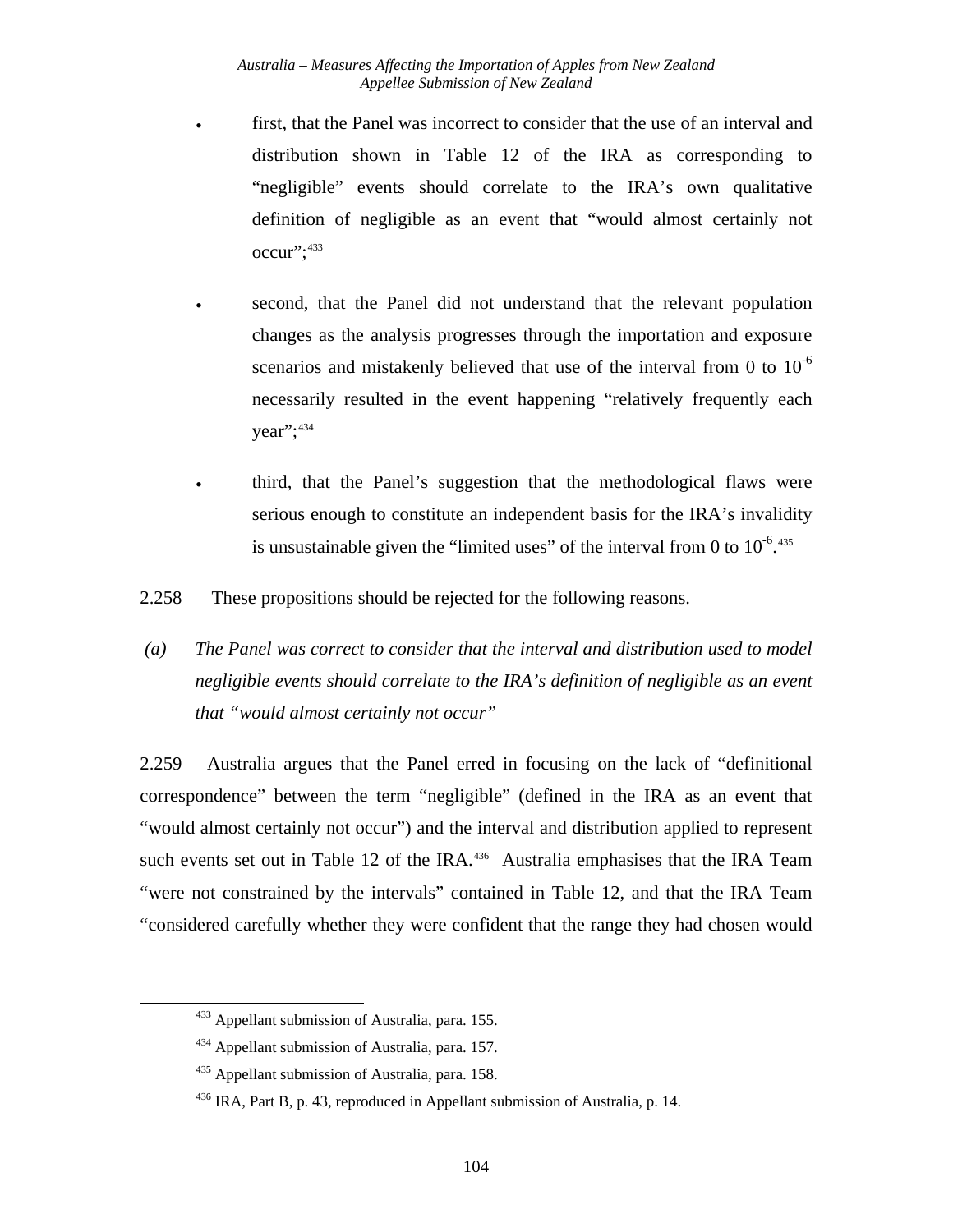contain the actual value."[437](#page-111-0) According to Australia, "the relevant question for the Panel was whether the estimate was within a range that might be considered legitimate according to the standards of the scientific community, not whether the definitional correspondence between the [negligible] range and the [negligible] label was justified."[438](#page-111-1)

2.260 In making this argument Australia seeks to deflect attention away from the way in which the interval corresponding to "negligible" events in Table 12 of the IRA was actually used in the IRA, and the significant role it played in the IRA's assessment of risk. The Panel understood these points, and rightly rejected similar arguments made by Australia during the Panel proceedings.

2.261 At the outset, in its methodology section, the IRA set out in Table 12 a series of likelihood labels that would be used in the risk assessment, and their "corresponding" qualitative and quantitative descriptors.<sup> $439$ </sup> For "negligible" likelihoods, the corresponding qualitative descriptor was an event that "would almost certainly not occur" and the corresponding quantitative interval was 0 to  $10^{-6}$  (zero to one in a million) with a midpoint of  $5x10^{-7}$  (one in two million) where a uniform distribution is used. This interval and distribution was used to model the lowest probability events considered in the IRA, including events that have never been shown to occur. These events were considered on a per-apple basis, so the midpoint of the interval corresponds to one in two million apples. The IRA Team assigned the "negligible" interval to over a third of all the intervals used in the IRA, and despite apparently being free to use other intervals, in each instance where it modelled events of the lowest probability it applied the interval 0 to  $10^{-6}$ contained in Table 12.<sup>[440](#page-111-3)</sup>

2.262 In this context Australia's suggestion that "definitional correspondence" is irrelevant lacks credibility. It is clear from the IRA itself that the terms and intervals

<sup>&</sup>lt;sup>437</sup> Appellant submission of Australia, para. 155.

<sup>438</sup> Appellant submission of Australia, para. 155.

<sup>439</sup> IRA, Part B, p. 43, reproduced in Appellant submission of Australia, p. 14.

<span id="page-111-3"></span><span id="page-111-2"></span><span id="page-111-1"></span><span id="page-111-0"></span><sup>&</sup>lt;sup>440</sup> In all but one it applied a uniform distribution. In one instance, importation step 7 for fire blight, the IRA used a triangular distribution with a most likely value of one in two million.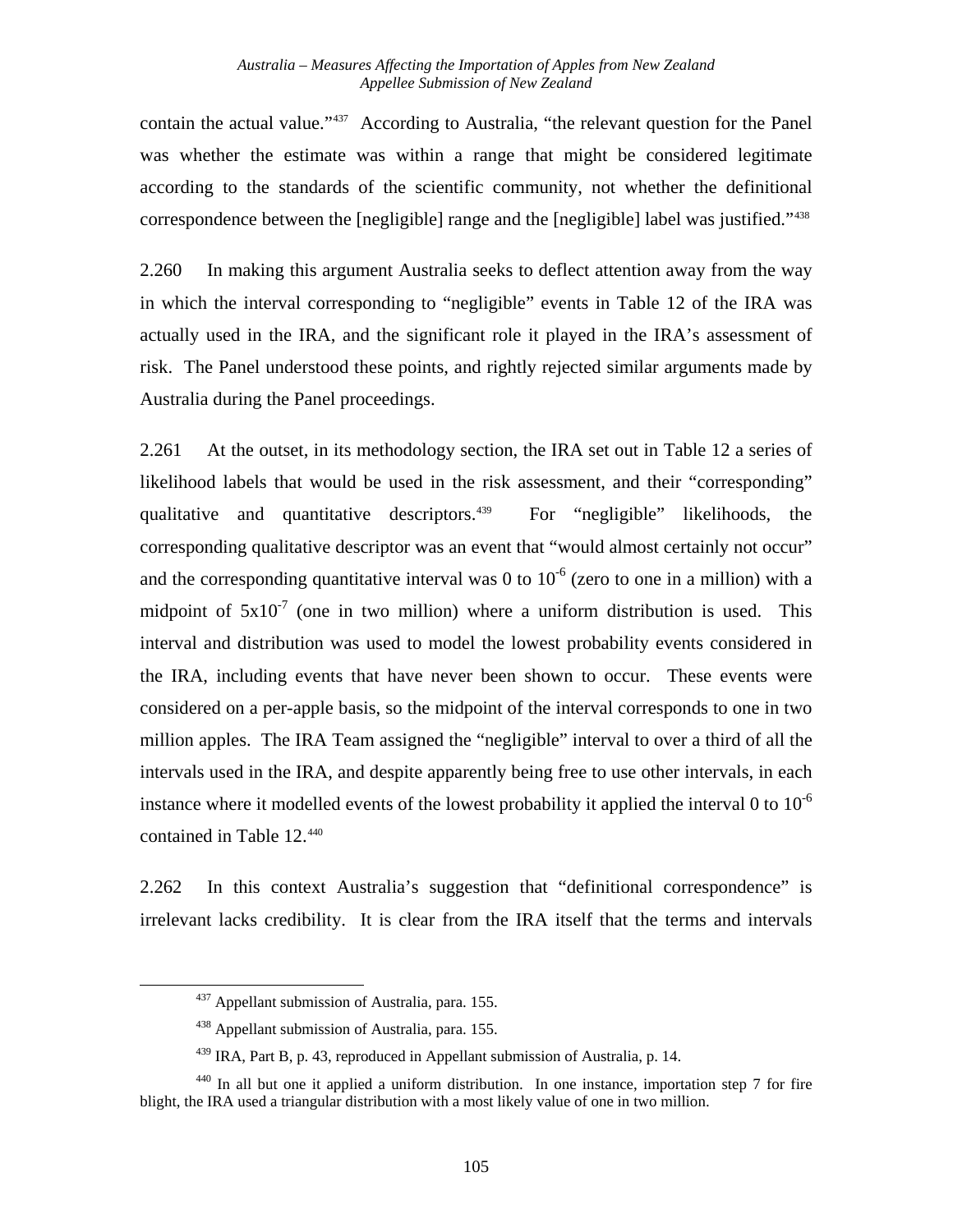used in Table 12 were intended to "correspond" with each other,<sup>[441](#page-112-0)</sup> and that these were the intervals that were actually used (repeatedly and in most cases without deviation) in the IRA. If there is no correspondence between the term "negligible" and the interval and distribution used to represent it, then this is a fundamental flaw in the IRA. This was recognised by the Panel when it stated that:

…the Panel is not convinced by Australia's argument that words are irrelevant and that the focus should only be on the numbers representing probability intervals in the IRA. If a category of events is defined as "negligible" and the IRA describes the category as representing events that 'would almost certainly not occur', any numbers that are assigned to the corresponding quantitative probability intervals should be consistent with that definition.<sup>[442](#page-112-1)</sup>

2.263 The Panel went on to find that there is no such definitional correspondence in the IRA. The intervals in Table 12 were transposed directly from Biosecurity Australia's 2001 *Draft Guidelines for import risk analysis*. [443](#page-112-2) The IRA provides no assessment of why these probability intervals were appropriate in the context of the apples IRA and although the IRA states that the IRA Team was not constrained by the intervals in Table 12, at no time did they use a different interval for "negligible" events. In particular, there is no discussion in the IRA of why an interval that predicts (on average) an event occurring once in every two million apples is appropriate to model negligible events, when 150 million apples are predicted to be imported each year. The Panel found support in the comments from experts that, in this context, the midpoint of the "negligible" interval of one in two million is not negligible at all; it is "a relatively high probability value".<sup>444</sup>

<span id="page-112-0"></span><sup>441</sup> For example, Table 12 is headed up "Nomenclature for qualitative likelihoods, *corresponding* semi-quantitative probability intervals." (Emphasis added.)

<span id="page-112-1"></span><sup>&</sup>lt;sup>442</sup> Panel Report, para. 7.480. Australia's statement that "there is no standardised definition of the description "negligible" from which the IRA could said to have departed" at paragraph 157 of its appellant submission ignores the fact that the IRA itself contained a definition of negligible. As this quotation from the Panel Report makes clear, it is the lack of correspondence between this definition in the IRA, and the intervals used in the IRA, that is the basis for the Panel's finding.

<sup>443</sup> Appellant submission of Australia, para. 42.

<span id="page-112-3"></span><span id="page-112-2"></span><sup>444</sup> Panel Report, para. 7.483. In effect, the IRA did not model events that occur less than one in two million apples.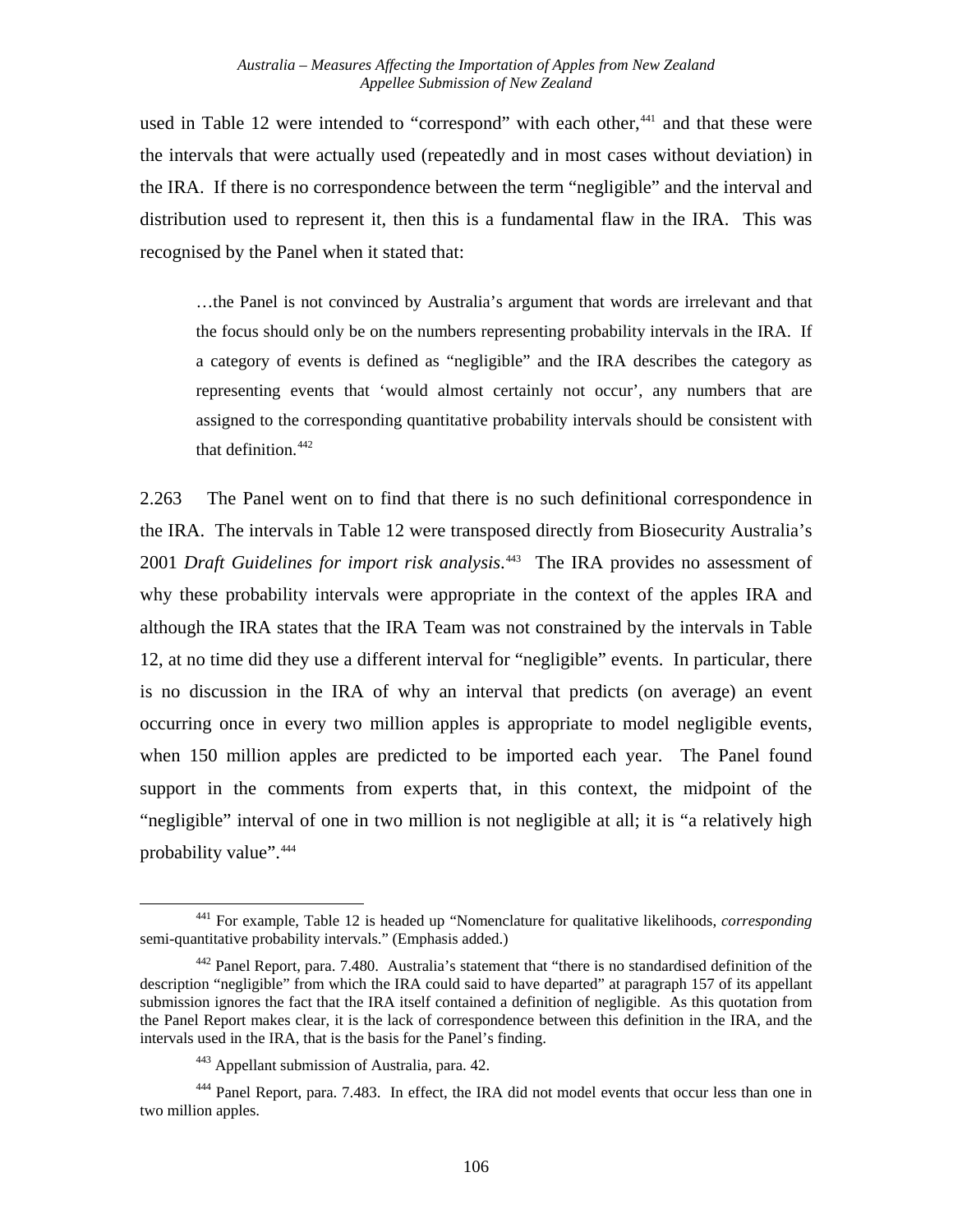- 2.264 In this light, the Panel came to the following conclusions:
	- the "IRA provides little insight on how the probability values were assigned to each of the six qualitative descriptors, including the "negligible" category";<sup>[445](#page-113-0)</sup>
	- "[i]n particular, there is no explanation of why events that would almost certainly not occur were assigned a numerical maximum value of one in a million";<sup>[446](#page-113-1)</sup>
	- this value is "not properly justified" and "would tend to overestimate" the  $risk; ^{447}$  $risk; ^{447}$  $risk; ^{447}$
	- the use of a uniform distribution "means that the model will tend to over represent the numbers in the higher end of the chosen range";<sup>[448](#page-113-3)</sup>
	- "[t]he use of a uniform distribution with a maximum of one in a million results in the likelihood of so-called "negligible" events estimated to occur more frequently than, according to the IRA's qualitative descriptors, they should be expected to occur (i.e. the events would "almost certainly not  $occur$ "); $449$  and
	- this "would tend to overestimate the likelihood of such negligible events"<sup>450</sup> and "magnify the assessment of risk."<sup>[451](#page-113-6)</sup>

2.265 Australia's suggestion that the Panel should have ignored this lack of definitional correspondence is, therefore, a suggestion that the Panel should have ignored a fundamental flaw in the IRA's methodology. Over one third of all intervals used in the

446 Ibid.

<span id="page-113-4"></span><span id="page-113-3"></span><span id="page-113-2"></span><span id="page-113-1"></span><span id="page-113-0"></span>l

- 447 Panel Report, para. 7.484.
- 448 Panel Report, para. 7.495.

 $449$  Ibid.

- <span id="page-113-5"></span>450 Panel Report, para. 7.496.
- <span id="page-113-6"></span>451 Panel Report, para. 7.508.

<sup>445</sup> Panel Report, para. 7.481.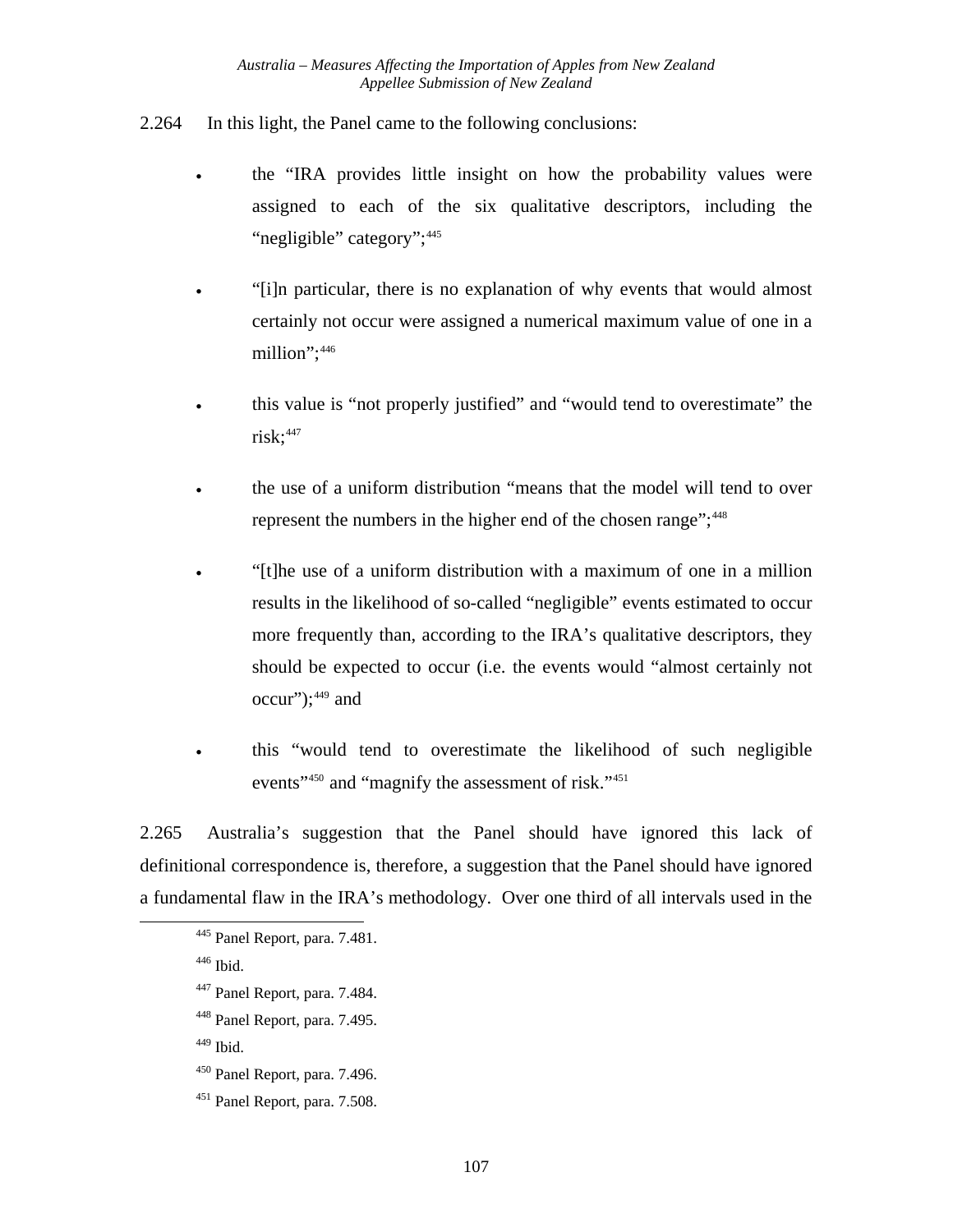IRA for the pests at issue were assigned "negligible" intervals. This interval was the lowest probability interval used in the IRA, and was used to model events that have never been shown to occur – indeed, events that "would almost certainly not occur". Despite apparently being free to use other intervals for such events, the IRA consistently used the parameters set out in Table 12 (0 to  $10^{-6}$ ), and in all but one instance this interval was used with a uniform distribution. Clearly, the "definitional correspondence" between this interval, the label "negligible", and the definition "[t]he event would almost certainly not occur" is a critical aspect of the IRA. Indeed, under the IRA's own methodology, ultimately, the "quantitative estimate of that likelihood is translated into a qualitative description according to the nomenclature" in Table 12 in order to apply the IRA's "risk" estimation matrix".<sup>[452](#page-114-0)</sup> Thus the existence of "definitional correspondence" is fundamental to the credibility of the IRA's entire methodology.

2.266 Australia claims that "in truth, the qualitative label "negligible" has been assigned to the quantitative range, rather than the range being assigned to the label."<sup>[453](#page-114-1)</sup> In fact, however, the reverse appears to be the case: the IRA started life as a qualitative risk assessment (adopting quantitative aspects only part way though in response to "stakeholder comments"); and Table 12 sets out "corresponding" quantitative and qualitative definitions transposed directly from the 2001 *Draft Guidelines*. [454](#page-114-2) But in any event, Australia's argument is beside the point. The table in the IRA makes clear that "negligible" events are, qualitatively, events that almost certainly would not occur, and, quantitatively, represented by the interval (0 to  $10^{-6}$ ). This interval is then used to model the lowest probability events in the IRA. The likelihood labels, and their qualitative and quantitative descriptions, are clearly intended to "correspond" with each other. Whether it was the chicken or the egg that came first, the two are inextricably linked.

2.267 Finally, in this context Australia considers it "crucial" that the IRA Team "considered carefully whether they were confident that the range they had chosen would

<sup>452</sup> IRA, Part B, p. 42; see also appellant submission of Australia, para. 43.

<sup>453</sup> Appellant submission of Australia, para. 155.

<span id="page-114-2"></span><span id="page-114-1"></span><span id="page-114-0"></span><sup>&</sup>lt;sup>454</sup> See also Dr Sgrillo's observation that "[t]he probability interval seems to have been arbitrarily chosen to represent the qualitative descriptors" in compilation of expert replies, para. 755.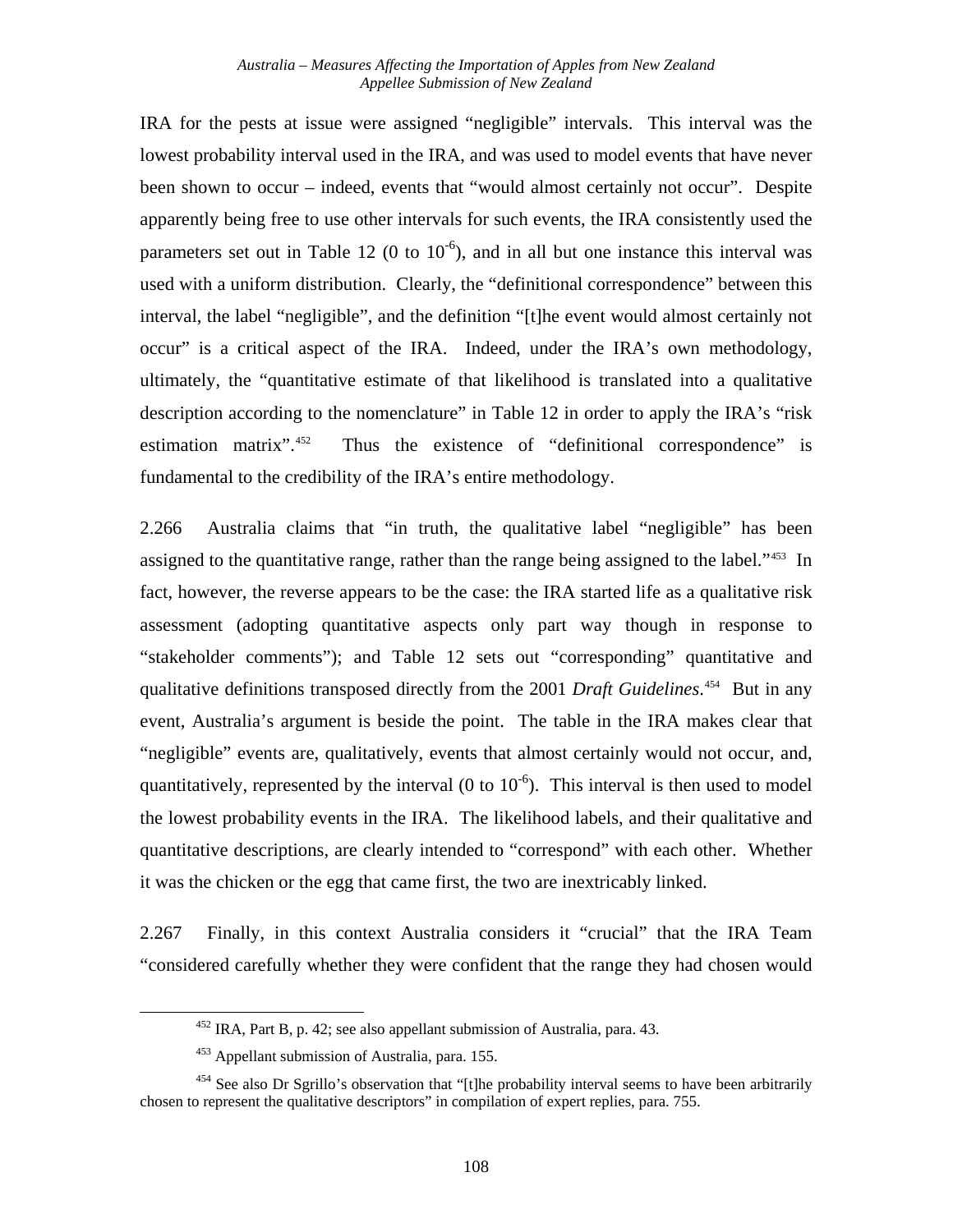contain the actual value and that the chosen distribution reflected their beliefs."[455](#page-115-0) However, this also misses the point. The negligible interval used in the IRA indisputably "contains the actual value" – after all it includes the value zero and values close to zero. The problem is that with a maximum value of one in a million (apples) the interval is so broad that it also includes values that significantly overestimate the risk. In addition, the application of a uniform distribution results in these overestimated values being significantly over-represented in the outcomes of the model.<sup>[456](#page-115-1)</sup> As the Panel noted "[t]his means that the model will tend to over represent the numbers in the higher end of the chosen range, instead of clustering closer to zero"[457](#page-115-2), as might be expected for events that "almost certainly would not occur".

2.268 Clearly, the interval and distribution used in the IRA to model "negligible" (or the lowest probability) events was not appropriate, when considered on a per-apple basis, to model events that "almost certainly would not occur." The Panel was correct to conclude that this was a fundamental flaw in the IRA.

*(b) The Panel understood how the model worked and did not believe that the interval 0 to 10-6 necessarily predicted an event happening "relatively frequently each year"* 

2.269 Australia claims that the Panel did not understand that "only a fraction of the total volume of apples imported will be infested and discarded as waste at a utility point within proximity to a host."<sup>[458](#page-115-3)</sup> Yet Australia points to nothing to support its allegation that the Panel did not understand this point. Indeed, it is evident from Australia's own submissions to the Panel in this case that the Panel fully understood this point. Australia stated:

 <sup>455</sup> Appellant submission of Australia, para. 155.

<span id="page-115-3"></span><span id="page-115-2"></span><span id="page-115-1"></span><span id="page-115-0"></span><sup>456</sup> As noted by Dr Sgrillo in compilation of expert replies, paras. 786-787, 90% of the values produced when the model is run will fall in the highest order of magnitude, that is, in range of one in a million (apples) to one in ten million (apples).

<sup>457</sup> Panel Report, para. 7.495.

<sup>458</sup> Appellant submission of Australia, para. 157 (original emphasis).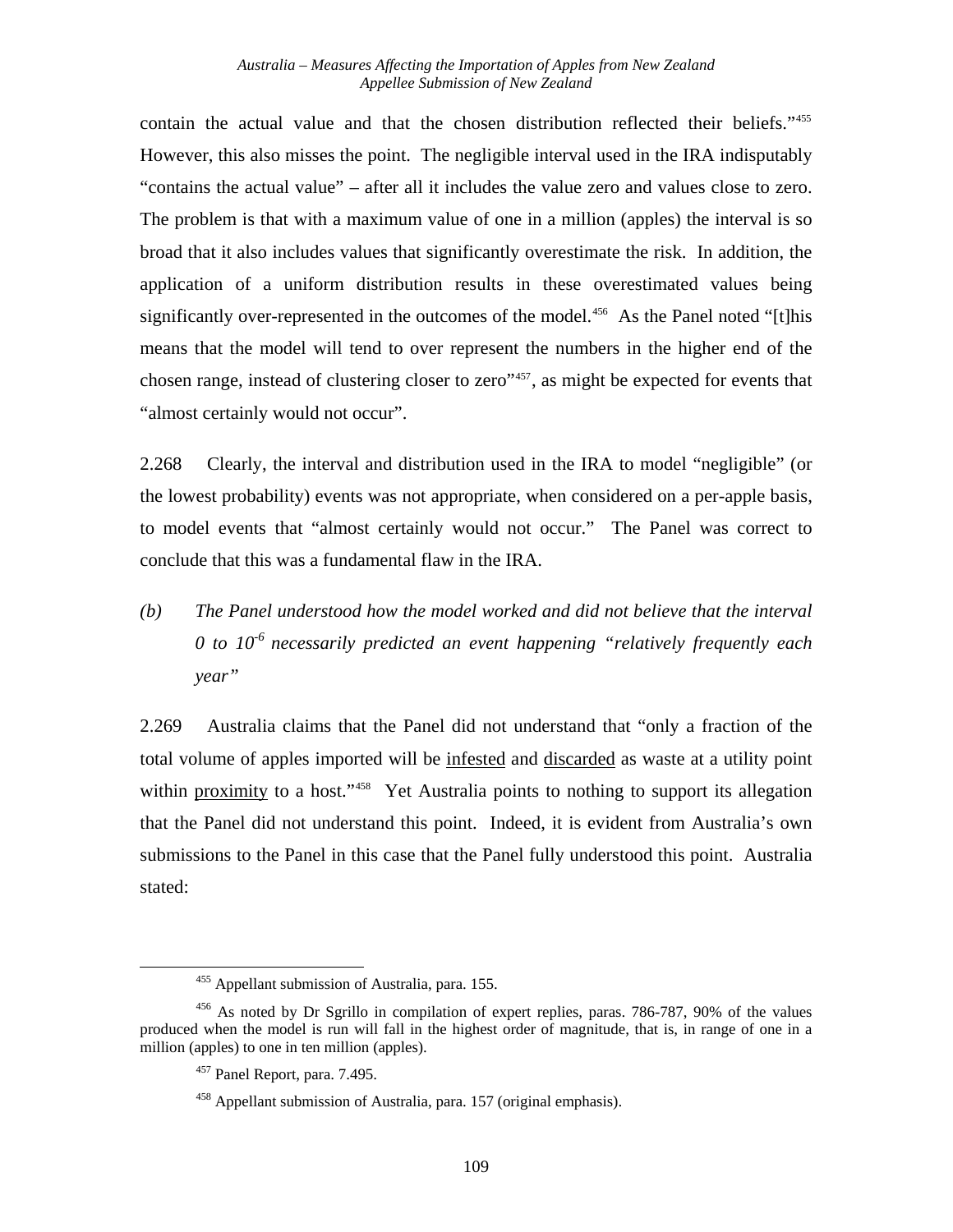The Chairman referred to the analogy of a funnel at the second meeting. This is helpful because it conveys the sense of a large number of apples being imported, but a smaller number of apples being of concern because they carry *E. amylovora* or *N. galligena*, and a smaller number of those apples being disposed of near hosts.<sup>[459](#page-116-0)</sup>

2.270 As previously acknowledged by Australia, therefore, the Panel clearly understood the precise point which Australia now claims the Panel did not understand.

2.271 With regard to the exposure step for fire blight, Australia suggests that the Panel erred in believing that the negligible interval and uniform distribution used represented an event that would "occur relatively frequently each year".<sup>[460](#page-116-1)</sup> However, once again, Australia points to nothing to support its allegation that this is what the Panel believed. Neither the section of the Panel Report dealing with the "exposure" step for fire blight, nor the section on methodology, contains anything to indicate that the Panel believed the negligible value used represented an event that would occur "relatively frequently each year". Rather, the Panel correctly found that the "use of a uniform distribution with a maximum of one in a million results in a likelihood of so-called 'negligible' events estimated to occur more frequently" than should be the case for events that would "almost certainly not occur".<sup>[461](#page-116-2)</sup> The Panel's reference to "more frequently" is relative to the IRA's own qualitative definition of "negligible".

2.272 In other words, the Panel found that the interval and distribution actually used in the IRA for "negligible" likelihoods is not appropriate for modeling (on a per-apple basis) events that almost certainly would not occur. This is a significant flaw in the IRA, which seeks to model very low likelihood events that have never been known to occur and for which there is no scientific evidence to suggest they could occur. The exposure step for fire blight is a good example of this. As demonstrated above, Australia can only

<span id="page-116-1"></span><span id="page-116-0"></span>l <sup>459</sup> Australia's responses to Panel questions after the second meeting with the experts, question 52, para. 287**.** See also, Australia's closing statement at the Panel's second substantive meeting with the Parties, para. 8: "Australia also notes the discussion of the interval  $0-10^{-6}$ , in particular, the exchanges between the Panel and the parties this morning. In this regard, Australia recalls the fundamental difference between the total population and the relevant population. The Chairman's funnel was a useful analogy."

<sup>460</sup> Appellant submission of Australia, para. 157.

<span id="page-116-2"></span><sup>461</sup> Panel Report, para. 7.495.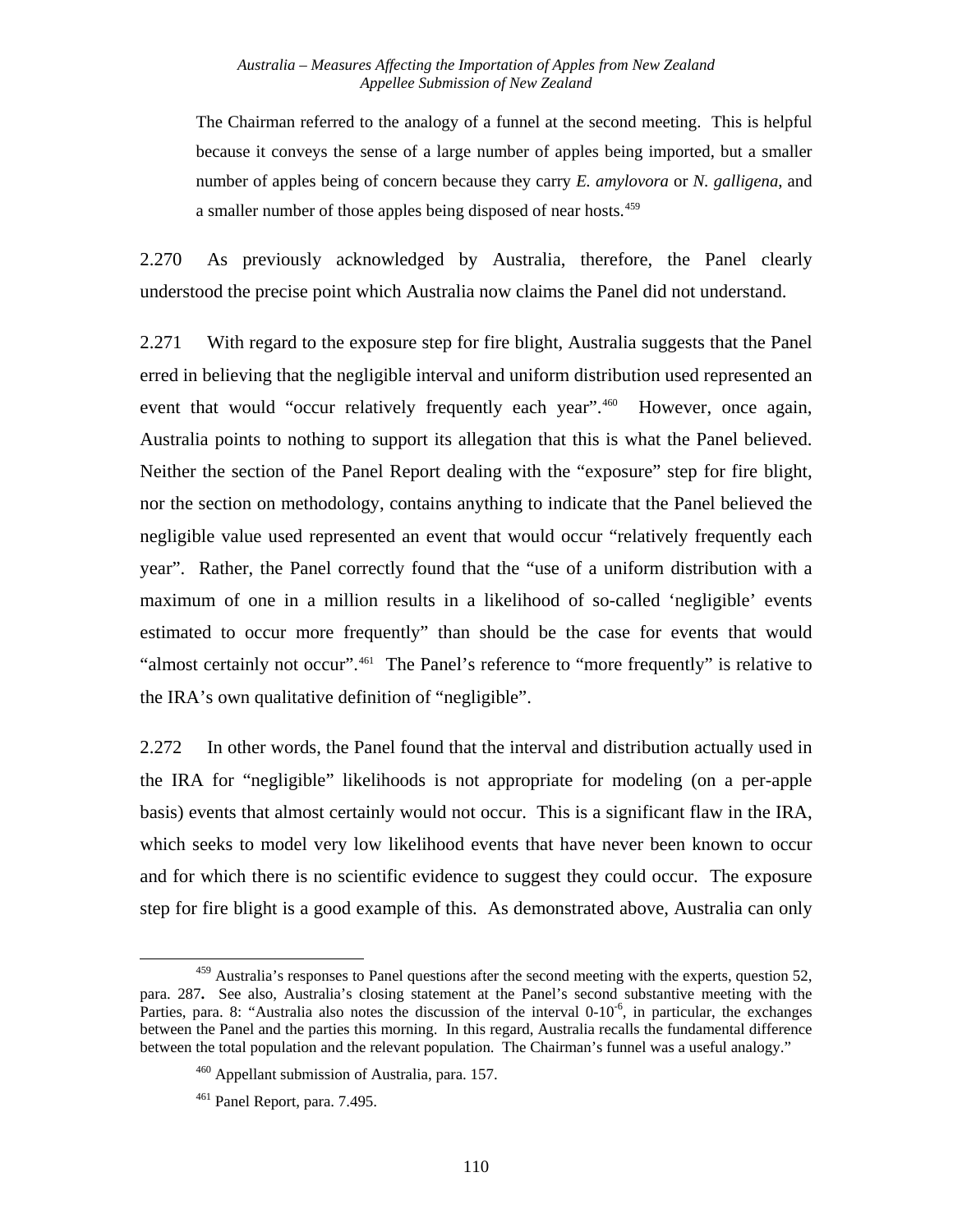support its claim that the Panel erred in its review of this step by misrepresenting what the Panel "believed".

2.273 Indeed, there is some irony in the fact that Australia should now make an argument concerning the relevance of population size in assessing the appropriateness of the "negligible" interval in the fire blight analysis, given that the IRA's failure to do this very thing is the source of its flawed methodology. As noted above, there is no discussion in the IRA as to why intervals developed in a completely different context (the 2001 *Draft Guidelines*) were appropriate in the context of a unit (apples) traded in the tens (or, as assumed in the IRA, hundreds) of millions. Further, the IRA Team used exactly the same interval for lowest probability events (the interval set out in Table 12 corresponding to "negligible") no matter where in the pathway that it was assigned and irrespective of the relevant population at that step (a matter that was not even discussed in the IRA's assessment of fire blight). $462$  In short, the Panel's findings on methodology simply reflect the fact that they understood the significance of the population size, and the IRA Team did not.

2.274 As it did before the Panel, Australia has quoted from New Zealand's second written submission which noted that the IRA's risk assessment predicts that the probability of entry, establishment and spread of fire blight is "1 in every 3.3 billion apples"[.463](#page-117-1) It uses this in an attempt to demonstrate that "the IRA did not conclude or imply that exposure would occur relatively frequently each year".<sup>[464](#page-117-2)</sup> But as noted above, the Panel never suggested that "exposure would occur relatively frequently each year." Moreover, the figure quoted by Australia relates to the *overall* probability of entry,

<span id="page-117-1"></span><span id="page-117-0"></span> $462$  In addition, when specifically asked by the Panel to "describe the relevant population...at each stage of its assessment of the probability of entry, establishment and spread for the three pests at issue" and "identify the relevant passages in the Final IRA that contain this information", Australia was unable to provide the figures, or identify the sections in the IRA where such figures were considered. See, Australia's response to questions from the Panel following the second substantive meeting, Question 52, paras. 282-288. Australia did, however, refer approvingly in that response to the Panel Chairman's analogy of a funnel (para. 287).

<sup>463</sup> Appellant submission of Australia, para. 157.

<span id="page-117-2"></span><sup>464</sup> Appellant submission of Australia, para. 157.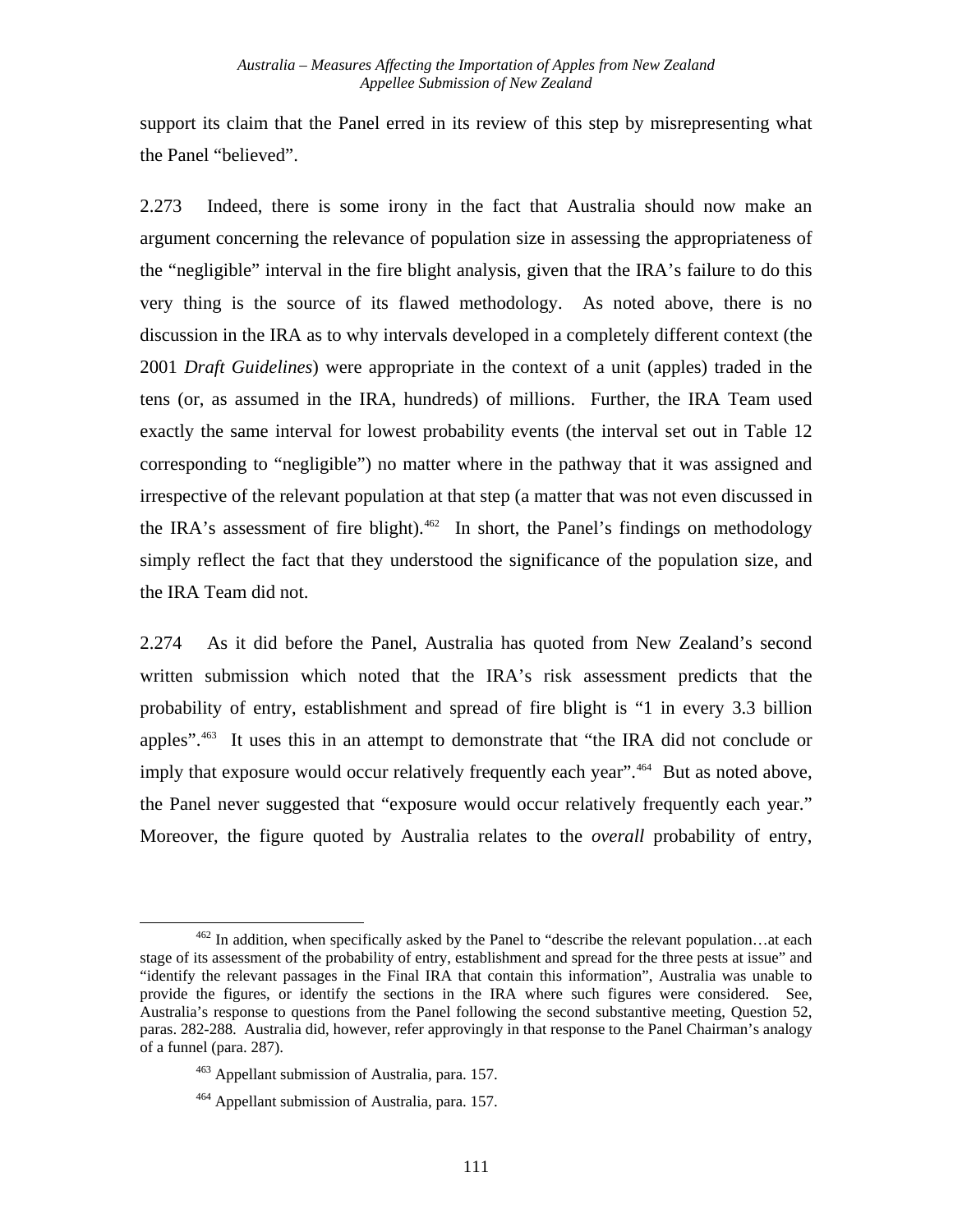establishment and spread, rather than exposure.<sup>[465](#page-118-0)</sup> Indeed, had Australia used a smaller interval for the exposure step (say 0 to  $10^{-8}$  rather than 0 to  $10^{-6}$ ) this would have had a very significant effect on the overall probability of entry, establishment, and spread for fire blight. $466$ 

*(c) The Panel was correct to conclude that the methodological flaws were serious enough to constitute an independent basis for the IRA's invalidity* 

2.275 Australia alleges that the Panel "dealt with the alleged flaws in the abstract and divorced from their actual relevance to the estimates arrived at by the IRA Team."[467](#page-118-2) This is incorrect. The Panel considered whether the intervals and distributions set out in Table 12 of the IRA adequately model on a per-apple basis a "negligible" event that "almost certainly would not occur." This was the interval used in over one third of all distributions in the IRA. This can hardly be said to be "abstract" or divorced from "actual relevance".

2.276 Australia also misrepresents the significance of the "negligible" interval to the fire blight assessment in stating that it is applied at "just two points (Importation Step 7 and exposure)."[468](#page-118-3) In fact, the negligible interval is used in 22 of the 66 distributions used for fire blight.<sup>[469](#page-118-4)</sup> It is true that 20 of these relate to different aspects of the

<span id="page-118-0"></span> <sup>465</sup> The IRA defines **"**exposure" as "the likelihood of transfer of the pest from an infested or infected discarded apple (waste) to a susceptible host plant." (IRA, Part B, p. 27). It is a component in establishing the overall annual probability of entry, establishment and spread (see IRA, Part B, p. 31).

<span id="page-118-1"></span><sup>466</sup> Instead of predicting an outbreak every 3.3 billion apples imported, this would result in predicting an outbreak approximately every 330 billion apples imported, or, based on an estimated annual import volume of 150 million apples, approximately one outbreak every 2,220 years (contrasting to one outbreak every 22 years as currently predicted in the IRA). The probability of one outbreak in 2,220 years (.00045) corresponds to a qualitative likelihood of "extremely low" according to Table 12 of the IRA. Even if consequences are assessed as "high" this would bring the overall risk within Australia's ALOP according to the risk estimation matrix used in Table 11 of the IRA. See, also, New Zealand's reply to Panel question 70 after the second substantive meeting; and para. 4.204 of New Zealand's first written submission.

<sup>467</sup> Appellant submission of Australia, para. 158.

<sup>468</sup> Appellant submission of Australia, para. 158 (original emphasis).

<span id="page-118-4"></span><span id="page-118-3"></span><span id="page-118-2"></span><sup>&</sup>lt;sup>469</sup> For fire blight, the interval defined as "negligible" in Table 12 of the IRA ( $0.10^{-6}$ ) is used for twenty separate estimations in the exposure step (five utility points by four exposure group combinations, IRA, Part B, p. 90; see also appellant submission of Australia, para. 37, which states that "[t]he four exposure groups and five utility points schematically render twenty possible exposure pathways, for each of which the likelihood of exposure was considered separately), for importation step 7 (IRA, Part B, p. 79)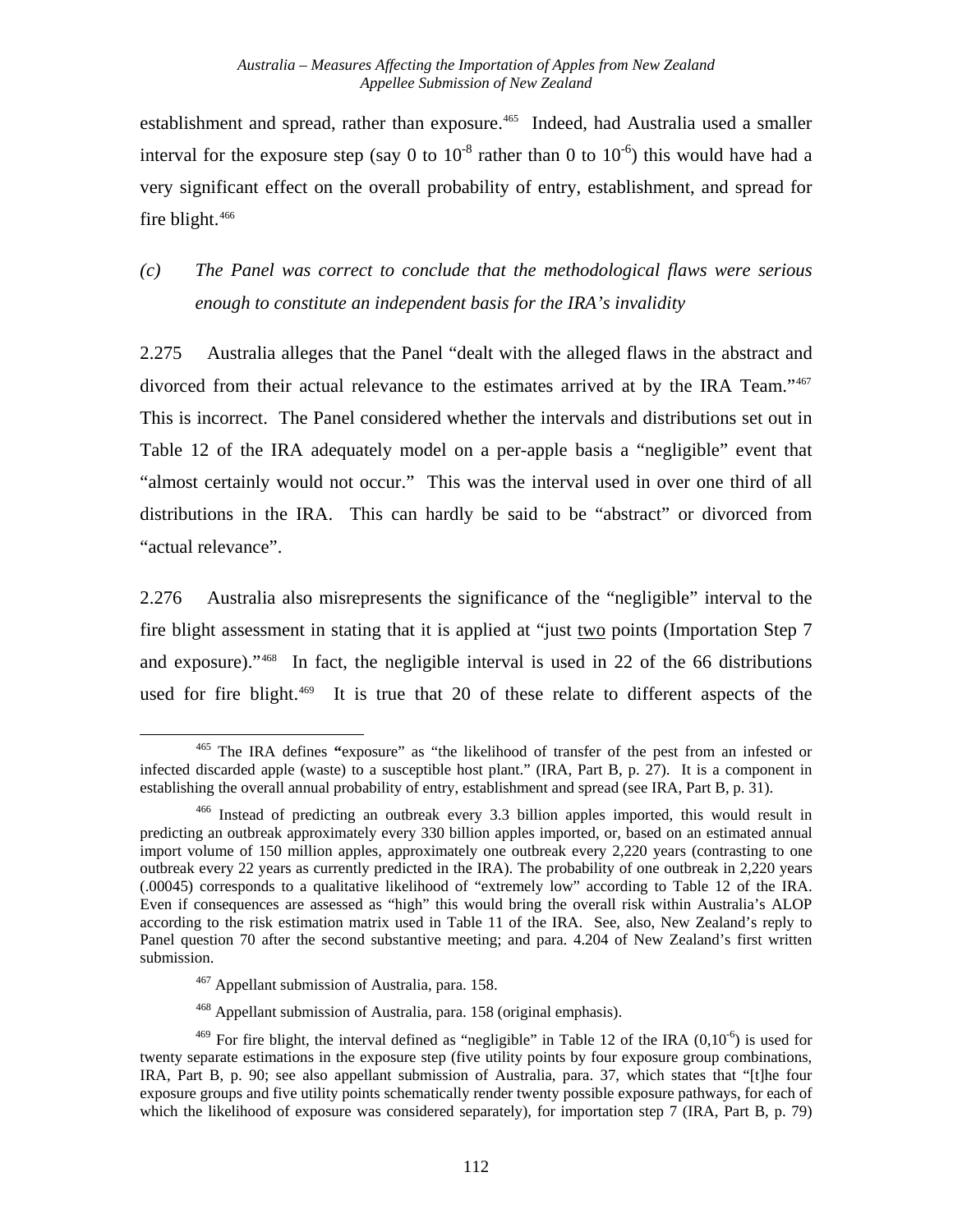"exposure" step; however each of these uses exactly the same interval and distribution (0 to  $10^{-6}$ , uniform), and hence each compounds the error.<sup>[470](#page-119-0)</sup> In addition, Australia now admits that at importation step 7, the use of the "negligible" interval "results in 72 clean apples…becoming contaminated". This simply highlights the problems with the IRA's definition of "negligible". In the context of this step, something which is "negligible" and "almost certain not to occur" is given an interval and distribution that results in it being predicted to occur 72 times in one year.

2.277 Finally, in relation to the exposure step, Australia falls back on a single statement by Dr Deckers taken out of context and a general statement by Dr Schrader about uniform distributions which is not directed at the particular negligible interval used in the IRA in this case. $471$  New Zealand has already demonstrated the fallacies in Australia's arguments on this point.<sup> $472$ </sup> In addition, New Zealand notes that the two experts that did comment specifically on the IRA's methodology in this regard, Dr Sgrillo and Dr Latorre, agreed that there were fundamental problems with the IRA's treatment of the "negligible" interval.<sup>[473](#page-119-3)</sup>

 $\overline{\phantom{a}}$ 

<sup>472</sup> See New Zealand's response in the sections on Article 5.1 and Article 11 of the DSU above.

and for P9 of the waste model (IRA, Part B. p. 26). It is also used for importation step 3b (IRA, Part B, p. 22) but for fire blight no apples are assumed to follow the pathways influenced by this step. In all but importation step 7, the uniform distribution is used with the interval, resulting in a midpoint for the interval of one in two million. For importation step 7, a triangular distribution is used, with a midpoint of one in two million.  $470$  See, for example, footnote 466 above.

<span id="page-119-1"></span><span id="page-119-0"></span><sup>&</sup>lt;sup>471</sup> Australia's statement that "With respect to exposure...Dr Schrader testified that the distribution was useful" (para. 158) misrepresents Dr Schrader's statement. Dr Schrader was not commenting on the "exposure" step or indeed on the intervals or methodology used in the IRA. Rather, Dr Schrader was responding to a general question by the Panel asking the experts to compare the uniform, triangular and PERT distributions and the advantages and disadvantages of each. In this context Dr Schrader stated that a uniform distribution is "the simplest and least realistic method of the three methods mentioned here and is useful in situations, where a minimum and maximum value are available, but no sufficient information to determine the most likely value. This method implies a high degree of uncertainty."

<span id="page-119-3"></span><span id="page-119-2"></span> $473$  See, for example, Dr Sgrillo's statements: "[the numeric probabilities] should reflect the category concepts also in populational terms but this is not occurring in the present case" (Question 134); "there is much more chance of sampling a number close to the upper bond [bound] than close to zero" (Question 136); "it would be much more coherent to choose an upper limit, maybe of ten to the minus twelve, or to the minus sixteen, or anything like that, as negligible." (para. 136, in transcript of meeting with the experts); "Actually I was trying to find out a solution for the negligible event. I mean that "negligible" means "negligible", when you treat with the population. That is my problem with your choices." (para. 202, transcript of meeting with the experts); "this is another try to solve the problem of the term "negligible", trying to generate a number more close to zero than close to the upper part of the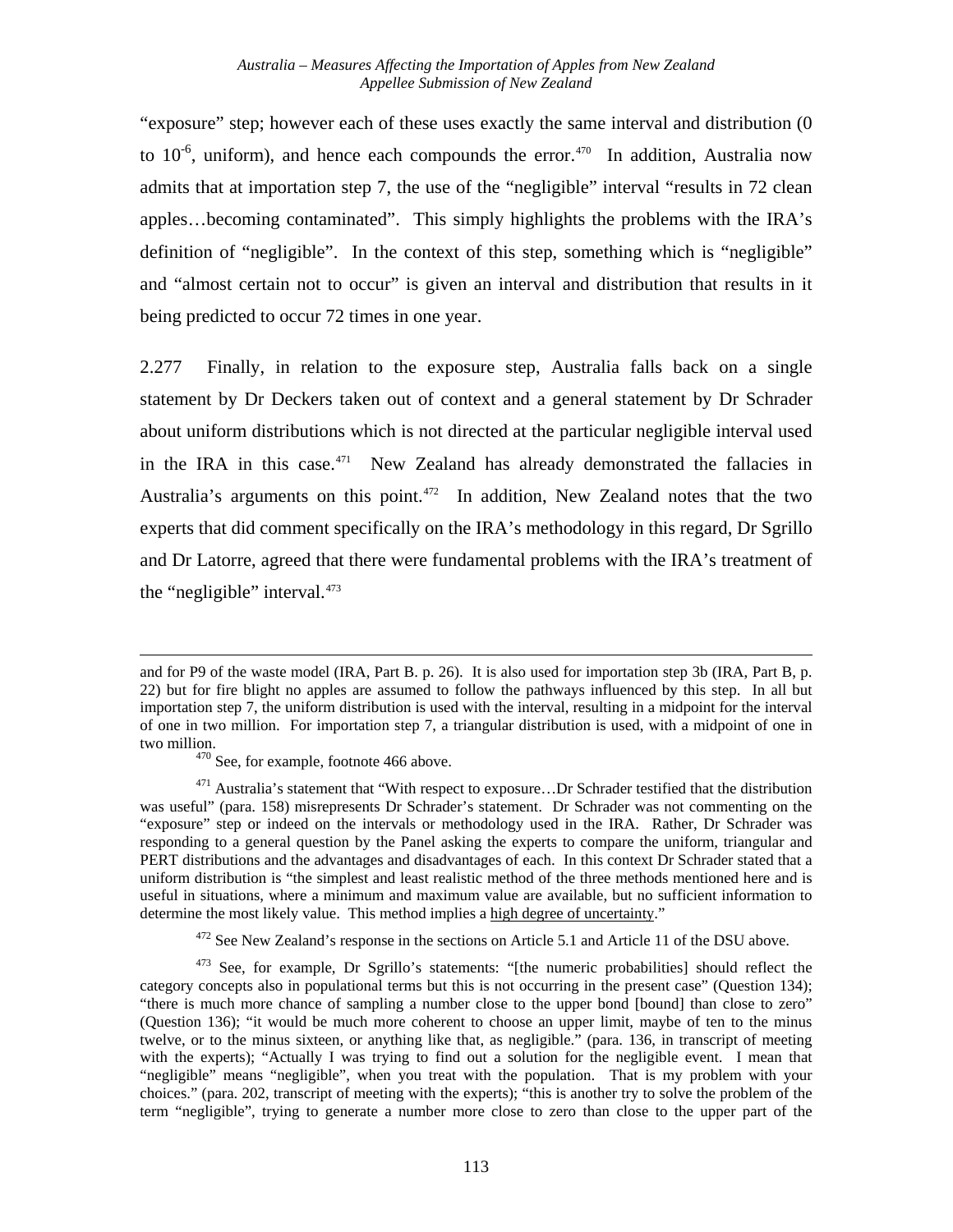2.278 For the reasons outlined above, Australia is incorrect to assert that the Panel had a "fundamental misunderstanding of a significant aspect of Australia's risk assessment methodology". <sup>[474](#page-120-0)</sup> Australia's appeal in this regard should therefore be rejected.

2.279 For all of the above reasons, Australia's claim that the Panel failed to make an "objective assessment of the matter" in accordance with Article 11 of the SPS Agreement should be rejected.

#### D MISINTERPRETATION OR MISAPPLICATION OF ARTICLE 5.6: GROUND D

2.280 Australia claims that the Panel's findings under Article 5.6 should be reversed for two reasons: "consequentially" upon a reversal of the Panel's findings under Article 5.1, and due to an alleged misinterpretation of Article 5.6 and a misapplication of the rules on burden of proof.<sup>[475](#page-120-1)</sup> Australia's appeal of these points is based on a misunderstanding of the relevant obligations and a misreading of the Panel Report. It should be rejected.

#### **1.****Australia's request for "consequential reversal" should be rejected**

2.281 Australia claims that if the Appellate Body reverses the Panel's findings under Articles 5.1, 5.2 and 2.2, consequentially the Panel's finding under Article 5.6 should also be reversed.<sup>[476](#page-120-2)</sup> This is based on the view that the Panel made its findings under Article 5.6 "largely consequentially" upon its finding that the IRA was not a valid risk

<sup>&</sup>quot;negligible" range (para. 222 of transcript of meeting with the experts). See also, Dr Latorre's statements: "[i]f negligible is defined as a probability varying between 0 and  $10^{-6}$ , using the midpoint 5 x  $10^{-7}$  appears to overstate the likelihood of all biological events approaching zero, particularly if such an event has a remote possibility of occurring" (Replies to Panel Questions, comment on Guideline (g)); "these probability ranges are difficult to believe. One of the main weaknesses is the range used to numerically explain the negligible descriptor...by no means can a negligible event range from 0 to a maximum of  $1x10^ 6 \text{ with a midpoint of } 5x10^{-7}$ . In doing so, the likelihood of a particular biological event is overestimated." (Response to Q133, para 766); "I would strongly suggest reviewing the probability values given in Table 12…accepting that the maximum probability to be assigned to a negligible event should be such that one can be almost certain that this event will not occur in a given population, and that the minimum value should be different from zero" (Q133 para 766);

<span id="page-120-0"></span><sup>&</sup>lt;sup>474</sup> Appellant submission of Australia, para. 159.

<span id="page-120-1"></span><sup>&</sup>lt;sup>475</sup> Appellant submission of Australia, para. 164.

<span id="page-120-2"></span><sup>476</sup> Appellant submission of Australia, para. 165.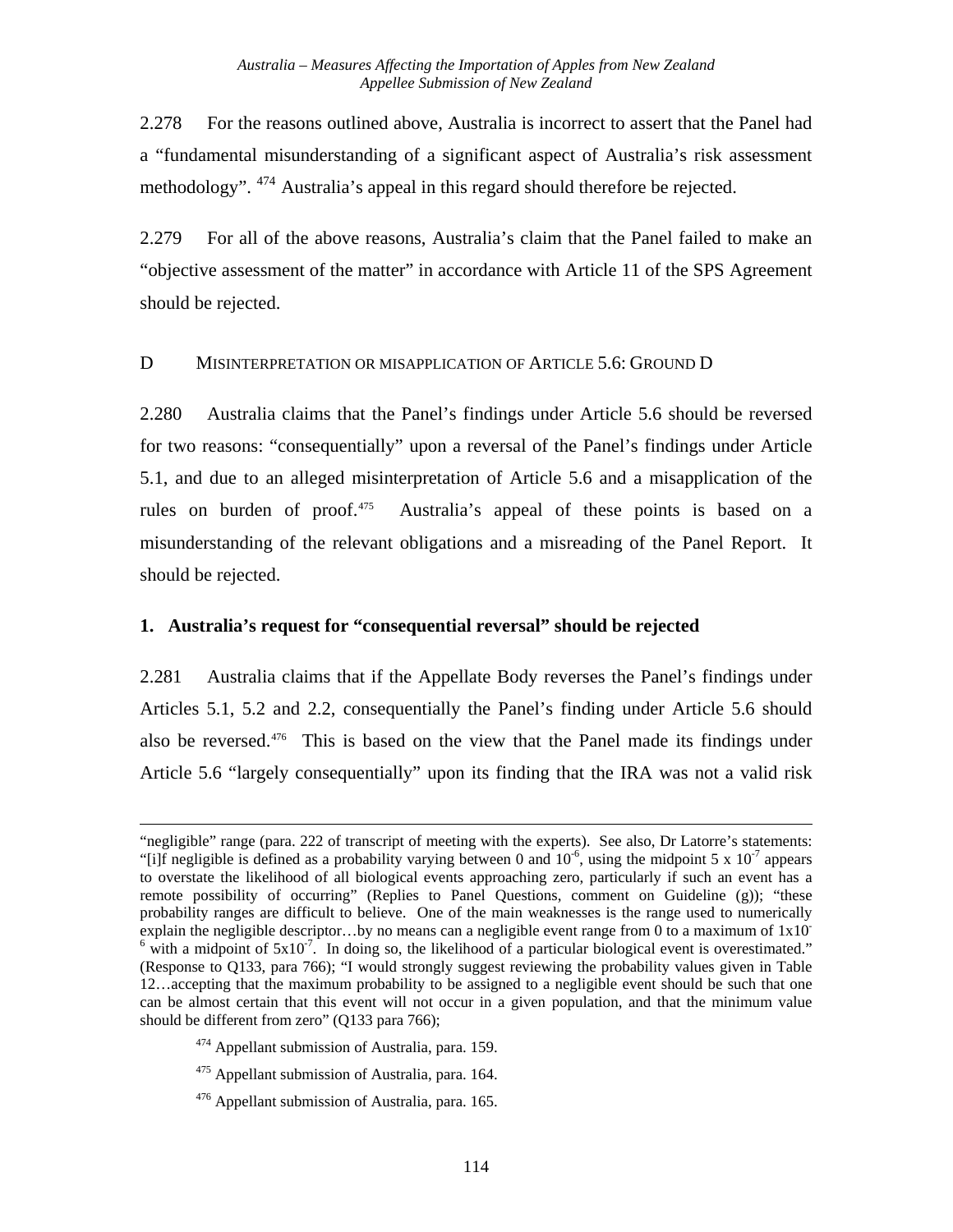assessment within the meaning of Article 5.1 and that, in reversing this finding, the basis for the Panel's finding under Article 5.6 "would fall away."[477](#page-121-0)

2.282 New Zealand has already demonstrated why the Panel's findings under Articles 5.1, 5.2 and 2.2 should not be reversed, and therefore the conditions for Australia's claim of "consequential reversal" do not arise. In any event, as further elaborated below, Australia is not correct that the Panel's findings under Article 5.6 are "largely" consequential on its findings under Article 5.1. In asserting this, Australia ignores the second step of the Panel's analysis under Article 5.6 which concluded that New Zealand raised a sufficiently convincing presumption that mature, symptomless apples do not pose a risk above Australia's ALOP with respect to fire blight and ALCM.<sup>[478](#page-121-1)</sup>

2.283 Moreover, Australia's more specific argument relating to fire blight is premised on the incorrect view that a reversal under Article 5.1 would constitute a finding that the IRA is "objectively justifiable."[479](#page-121-2) However, a finding that the Panel erred in interpreting and applying Article 5.1 would not constitute a finding that the IRA is objectively justifiable. Moreover, as noted above, the Panel's assessment under Article 5.6 does more than simply rely on its finding under Article 5.1. A reversal under Article 5.1 would not, therefore, foreclose a conclusion that the risk associated with mature, symptomless apples is within Australia's ALOP.

# **2. The Panel correctly applied the rules relating to burden of proof in its treatment of the Article 5.6 claim**

2.284 Australia argues that the Panel was in error in concluding that the alternative measures identified by New Zealand in respect of fire blight and ALCM would achieve Australia's ALOP.<sup>[480](#page-121-3)</sup> In the view of Australia, in reaching that conclusion the Panel "misapplied the rules governing burden of proof."<sup>[481](#page-121-4)</sup> The essence of the Australian

<span id="page-121-0"></span><sup>&</sup>lt;sup>477</sup> Appellant submission of Australia, para. 165.

<span id="page-121-1"></span><sup>478</sup> Panel Report, paras. 7.1197, 7.1312 and 7.1328.

<span id="page-121-2"></span><sup>479</sup> Appellant submission of Australia, para. 166.

<span id="page-121-3"></span><sup>&</sup>lt;sup>480</sup> Appellant submission of Australia, paras. 167 to 173.

<span id="page-121-4"></span><sup>481</sup> Appellant submission of Australia, para. 164.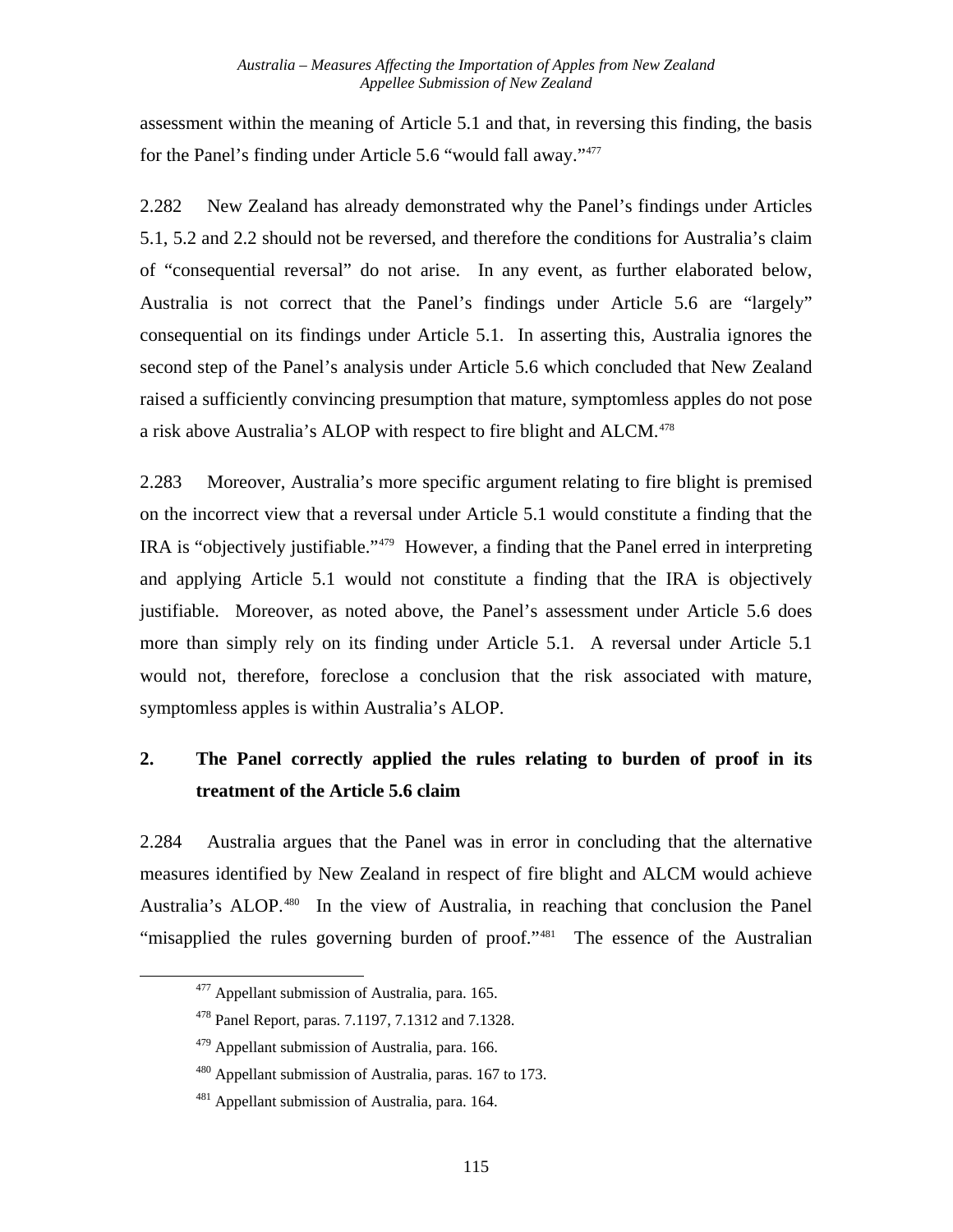argument is that instead of requiring New Zealand to show that its alternative measure "would" achieve Australia's ALOP, the Panel instead applied the much lesser standard – that the alternative measure "might" or "may" achieve Australia's ALOP.<sup>[482](#page-122-0)</sup> However, Australia has mischaracterised the Panel's treatment of this question and is incorrect in claiming that the Panel misapplied the rules relating to burden of proof.

2.285 Notwithstanding Australia's attempt to confuse the matter by claiming that "[t]he language of a '*prima facie* case' is attended by considerable ambiguity",[483](#page-122-1) the rules relating to burden of proof in WTO cases are relatively clear and free of controversy. As set out by the Appellate Body in *US - Wool Shirts and Blouses*, if a party "adduces evidence sufficient to raise a presumption that what is claimed is true, the burden then shifts to the other party, who will fail unless it adduces sufficient evidence to rebut the presumption."[484](#page-122-2)

2.286 The consequence of failing to rebut that presumption was noted by the Appellate Body in *EC - Hormones* as follows: "It is also well to remember that a *prima facie* case is one which, in the absence of effective refutation by the defending party, requires a panel, as a matter of law, to rule in favour of the complaining party presenting the *prima facie* case.["485](#page-122-3) If Australia is suggesting that the use of the word "requires" here creates a different and stricter burden of proof than that set out by the Appellate Body in *US - Wool Shirts and Blouses* then it is clearly mistaken.<sup>[486](#page-122-4)</sup> Rather, and of relevance to the present dispute, the use of the word "requires" helpfully calls attention to the consequences of an unrebutted *prima facie* case.

2.287 In any event, Australia acknowledges that the Panel states the rules relating to burden of proof correctly and even that the Panel states its conclusion that New Zealand

<sup>&</sup>lt;sup>482</sup> Appellant submission of Australia, para. 172.

<sup>483</sup> Appellant submission of Australia, para. 168 (emphasis in original).

<sup>484</sup> Appellate Body Report on *US – Wool Shirts and Blouses,* p. 14.

<sup>485</sup> Appellate Body Report on *EC – Hormones*, para. 104 (emphasis in original).

<span id="page-122-4"></span><span id="page-122-3"></span><span id="page-122-2"></span><span id="page-122-1"></span><span id="page-122-0"></span><sup>&</sup>lt;sup>486</sup> Appellant submission of Australia, para. 169. Indeed, the original quote refers directly back to *US – Wool Shirts and Blouses* in footnote 64 of Appellate Body Report on *EC – Hormones*.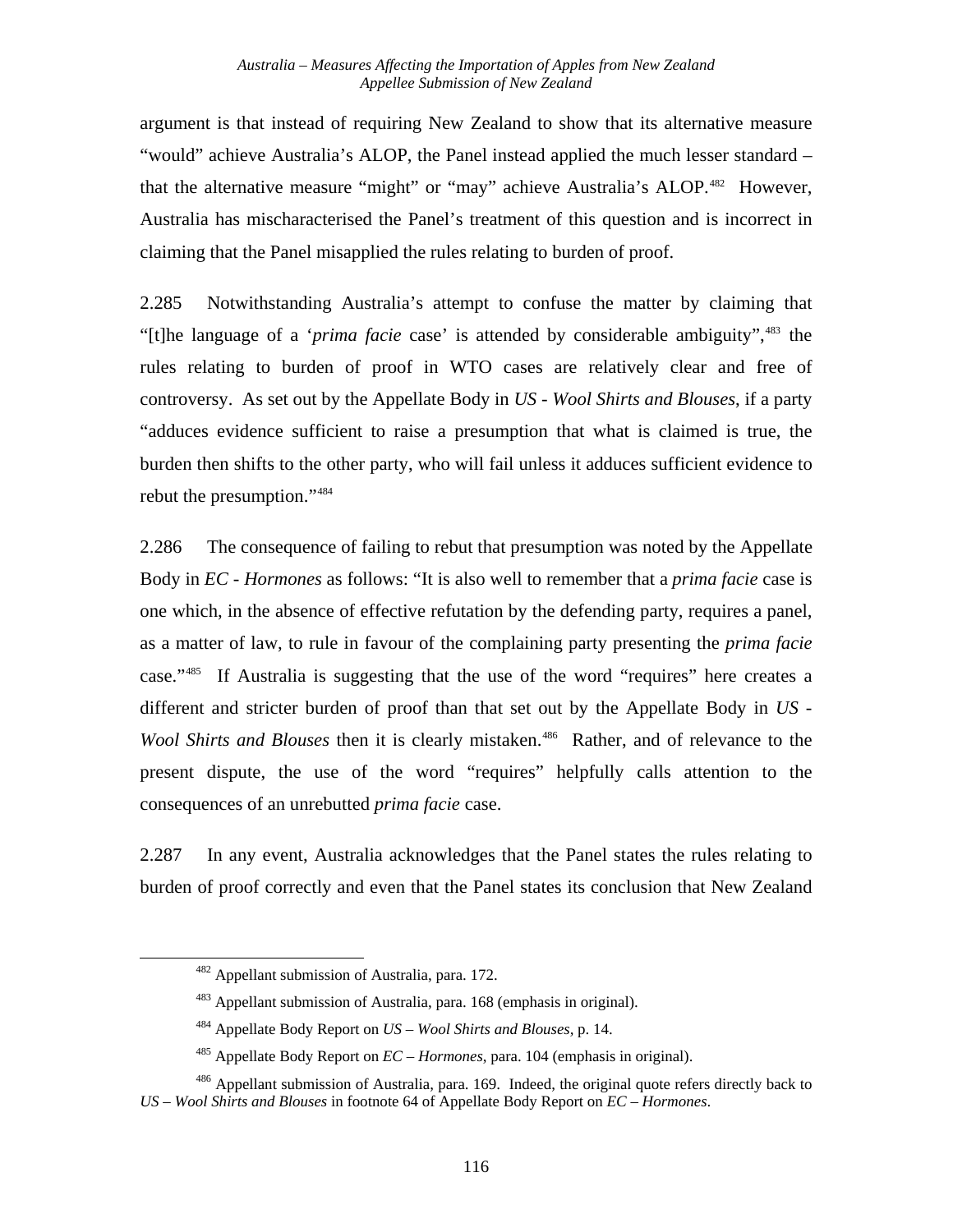had established a *prima facie* case correctly.<sup>[487](#page-123-0)</sup> What Australia claims, however, is that somewhere in between, "the Panel in fact applied a significantly lower standard" than the one it had articulated.[488](#page-123-1) Yet this conclusion is based on looking only at part of what the Panel has done and ignoring the other part of the Panel's analysis of this matter.

2.288 Australia claims that in determining whether New Zealand had met its burden under Article 5.6, the Panel "relied virtually entirely upon its ultimate finding under the Art 5.1 claim as to the IRA's exaggeration of the risk associated with the importation of apples.["489](#page-123-2) This is simply incorrect. As will be pointed out in subsequent paragraphs, the Panel's finding in respect of Article 5.1 was only the beginning of the Panel's analysis, not something on which it relied "virtually entirely". In fact, Australia acknowledges that there was more than reliance on the Panel's Article 5.1 analysis, but it dismisses it as only a review of the "perceived inadequacy of the scientific basis for intermediate estimates in the risk analysis".[490](#page-123-3) Once again, Australia gives a misleading account of what the Panel did in fact.

2.289 Australia also seeks to isolate some sentences from the Panel's analysis and treats them as indicative of a surreptitious attempt by the Panel to establish a lesser burden of proof. Thus, the use of words such as "may be reason to believe" that measures are "exaggerated", or that an alternative measure "may" meet Australia's ALOP, or such measures "might sufficiently" reduce risk are all claimed to be evidence of the application of an "erroneous standard".<sup>[491](#page-123-4)</sup> In the Australian lexicon, regardless of context or grammatical accuracy, failure to use the word "would" when talking about meeting Australia's ALOP is proof of a failure to apply the burden of proof correctly.

<span id="page-123-1"></span><span id="page-123-0"></span>2.290 Australia's argument does not withstand serious analysis. It is based on removing context and glossing the language used by the Panel. It ignores completely the reality of what the Panel did, which was to adopt a two-step analysis in determining

488 Ibid.

<sup>&</sup>lt;sup>487</sup> Appellant submission of Australia, para. 170.

<span id="page-123-2"></span><sup>489</sup> Appellant submission of Australia, para. 171.

<span id="page-123-3"></span> $490$  Ibid.

<span id="page-123-4"></span> $491$  Appellant submission of Australia, para. 172.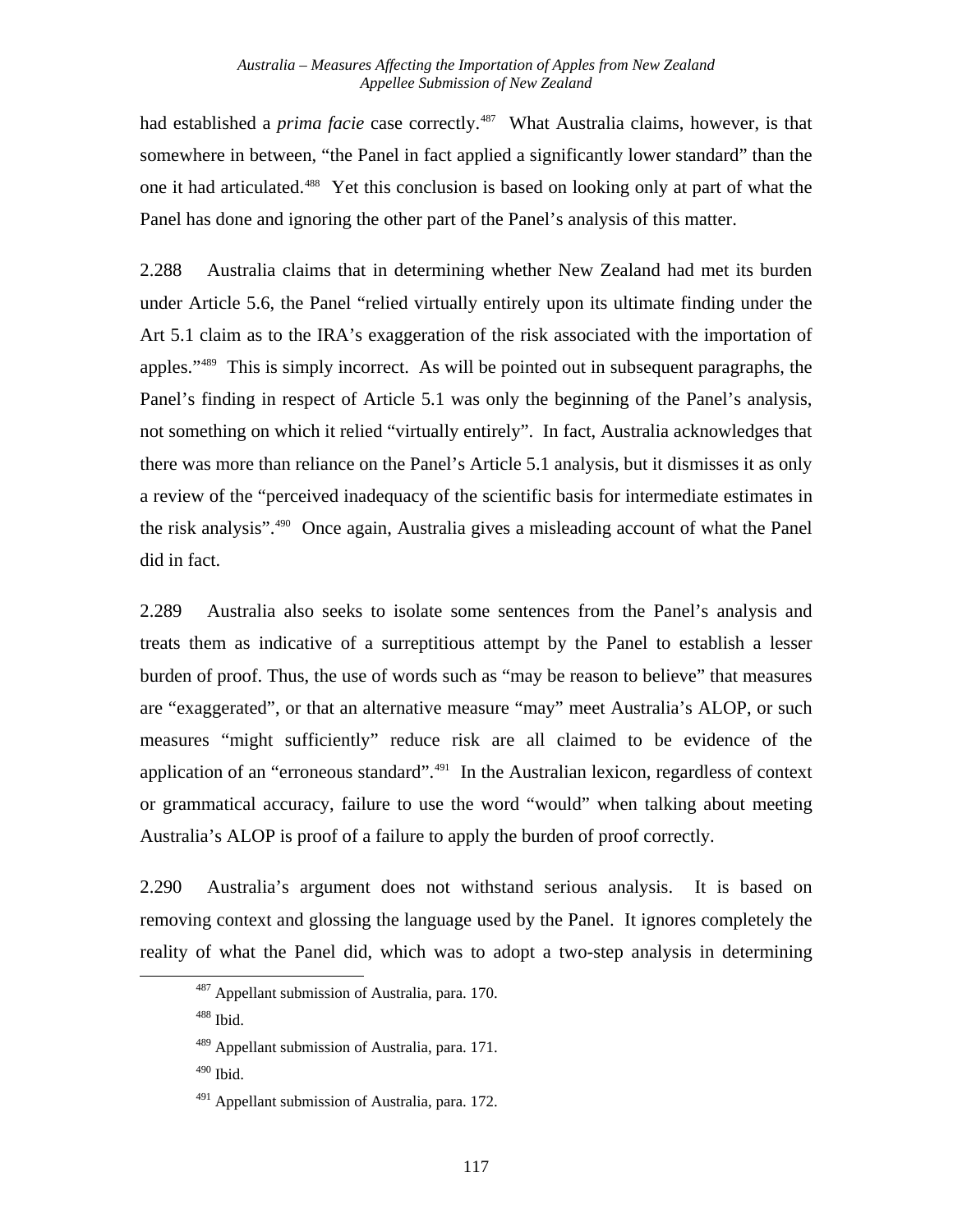whether New Zealand had established a *prima facie* case that its alternative measure would meet Australia's ALOP.<sup>[492](#page-124-0)</sup>

2.291 Under the first step, the Panel sought to determine whether New Zealand had demonstrated that "Australia's calculation of the risk resulting of the importation of New Zealand apples is exaggerated". $493$  If it was, the Panel said, this would cast doubt on whether risk exceeded the ALOP to the extent calculated by the IRA and cast doubt on whether the risk management measures in the IRA were warranted. In such circumstances, it would be appropriate to consider whether the less restrictive measure proposed by New Zealand "may meet Australia's ALOP".[494](#page-124-2) The conditional language used by the Panel here was totally appropriate because it was seeking to establish not whether New Zealand had established a *prima facie* case, but whether it should move on to the second step.

2.292 Under the second step, the Panel would then "assess more directly whether, assuming that risk management measures are necessary, the alternative measures properly identified by New Zealand might sufficiently reduce the risk to, or below, Australia's ALOP."[495](#page-124-3) Again, the conditional language was appropriate in this context because the Panel was describing a step in the process that would allow it to reach an ultimate conclusion on whether the alternative measure proposed by New Zealand would meet Australia's ALOP.

2.293 In following this two-step analysis in respect of fire blight, the Panel pointed out that it had concluded in its analysis of Article 5.1 that Australia had overestimated the risks from importing apples from New Zealand, and thus the first step of its analysis had been satisfied. New Zealand had "cast doubt on whether the fire blight risk would exceed Australia's ALOP to the extent calculated by the IRA, and warrant as strict risk management measures as those developed by the IRA."<sup>[496](#page-124-4)</sup> In light of this, the Panel said,

<span id="page-124-0"></span><sup>492</sup> Panel Report, paras. 7.1137-7.1144.

<span id="page-124-1"></span><sup>493</sup> Panel Report, para. 7.1143.

<span id="page-124-2"></span> $494$  Ibid.

<span id="page-124-3"></span><sup>495</sup> Panel Report, para. 7.1144.

<span id="page-124-4"></span><sup>496</sup> Panel Report, para. 7.1153.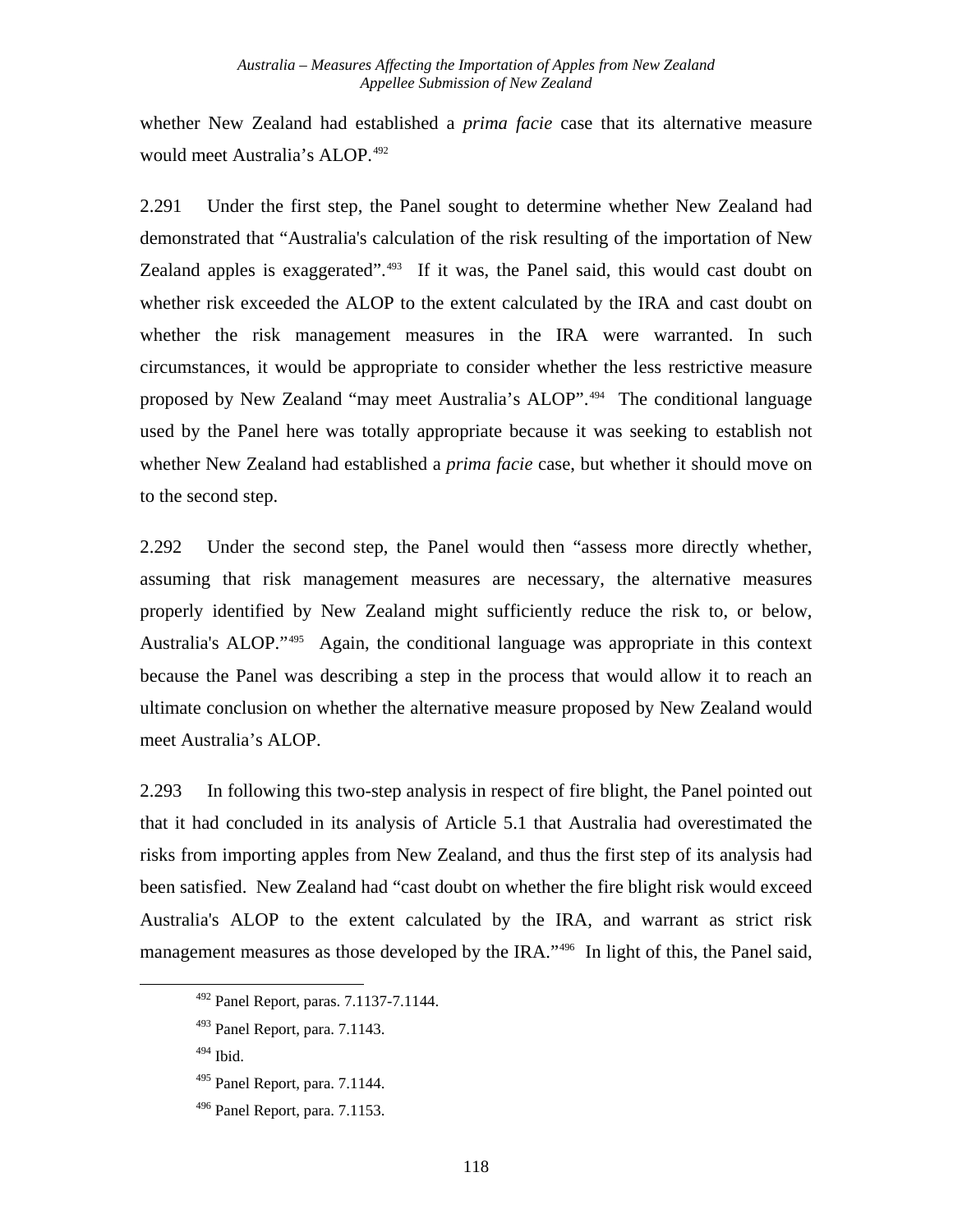"there is no reason to believe that the alternative measure suggested by New Zealand would not meet Australia's ALOP"<sup>[497](#page-125-0)</sup> and hence the Panel was warranted in moving to the second step.

2.294 In considering the second step, the Panel assessed "more directly whether…New Zealand has raised a presumption, not successfully rebutted by Australia, that its alternative measure sufficiently reduces the fire blight risk to, or below, Australia's ALOP."[498](#page-125-1) Australia is incorrect to assert that under this step the Panel "proceeded only to review the perceived inadequacy of the scientific basis for intermediate estimates in the risk analysis".[499](#page-125-2) Rather, the Panel assessed New Zealand's core contention in this case - that mature, symptomless apples do not pose a risk of transmission of fire blight or ALCM that exceeds Australia's ALOP – including by reference to comments by the experts assisting the Panel, and Australia's attempted rebuttal of this point, which was based solely on the validity of the IRA under Article 5.1.<sup>500</sup>

2.295 For fire blight, New Zealand argued that "there is no scientific evidence that mature, symptomless apples can provide a pathway for the transmission of fire blight."<sup>[501](#page-125-4)</sup>

2.296 After surveying the experts' views on the issues bearing on this question, focusing on the risk posed by external (epiphytic) infestation which Australia conceded was of primary concern,<sup>[502](#page-125-5)</sup> the Panel concluded "that the experts did not consider that the IRA contains any adequate scientific evidence to support the proposition that the introduction of fire blight via mature apple fruit has occurred or could occur."[503](#page-125-6) In this context it is worth noting that Australia relied exclusively on the validity of its IRA to defend New Zealand's claim under Article 5.6, and did not seek to rely on evidence *not*

<sup>497</sup> Ibid.

<sup>498</sup> Panel Report, para. 7.1154.

<sup>499</sup> Appellant submission of Australia, para. 171.

<sup>500</sup> Panel Report, paras. 7.1155-7.1197.

<sup>501</sup> Panel Report, para. 7.1121.

<span id="page-125-6"></span><span id="page-125-5"></span><span id="page-125-4"></span><span id="page-125-3"></span><span id="page-125-2"></span><span id="page-125-1"></span><span id="page-125-0"></span><sup>&</sup>lt;sup>502</sup> The Panel noted that the IRA Team's primary concern was external (epiphytic) infestation (Panel Report, para. 7.1160).

<sup>503</sup> Panel Report, para. 1186.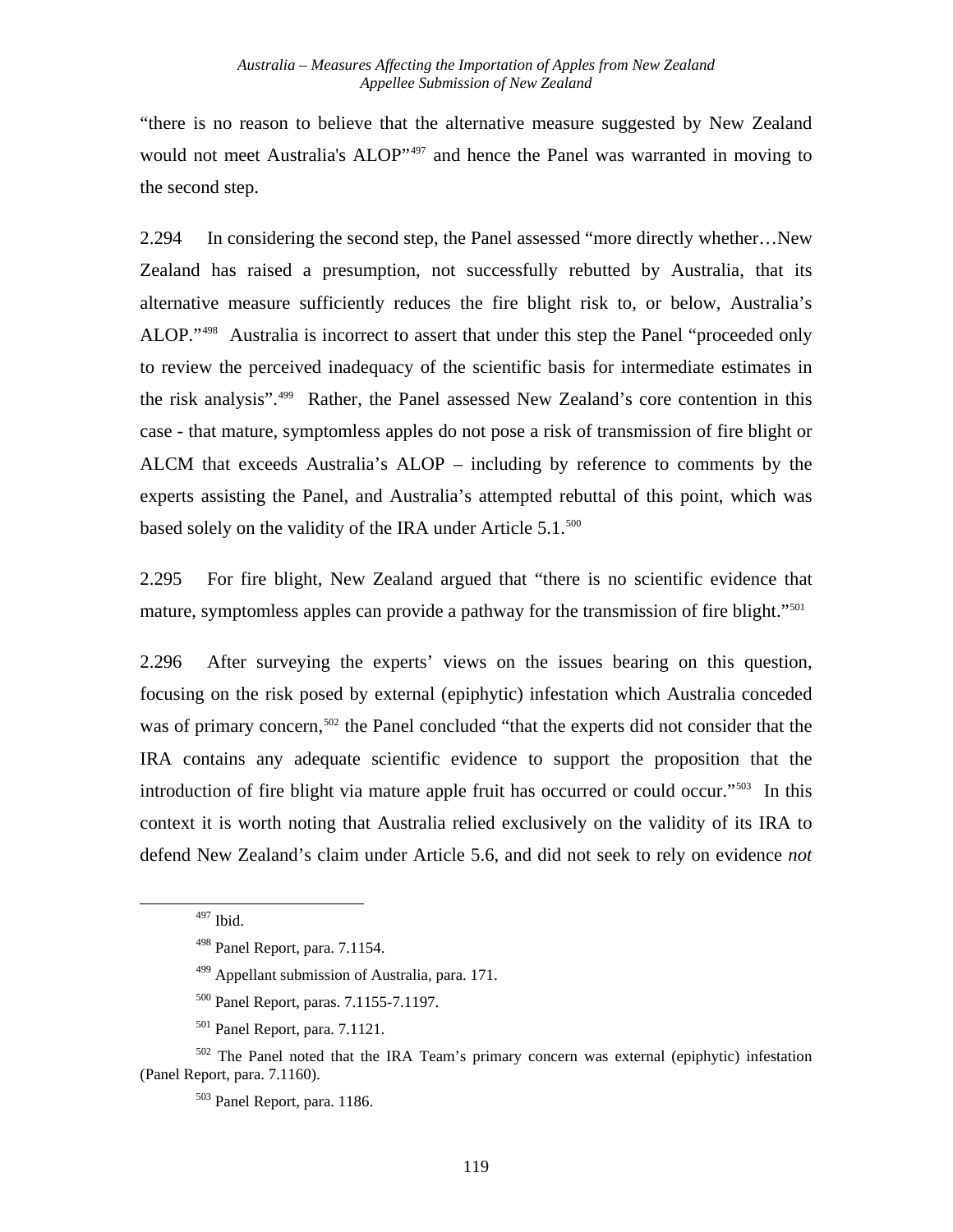contained in the IRA.<sup>[504](#page-126-0)</sup> It was, therefore, entirely appropriate for the Panel to consider the scientific evidence in the IRA, and test New Zealand's claim with the assistance of the experts. Taking into account the arguments of New Zealand and the views of the experts, the Panel concluded that, "New Zealand has raised a sufficiently convincing presumption, not successfully rebutted by Australia, that the alternative fire blight measure of restricting imports of New Zealand apples to mature, symptomless apples would meet this ALOP."<sup>[505](#page-126-1)</sup> The term "sufficiently convincing" here simply tracks the language of *US-Wool Shirts and Blouses* that the evidence must be "sufficient" to raise a presumption that what is claimed is true and thus the burden shifts to the other party.<sup>[506](#page-126-2)</sup>

2.297 In respect of ALCM, the Panel adopted the same approach. The Panel noted that it had concluded in the context of Articles 5.1 and 5.2 that there were "reasonable doubts about the IRA as a proper risk assessment evaluating the likelihood of entry, establishment and spread of ALCM into Australia."<sup>[507](#page-126-3)</sup> It also took the view that there were flaws in the IRA's treatment of the alternative measure of a 600-unit inspection proposed by New Zealand.<sup>[508](#page-126-4)</sup> The Panel found that the flaws in the IRA could have a "major impact" on risk;<sup>[509](#page-126-5)</sup> that New Zealand "demonstrates" that the conditions for ALCM entry, establishment and spread will likely "almost never occur" even with the "worst case" infestation level;<sup>[510](#page-126-6)</sup> and that the sample size should not be "adjusted to the infestation level but to the 'ALOP'".<sup>[511](#page-126-7)</sup> Again, given that Australia relied exclusively on the validity of its IRA to defend New Zealand's claim under Article 5.6, the Panel's

- <span id="page-126-4"></span>508 Panel Report, paras. 7.1314 to 7.1324.
- <span id="page-126-5"></span>509 Panel Report, para. 7.1311.
- <span id="page-126-6"></span>510 Panel Report, para. 7.1312.

<span id="page-126-2"></span><span id="page-126-1"></span><span id="page-126-0"></span><sup>504</sup> Australia's first written submission, paras. 1085 and 1086. Australia articulated its defence under Article 5.6 as follows: "As the Final IRA Report is a valid risk assessment within the meaning of Article 5.1 Australia is entitled to rely upon the Final IRA Report's findings as to the unrestricted risks associated with fire blight and European canker and the measures that should be taken to reduce those risks to achieve Australia's ALOP".

<sup>505</sup> Panel Report, para. 7.1197.

<sup>506</sup> Appellate Body Report on *US – Wool Shirts and Blouses,* p. 14.

<span id="page-126-3"></span><sup>507</sup> Panel Report, para. 7.1311.

<span id="page-126-7"></span><sup>511</sup> Panel Report, para. 7.1323.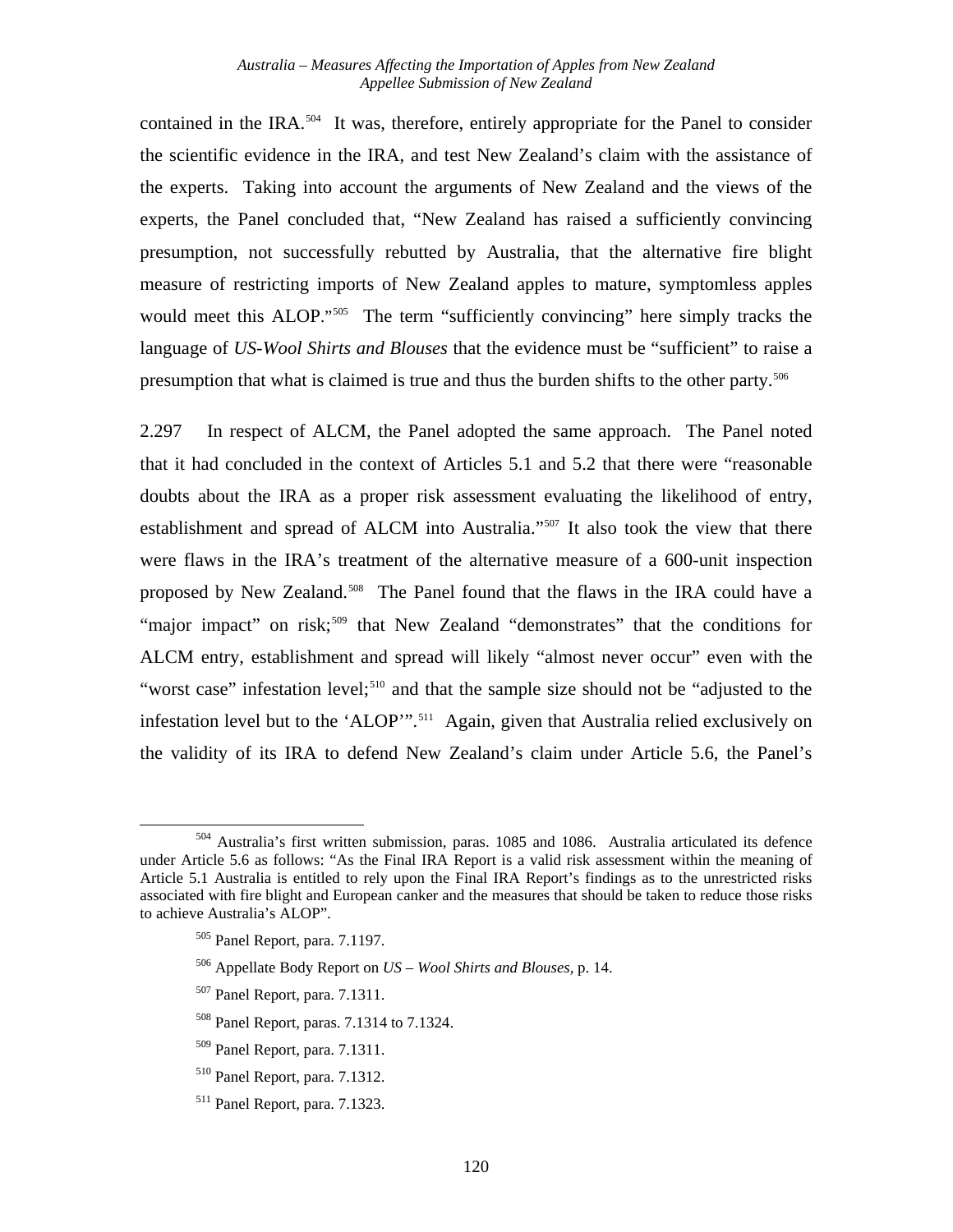approach in this regard was entirely appropriate.<sup>512</sup> In light of this and of the views of the experts as to the adequacy of the scientific evidence relied upon, the Panel concluded that New Zealand had established a *prima facie* case that a 600 unit sample would meet Australia's ALOP and that this had not been successfully rebutted by Australia.<sup>513</sup>

2.298 Thus, contrary to Australia's arguments, neither in respect of fire blight nor in respect of ALCM did the Panel simply rely on its Article 5.1 determination to conclude that New Zealand had established a *prima facie* case that its proposed alternative measures would meet Australia's ALOP. It looked at its Article 5.1 determination to see if it raised the possibility that the measures applied by Australia were exaggerated and whether the measures proposed by New Zealand might meet Australia's ALOP. It then moved on to consider more directly whether New Zealand had raised a sufficiently convincing presumption with regard to its key claims under Article 5.6, and whether Australia had provided sufficient rebuttal.

2.299 In fact, Australia's objection to the Panel's reference to Article 5.1 in its analysis of Article 5.6 is surprising, as Australia offered no rebuttal under Article 5.6 except for claiming the validity of the IRA under Article  $5.1$ .<sup>[514](#page-127-2)</sup> Having adopted this approach before the Panel, Australia cannot now claim that the Panel erred in having regard (with the assistance of the experts) to the evidence contained in the IRA in order to assess whether the alternatives proposed by New Zealand met Australia's ALOP. The Panel found that Australia's IRA significantly overestimated the risk. It found further that the IRA did not contain sufficient evidence of a risk that exceeded ALOP.

2.300 Accordingly, the Panel did more than rely on its findings under Article 5.1. It looked at the arguments made by New Zealand and the views of the experts, and it

<span id="page-127-0"></span><sup>512</sup> Australia articulated its defence under Article 5.6 as follows: "Australia based its measures on the findings in the Final IRA Report, which indicate that the unrestricted risk for ALCM is 'low', and therefore exceeds Australia's ALOP. The IRA Team assessed the 'alternative' measure proposed by New Zealand, but found that a 600-unit inspection system alone would not reduce the risks associated with ALCM sufficiently to achieve Australia's ALOP. As New Zealand has failed to show that the Final IRA Report is not valid, the Panel should find that New Zealand's claim under Article 5.6 has not been made out" (Australia's first written submission, para. 1092).

<span id="page-127-1"></span><sup>513</sup> Panel Report, para. 7.1328.

<span id="page-127-2"></span><sup>514</sup> See Australia's first written submission, paras. 1085, 1086 and 1092.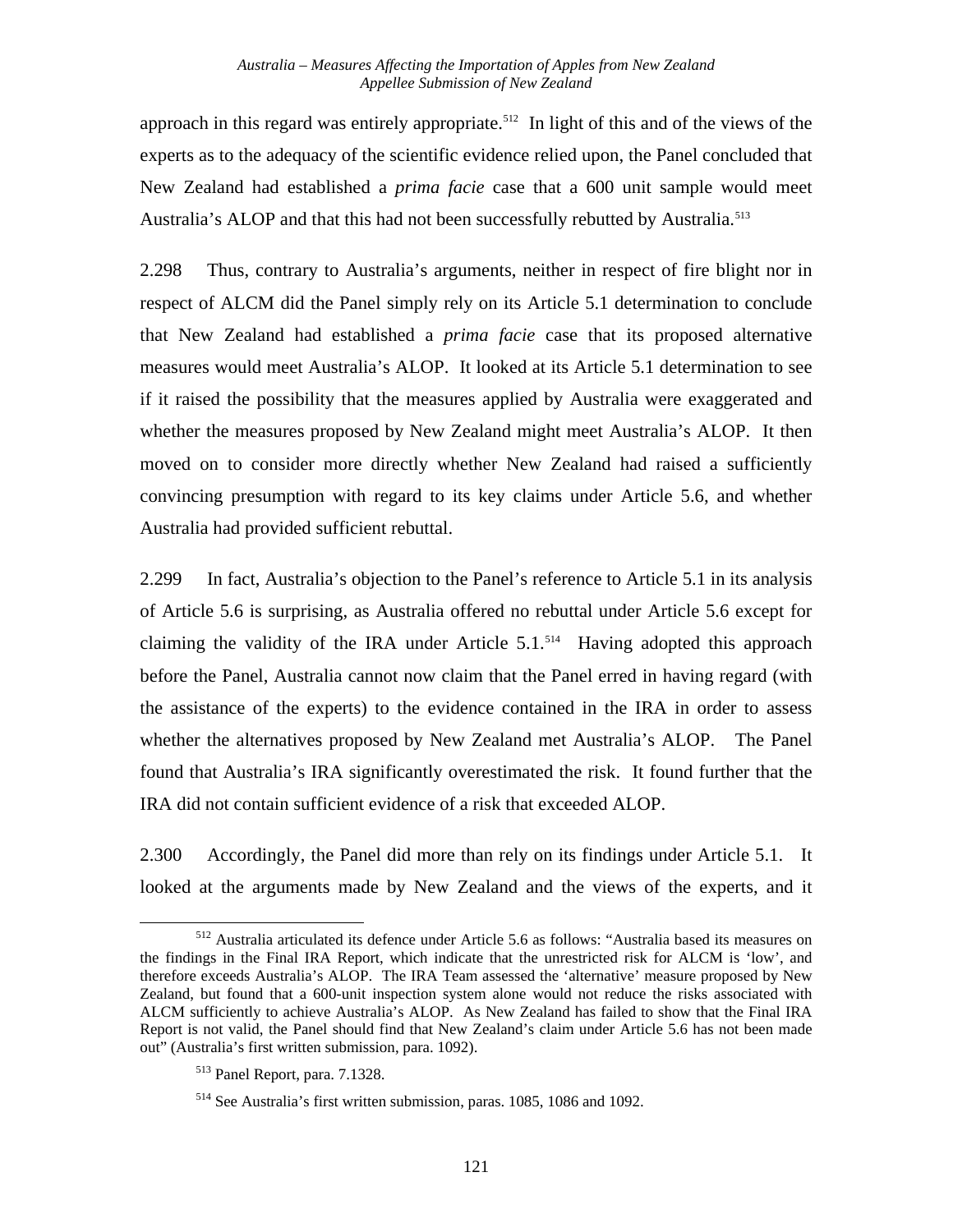concluded that a *prima facie* case had been established. It also concluded that Australia had failed to rebut that *prima facie* case or the presumption to which it gave rise. In the absence of any such rebuttal, as Australia itself points out, the Panel was "required" to find in favour of New Zealand.<sup>[515](#page-128-0)</sup> There was no "shifting" of the burden or reversal of the onus of proof as Australia claims.<sup>[516](#page-128-1)</sup> In short, there is no evidence in the Panel's analysis that it did anything but apply correctly the rules relating to burden of proof.

2.301 Australia's claim that the Panel misapplied the rules governing the onus and burden of proof in its analysis of New Zealand's Article 5.6 claim is without foundation and should be rejected.

#### **3. The Panel correctly interpreted Article 5.6**

2.302 Australia claims that the Panel misinterpreted Article 5.6 in two ways: first, the Panel misinterpreted the phrase "appropriate level of sanitary or phytosanitary protection"; and second, the Panel misinterpreted the requirement that the alternative measure "would achieve" the Member's ALOP.<sup>[517](#page-128-2)</sup>

## *(a) First alleged misinterpretation*

<span id="page-128-4"></span><span id="page-128-3"></span><span id="page-128-2"></span><span id="page-128-1"></span><span id="page-128-0"></span>l

2.303 Australia argues that the Panel's first misinterpretation of Article 5.6 relates to the words "appropriate level of sanitary or phytosanitary protection".<sup>[518](#page-128-3)</sup> In particular, Australia asserts that *throughout* its consideration of New Zealand's Article 5.6 claims, the Panel failed to consider "potential biological and economic consequences", focusing solely on the likelihood of entry, establishment and spread.<sup>[519](#page-128-4)</sup>

2.304 This is simply not an accurate description of the Panel's analysis. In its assessment of whether New Zealand had demonstrated that Australia's calculation of the

<sup>515</sup> Appellant submission of Australia, para. 169.

<sup>516</sup> Appellant submission of Australia, para. 173.

<sup>517</sup> Appellant submission of Australia, para. 174.

<sup>518</sup> Appellant submission of Australia, para. 174.

<sup>519</sup> Appellant submission of Australia, para. 176.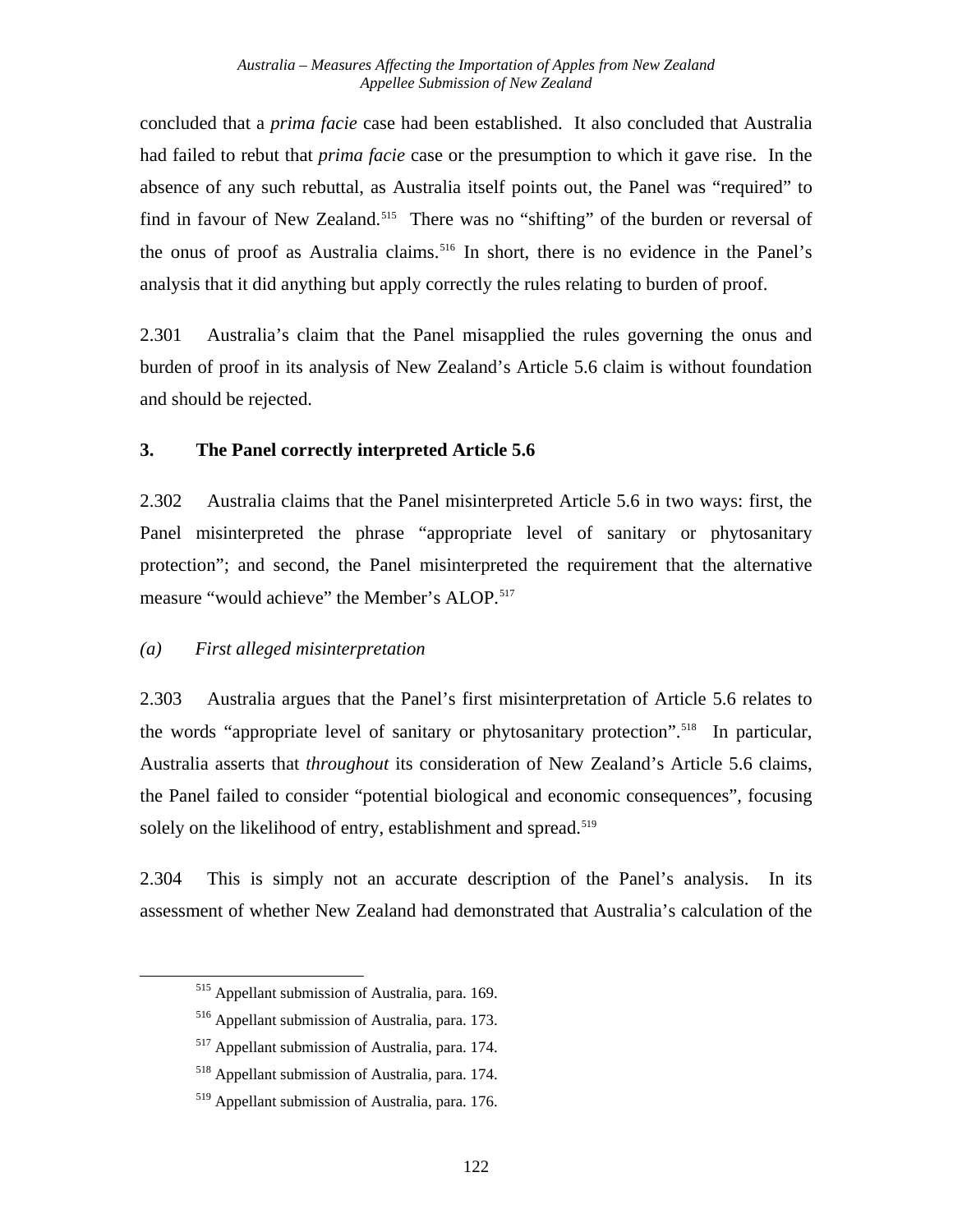fire blight risk resulting from the importation of New Zealand apples is exaggerated, the Panel observed that it "had already found this to be the case" including that:

…with respect to consequences, the Panel has found that the IRA's evaluation of the potential consequences associated with the entry, establishment or spread of fire blight into Australia does not rely on adequate scientific evidence and, accordingly, is not coherent and objective.<sup>[520](#page-129-0)</sup>

2.305 Likewise, in the context of ALCM, the Panel refers back to its finding under Article 5.1 that:

…with respect to its analysis of the likelihood of entry, establishment and spread of ALCM, and of the potential consequences associated with the entry, establishment or spread of ALCM into Australia, Australia's IRA is not a proper risk assessment within the meaning of Article 5.1 and paragraph 4 of Annex A of the SPS Agreement.<sup>[521](#page-129-1)</sup>

2.306 The second step of the Panel's analysis focused on whether the alternative measures proposed by New Zealand would reduce risk to within Australia's ALOP. In arguing that "the Panel cannot have reached any conclusion about "risk" properly interpreted, associated with New Zealand's alternative measures"<sup>[522](#page-129-2)</sup> Australia misinterprets New Zealand's arguments and the Panel's findings. For fire blight, New Zealand argued that there is no scientific evidence that mature, symptomless apples can provide a pathway for the transmission of fire blight.<sup>523</sup> In this regard the Panel found that New Zealand had raised a sufficiently convincing presumption that this is the case, concluding, *inter alia*, that "the experts did not consider that the IRA contains any adequate scientific evidence to support the proposition that the introduction of fire blight via mature apple fruit has occurred or could occur."[524](#page-129-4) In this light, and in light of the Panel's previous findings that the IRA's assessment of consequences was not coherent and objective, the Panel was not required to consider consequences any further.

<span id="page-129-0"></span> <sup>520</sup> Panel Report, paras. 7.1145 and 7.1152 (emphasis in original).

<span id="page-129-1"></span><sup>521</sup> Panel Report, paras. 7.886 to 7.887 referred to in paras. 7.1300 and 7.1307 (emphasis added).

<span id="page-129-2"></span><sup>522</sup> Appellant submission of Australia, para. 176.

<span id="page-129-3"></span><sup>523</sup> Panel Report, paras. 4.69, 4.135 and 4.187.

<span id="page-129-4"></span><sup>524</sup> Panel Report, para. 7.1186.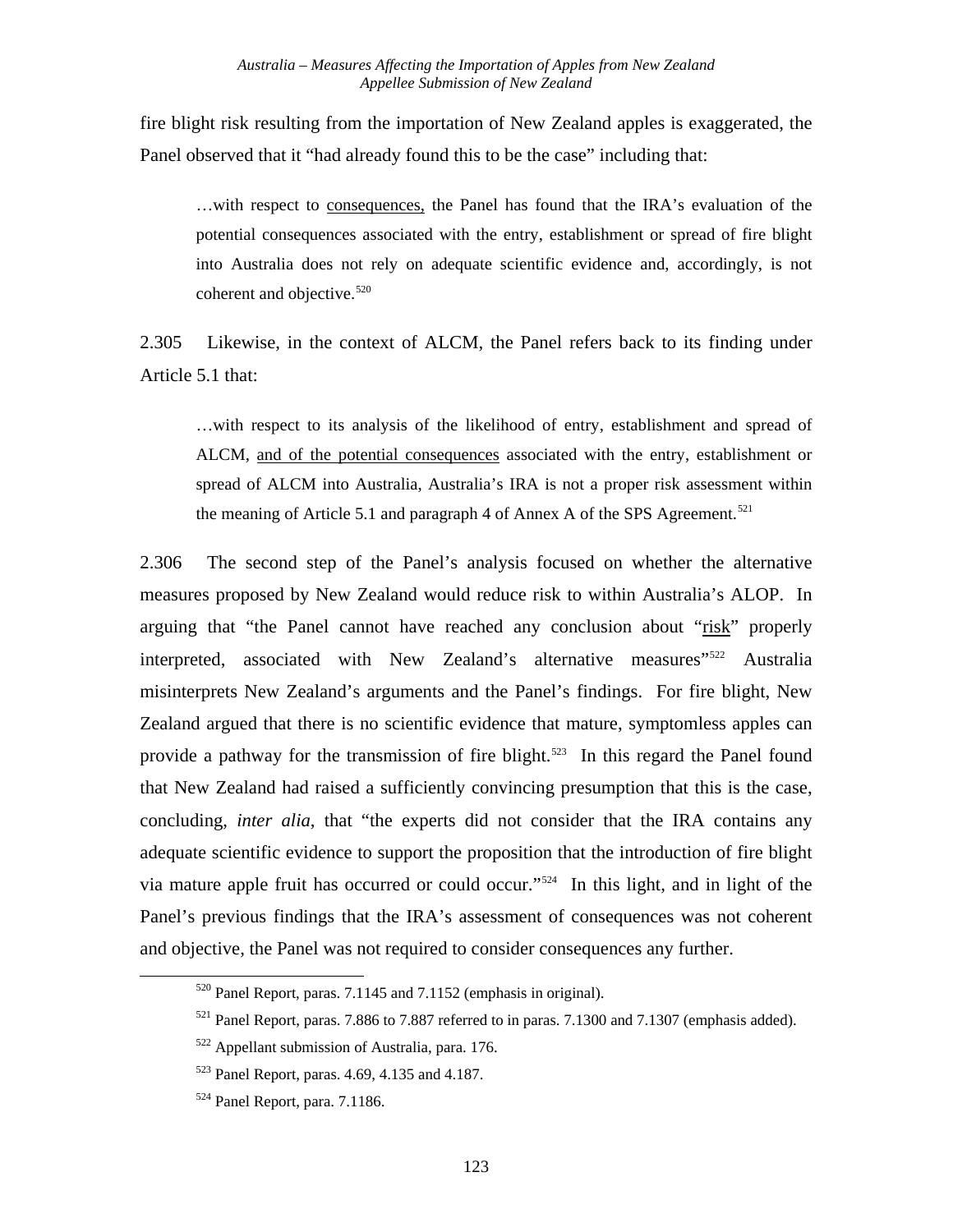2.307 Australia's further argument in relation to fire blight that the "Panel actually concluded that the alternative measure would lead to a likelihood of entry, establishment and spread that is 'very low'" in the sense of Australia's "Risk Estimation Matrix"<sup>[525](#page-130-0)</sup> overlooks the fact that the Panel was not using the term "very low" in the way that it is used in the IRA. Indeed, under its Article 5.1 analysis the Panel had already concluded that the IRA Team's assessment of PEES as "very low" (in the sense that term is used in Australia's risk estimation matrix) was not objectively justifiable.<sup>[526](#page-130-1)</sup> The Panel was clearly not contradicting itself in the paragraph referred to by Australia. Rather, the Panel was simply reiterating, in different words, its conclusions that the experts "did not consider that the IRA contains any adequate scientific evidence to support the proposition that the introduction of fire blight via mature apple fruit has occurred or could occur."[527](#page-130-2) Similarly, and in the same section, the Panel quotes Dr Paulin's statement that a mature, symptomless requirement "can be considered to decrease the likelihood for entry, of the bacteria with fruits from very low to extremely low"[528](#page-130-3) and states that:

Dr Paulin's expert advice indicates that…limiting trade to "mature, symptomless apples" renders the risk extremely low and akin to the risk of bacteria making its way from New Zealand to Australia on air jet or some other mode of transport not connected to trade in apples. $529$ 

2.308 Likewise, the Panel noted that Dr Deckers "explains that apple fruit are not considered an important way of spreading fire blight disease and thus trade in apple fruit in Europe is not subject to fire blight control measures".[530](#page-130-5) The purpose of the Panel's discussion in this regard, was not to redo the risk assessment according to Australia's risk estimation matrix, but rather to emphasise that taken in its "totality", the expert testimony supports New Zealand's *prima facie* case that the alternative measure identified by New Zealand would meet Australia's ALOP. Simply latching on to the Panel's use of the term

<span id="page-130-0"></span><sup>525</sup> Appellant submission of Australia, para. 176.

<span id="page-130-1"></span><sup>526</sup> Panel Report, para. 7.448.

<span id="page-130-2"></span><sup>527</sup> Panel Report, para. 7.1186.

<span id="page-130-3"></span><sup>528</sup> Panel Report, para. 7.1187.

<span id="page-130-4"></span><sup>529</sup> Panel Report, para. 7.1190.

<span id="page-130-5"></span><sup>530</sup> Panel Report, para. 7.1191.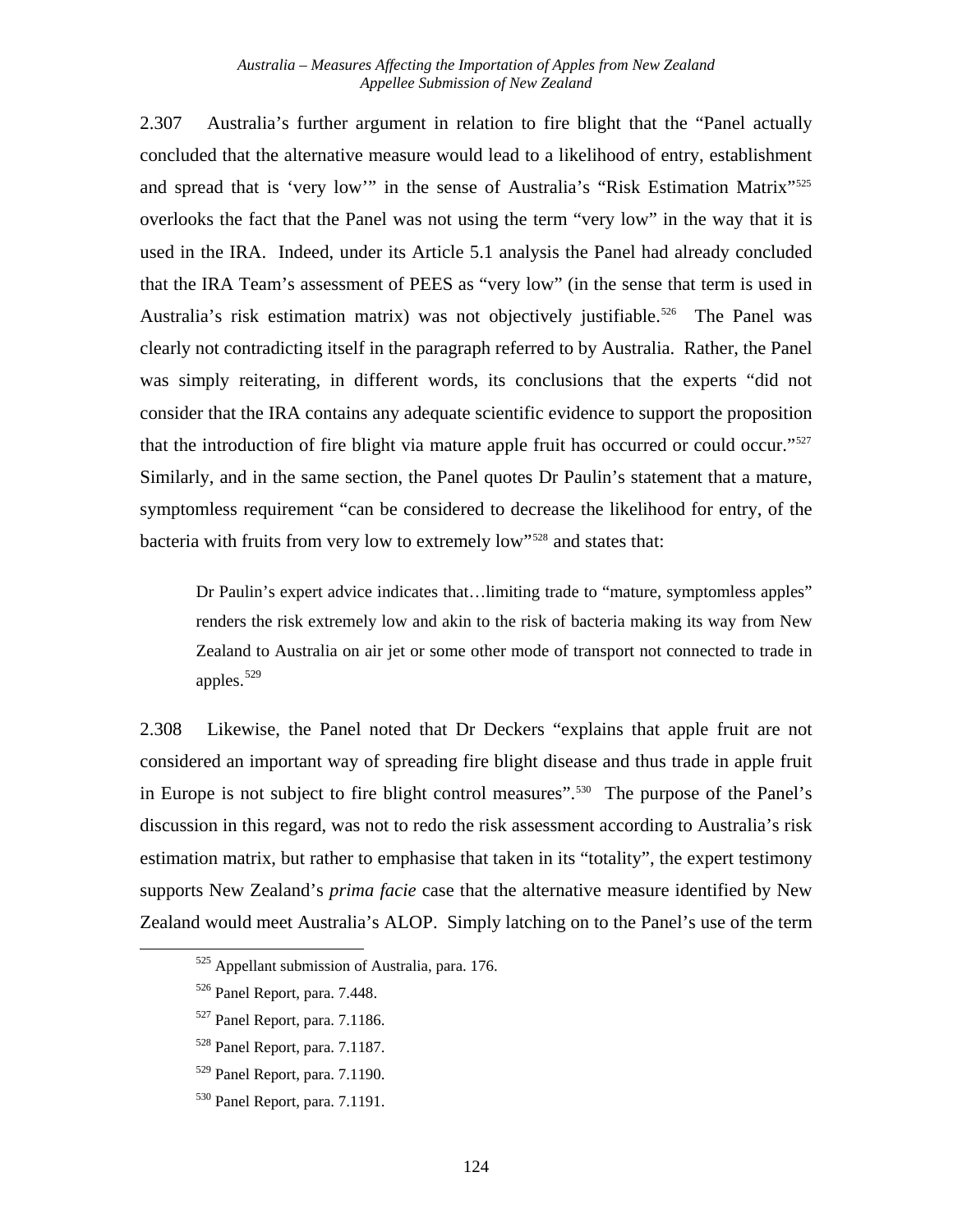"very low" does not prove that the Panel erred, or that it contradicted its earlier finding under Article 5.1, or that it misinterpreted the phrase "appropriate level of protection". As is abundantly clear from the Panel Report, the Panel well understood this concept and its import under the SPS Agreement.<sup>[531](#page-131-0)</sup>

2.309 In relation to ALCM, after recalling its earlier findings that the IRA's assessment (including its assessment of consequences) was not "objectively justifiable", the Panel then went on to consider "[t]he IRA's assessment of ALCM risk management measures".<sup>[532](#page-131-1)</sup> In the context of considering risk management measures, the Panel focused first on New Zealand's key contention that there is no evidence that the sequence of events required for ALCM establishment in Australia – many thousands of apples left outside of cold storage, uncovered, in the same place, over a considerable period of time, within the limited female ALCM flight range of newly unfurling apple leaves – would occur.[533](#page-131-2) On this issue, the Panel concluded that New Zealand "demonstrates" that the conditions for ALCM entry, establishment and spread will likely "almost never occur" even with the "worst case" infestation level<sup>[534](#page-131-3)</sup>. The Panel also addressed the IRA's approach to identifying measures for ALCM and assessing the effectiveness of New Zealand's proposed alternative, concluding that its approach was flawed because measures should not be "adjusted to the infestation level but to the ALOP".<sup>[535](#page-131-4)</sup> In this context, and in light of its earlier finding that the IRA's consequences assessment was not objectively justifiable, the Panel was not required to consider consequences any further in this part of its assessment. Indeed, as the Panel correctly identified "[t]he Panel needs to review Australia's IRA, not conduct its own risk assessment".<sup>[536](#page-131-5)</sup> Instead, the Panel's approach in this regard was to emphasise that its findings, taken in "totality", supported

<span id="page-131-0"></span><sup>531</sup> Panel Report, paras. 7.1136-7.1142, 7.1197 and 7.1329.

<span id="page-131-1"></span><sup>532</sup> Panel Report, para. 7.1301.

<span id="page-131-2"></span><sup>533</sup> See for example, Panel Report, paras. 4.23-4.25, 4.65, 4.78, 4.80, 4.146 and 4.193.

<span id="page-131-3"></span><sup>534</sup> Panel Report, para. 7.1312.

<span id="page-131-4"></span><sup>535</sup> Panel Report, para. 7.1323.

<span id="page-131-5"></span><sup>536</sup> Panel Report, para. 7.1330.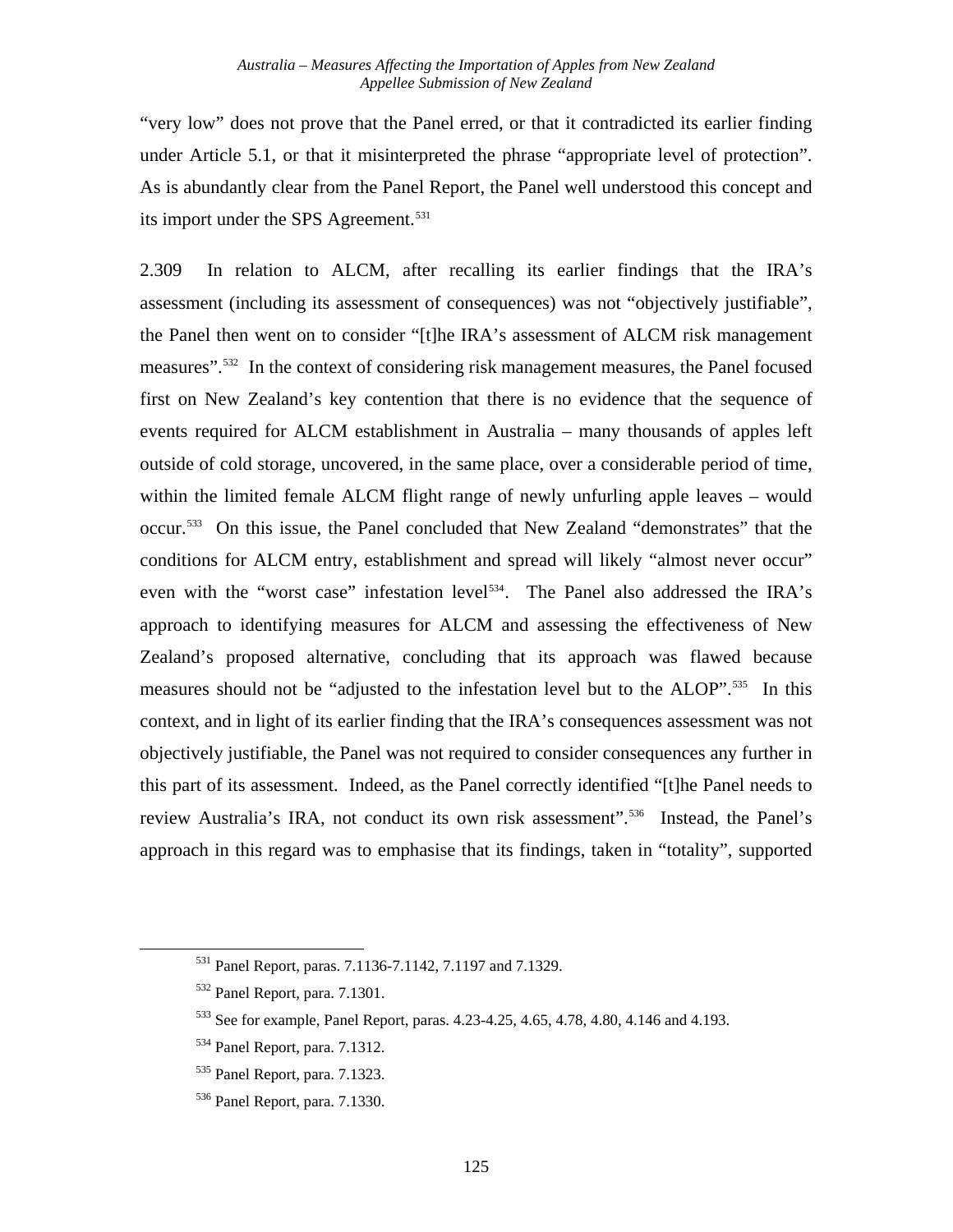New Zealand's *prima facie* case that the alternative measure identified by New Zealand would meet Australia's ALOP.<sup>[537](#page-132-0)</sup>

### *(b) Second alleged misinterpretation*

2.310 According to Australia, the "second misinterpretation" concerns the phrase "would achieve" which Australia claims the Panel wrongly interpreted to mean "could" or "might".<sup>[538](#page-132-1)</sup> Australia's arguments in this regard are virtually identical to those it raises in the context of its arguments on burden of proof and should be rejected for the same reasons. As explained above, it is simply not accurate to say that the Panel found that non-compliance with Article 5.1 is "sufficient" to entail non-compliance with Article 5.6. The Panel correctly found that where a risk assessment has been found to be not "objectively justifiable" under Article 5.1, and particularly where the risk has been found to be "overestimated", this "casts doubt" on whether the risk exceeds ALOP.<sup>[539](#page-132-2)</sup> The Panel went on to find that the experts supported New Zealand's central contention in this case, namely that mature, symptomless apples do not pose a risk in excess of Australia's ALOP with respect to fire blight and ALCM.

2.311 Australia's attempt to set out what the Panel "should have" done in this case merely highlights the problem with Australia's criticisms of what the Panel actually did. Australia claims that the "correct question for a Panel assessing a claim of breach of Article 5.6 is to ask whether a "proper" risk assessment, conducted by the Member maintaining SPS measures, would *necessarily have* concluded that the alternative measure would achieve the Member's ALOP."[540](#page-132-3) According to Australia, therefore, the "correct" approach would have been for New Zealand, and the Panel, to conduct a *de novo* assessment of the risk. Australia's attempts to deny that this is what its alternative test would require are unconvincing and contradictory. Australia states that:

<span id="page-132-0"></span><sup>537</sup> Panel Report, para. 7.1328.

<span id="page-132-1"></span><sup>538</sup> Appellant submission of Australia, para. 179.

<span id="page-132-2"></span><sup>539</sup> Panel Report, para. 7.1143.

<span id="page-132-3"></span><sup>540</sup> Appellant submission of Australia, para 179. (Emphasis added.)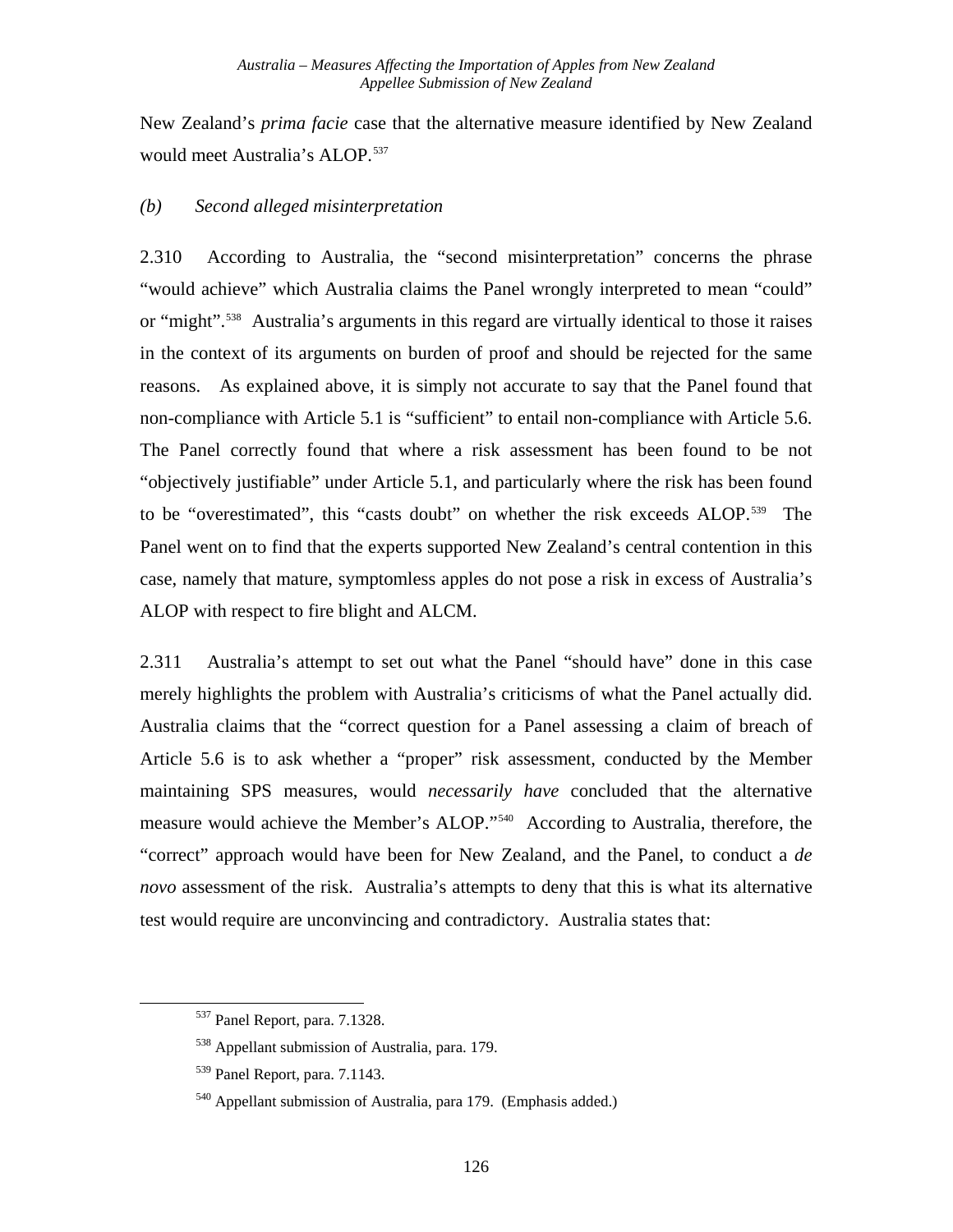To be satisfied affirmatively on the basis of the evidence and arguments advanced by New Zealand that the alternative measure "would achieve" ALOP, in the sense that a proper risk assessment would necessarily conclude that the alternative measures would achieve ALOP, does not require an impermissible *de novo* review: the Panel does not have to determine what the risk in fact is and therefore does not have to perform a risk assessment, nor make judgements in the nature of a risk assessor; its task is simply to determine whether a risk assessment properly conducted would necessarily conclude that the alternative measure would achieve the Member's ALOP.<sup>[541](#page-133-0)</sup>

2.312 New Zealand fails to understand how it would be possible to conclude that "a risk assessment properly conducted would necessarily conclude that the alternative measure would achieve the Member's ALOP" without actually performing that risk assessment. In this sense, Australia's misguided view on what the Panel should have done, merely reinforces the appropriateness of what the Panel actually did. The Panel properly noted that under Article 5.6 its "legal analysis" of whether a *prima facie* case has been established is different from a "scientific assessment" aimed at achieving the degree of "scientific certainty" that would come from a proper risk assessment.<sup>[542](#page-133-1)</sup> The Panel recalled that its task was to assess:

…whether New Zealand has raised a presumption, not successfully rebutted by Australia, that the alternative measures would achieve Australia's ALOP. Obviously, the Panel can conclude this only if New Zealand has advanced sufficient and convincing arguments and evidence to that effect.<sup>[543](#page-133-2)</sup>

2.313 In taking issue with the Panel's approach in this regard Australia is requiring a degree of scientific certainty that can come only from performing a risk assessment. Australia's suggestion that such an approach is "demanded by the logic of the Appellate Body's guidance in *US/Canada – Continued Suspension*", and in particular a "limited mandate" of Panel review, is hard to follow.<sup>[544](#page-133-3)</sup> A "limited mandate of review" argues

<span id="page-133-0"></span><sup>541</sup> Appellant submission of Australia, para. 180 (emphasis in original).

<span id="page-133-1"></span><sup>542</sup> Panel Report, para. 7.1193.

<span id="page-133-2"></span><sup>543</sup> Panel Report, para. 7.1193.

<span id="page-133-3"></span><sup>544</sup> Appellant submission of Australia, para. 179.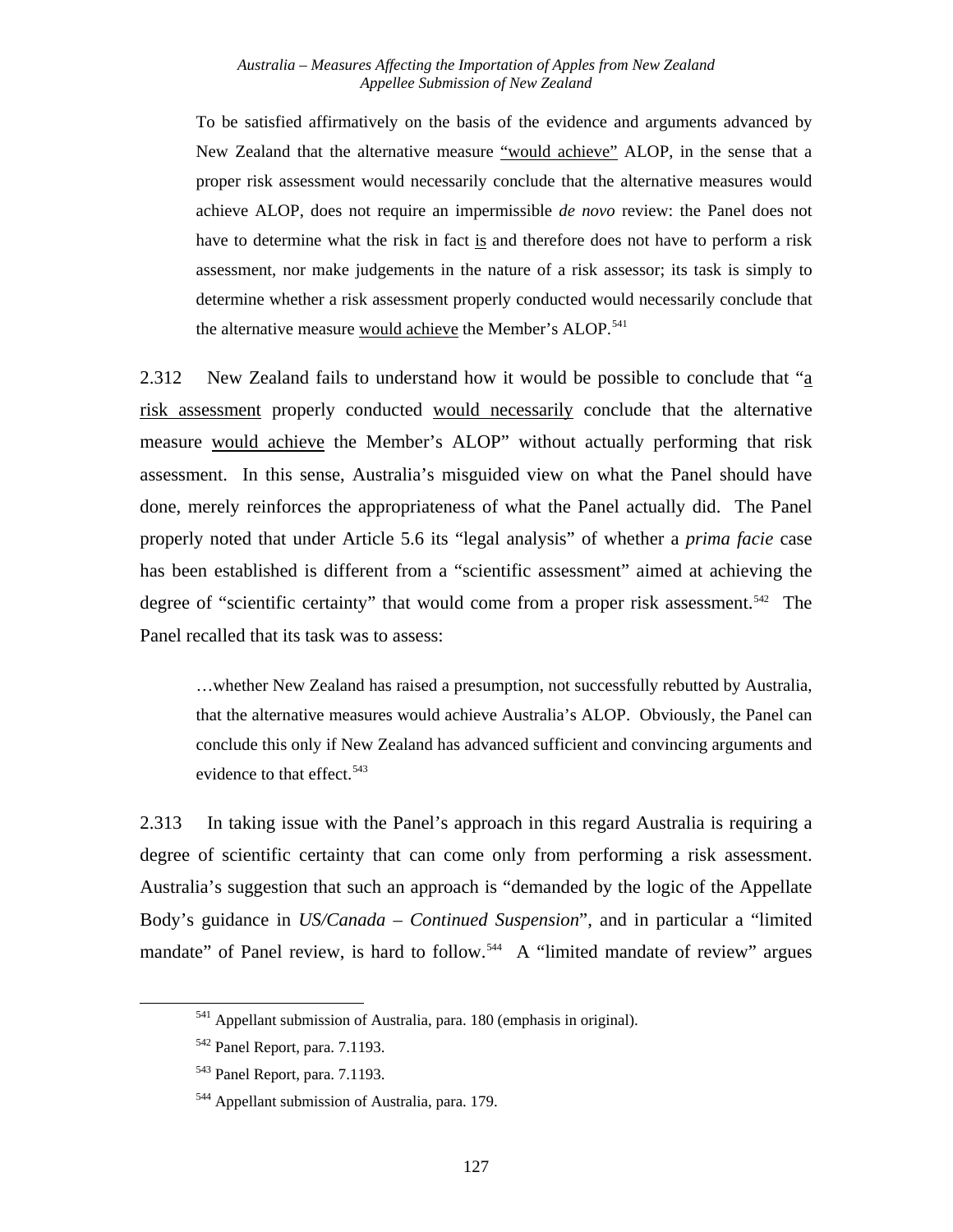against conducting a *de novo* review. It also suggests that an appropriate starting point in assessing compliance with Article 5.6 is with the risk assessment that purports to provide a basis for the measures being challenged. This is precisely what the Panel did in this case.<sup>[545](#page-134-0)</sup>

2.314 Australia also criticises the Panel's statement that its finding that New Zealand established a *prima facie* case is a "legal, not a scientific finding" on the basis that this proves that the Panel has "failed to make the factual finding, critical to any finding of breach of Article 5.6, that the alternative measure proposed by New Zealand would meet Australia's ALOP."[546](#page-134-1) Australia is mistaken. If the Panel's findings that New Zealand established its burden of proof, and that the alternative measure proposed by New Zealand would meet Australia's ALOP, were factual findings, they would not be subject to appellate review. Of course, the Panel's conclusions in this regard are *based on* certain factual findings. For example, in the present case, the Panel found that the IRA's assessment of risk was "overestimated"; that "the experts did not consider that the IRA contains any adequate scientific evidence to support the proposition that the introduction of fire blight via mature apple fruit has occurred or could occur"; and that New Zealand "demonstrates" that the conditions for ALCM entry, establishment and spread will likely "almost never occur". Once again, Australia's real objection here seems to be that the Panel did not conduct its own "proper" risk assessment to determine *de novo* whether the alternative measure "necessarily would" meet Australia's ALOP.

2.315 Australia's further claim that the Panel did not address New Zealand's argument for fire blight that "there is no scientific evidence that mature, symptomless apples can provide a pathway for the transmission of fire blight"<sup>[547](#page-134-2)</sup> overlooks the fact that the Panel did consider this question and concluded, *inter alia* that "the experts did not consider that

<span id="page-134-0"></span><sup>&</sup>lt;sup>545</sup> It is notable that Australia's arguments in this regard are contrary to the approach it took during the Panel phase of this dispute where it claimed that, in the context of Article 5.6 "the Panel must also be mindful of the standard of review" which requires that "where the suitability of a particular alternative measure has previously been evaluated as part of a risk assessment…a panel may not conduct a *de novo* review of whether that potential alternative measure would achieve a Member's ALOP. Whether a particular measure would achieve the ALOP involves scientific and technical judgement on the basis of relevant evidence and the particular circumstances" (Australia's first written submission, para. 209).

<span id="page-134-1"></span><sup>546</sup> Appellant submission of Australia, para. 182 (emphasis in original).

<span id="page-134-2"></span><sup>547</sup> Appellant submission of Australia, para. 183.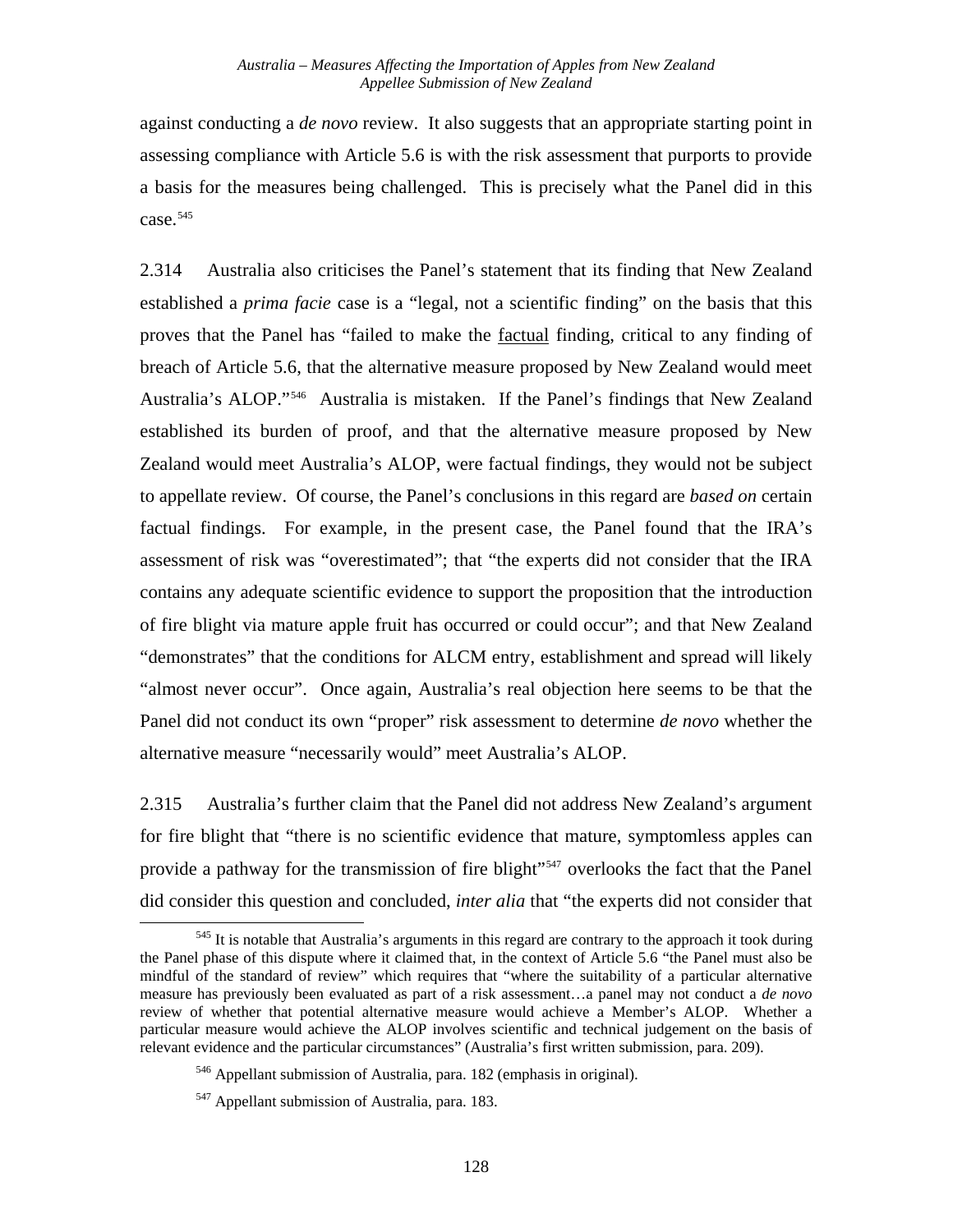the IRA contains any adequate scientific evidence to support the proposition that the introduction of fire blight via mature apple fruit has occurred or could occur".<sup>[548](#page-135-0)</sup> Likewise, Australia's suggestion that the Panel did not address New Zealand's argument for ALCM that if "the IRA had taken [relevant] matters into account, the unavoidable conclusion would have been that the unrestricted risk of ALCM...is negligible"<sup>[549](#page-135-1)</sup> overlooks the fact that this is precisely what the Panel did consider and concluded, *inter alia*, that "the IRA has not properly considered a number of factors that could have a major impact on the assessment of the risk"<sup>[550](#page-135-2)</sup> and that New Zealand "demonstrates" that the conditions for ALCM entry, establishment and spread will likely "almost never occur"[.551](#page-135-3) It is difficult to understand what more the Panel could have done without conducting a *de novo* review.

2.316 For the reasons set out above, Australia's claim that the Panel incorrectly applied the rules relating to burden of proof and erred in its interpretation and application of Article 5.6, and its request to reverse the Panel's findings under Article 5.6, should be rejected.

#### **III. CONCLUSION**

3.1 Australia's appeal in this case rests on reviving in a slightly modified form arguments that were rightly rejected by the Panel, seeking to have the Appellate Body take the place of the Panel as a trier of fact in weighing and assessing the evidence of experts, and seeking to shield the IRA from review by rewriting the law set out by the Appellate Body in *US/Canada Continued Suspension*.

3.2 As New Zealand has shown in this submission, none of Australia's arguments can be supported. Specifically:

<span id="page-135-0"></span><sup>548</sup> Panel Report, para. 7.1186.

<span id="page-135-1"></span><sup>549</sup> Appellant submission of Australia, para. 183 (emphasis in original).

<span id="page-135-2"></span><sup>550</sup> Panel Report, para. 7.1311.

<span id="page-135-3"></span><sup>551</sup> Panel Report, para. 7.1312.